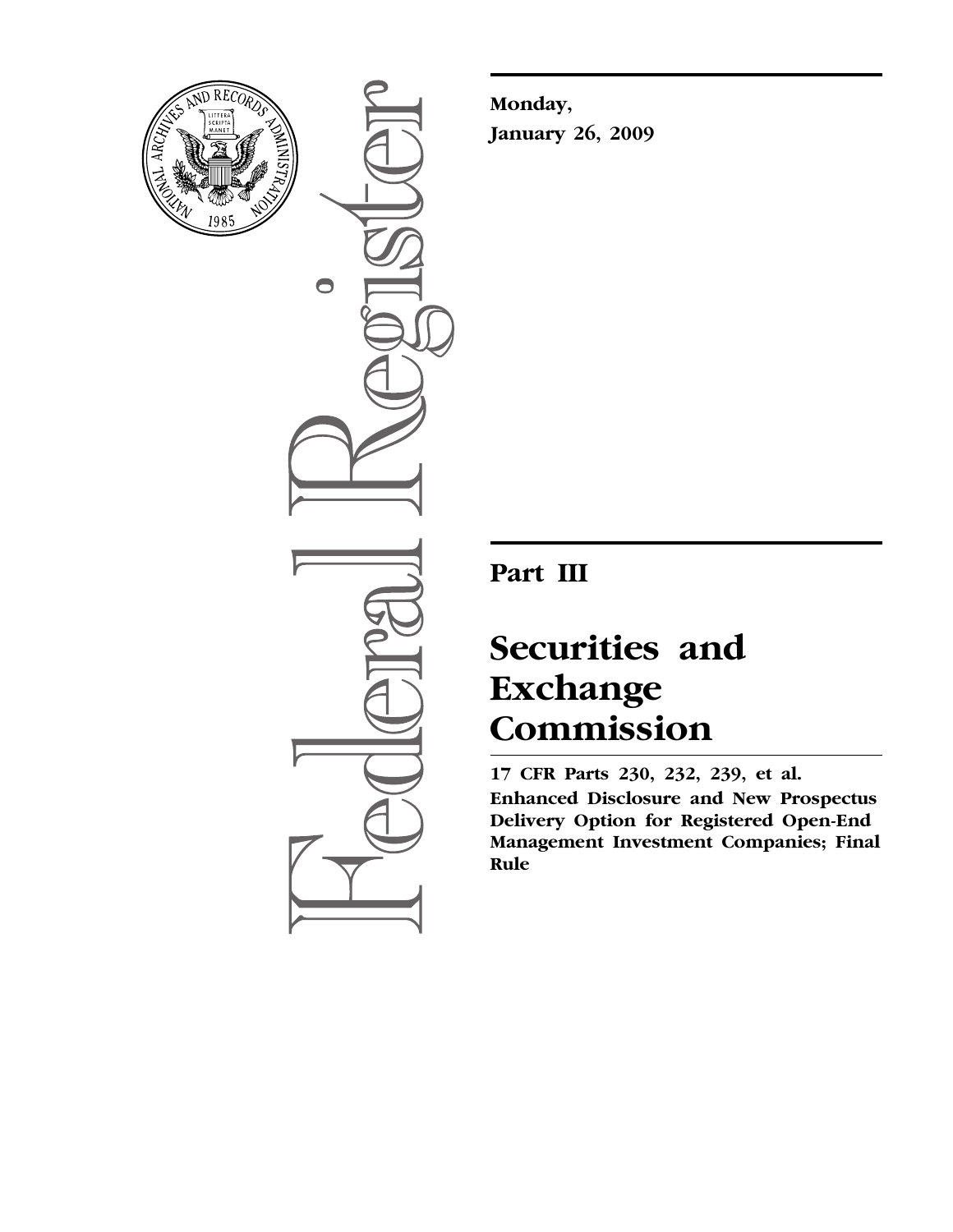# **SECURITIES AND EXCHANGE COMMISSION**

# **17 CFR Parts 230, 232, 239, and 274**

**[Release Nos. 33–8998; IC–28584; File No. S7–28–07]** 

# **RIN 3235–AJ44**

# **Enhanced Disclosure and New Prospectus Delivery Option for Registered Open-End Management Investment Companies**

**AGENCY:** Securities and Exchange Commission. **ACTION:** Final rule.

**SUMMARY:** The Securities and Exchange Commission is adopting amendments to the form used by mutual funds to register under the Investment Company Act of 1940 and to offer their securities under the Securities Act of 1933 in order to enhance the disclosures that are provided to mutual fund investors. The amendments require key information to appear in plain English in a standardized order at the front of the mutual fund statutory prospectus. The Commission is also adopting rule amendments that permit a person to satisfy its mutual fund prospectus delivery obligations under section 5(b)(2) of the Securities Act by sending or giving the key information directly to investors in the form of a summary prospectus and providing the statutory prospectus on an Internet Web site. Upon an investor's request, mutual funds are also required to send the statutory prospectus to the investor. These amendments are intended to improve mutual fund disclosure by providing investors with key information in plain English in a clear and concise format, while enhancing the means of delivering more detailed information to investors. Finally, the Commission is adopting additional amendments that are intended to result in the disclosure of more useful information to investors who purchase shares of exchange-traded funds on national securities exchanges.

**DATES:** *Effective Date:* March 31, 2009.

*Compliance Date:* See Part III.D. of this release for information on compliance dates.

# **FOR FURTHER INFORMATION CONTACT:**

Kieran G. Brown, Senior Counsel; Sanjay Lamba, Senior Counsel; Devin F. Sullivan, Attorney; or Mark T. Uyeda, Assistant Director, Office of Disclosure Regulation, at (202) 551–6784, or, with respect to exchange-traded funds, Adam B. Glazer, Senior Counsel, Office of Regulatory Policy, at (202) 551–6792, Division of Investment Management,

Securities and Exchange Commission, 100 F Street, NE., Washington, DC 20549–5720.

**SUPPLEMENTARY INFORMATION:** The Securities and Exchange Commission (''Commission'') is adopting amendments to rules  $159A, 1482, 2485, 3$ 497,4 and 498 5 under the Securities Act of 1933 (''Securities Act'') and rules 304 6 and 401 7 of Regulation S–T.8 The Commission is also adopting amendments to Form  $N-1A$ ,<sup>9</sup> the form used by open-end management investment companies to register under the Investment Company Act of 1940 (''Investment Company Act'') and to offer securities under the Securities Act; Form N–4,10 the form used by insurance company separate accounts organized as unit investment trusts and offering variable annuity contracts to register under the Investment Company Act and to offer securities under the Securities Act; and Form N-14,<sup>11</sup> the form used by registered management investment companies and business development companies to register under the Securities Act securities to be issued in business combinations.

#### **Table of Contents**

- I. Executive Summary
- II. Background
- III. Discussion
	- A. Amendments to Form N–1A 1. General Instructions to Form N–1A
	- 2. Exchange Ticker Symbols
	- 3. Information Required in Summary
	- Section a. Elimination of Proposed Portfolio Holdings Requirement
	- b. Order of Information
	- c. Investment Objectives and Goals
	- d. Fee Table
	- e. Investments, Risks, and Performance
	- f. Management
	- g. Purchase and Sale of Fund Shares
	- h. Tax Information
	- i. Financial Intermediary Compensation
	- 4. Exchange-Traded Funds a. Purchasing and Redeeming Shares
	- b. Total Return
	- c. Premium/Discount Information
	- 5. Conforming and Technical Amendments to Form N–1A
	- B. New Delivery Option for Mutual Funds
	- 1. Use of Summary Prospectus and Satisfaction of Statutory Prospectus Delivery Requirements
- 2. Content of Summary Prospectus a. General

- 2 17 CFR 230.482.
- 3 17 CFR 230.485.
- 4 17 CFR 230.497.
- 5 17 CFR 230.498.

- 7 17 CFR 232.401.
- 8 17 CFR 232.10 *et seq.*
- 9 17 CFR 239.15A and 274.11A.
- 10 17 CFR 239.17b and 274.11c.

11 17 CFR 239.23.

- b. Cover Page or Beginning of Summary
- **Prospectus**
- c. Updating Requirements
- 3. Provision of Statutory Prospectus, SAI, and Shareholder Reports
- a. Documents Required To Be Provided on the Internet
- b. Formatting Requirements for
- Information Provided on the Internet c. Technological Requirements for Online Information
- d. Ability To Retain Documents
- e. Safe Harbor for Temporary Noncompliance
- f. Requirement To Send Documents
- 4. Incorporation by Reference
- a. Permissible Incorporation by Reference
- b. Effect of Incorporation by Reference
- 5. Filing Requirements for the Summary Prospectus
- C. Technical and Conforming Amendments
- D. Compliance Date
- IV. Paperwork Reduction Act
- V. Cost/Benefit Analysis
- VI. Consideration of Promotion of Efficiency, Competition, and Capital Formation
- VII. Final Regulatory Flexibility Analysis
- VIII. Statutory Authority
- Text of Final Rule and Form Amendments

# **I. Executive Summary**

Today, the Commission is adopting an improved mutual fund disclosure framework that it originally proposed in November 2007.12 This improved disclosure framework is intended to provide investors with information that is easier to use and more readily accessible, while retaining the comprehensive quality of the information that is available today. The foundation of the improved disclosure framework is the provision to all investors of streamlined and userfriendly information that is key to an investment decision.

To implement the new disclosure framework, we are adopting amendments to Form N–1A that will require every prospectus to include a summary section at the front of the prospectus, consisting of key information about the fund, including investment objectives and strategies, risks, costs, and performance. We are also adopting a new option for satisfying prospectus delivery obligations with respect to mutual fund securities under the Securities Act. Under the option, key information will be sent or given to investors in the form of a summary prospectus (''Summary Prospectus''), and the statutory prospectus will be provided on an Internet Web site.13 Funds that select this option will also be

<sup>1 17</sup> CFR 230.159A.

<sup>6 17</sup> CFR 232.304.

<sup>12</sup> Investment Company Act Release No. 28064 (Nov. 21, 2007) [72 FR 67790 (Nov. 30, 2007)] (''Proposing Release'').

<sup>&</sup>lt;sup>13</sup> A "statutory prospectus" is a prospectus that meets the requirements of Section 10(a) of the Securities Act [15 U.S.C. 77j(a)].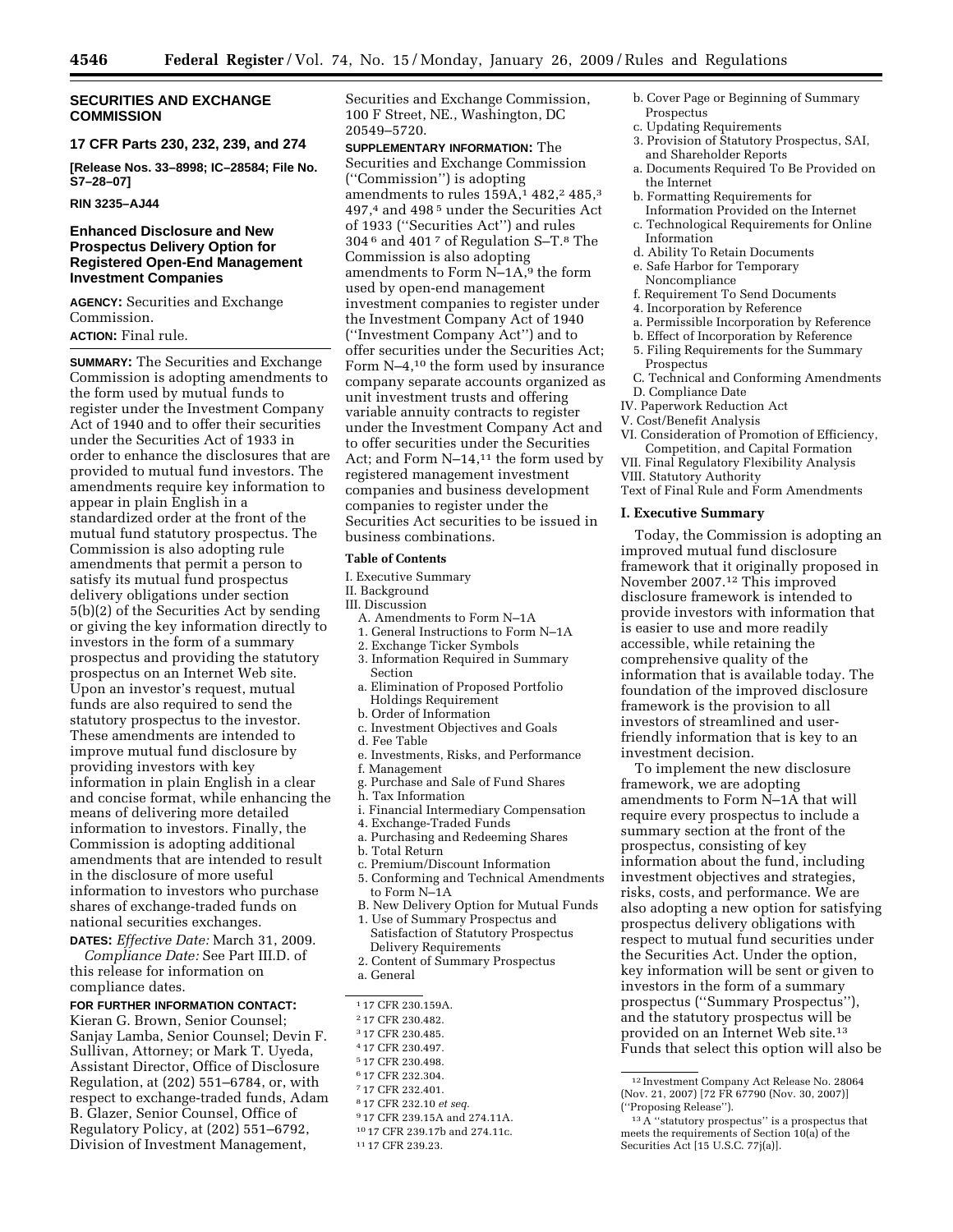required to send the statutory prospectus to the investor upon request.

In addition, the Commission is adopting amendments to Form N–1A relating to exchange-traded funds (''ETFs'') that we proposed in a separate release in March 2008.14 These amendments are intended to result in the disclosure of more useful information to investors who purchase shares of exchange-traded funds on national securities exchanges.

#### **II. Background**

Millions of individual Americans invest in shares of open-end management investment companies (''mutual funds''),15 relying on mutual funds for their retirement, their children's education, and their other basic financial needs.16 These investors face a difficult task in choosing among the more than 8,000 available mutual funds.17 Fund prospectuses, which have been criticized by investor advocates, representatives of the fund industry, and others as being too long and complicated, often prove difficult for investors to use efficiently in comparing their many choices.18 Current

15 An open-end management investment company is an investment company, other than a unit investment trust or face-amount certificate company, that offers for sale or has outstanding any redeemable security of which it is the issuer. *See*  Sections 4 and 5(a)(1) of the Investment Company Act [15 U.S.C. 80a–4 and 80a–5(a)(1)].

16 Investment Company Institute, *2008 Investment Company Fact Book,* at 70 (2008) (''2008 ICI Fact Book''), available at *http://www.ici.org/pdf/ 2008*\_*factbook.pdf* (88 million individual investors own mutual funds).

17 *Id.* at 16 (in 2007, there were 8,752 mutual funds).

18 *See, e.g.*, Don Phillips, Managing Director, Morningstar, Inc., Transcript of U.S. Securities and Exchange Commission Interactive Data Roundtable, at 26 (June 12, 2006), available at *http:// www.sec.gov/spotlight/xbrl/* 

*xbrlofficialtranscript0606.pdf* (''June 12 Roundtable Transcript'') (stating that current prospectus is ''bombarding investors with way more information than they can handle and that they can intelligently assimilate''). A Webcast archive of the June 12 Interactive Data Roundtable is available at *http:// www.connectlive.com/events/secxbrl/. See also*  Investment Company Institute, *Understanding Preferences for Mutual Fund Information,* at 8 (Aug. 2006), available at *http://ici.org/pdf/rpt*\_*06*\_*inv*\_ *prefs*\_*summary.pdf* (''ICI Investor Preferences Study'') (noting that sixty percent of recent fund investors describe mutual fund prospectuses as very or somewhat difficult to understand, and two-thirds say prospectuses contain too much information); Associated Press Online, *Experts: Investors Face Excess Information* (May 25, 2005) (''There is broad agreement \* \* \* that prospectuses have too much information \* \* \* to be useful.'' (quoting Mercer Bullard, President, Fund Democracy, Inc.)); Thomas P. Lemke and Gerald T. Lins, *The ''Gift'' of Disclosure: A Suggested Approach for Managed Investments,* The Investment Lawyer, at 19 (Jan. 2001) (stating that the fund prospectus ''typically

Commission rules require mutual fund prospectuses to contain key information about investment objectives, risks, and expenses that, while important to investors, can be difficult for investors to extract. Prospectuses are often long, both because they contain a wealth of detailed information, which our rules require, and because prospectuses for multiple funds are often combined in a single document. Too frequently, the language of prospectuses is complex and legalistic, and the presentation formats make little use of graphic design techniques that would contribute to readability.

Numerous commentators have suggested that investment information that is key to an investment decision should be provided in a streamlined document with other more detailed information provided elsewhere.19 Furthermore, recent investor surveys indicate that investors prefer to receive

19 *See, e.g.*, Charles A. Jaffe, *Improving Disclosure of Funds Can Be Done*, The Fort Worth Star-Telegram (May 7, 2006) (''Bring back the profile prospectus, and make its use mandatory \* \* \*. A two page-summary of [the] key points [in the profile]—at the front of the prospectus—would give investors the bare minimum of what they should know out of the paperwork.''); *Experts: Investors Face Excess Information, supra* note 18 (stating ''a possible middle ground in the disclosure debate is to rely more heavily on so-called profile documents which provide a two-page synopsis of a fund'' (attributing statement to Mercer Bullard, President, Fund Democracy, Inc.)); *Mutual Funds: A Review of the Regulatory Landscape*, Hearing Before the Subcomm. on Capital Markets, Insurance and Government Sponsored Enterprises of the Comm. on Financial Services, U.S. House of Representatives, 109th Cong. (May 10, 2005), at 24 (''To my mind, a new and enhanced mutual fund prospectus should have two core components. It should be short, addressing only the most important factors about which typical fund investors care in making investment decisions, and it should be supplemented by additional information available electronically, specifically through the Internet, unless an investor chooses to receive additional information through other means.'' (Testimony of Barry P. Barbash, then Partner, Shearman & Sterling LLP)); Thomas P. Lemke and Gerald T. Lins, *The ''Gift'' of Disclosure: A Suggested Approach for Managed Investments, supra* note 18, at 19 (information that is important to investors includes goals and investment policies, risks, costs, performance, and the identity and background of the manager).

In addition, a mutual fund task force organized by the National Association of Securities Dealers, Inc. (''NASD'') supported the use of a ''profile plus'' document, on the Internet, that would include, among other things, basic information about a fund's investment strategies, risks, and total costs, with hyperlinks to additional information in the prospectus. *See* NASD Mutual Fund Task Force, *Report of the Mutual Fund Task Force: Mutual Fund Distribution* (Mar. 2005), available at *http:// www.finra.org/web/groups/rules*\_*regs/documents/ rules*\_*regs/p013690.pdf* (''NASD Mutual Fund Task Force Report"). The name of NASD has been changed to the Financial Industry Regulatory Authority, Inc. (''FINRA'').

information in concise, user-friendly formats.20

Similar opinions were voiced at a roundtable held by the Commission in June 2006, at which representatives from investor groups, the mutual fund industry, analysts, and others discussed how the Commission could change the mutual fund disclosure framework so that investors would be provided with better information. Significant discussion at the roundtable concerned the importance of providing mutual fund investors with access to key fund data in a shorter, more easily understandable format.21 The participants focused on the importance of providing mutual fund investors with shorter disclosure documents, containing key information, with more detailed disclosure documents available to investors and others who choose to review additional information.22 There was consensus among the roundtable participants that the key information that investors need to make an investment decision includes information about a mutual fund's investment objectives and strategies, risks, costs, and performance.23

21 *See, e.g.*, Henry H. Hopkins, Vice President and Chief Legal Counsel, T. Rowe Price Group, Inc., June 12 Roundtable Transcript, *supra* note 18, at 31 (''[S]hareholders prefer receiving a concise summary of fund information before buying.'').

22 *See, e.g.*, Don Phillips, Managing Director, Morningstar, Inc., *id.* at 27 (stating that mutual fund investors need two different documents, including a simplified print document and a tagged electronic document); Paul Schott Stevens, President and Chief Executive Officer, Investment Company Institute, *id.* at 72–73 (urging the Commission to consider permitting mutual funds to ''deliver a clear, concise disclosure document \* \* \* much like the profile prospectus'' with a statement that additional disclosure is available on the funds' Web site or upon request in paper).

23 *See, e.g.*, Barbara Roper, Director of Investor Protection, Consumer Federation of America, *id.* at 20 (noting that there is ''agreement to the point of near unanimity about the basic factors that investors should consider when selecting a mutual fund. These closely track the content of the original fund profile with highest priority given to investment objectives and strategies, risks, costs, and past performance particularly as it relates to the volatility of past returns.''). *See also* Paul G. Haaga, Jr., Executive Vice President, Capital Research and Management Company, *id.* at 90 (stating that the Commission should ''specify some minimum amounts of information'' to provide investors with ''something along the lines of the [fund] profile''); Continued

<sup>14</sup> *See* Investment Company Act Release No. 28193 (Mar. 11, 2008) [73 FR 14618 (Mar. 18, 2008)] (''ETF Proposing Release'').

contains more information than the average investor needs'').

<sup>20</sup> *See* ICI Investor Preferences Study, *supra* note 18, at 29 (''Nearly nine in 10 recent fund investors say they prefer a summary of the information they want to know before buying fund shares, either alone or along with a detailed document \* \* \*. Just 13 percent prefer to receive only a detailed document.''); Barbara Roper and Stephen Brobeck, Consumer Federation of America, *Mutual Fund Purchase Practices*, at 13–14 (June 2006), available at *http://www.consumerfed.org/pdfs/mutual*\_ *fund*\_*survey*\_*report.pdf* (survey respondents more likely to consult a fund summary document rather than a prospectus or other written materials).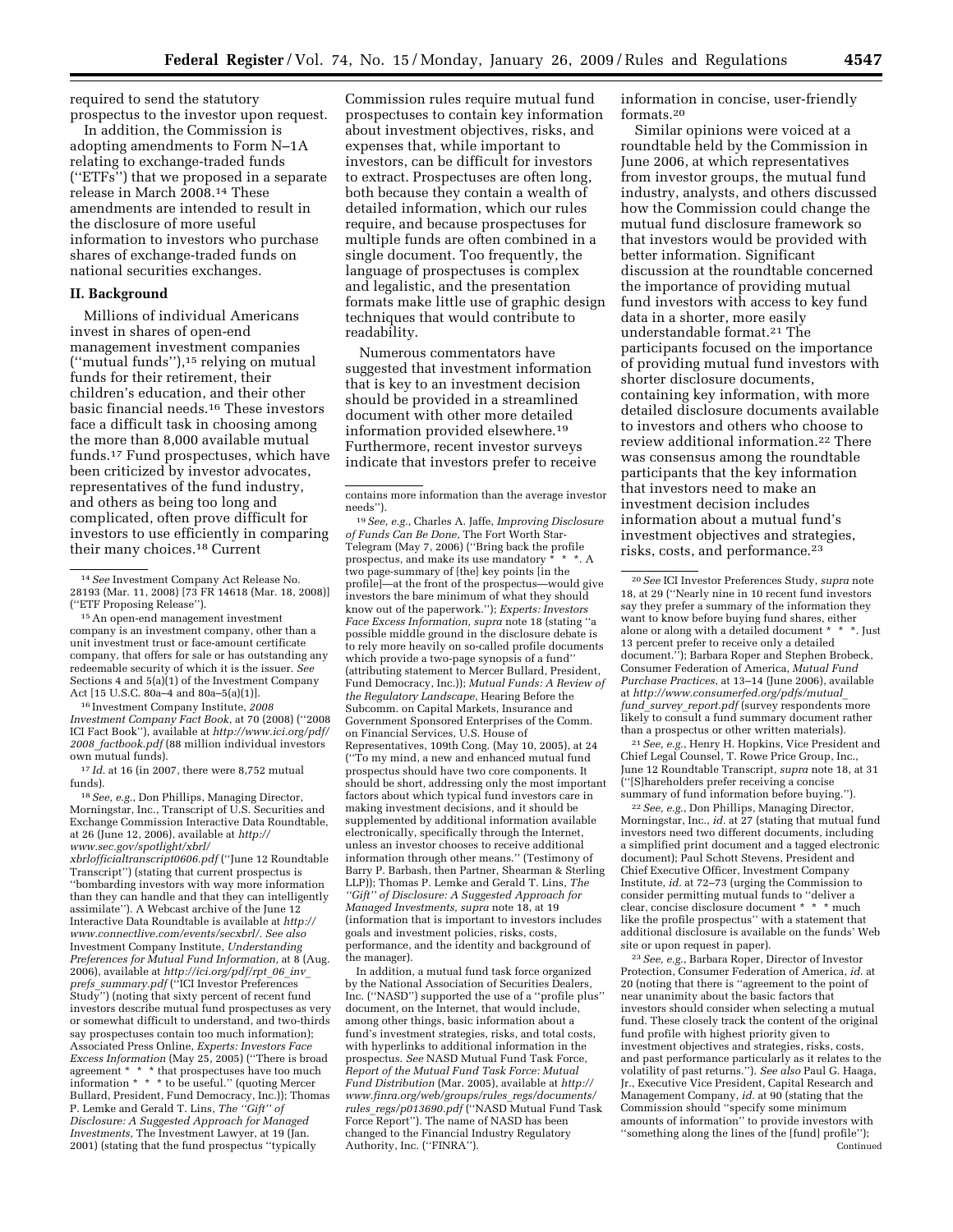The roundtable participants also discussed the potential benefits of increased Internet availability of fund disclosure documents, which include, among other things, facilitating comparisons among funds and replacing ''one-size-fits-all'' disclosure with disclosure that each investor can tailor to his or her own needs.24 In recent years, access to the Internet has greatly expanded,<sup>25</sup> and significant strides have been made in the speed and quality of Internet connections.26 The Commission has already harnessed the power of these technological advances to provide better access to information in a number of areas. Recently, for example, we created a program that permits issuers, on a voluntary basis, to submit to the

24 *See, e.g.*, Paul Schott Stevens, President and Chief Executive Officer, Investment Company Institute, *id.* at 70–71 (stating that the Internet can serve as ''far more than a stand-in for paper documents \* \* \*. It can \* \* \* put investors in control when it comes to information about their investments.''); Don Phillips, Managing Director, Morningstar, Inc., *id.* at 49 (discussing ''the ability to use the Internet as a tool for comparative shopping'').

25 Recent surveys show that Internet use among adults is at an all time high with approximately three quarters of Americans having access to the Internet. *See A Typology of Information and Technology Users*, Pew Internet & American Life Project, at 2 (May 2007), available at *http:// www.pewinternet.org/pdfs/PIP*\_*ICT*\_*Typology.pdf; Internet Penetration and Impact*, Pew Internet & American Life Project, at 3 (Apr. 2006), available at *http://www.pewinternet.org/pdfs/PIP*\_*Internet*\_ *Impact.pdf*. Further, while some have noted a ''digital divide'' for certain groups, *see, e.g.*, Susannah Fox, *Digital Divisions*, Pew Internet & American Life Project, at 1 (Oct. 5, 2005) (noting that certain groups lag behind in Internet usage, including Americans age 65 and older, African-Americans, and those with less education), others have noted that this divide may be diminishing for those groups. *See, e.g., Mutual Fund Shareholders' Use of the Internet, 2006*, Investment Company Institute, Research Fundamentals, at 7 (Oct. 2006), available at *http://www.ici.org/stats/res/fmv15n6.pdf* (''Recent increases in Internet access among older shareholders \* \* \* have narrowed the generational gap considerably. Today, shareholders age 65 or older are more than twice as likely to have Internet access than in 2000.''); Michel Marriott, *Blacks Turn to Internet Highway, and Digital Divide Starts to Close*, The New York Times (Mar. 31, 2006), available at: *http://www.nytimes.com/2006/ 03/31/us/31divide.html?ex=1301461200& en=6fd4e942aaaa04ad&ei=5088* (''African-Americans are steadily gaining access to and ease with the Internet, signaling a remarkable closing of the 'digital divide' that many experts had worried would be a crippling disadvantage in achieving success.'').

26 *See* John B. Horrigan, *Home Broadband Adoption 2007*, Pew Internet & American Life Project, at 1 (June 2007), available at *http:// www.pewinternet.org/pdfs/PIP*\_

*Broadband%202007.pdf* (47% of all adult Americans had a broadband connection at home as of early 2007).

Commission financial information and, in the case of mutual funds, key prospectus information, in an interactive data format that facilitates automated retrieval, analysis, and comparison of the information.27 More recently, we proposed rules that would require mutual funds to provide the risk/return summary section of their prospectuses, and companies to provide their financial statements, to the Commission in interactive data format.28 In addition, we recently adopted rules that provide all shareholders with the ability to choose whether to receive proxy materials in paper or via the Internet.29

As suggested by the participants at the June 2006 roundtable, advances in technology also offer a promising means to address the length and complexity of mutual fund prospectuses by streamlining the key information that is provided to investors, ensuring that access to the full wealth of information about a fund is immediately and easily accessible, and providing the means to present all information about a fund online in an interactive format that facilitates comparisons of key information, such as expenses, across different funds and different share classes of the same fund.30 Technology has the potential to replace the current one-size-fits-all mutual fund prospectus with an approach that allows investors, their financial intermediaries, thirdparty analysts, and others to tailor the wealth of available information to their particular needs and circumstances.

In November 2007, the Commission proposed an improved mutual fund disclosure framework that was intended to address the concerns that have been raised about mutual fund prospectuses and to make use of technological advances to enhance the provision of information to mutual fund investors. The Commission received

28 Investment Company Act Release No. 28298 (June 10, 2008) [73 FR 35442 (June 23, 2008)]; Securities Act Release No. 8924 (May 30, 2008) [73 FR 32794 (June 10, 2008)].

29 Exchange Act Release No. 56135 (July 26, 2007) [72 FR 42222 (Aug. 1, 2007)].

30 A mutual fund may issue more than one class of shares that represent interests in the same portfolio of securities with each class, among other things, having a different arrangement for shareholder services or the distribution of securities, or both. *See* rule 18f–3 under the Investment Company Act [17 CFR 270.18f–3].

approximately 155 comment submissions.<sup>31</sup> The commenters generally supported the proposals, with some commenters suggesting specific changes to the proposals. Commission staff also arranged for investor focus group testing of the proposed Summary Prospectus.32 Today, the Commission is adopting the proposed amendments with modifications to respond to the focus group testing and to address commenters' recommendations.

We are adopting amendments to Form N–1A that will require every prospectus to include a summary section at the front of the prospectus, consisting of key information about the fund, including investment objectives and strategies, risks, costs, and performance. This key information is required to be presented in plain English in a standardized order. Our intent is that this information will be presented succinctly, in three or four pages, at the front of the prospectus.

We are also adopting a new option for satisfying prospectus delivery obligations with respect to mutual fund securities under the Securities Act. Under the option, key information will be sent or given to investors in the form of a Summary Prospectus, and the statutory prospectus will be provided on an Internet Web site. Upon an investor's request, funds will also be required to send the statutory prospectus to the investor. Our intent in providing this option is that funds take full advantage of the Internet's search and retrieval capabilities in order to enhance the provision of information to mutual fund investors.

The disclosure framework that we are adopting has the potential to

32 The Commission engaged a consultant to conduct focus group interviews and a telephone survey concerning investors' views and opinions about various disclosure documents filed by companies, including mutual funds. During this process, investors participating in focus groups were asked questions about a hypothetical Summary Prospectus. Investors participating in the telephone survey were asked questions relating to several disclosure documents, including mutual fund prospectuses. We have placed in the comment file (available at *http://www.sec.gov/comments/s7- 28-07/s72807.shtml*) for the proposed rule the following documents from the investor testing that relate to mutual fund prospectuses and the proposed Summary Prospectus: (1) The consultant's report concerning focus group testing of the hypothetical Summary Prospectus and related disclosures (''Focus Group Report''); (2) transcripts of focus groups relating to the hypothetical Summary Prospectus and related disclosures (''Focus Group Transcripts''); (3) disclosure examples used in these focus groups; and (4) an excerpt from the consultant's report concerning the telephone survey of individual investors (''Telephone Survey Report'').

Henry H. Hopkins, Vice President and Chief Legal Counsel, T. Rowe Price Group, Inc., *id.* at 31 (''The profile is an excellent, well organized disclosure document whose content requirements were substantiated by SEC-sponsored focus groups and an industry pilot program.'').

<sup>27</sup> *See* Investment Company Act Release No. 27884 (July 11, 2007) [72 FR 39290 (July 17, 2007)] (adopting rule amendments to enable mutual funds voluntarily to submit supplemental tagged information contained in the risk/return summary section of their prospectuses); Securities Act Release No. 8529 (Feb. 3, 2005) [70 FR 6556 (Feb. 8, 2005)] (adopting rule amendments to enable registrants voluntarily to submit supplemental tagged financial information).

<sup>31</sup> In response to the ETF Proposing Release, the Commission received seven comment submissions that addressed the proposed ETF amendments to Form N–1A.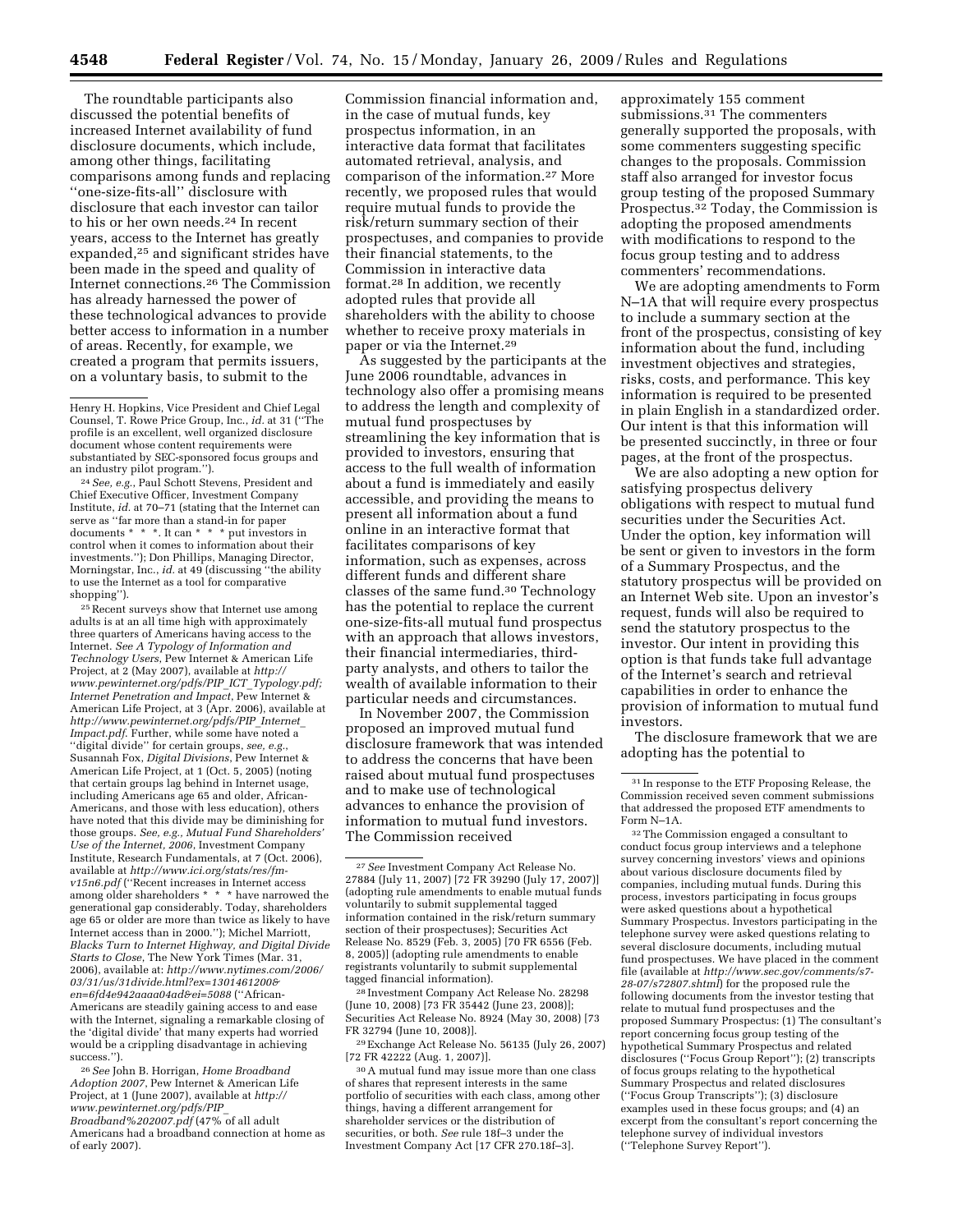revolutionize the provision of information to the millions of investors who rely on mutual funds for their most basic financial needs. It is intended to help investors who are overwhelmed by the choices among thousands of available funds described in lengthy and legalistic documents to access readily key information that is important to an informed investment decision. At the same time, by harnessing the power of technology to deliver information in better, more useable formats, the disclosure framework can help those investors, their intermediaries, thirdparty analysts, the financial press, and others to locate and compare facts and data from the wealth of more detailed disclosures that are available.

#### **III. Discussion**

#### *A. Amendments to Form N–1A*

The Commission is adopting, with modifications to address commenters' suggestions, amendments to Form N–1A that will require the statutory prospectus of every mutual fund to include a summary section at the front of the prospectus consisting of key information presented in plain English in a standardized order.33 Commenters and investors participating in focus groups arranged by Commission staff generally supported the proposed summary presentation and agreed that it will address investors' preferences for concise, user-friendly information.34 The summary section will provide investors with key information about the fund that investors can use to evaluate and compare the fund. This summary will be located in a standardized, easily accessible place and will be available to all investors, regardless of whether the fund uses a Summary Prospectus and whether the investor is reviewing the prospectus in a paper or electronic format.

As in our proposal, the information required in the summary section of the prospectus will be the same as that required in the new Summary Prospectus, and it is key information that is important to an investment decision. We believe, and commenters

generally agreed,35 that the key information that is important to an investment decision is the same, whether an investor is reviewing the summary section of a statutory prospectus or a short-form disclosure document. For that reason, we are requiring the same information in the summary section of the statutory prospectus and in the Summary Prospectus. In each case, our intent is that funds prepare a concise summary (on the order of three or four pages) that will provide key information.

In addition, with the exception of some information that is common to multiple funds, we are requiring, as proposed, that the summary section be presented separately for each fund covered by a multiple fund prospectus and that the information for multiple funds not be integrated.36 This requirement is intended to assist investors in finding important information regarding the particular fund in which they are interested. Multiple fund prospectuses contribute substantially to prospectus length and complexity, which act as barriers to understanding. We have concluded that requiring a self-contained summary section for each fund will significantly aid investors' ability to use multiple fund prospectuses effectively.

The Commission is committed to encouraging statutory prospectuses that are simpler, clearer, and more useful to investors. The prospectus summary section is intended to provide investors with streamlined disclosure of key mutual fund information at the front of the statutory prospectus, in a standardized order that facilitates comparisons across funds. We are adopting the following amendments to Form N–1A in order to implement the summary section.

1. General Instructions to Form N–1A

We are adopting, substantially as proposed, amendments to the General Instructions to Form N–1A to address the new summary section of the statutory prospectus. These amendments address plain English and organizational requirements.

#### Plain English

We are amending, as proposed, the General Instructions to state that the summary section of the prospectus must be provided in plain English under rule 421(d) under the Securities Act.37 Rule 421(d) requires an issuer to use plain English principles in the organization, language, and design of the front and back cover pages, the summary, and the risk factors sections of its prospectus.38 The amended instruction will serve as a reminder that the new prospectus summary section is subject to rule 421(d). The use of plain English principles in the new summary section will further our goal of encouraging funds to create useable summaries at the front of their prospectuses. The prospectus, in its entirety, also will remain subject to the requirement that the information be presented in a clear, concise, and understandable manner.39

#### Organizational Requirements

We are also adopting amendments to the organizational requirements of the General Instructions, with one modification to address commenters' suggestions. The amendments will require mutual funds to disclose the summary information in numerical order at the front of the prospectus and not to precede this information with any information other than the cover page or table of contents.40 Commenters generally supported standardizing the order and content of the summary section, agreeing that a standardized summary section will enhance investor understanding and the ability to compare funds.41 Information included

38 Rule 421(d) lists the following plain English principles: (1) Short sentences; (2) definite, concrete, everyday words; (3) active voice; (4) tabular presentation or bullet lists for complex material, wherever possible; (5) no legal jargon or highly technical business terms; and (6) no multiple negatives.

39 Pursuant to rule 421(b) [17 CFR 230.421(b)], the following standards must be used when preparing prospectuses: (1) present information in clear, concise sections, paragraphs, and sentences; (2) use descriptive headings and subheadings; (3) avoid frequent reliance on glossaries or defined terms as the primary means of explaining information in the prospectus; and (4) avoid legal and highly technical business terminology. We note that these standards provide funds with flexibility, for example, in determining whether or not to use headings in a question-and-answer format.

40 General Instruction C.3.(a) to Form N–1A. 41 *See, e.g.*, Letter of Evergreen Investments (Feb. 28, 2008) (''Evergreen Letter''); Letter of Financial Services Institute (Feb. 28, 2008) (''Financial Services Institute Letter'').

<sup>33</sup> The Commission is also adopting amendments to Form N–1A relating to exchange-traded funds. *See* discussion *infra* Part III.A.4.

<sup>34</sup> *See, e.g.*, Letter of AARP (Feb. 28, 2008) (''AARP Letter''); Letter of Capital Research and Management Company (Feb. 28, 2008) (''Capital Research Letter''); Letter of Fund Democracy, Consumer Federation of America, and Consumer Action (Feb. 28, 2008) (''Fund Democracy *et al.*  Letter''); Letter of Investment Company Institute (Feb. 28, 2008) (''ICI Letter''); Letter of Mutual Fund Directors Forum (Feb. 28, 2008) (''MFDF Letter''); Letter of Morningstar, Inc. (Feb. 27, 2008) (''Morningstar Letter''); Focus Group Report, *supra*  note 32, at 5.

<sup>35</sup> *See, e.g.*, Letter of Bo Li (Feb. 28, 2008) (''Bo Li Letter''); Letter of Data Communiqué, Inc. (Feb. 27, 2008) ("Data Communiqué Letter"); Letter of Firehouse Communications LLC (Feb. 29, 2008) (''Firehouse Letter''); Letter of L.A. Schnase (Feb. 26, 2008) (''Schnase Letter''). *But see* Letter of Kathleen K. Clarke (Mar. 4, 2008) (''Clarke Letter''). 36 General Instruction C.3.(c)(ii) of Form N–1A.

<sup>37</sup> General Instruction B.4.(c) of Form N–1A; rule 421(d) [17 CFR 230.421(d)].

Commenters generally supported the use of plain English in the summary section. *See, e.g.*, AARP Letter, *supra* note 34; Letter of CFA Institute (Feb. 28, 2008) (''CFA Institute Letter''); Letter of Committee on Federal Regulation of Securities of the American Bar Association's Section of Business Law (Mar. 17, 2008) (''ABA Letter''); Letter of Investment Company Institute and Securities Industry and Financial Markets Association (Feb. 28, 2008) (''ICI and SIFMA Letter'').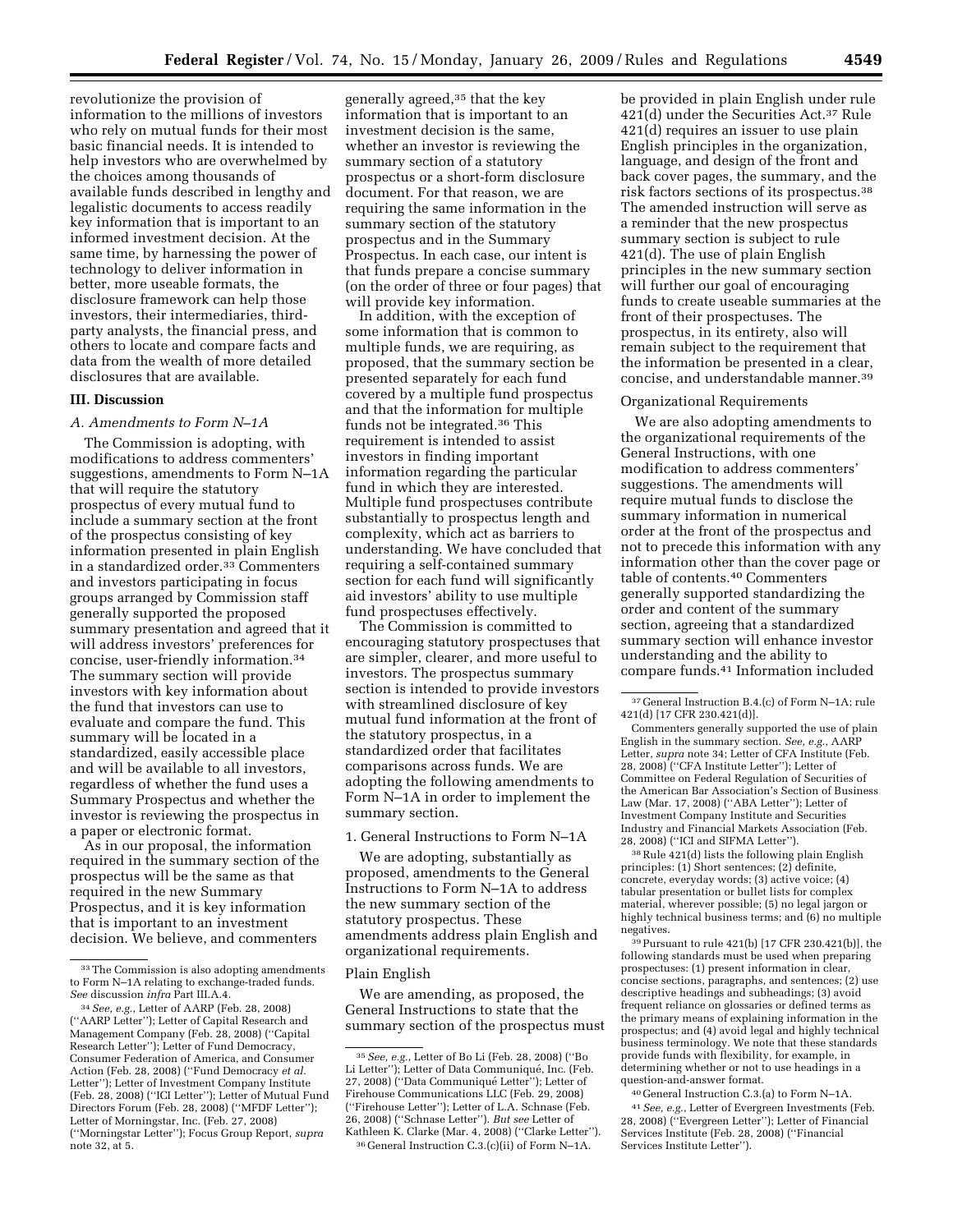in the summary section need not be repeated elsewhere in the prospectus. While a fund may continue to include information in the prospectus that is not required, a fund may not include any such additional information in the summary section of the prospectus.<sup>42</sup>

As noted above, we are, with one exception, requiring as proposed that a multiple fund prospectus present the summary information for each fund sequentially and not integrate the information for more than one fund.<sup>43</sup> That is, a multiple fund prospectus will be required to present all of the summary information for a particular fund together, followed by all of the summary information for each additional fund. For example, a multiple fund prospectus will not be permitted to present the investment objectives for several funds followed by the fee tables for several funds. A multiple fund prospectus will also be required to identify clearly the name of the particular fund at the beginning of the summary information for that fund.

Many commenters agreed that multiple fund prospectuses should present the summary information for each fund separately.44 Some commenters stated that requiring a separate summary for each fund will better achieve the Commission's goal of keeping summaries short, which should help facilitate comparisons across funds.45 Commenters also stated that multiple fund prospectuses often confuse investors and make reviewing key information for a single fund more difficult.46

A number of commenters, however, expressed reservations about the Commission's proposal to prohibit

45 *See, e.g.*, Fund Democracy *et al.* Letter, *supra*  note 34; Data Communique´ Letter, *supra* note 35. *See also* ICI Letter, *supra* note 34 (stating that some of its members believe that requiring a separate summary for each fund will better facilitate the Commission's goals of keeping documents short and facilitating comparisons across funds).

46 *See, e.g.*, Data Communique´ Letter, *supra* note 35; CMFI Letter, *supra* note 44; Oppenheimer Letter, *supra* note 44.

multiple fund summary sections, requesting that the Commission permit integrated summaries for multiple funds in at least some circumstances.47 Some commenters suggested that integrated summary information would allow investors to better compare all funds within a fund family, or at least certain categories of funds within a fund family.48 Categories of funds cited included international funds, asset allocation funds, and U.S. Treasury Funds.49 In addition, some commenters argued that prohibiting multiple fund summaries would lead to unnecessary duplication of information and longer statutory prospectuses.50

A number of investors in our focus groups expressed the view that multiple fund presentations of mutual fund information could be helpful in facilitating useful comparisons among funds.51 Some of these investors stated that multiple fund presentations could be used as a screening tool to determine which funds to research in more detail.52 Some investors in our focus groups, however, indicated that combining too many funds within a single summary can result in confusing complexity.53 The investors in our focus groups did not express a consensus on a specific limit on the number of funds or page length that would be appropriate in multiple fund presentations.

48 *See, e.g.*, AIM Letter, *supra* note 47; Letter of American Century Investments (Feb. 28, 2008) (''American Century Letter''); Clarke Letter, *supra*  note 35; ICI Letter, *supra* note 34; Letter of Putnam Investments (Feb. 28, 2008) (''Putnam Letter''); Letter of Russell Investments (Feb. 28, 2008) (''Russell Letter'').

49 *See, e.g.*, Letter of T. Rowe Price Associates, Inc. (Feb. 28, 2008) (''T. Rowe Letter'') (favoring integrated summaries for certain categories of funds and citing focus group research conducted by T. Rowe Price concerning integrated versus singlefund summaries).

50 *See, e.g.*, AIM Letter, *supra* note 47; American Century Letter, *supra* note 48; Letter of Dechert LLP (Mar. 3, 2008) (''Dechert Letter''); Putnam Letter, *supra* note 48; Russell Letter, *supra* note 48. *See also* ICI Letter, *supra* note 34 (members split, with some noting that an integrated summary may be more useful to investors in certain circumstances, in particular for groups of funds an investor may wish to compare, and others believing that a separate document for each fund would better accomplish goals of keeping the document short and facilitating comparisons across funds).

51 *See* Focus Group Report, *supra* note 32, at 9. 52 *See* Focus Group Transcripts, *supra* note 32, at 20.

53 *Id*. at 19 (''I thought there were too many in the [multiple fund prospectus]. It just really makes your head spin when you have to read all that.''), 22, 46.

While we believe that multiple fund presentations can, in limited circumstances, be useful in helping investors to compare funds, we have determined that prohibiting multiple fund summary sections is more consistent with the goal of achieving concise, readable summaries for investors. The requirement that summary information be separately presented for each fund in a multiple fund prospectus is intended to address the problem of lengthy and complex multiple fund prospectuses in the least intrusive manner possible. Multiple fund prospectuses contribute substantially to prospectus length and complexity, which act as barriers to investor understanding. We have concluded that permitting information for multiple funds to be integrated in the summary section would undermine our goal of providing mutual fund investors with concise and readable key information.

We note, however, that our rules do not restrict in any way the use of multiple fund presentations in advertising and sales materials, whether those materials are provided along with the Summary Prospectus or separately.54 Funds have complete flexibility to prepare and present comparative information to investors regarding any grouping of multiple funds that they believe is useful, and also to provide automated tools on their Web sites permitting investors to choose which funds to compare. As a result, we do not believe that the prohibition on multiple fund summaries in the statutory prospectus will impair in any significant manner funds' ability to provide useful, comparative information to investors.

We are adopting one exception to the requirement that multiple fund prospectuses not integrate the summary information for more than one fund in order to eliminate duplicative information and reduce prospectus length. Two commenters recommended that the Commission permit summary information that is identical for multiple funds to be presented once, at the end of all the individual summaries within a multiple fund statutory prospectus.55 We agree with these commenters that permitting integration of information that is likely to be uniform for multiple funds will further our goal of concise, user-friendly summary sections. Therefore, a multiple fund prospectus

<sup>42</sup> General Instruction C.3.(b) of Form N–1A. *See, e.g.*, CFA Institute Letter, *supra* note 37; Letter of Great-West Retirement Services (Feb. 28, 2008) (''Great-West Letter''); ICI Letter, *supra* note 34; Letter of The Vanguard Group, Inc. (Feb. 28, 2008) (''Vanguard Letter'') (supporting prohibition on including information in the summary section that is not required).

<sup>43</sup> General Instruction C.3.(c)(ii) of Form N–1A. *See supra* note 36 and accompanying text.

<sup>44</sup> *See, e.g.*, CFA Institute Letter, *supra* note 37; Letter of Coalition of Mutual Fund Investors (Feb. 13, 2008) (''CMFI Letter''); Fund Democracy *et al.*  Letter, *supra* note 34; Evergreen Letter, *supra* note 41; MFDF Letter, *supra* note 34; Letter of the National Association of Personal Financial Advisors (Feb. 28, 2008) (''NAPFA Letter''); Letter of Oppenheimer Funds (Feb. 28, 2008) (''Oppenheimer Letter'').

<sup>47</sup> *See, e.g.*, Letter of AIM Investments (Feb. 27, 2008) (''AIM Letter'') (favoring integrated summaries for target date, asset allocation or lifestyle funds, and variable annuity funds); Capital Research Letter, *supra* note 34 (favoring integrated summaries for target date and variable annuity funds).

<sup>54</sup> *See* rule 482 under the Securities Act [17 CFR 230.482] and rule 34b–1 under the Investment Company Act [17 CFR 270.34b-1] (investment company advertising rules).

<sup>55</sup> See Capital Research Letter, *supra* note 34; ICI Letter, *supra* note 34.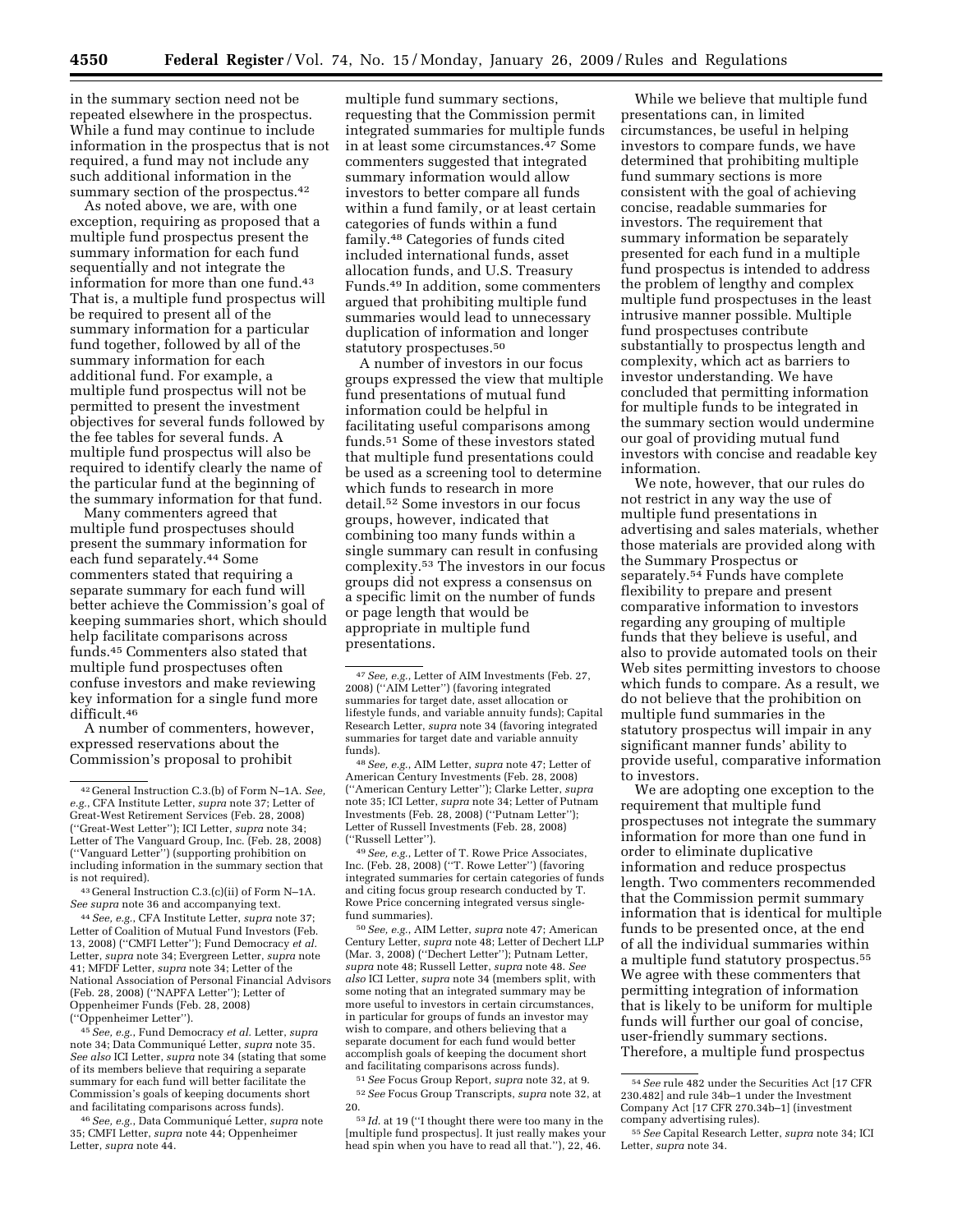will be permitted to integrate the information required by any of new Item 6 (purchase and sale of fund shares), Item 7 (tax information), and Item 8 (financial intermediary compensation) if it is identical for all funds covered in the prospectus.56 This information is often uniform across multiple funds unlike, for example, information about investment objectives, costs, performance, or portfolio managers. If the information required by any of Items 6 through 8 is integrated, the integrated information will be required to immediately follow the separate individual fund summaries containing the other non-integrated information. In addition, a statement containing the following information will be required in each individual fund summary section in the location where the information that is integrated, and presented later, would have appeared.

For important information about [purchase and sale of fund shares,] [tax information,] and [financial intermediary compensation], please turn to [identify section heading and page number of prospectus].

As proposed, the instructions will permit a fund with multiple share classes, each with its own cost structure, to present the summary information separately for each class, to integrate the information for multiple classes, or to use another presentation that is consistent with disclosing the summary information in a standard order at the beginning of the prospectus.57 Commenters generally supported, or did not express a view with respect to, allowing multiple class summary sections; and some commenters noted that such sections would assist investors in choosing the class most appropriate for their circumstances.58 We are not requiring the integration of information for multiple classes of a fund, which two commenters argued was important to facilitate cost comparisons.59 We are retaining flexibility in this area because we believe that whether a multiple class presentation is helpful or overwhelming depends on the particular circumstances. We note, however, that our ongoing interactive data initiative is intended, among other things, to facilitate cost comparisons by investors

across multiple classes of a single fund, as well as across different funds.60

# Page Limits

As proposed, we are not imposing page limits on the summary section. We emphasize, however, that it is our intent that funds prepare a concise summary (on the order of three or four pages) that will provide key information. Commenters differed regarding whether the Commission should impose page limits on the summary.

Several commenters supported page limits. One commenter expressed concern that, in the absence of a page limit, the summary section would tend to expand over time, which would undermine its usefulness.61 Another commenter noted that, absent page limits, lengths of summary sections would vary widely, hindering investors' ability to compare funds.62

While we share these commenters' concerns, especially with respect to the possibility of summary sections getting longer over time, we believe that these concerns are outweighed by the concerns of other commenters that page limits could constrain appropriate disclosure and lead funds to omit material information.63 We also agree with a commenter who noted that the prohibition of multiple fund summary sections should help to limit their length.64

Elimination of Separate Purchase and Redemption Document

As proposed, we are eliminating the provisions of Form N–1A that permit a fund to omit detailed information about purchase and redemption procedures from the prospectus and to provide this information in a separate document that is incorporated into and delivered with the prospectus, as well as a similar provision in the requirements for the statement of additional information (''SAI'').65 We have concluded that this option is unnecessary in light of the new Summary Prospectus which could be used, at a fund's option, along with any additional sales materials, including a document describing purchase and

redemption procedures.66 The elimination of these provisions does not otherwise alter the information about purchase and redemption procedures that must appear in the fund's prospectus and SAI, and this information will continue to be required in those documents.

# Variable Contract and Retirement Plan Funds

Finally, we are modifying the proposal to permit funds that are used as investment options for retirement plans and variable insurance contracts to modify or omit certain information required in the new summary section. This modification addresses commenters' concerns that certain information is not relevant to those funds.67 Specifically, we are amending the General Instructions to Form N–1A to permit funds that are used as investment options for retirement plans and variable insurance contracts to modify or omit the information required by new summary section Item 6 (purchase and sale of fund shares).68 Existing Form N–1A permits funds that are used as investment options for retirement plans and variable insurance contracts to modify or omit certain information regarding the purchase and sale of fund shares that is not relevant in these contexts.69 The amendment we are making extends the same treatment to the purchase and sale information in the new summary section.

#### 2. Exchange Ticker Symbols

We requested comment on whether we should require or permit a fund to include its ticker symbol in the summary, or on the front or back cover page of the statutory prospectus or SAI or elsewhere. Many commenters suggested that the Commission should require or permit funds to disclose their exchange ticker symbols.70 We agree

68 General Instruction C.3.(d)(i) of Form N–1A. 69 General Instruction C.3.(d)(i) of existing Form N–1A. We note that Item 7 of the summary section, which requires tax information that may not be relevant in the context of retirement plans and variable insurance contracts, expressly states that the disclosures are only required to be made, *as applicable*.

<sup>56</sup> General Instruction C.3.(c)(iii) of Form N–1A. This exception will not be available to Summary Prospectuses delivered pursuant to new rule 498 because a Summary Prospectus may describe only<br>one fund. See discussion *infra* Part III.B.2.a.

<sup>&</sup>lt;sup>57</sup> General Instruction C.3.(c)(ii) of Form N–1A.<br><sup>58</sup> *See, e.g.*, Clarke Letter, *supra* note 35; Data

Communique´ Letter, *supra* note 35; Great-West Letter, *supra* note 42; Oppenheimer Letter, *supra*  note 44. 59 *See, e.g.*, Fund Democracy *et al.* Letter, *supra* 

note 34; Letter of Brock Hastie (Jan. 8, 2008) (''Hastie Letter'').

<sup>60</sup> *See supra* note 28 and accompanying text. 61 *See* Letter of Independent Directors Council (Feb. 15, 2008) (''IDC Letter'').

<sup>62</sup> *See* Firehouse Letter, *supra* note 35. *See also*  Letter of Jeffrey C. Keil (Jan. 9, 2008) (''Keil Letter'') (suggesting that summaries might garner more investor attention if limited to two or three pages).

<sup>63</sup> *See, e.g.*, Letter of Janus Capital Group (Feb. 28, 2008) (''Janus Letter''); CMFI Letter, *supra* note 44. 64 *See* Data Communique´ Letter, *supra* note 35.

<sup>65</sup> Instruction 6 to current Item 1(b) of Form N– 1A; current Item 6(g) of Form N–1A; Instruction to current Item 18(a) of Form N–1A.

<sup>66</sup> *See* discussion *infra* Part III.B.1. Most commenters did not address this proposed change. *But see* Clarke Letter, *supra* note 35 (supporting change); Schnase Letter, *supra* note 35 (opposing change).

<sup>67</sup> *See* Letter of EQ Advisors Trust/AXA Premier VIP Trust (Feb. 28, 2008) (''EQ/AXA Letter''); Letter of Committee of Annuity Insurers (Feb. 28, 2008) (''CAI Letter'').

<sup>70</sup> *See, e.g.*, CMFI Letter, *supra* note 44; Data Communique´ Letter, *supra* note 35; Firehouse Letter, *supra* note 35; Hastie Letter, *supra* note 59; Letter of William E. Kent (Dec. 26, 2007) (''Kent Continued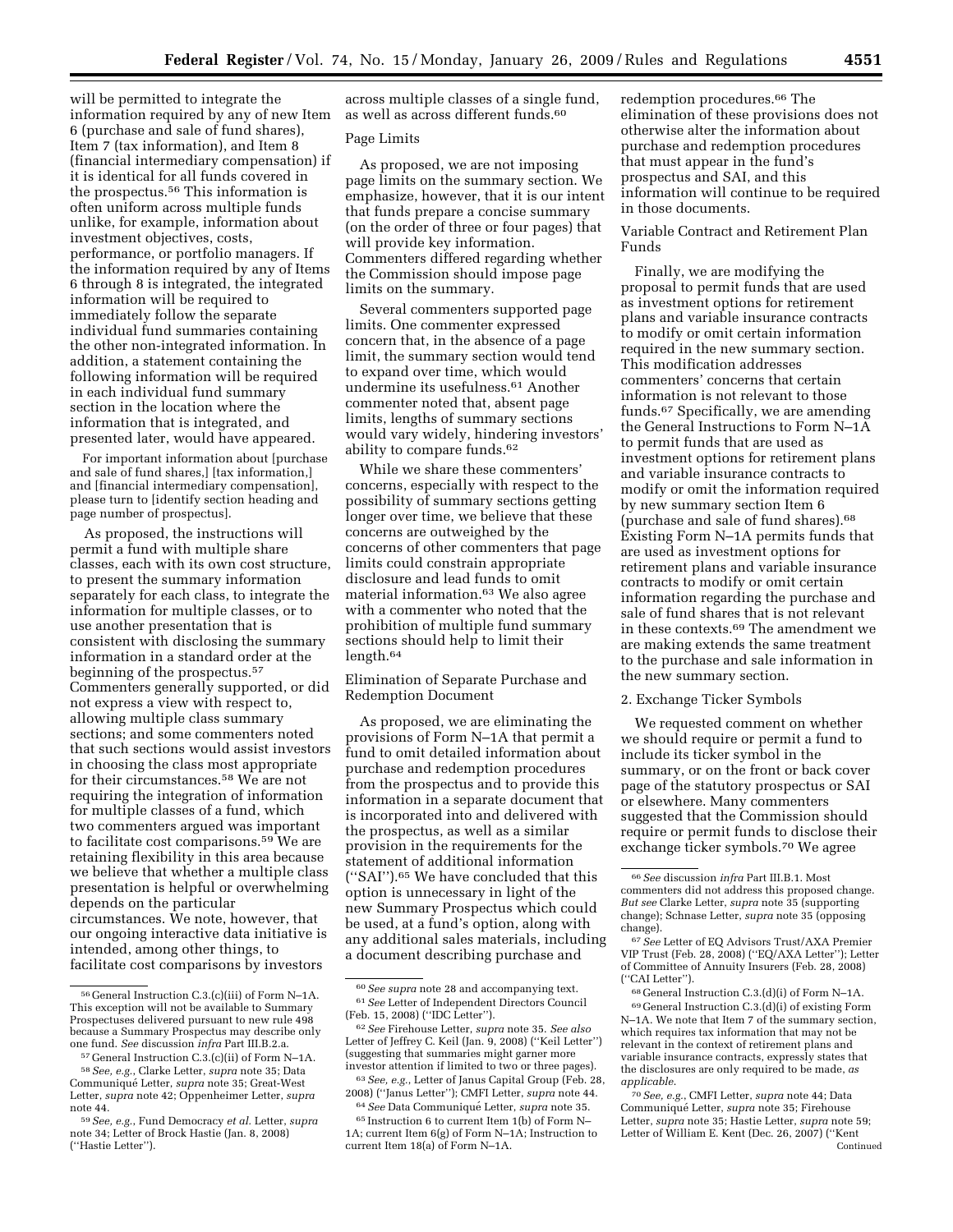with these commenters that requiring exchange ticker symbols to be included in fund disclosure documents would make it easier for investors to find information about particular funds and share classes of funds. Accordingly, we are requiring that a fund include its exchange ticker symbol on the cover pages of the statutory prospectus and SAI.71 Specifically, a fund will be required to disclose the exchange ticker symbol of the fund's shares or, if the prospectus or SAI relate to one or more classes of the fund's shares, adjacent to each such class, the exchange ticker symbol of that class.

3. Information Required in Summary Section

We are adopting the required content of the summary section substantially as proposed, except that, having considered commenters' concerns and the views of investors expressed in focus groups, we have determined not to require disclosure of a fund's portfolio holdings. The summary section of a mutual fund statutory prospectus will consist of the following information: (1) Investment objectives; (2) costs; (3) principal investment strategies, risks, and performance; (4) investment advisers and portfolio managers; (5) brief purchase and sale and tax information; and (6) financial intermediary compensation. These items will appear in the same order that we proposed. We have modified the requirements for some items to address comments and views expressed in the focus groups.

a. Elimination of Proposed Portfolio Holdings Requirement

The Commission has determined not to require the summary section to include the list of the fund's 10 largest holdings which we proposed.72 As proposed, the top 10 holdings list would have been updated in the statutory prospectus on an annual basis and in the Summary Prospectus on a quarterly basis.73

Commenters were split regarding whether the top 10 portfolio holdings should be required in the summary section. We are persuaded by the commenters who pointed out the limited utility of the proposed top 10 holdings list.74 Commenters expressed the view that top 10 holdings information may mislead investors because the top 10 holdings may not accurately represent a fund's overall holdings<sup>75</sup> and because the top 10 holdings information may become stale.76 Commenters also pointed out that portfolio holdings information is already widely available through other sources, such as shareholder reports and other Commission filings,77 as well as fund Web sites and sales materials.78

We continue to believe that information concerning a fund's portfolio holdings may provide investors with a greater understanding of a fund's stated investment objectives

Other commenters supported including the top 10 portfolio holdings in the summary section. *See, e.g.*, CMFI Letter, *supra* note 44; Data Communique´ Letter, *supra* note 35; Firehouse Letter, *supra* note 35; Letter of Jill Gross (Feb. 28, 2008); Letter of Richard K. Hopkins (Feb. 15, 2008) (''Hopkins Letter''); Letter of Richard McCormick (Feb. 11, 2008) (''McCormick Letter''); Letter of William Mahavier (Feb. 10, 2008) (''Mahavier Letter''); Letter of Dan Meador (Feb. 12, 2008); NAPFA Letter, *supra* note 44; Letter of Bruce R. Bent (Feb. 28, 2008) (''Bent Letter'').

75 *See, e.g.*, Dechert Letter, *supra* note 50 (top 10 holdings information could mislead investors of a diversified fund where top 10 holdings represent a relatively small percentage of the fund's holdings); ICI Letter, *supra* note 34 (noting that a fund's top 10 holdings may be misleading for funds in a master-feeder structure, funds of funds, fixed income funds, index funds, money market funds, exchange-traded funds, and new funds); Letter of New York City Bar (Feb. 25, 2008) (''NYC Bar Letter'') (arguing that for certain types of funds, such as money market funds, fixed income funds, and index funds, top 10 holdings information may be misleading); Letter of Leslie L. Ogg (Feb. 1, 2008) (''Ogg Letter'') (noting that top 10 holdings information can be misleading for multi-manager funds, funds of funds, long-short funds, and funds using derivative instruments).

76 *See, e.g.*, AIM Letter, *supra* note 47; CAI Letter, *supra* note 67; Capital Research Letter, *supra* note 34; Clarke Letter, *supra* note 35; Dechert Letter, *supra* note 50; ICI Letter, *supra* note 34; IDC Letter, *supra* note 61; Janus Letter, *supra* note 63; NYC Bar Letter, *supra* note 75; Oppenheimer Letter, *supra*  note 44; Russell Letter, *supra* note 48.

77 Form N–CSR [17 CFR 249.331; 17 CFR 274.128] (form used by investment companies semi-annually to file certified shareholder reports); Form N–Q [17 CFR 249.332; 17 CFR 274.130] (form used by investment companies to file schedule of portfolio holdings for first and third quarters).

78 *See, e.g.*, AIM Letter, *supra* note 47; EQ/AXA Letter, *supra* note 67; Evergreen Letter, *supra* note 41; Russell Letter, *supra* note 48; T. Rowe Letter, *supra* note 49.

and strategies and may assist investors in making more informed asset allocation decisions. In light of the limited utility of top 10 holdings information, however, and the widespread availability of portfolio holdings information from other sources, we have determined not to require this information in the summary section. Some commenters and investors in our focus groups suggested that we instead require disclosure about the current allocation of a fund's portfolio by asset type, such as a pie chart that would graphically display this information.79 We have determined not to require this information because we have concluded that it is subject to the same concerns about staleness as top 10 holdings information and because of the widespread availability of portfolio holdings information from other sources. Nonetheless, where a fund's asset allocation strategy is a principal investment strategy of the fund, the fund should clearly disclose this strategy,80 and we would encourage the use of graphical representations as a potentially helpful communications tool.

In reaching our determination with respect to portfolio holdings information, we carefully considered the views of investors expressed in our focus groups. Many investors in the focus groups expressed significant interest in portfolio holdings information.81 At the same time, like the commenters, a number of the investors participating in our focus groups pointed out that top 10 portfolio holdings information changes frequently and can quickly become outdated, and some participants acknowledged that the top 10 holdings information can sometimes account for a relatively small portion of a fund's holdings.82 We concluded that investors' interest in this information is outweighed by its potential to mislead and confuse in the context of the summary section of a prospectus. Because this information is widely available through other sources, we are persuaded that investors' interest in this information can be satisfied through these other sources.

#### b. Order of Information

We are adopting the order of the information required in the summary

Letter''); NAPFA Letter, *supra* note 44; Letter of Art Ticknor (Feb. 6, 2008) (''Ticknor Letter'').

 $71$  Item 1(a)(2) of Form N-1A; Item 14(a)(2) of Form N–1A. Exchange ticker symbols will also be required on the cover page, or at the beginning of, the Summary Prospectus. Rule 498(b)(1)(ii).

<sup>72</sup> Proposed Item 5 of Form N–1A.

<sup>73</sup> Section 10(a)(3) of the Securities Act [15 U.S.C. 77j(a)(3)] generally requires that when a prospectus is used more than nine months after the effective date of the registration statement, the information in the prospectus must be as of a date not more than sixteen months prior to such use. The effect of this provision is to require mutual funds to update their prospectuses annually to reflect current cost, performance, and other financial information. *See*  proposed rule 498(b)(2)(iii) (proposed Summary Prospectus quarterly updating requirement).

<sup>74</sup> *See, e.g.*, AIM Letter, *supra* note 47; Letter of Cornell Securities Law Clinic (Feb. 28, 2008) (''Cornell Law Clinic Letter''); Evergreen Letter, *supra* note 41; Letter of Foreside Compliance Services, LLC (Feb. 28, 2008) (''Foreside Letter''); Oppenheimer Letter, *supra* note 44; Russell Letter, *supra* note 48.

<sup>79</sup> *See, e.g.*, Cornell Law Clinic Letter, *supra* note 74; Oppenheimer Letter, *supra* note 44; Focus Group Report, *supra* note 32, at 6.

<sup>80</sup> Items 4(a) and 9 of Form N–1A (requiring disclosure of principal investment strategies).

<sup>81</sup> Focus Group Report, *supra* note 32, at 7; Focus Group Transcripts, *supra* note 32, at 12.

<sup>82</sup> Focus Group Report, *supra* note 32, at 7; Focus Group Transcripts, *supra* note 32, at 13–14, 78.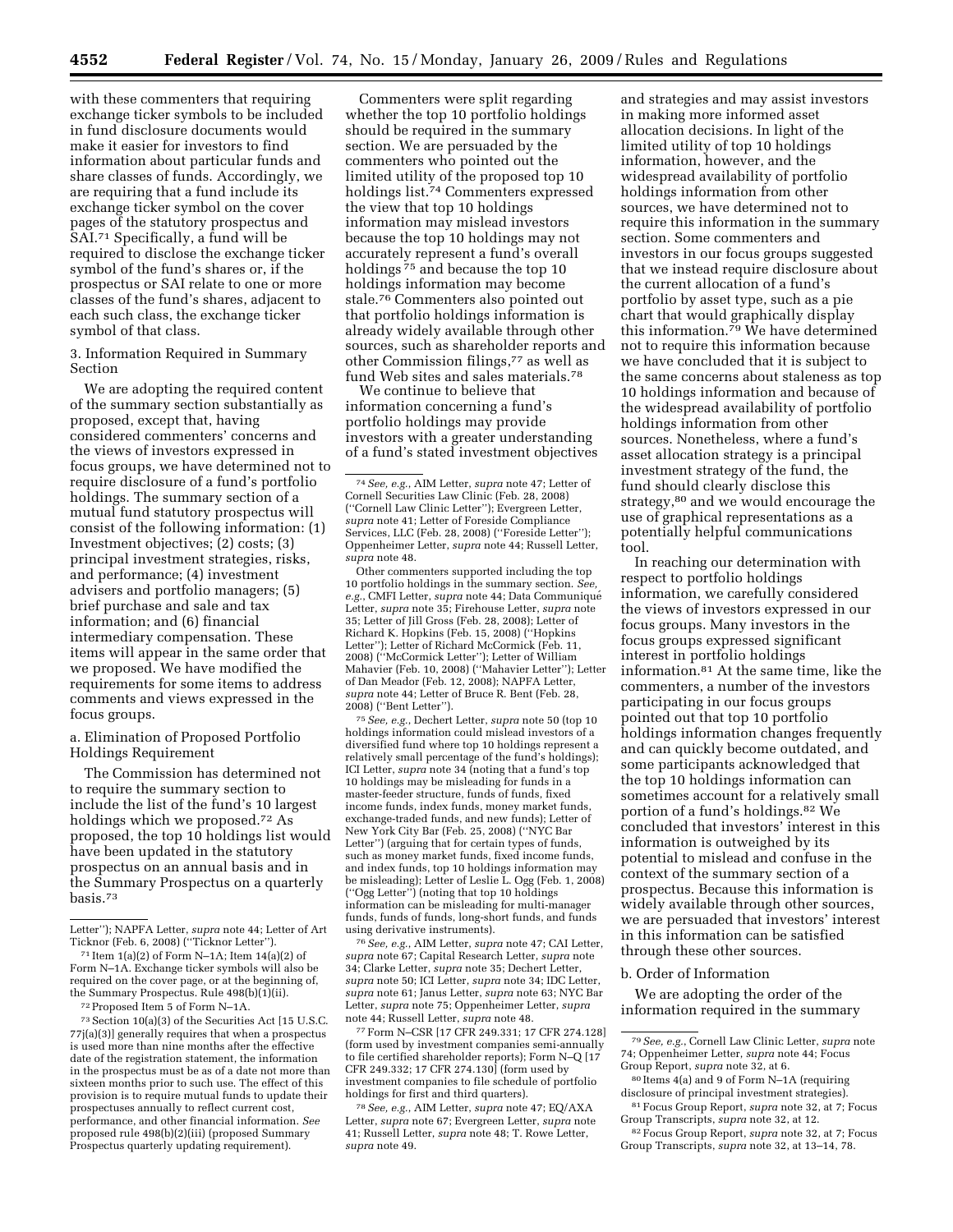section, as proposed. This includes moving the fee table forward from its current location, which follows information about investment strategies, risks, and past performance. We continue to believe that the change to the location of the fee table will enhance the prominence of this information, which is important to address continuing concerns about investor understanding of mutual fund costs.<sup>83</sup> Several commenters agreed that relocation of the fee table will place fee information in a more prominent location and encourage investors to give greater attention to costs and cost comparisons.84 While several commenters suggested alternative orders for the information in the summary section, there was no consensus by commenters regarding any alternative.85

A number of commenters, largely from the fund industry, opposed relocating the fee table. These commenters argued that moving the fee table forward inappropriately overemphasizes costs over other more important information and that the fee table should not come between investment objectives and principal investment strategies and risks.86 Some of these commenters argued that the fee table should not be moved forward, because it is important for investors to first and foremost understand a fund and its risks, and that a fund's objectives, strategies, and risks provide necessary context for fees. Some commenters also argued that moving the fee table forward is unnecessary because

84 *See, e.g.*, Letter of Roy J. Biegel (Feb. 14, 2008) (''Biegel Letter''); CFA Institute Letter, *supra* note 37; Foreside Letter, *supra* note 74; Letter of Fund Democracy and Consumer Federation of America (Apr. 17, 2008); NAPFA Letter, *supra* note 44; Letter of Charles Sikorovsky (Feb. 29, 2008) (''Sikorovsky Letter''). *See also* Focus Group Transcripts, *supra*  note 32, at 10 (investors expressed view that fund costs are important); Letter of Investment Company Institute (Mar. 14, 2008) (''ICI Survey'') (finding that 95% of respondents believed that fees are important).

85 *See, e.g.*, Letter of Ward C. Bourn (Feb. 27, 2008); Capital Research Letter, *supra* note 34; Evergreen Letter, *supra* note 41; Financial Services Institute Letter, *supra* note 41; Vanguard Letter, *supra* note 42.

86 *See, e.g.*, AIM Letter, *supra* note 47; Evergreen Letter, *supra* note 41; Letter of Fidelity Investments (Feb. 28, 2008) (''Fidelity Letter''); ICI Letter, *supra*  note 34; Oppenheimer Letter, *supra* note 44; Russell Letter, *supra* note 48; T. Rowe Letter, *supra* note 49. the short length of the summary section will make the fee table sufficiently prominent.

We are not persuaded by these commenters. We continue to believe, along with a number of commenters, that placement of the fee table in a more prominent location will encourage investors to give greater attention to costs. The fee table and example are designed to help investors understand the costs of investing in a fund and compare those costs with the costs of other funds. Placing the fee table and example at the front of the summary section reflects the importance of costs to an investment decision.87 Moving the fee table forward also eliminates the possibility that the fee table could be obscured by other information.<sup>88</sup>

# c. Investment Objectives and Goals

We are adopting, as proposed, the requirement that the summary section begin with disclosure of a fund's investment objectives or goals, which commenters generally supported.89 As proposed, a fund also will be permitted to identify its type or category (*e.g.*, that it is a money market fund or balanced fund).<sup>90</sup>

#### d. Fee Table

We are adopting, with modifications to address commenters' concerns and views expressed by investors in the focus groups, the fee table and example. The fee table and example disclose the costs of investing and immediately follow the fund's investment objectives.91

#### Breakpoint Discounts

We are requiring, substantially as proposed, that mutual funds that offer discounts on front-end sales charges for volume purchases (so-called ''breakpoint discounts'') include brief narrative disclosure alerting investors to the availability of those discounts.92 Commenters generally supported the disclosure about breakpoint discounts, although many commenters, as well as

89 *See, e.g.*, AARP Letter, *supra* note 34; Firehouse Letter, *supra* note 35; ICI and SIFMA Letter, *supra*  note 37; Letter of Christine A. Nelson (Feb. 12, 2008); Schnase Letter, *supra* note 35. *See also* ICI Survey, *supra* note 84 (providing survey results that found investment objectives was one of the most important pieces of information to investors).

92 Item 3 of Form N–1A; Instruction 1(b) to Item 3 of Form N–1A.

focus group investors, provided suggestions for revising the narrative proposed.93 We are modifying the proposal in two ways to address these comments.

First, we are adding to the required narrative a description of where investors can find additional information regarding breakpoint discounts.94 Specifically, the narrative will be required to state that further information is available from the investor's financial professional, as well as identify the section heading and page number of the fund's prospectus and SAI where more information can be found. This information is intended to address the views of both commenters and investors in the focus groups that it would be helpful for more detailed information about breakpoint discounts to be readily available to investors.95

Second, we are clarifying the instruction that the dollar level at which investors may qualify for breakpoint discounts that is required to be disclosed in the new item is the minimum level of investment required to qualify for a discount as disclosed in the table required by current Item 7(a)(1) of Form N–1A.96 This change makes clear that the required dollar threshold to be disclosed is the same as disclosure that is already required in Form N–1A. This change, together with the added narrative about additional information, addresses commenters' concerns that the breakpoints disclosure does not capture the complexity and variety of policies regarding breakpoint discounts.<sup>97</sup>

# Parenthetical to ''Annual Fund Operating Expenses''

We are adopting, substantially as proposed, revisions to the heading ''Annual Fund Operating Expenses'' in the fee table. Specifically, we are revising the parenthetical following the

95 *See, e.g.*, CMFI Letter, *supra* note 44 (summary should indicate where additional information about breakpoint discounts is available); NAPFA Letter, *supra* note 44 (same); Focus Group Transcripts, *supra* note 32, at 17 (participant observes that ''I'll go to the long-form and look that up and then make my decision.'').

96 Instruction 1(b) to Item 3 of Form N–1A. Item 7 of Form N–1A is being renumbered as Item 12 in this rulemaking.

97 *See, e.g.*, AIM Letter, *supra* note 47; ICI Letter, *supra* note 34; Russell Letter, *supra* note 48; Letter of Securities Industry and Financial Markets Association (Feb. 28, 2008) (''SIFMA Letter'').

<sup>83</sup> *See* Barbara Roper, Director of Investor Protection, Consumer Federation of America, June 12 Roundtable Transcript, *supra* note 18, at 21; James J. Choi, David Laibson, & Brigitte C. Madrian, National Bureau of Economic Research, *Why Does the Law of One Price Fail? An Experiment on Index Mutual Funds*, at 6 (May 2006), available at *http://www.nber.org/papers/w12261.pdf.*; Focus Group Transcripts, *supra* note 32, at 6 (''[The hypothetical summary prospectus] shows the fee right up there, what they charge, so that would appeal to me.'').

<sup>87</sup> For example, a 1% increase in annual fees reduces an investor's return by approximately 18% over 20 years.

<sup>88</sup> *See* Sikorovsky Letter, *supra* note 84 (stating that if an investment manager can in any way ''hide'' fees from an investor, the document has failed to fulfill its function).

<sup>90</sup> Item 2 of Form N–1A.

<sup>91</sup> Item 3 of Form N–1A.

<sup>93</sup> *See, e.g.*, AIM Letter, *supra* note 47; CFA Institute Letter, *supra* note 37; Fund Democracy *et al.* Letter, *supra* note 34; Letter of Manuela A. De Leon (Feb. 7, 2008); ICI Letter, *supra* note 34; Keil Letter, *supra* note 62; NAPFA Letter, *supra* note 44; Oppenheimer Letter, *supra* note 44; Russell Letter, *supra* note 48; Focus Group Report, *supra* note 32, at 8.

 $^{94}\!$  Item 3 of Form N–1A.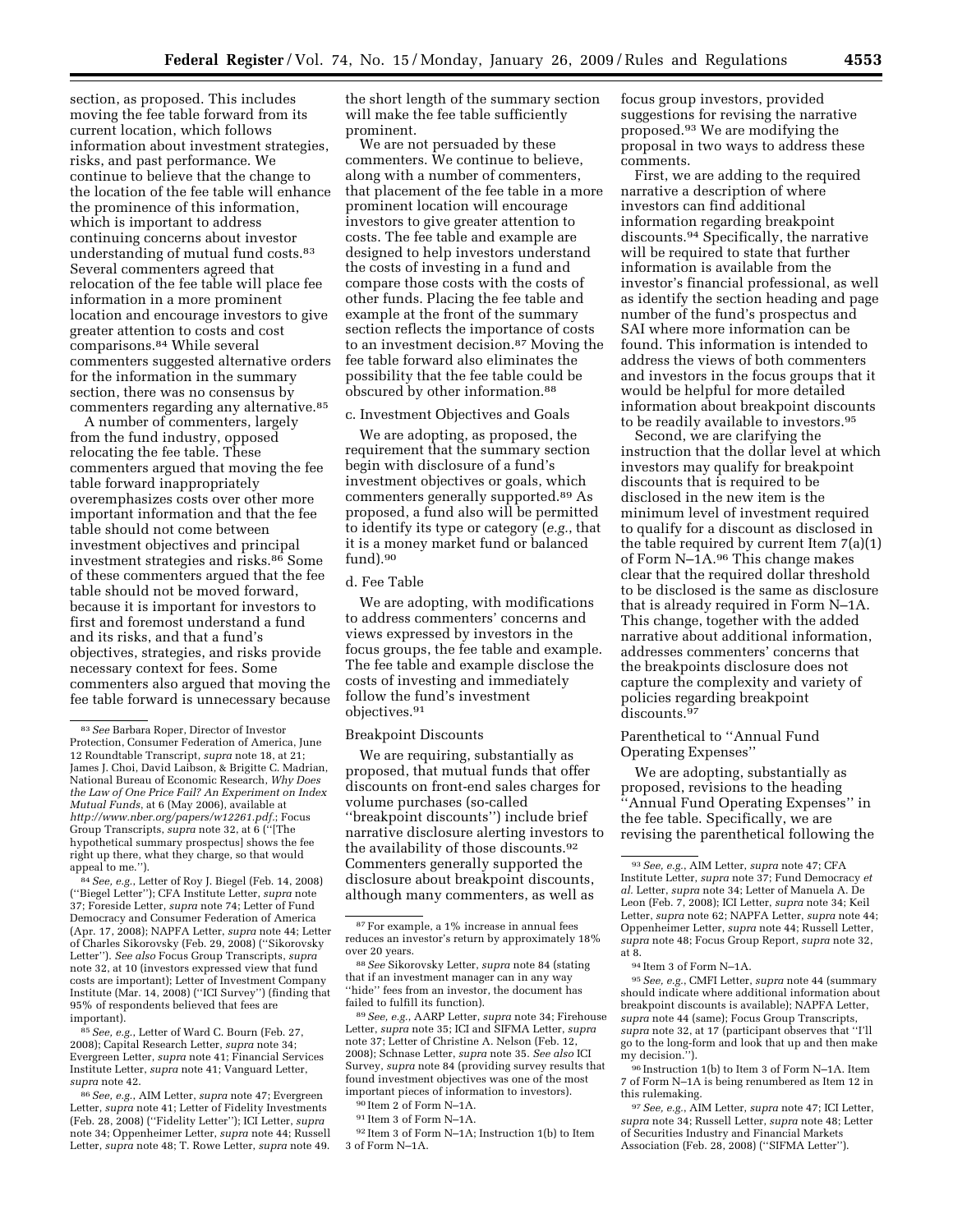**4554 Federal Register** / Vol. 74, No. 15 / Monday, January 26, 2009 / Rules and Regulations

heading to read ''expenses that you pay each year as a percentage of the value of your investment'' in place of ''expenses that are deducted from Fund assets.'' 98 In recent years, we have taken significant steps to address concerns that investors do not understand that they pay costs every year when they invest in mutual funds, including requiring disclosure of these costs in shareholder reports.99 Our revision further addresses those concerns by making clear that the expenses in question are paid by investors as a percentage of the value of their investments in the fund.

Many commenters supported the Commission's proposed revision.100 We have deleted the word ''ongoing'' from the beginning of the parenthetical language to address commenters' concerns that this term incorrectly suggests that fund operating expenses are the same each year.101 We are not modifying the parenthetical to address the views of some industry commenters that the statement incorrectly implies that shareholders directly pay fund expenses, when in fact expenses are paid out of fund assets.102 The purpose of the revision is to make clear to investors that they, in fact, bear these expenses, and the proposed language conveys this fact. Our conclusion is supported by commenters representing investor groups.103

#### Portfolio Turnover Rate

We are adopting, with two modifications, the requirement that funds, other than money market funds, include brief disclosure regarding portfolio turnover immediately following the fee table example.104 A

100 *See, e.g.*, CFA Institute Letter, *supra* note 37; Clarke Letter, *supra* note 35; Fund Democracy *et al.*  Letter, *supra* note 34.

101 *See, e.g.*, CFA Institute Letter, *supra* note 37; Clarke Letter, *supra* note 35; Fund Democracy *et al.*  Letter, *supra* note 34; Evergreen Letter, *supra* note 41; Letter of Fenimore Asset Management (Feb. 28, 2008); Fidelity Letter, *supra* note 86; MFDF Letter, *supra* note 34; Oppenheimer Letter, *supra* note 44; T. Rowe Letter, *supra* note 49.

102 *See, e.g.*, Evergreen Letter, *supra* note 41; ICI Letter, *supra* note 34; Oppenheimer Letter, *supra*  note 44; Putnam Letter, *supra* note 48; Russell Letter, *supra* note 48; T. Rowe Letter, *supra* note 49.

103 *See* Fund Democracy *et al.* Letter, *supra* note 34.

fund will be required to disclose its portfolio turnover rate for the most recent fiscal year as a percentage of the average value of its portfolio. This numerical disclosure will be accompanied by a brief explanation of the effect of portfolio turnover on transaction costs and fund performance. Some concerns have been expressed in recent years regarding the degree to which investors understand the effect of portfolio turnover, and the resulting transaction costs, on fund expenses and performance.105 The requirement to provide brief portfolio turnover disclosure in the summary section of the prospectus is intended to address these concerns, and the proposed disclosure received support from a significant number of commenters.106 Because we believe that it is important to address investors' lack of understanding of the effect of portfolio turnover and transaction costs on fund expenses and performance, we disagree with commenters opposing the disclosure of portfolio turnover rate on the grounds that such information is too complicated or unnecessary for the summary section.107

We are modifying the proposed required explanation of the effect of portfolio turnover to require that the explanation also address the adverse tax consequences that may result from a higher portfolio turnover rate when fund shares are held in a taxable account. We agree with commenters who suggested that adverse tax consequences, as well as higher transaction costs, should be expressly addressed by the explanation.108 We are also making a technical revision to the final sentence of the proposed required explanation.109

106 *See, e.g.*, Biegel Letter, *supra* note 84; CFA Institute Letter, *supra* note 37; CMFI Letter, *supra*  note 44; Fund Democracy *et al.* Letter, *supra* note 34; IDC Letter, *supra* note 61; Mahavier Letter, *supra* note 74; NAPFA Letter, *supra* note 44; Schnase Letter, *supra* note 35; Vanguard Letter, *supra* note 42. *See also* ICI Letter, *supra* note 34 (stating that it does not oppose the disclosure).

107 *See, e.g.*, American Century Letter, *supra* note 48; Capital Research Letter, *supra* note 34; Clarke Letter, *supra* note 35; Evergreen Letter, *supra* note 41; Foreside Letter, *supra* note 74; McCormick Letter, *supra* note 74; Oppenheimer Letter, *supra*  note 44; Russell Letter, *supra* note 48.

108 *See* Fund Democracy *et al*. Letter, *supra* note 34; Letter from Representative Donald A. Manzullo (Feb. 26, 2008) (''Manzullo Letter'').

109 Item 3 of Form N–1A. We are deleting the reference to portfolio turnover rate as a percentage of the average value of the fund's ''whole'' portfolio

We have determined not to adopt two significant suggestions that were made by commenters: First, that we require the impact of transaction costs to be reflected in a fund's expense ratio in the fee table and, second, that we require disclosure of portfolio turnover rates over a period greater than one year. While we believe that both of these suggestions have considerable merit, we have concluded that it is not feasible to implement either at the present time as discussed further below.

Several commenters expressed the view that the Commission should require that transaction costs be reflected in a fund's expense ratio in the fee table and that this disclosure would be more meaningful to investors than the rate of portfolio turnover.110 The comments on this rulemaking, however, do not provide an adequate basis for prescribing a specific and accurate methodology for reflecting transaction costs in a fund's expense ratio.111 We do agree with the commenters that portfolio turnover rate is an imperfect measure of portfolio transaction costs. While a higher portfolio turnover rate tends to result in higher transaction costs and a lower portfolio turnover rate tends to result in lower transaction costs, there is not necessarily a direct correlation between portfolio turnover rate and portfolio transaction costs. Nonetheless, in the absence of a basis for prescribing a better measure, we believe that portfolio turnover rate, though imperfect, is an appropriate indicator of transaction costs for purposes of the summary section.

A number of commenters argued that disclosing a portfolio turnover rate over a one-year period would not yield a representative portfolio turnover rate because portfolio turnover rates vary significantly over time depending on a variety of factors, including the need to meet redemption requests, unexpected cash inflows due to sharp swings in

110 *See, e.g.*, Fund Democracy *et al*. Letter, *supra*  note 34; Letter from Representative George Miller, Senator Edward M. Kennedy, Representative Robert E. Andrews, Senator Tom Harkin, and Senator Herb Kohl (Mar. 13, 2008) (''Miller Letter'').

111 In addition, in 2003 the Commission issued a concept release that sought public comment on a number of issues related to the disclosure of mutual fund transaction costs. *See* Investment Company Act Release No. 26313, *supra* note 105, 68 FR at 74820. While most commenters who responded to the concept release felt that there should be greater transparency of mutual fund transaction costs, there was a wide range of opinions on what should be disclosed.

<sup>98</sup> Item 3 of Form N–1A.

<sup>99</sup> Item 27(d)(1) of Form N–1A; Investment Company Act Release No. 26372 (Feb. 27, 2004) [69 FR 11244 (Mar. 9, 2004)] (adopting disclosure of costs in shareholder reports). *See also General Accounting Office Report on Mutual Fund Fees: Additional Disclosure Could Encourage Price Competition*, at 66–81 (June 2000), available at *http://www.gao.gov/archive/2000/gg00126.pdf*  (discussing lack of investor awareness of the fees they pay and investor focus on mutual fund sales charges rather than recurring fees).

<sup>104</sup> Instruction 5 to Item 3 of Form N–1A.

<sup>105</sup> *See* Investment Company Act Release No. 26313 (Dec. 18, 2003) [68 FR 74820 (Dec. 24, 2003)] (request for comment regarding ways to improve disclosure of transaction costs); Report of the Mutual Fund Task Force on Soft Dollars and Portfolio Transaction Costs (Nov. 11, 2004), available at *http://www.finra.org/web/groups/ rules*\_*regs/documents/rules*\_*regs/p012356.pdf*.

in the explanation to reflect the fact that the rate is calculated without reference to securities whose maturities at the time of acquisition are one year or less. *See* Instruction 4(d)(ii) to current Item 8(a) of Form N–1A (describing how to calculate portfolio turnover rate; current Item 8 is being renumbered as Item 13).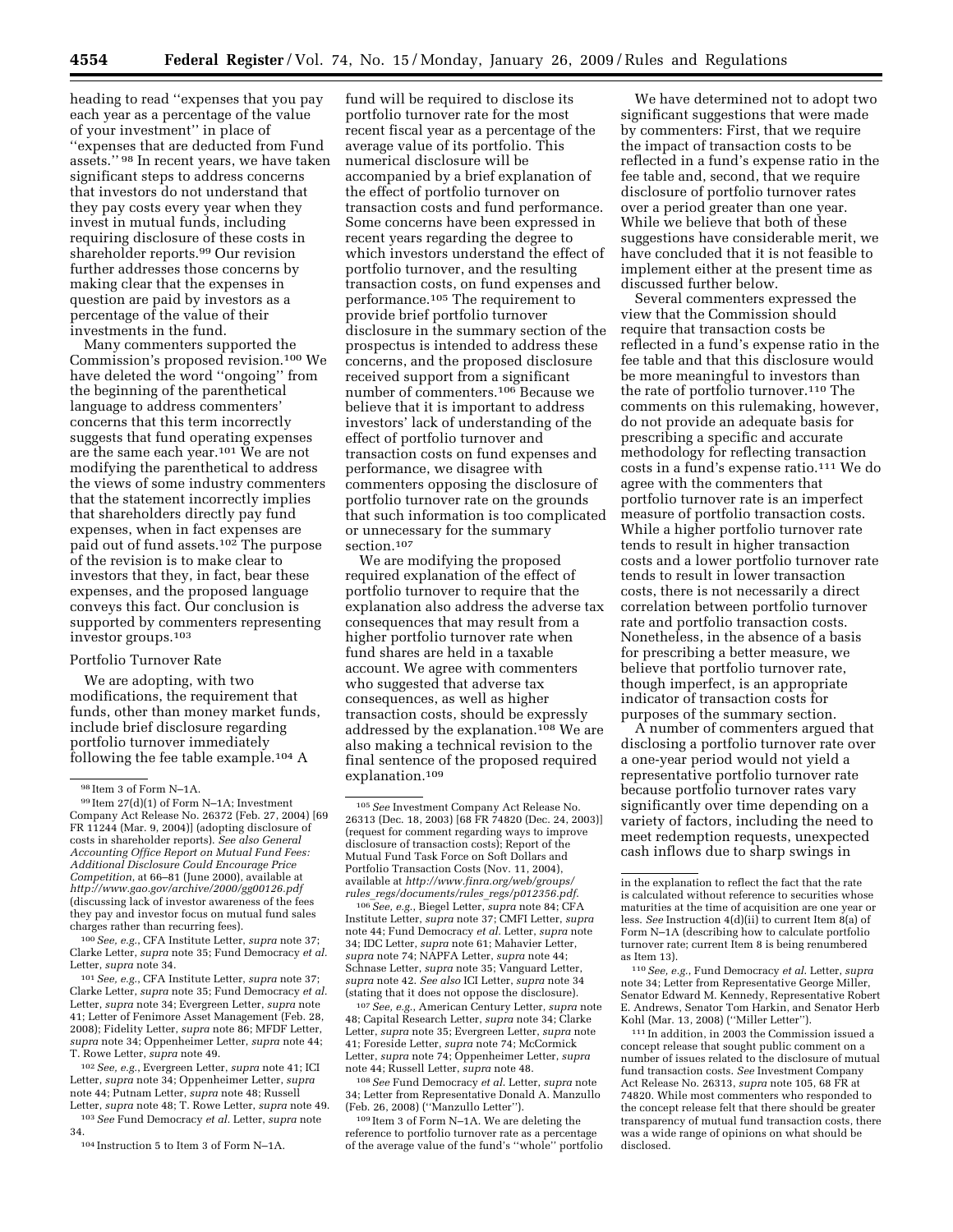markets, or the occurrence of a significant event not likely to repeat in future years, such as a fund merger or a new portfolio manager restructuring the fund's holdings.112 These commenters suggested that the Commission address this concern by, for example, requiring funds to disclose year-by-year turnover rates for a longer period (*e.g.*, 5–10 years) or an average turnover rate over a longer period of time (*e.g.*, five years).113 We believe that requiring year-by-year turnover rates for multiple years in the summary section would not further our goal of providing concise, user-friendly disclosure, particularly in light of the fact that there is not necessarily a direct correlation between portfolio turnover and transaction costs. We note that portfolio turnover rates for each of the past five years are already required elsewhere in the prospectus.<sup>114</sup> We do not believe that there is a sufficient basis in the comments to require disclosure of an average turnover rate over a longer period of time (*e.g.*, five years). Doing so would require us to address a number of questions that have not been subject to adequate comment in this rulemaking, including devising a calculation methodology and addressing questions of comparability across funds that have been in existence for different periods of time.

Expense Reimbursement and Fee Waiver Arrangements

Finally, we are adopting, with modifications to address commenters' recommendations, the proposed amendments to the requirement that a fund disclose in its fee table gross operating expenses that do not reflect the effect of expense reimbursement or fee waiver arrangements, which result in reduced expenses being paid by the fund.115 The adopted amendments will permit a fund to place two additional captions directly below the ''Total Annual Fund Operating Expenses'' caption in cases where there are expense reimbursement or fee waiver arrangements that will reduce any fund operating expenses for no less than one year from the effective date of the fund's registration statement.116 We have eliminated the proposed requirement that the reimbursement or waiver arrangement has reduced operating expenses in the past, as suggested by two commenters, because this is irrelevant to the impact that the arrangements will have in the future.117 The purpose of the permitted line items is to show investors how the arrangements will affect expenses in the future and not how they have affected expenses in the past.<sup>118</sup>

One caption will show the amount of the expense reimbursement or fee waiver, and a second caption will show the fund's net expenses after subtracting the fee reimbursement or expense waiver from the total fund operating expenses. Funds that disclose these arrangements will also be required to disclose the period for which the expense reimbursement or fee waiver arrangement is expected to continue, including the expected termination date, and briefly describe who can terminate the arrangement and under what circumstances. We are adding an express requirement that the expected termination date of the arrangement be disclosed in order to address a commenter's concern that investors should be informed in cases where the commitment on a fee waiver becomes shorter than one year.<sup>119</sup>

In computing the fee table example, a fund will be permitted to reflect any expense reimbursement or fee waiver arrangements that will reduce any operating expenses for no less than one year from the effective date of the fund's registration statement.120 This

117 Instruction 3(e) to Item 3. We are also making a similar change in the instructions to the fee table example. Instruction 4(a) to Item 3. *See, e.g.*, Dechert Letter, *supra* note 50; Evergreen Letter, *supra* note 41.

118 Because expense reimbursement and fee waiver arrangements of new funds will be disclosed in the same manner as existing funds as a result of the elimination of the proposed requirement described in the text, we are eliminating current Instruction 5(b) (renumbered as Instruction 6(b) in the Proposing Release) to Item 3 of Form N–1A, which pertains to new funds, rather than adopting the proposed revision to the Instruction.

119 *See, e.g.*, Fund Democracy *et al.* Letter, *supra*  note 34.

120 Instruction 4(a) to Item 3 of Form N–1A. We have modified this instruction from the proposal to adjustment may be reflected only in the periods for which the expense reimbursement or fee waiver arrangement is expected to continue. For example, if such an arrangement were expected to continue for one year, then, in the computation of 10-year expenses in the fee table example, the arrangement could only be reflected in the first of the 10 years.121

Commenters made several suggestions with respect to cost disclosure that we have determined not to implement at this time. First, a number of commenters suggested that the fee table in the summary section should simply disclose the total fees and expenses and should omit certain line item breakdowns of expenses that are currently required in the statutory prospectus.122 Commenters argued that a more abbreviated presentation, such as a fund's total expense ratio, is preferable because they argued that the current breakdown of fees is not crucial information to an investor's investment decision.123 We believe that this idea deserves further consideration, and we will consider it for possible future rulemaking.

Second, some commenters suggested that we consider alternative terms to describe sales loads or rule 12b–1 fees 124 because the terms are not easily understood by most investors.125 We have concluded that it is more appropriate to consider these changes in the context of a full reconsideration of

We are also adopting, as proposed, a technical amendment to the instructions to the expense example to eliminate language permitting funds to reflect the impact of the amortization of initial organization expenses in the expense example numbers. *Id.* This language is unnecessary because initial organization expenses must be expensed as incurred and may no longer be capitalized. *See*  American Institute of Certified Public Accountants, Statement of Position 98–5, *Reporting on the Costs of Start-Up Activities* (Apr. 3, 1998).

<sup>121</sup> A fund may not reflect the arrangement in any period during which the arrangement may be terminated without agreement of the fund's board of directors (*e.g.*, unilaterally by the fund's investment adviser).

122 *See, e.g.*, Capital Research Letter, *supra* note 34; Evergreen Letter, *supra* note 41; Fund Democracy *et al.* Letter, *supra* note 34.

123 *See* Fund Democracy *et al.* Letter, *supra* note 34.

 $^{124}$  "Rule 12b–1 fees" or "12b–1 fees" are fees paid out of fund assets pursuant to a distribution plan adopted under rule 12b–1 under the Investment Company Act [17 CFR 270.12b–1].

<sup>112</sup> *See, e.g.*, CMFI Letter, *supra* note 44; Firehouse Letter, *supra* note 35; IDC Letter, *supra*  note 61.

<sup>113</sup> *See, e.g.*, CMFI Letter, *supra* note 44; Mahavier Letter, *supra* note 74.

<sup>114</sup> Item 13(a) of Form N–1A.

 $115$  Instruction 3(d)(i) and 6(a) to Item 3 of Form N–1A. In an expense reimbursement arrangement, the adviser reimburses the fund for expenses incurred. Under a fee waiver arrangement, the adviser agrees to waive a portion of its fees in order to limit fund expenses.

<sup>116</sup> Instruction 3(e) to Item 3 of Form N–1A. A fund may not include the additional captions if the expense reimbursement or fee waiver arrangement may be terminated without agreement of the fund's board of directors (*e.g.*, unilaterally by the fund's investment adviser) during the one-year period. If a fee waiver or expense reimbursement arrangement, in fact, terminates less than a year after the effective date of a fund's registration statement, the fund generally would be required to supplement or ''sticker'' its prospectus to reflect the termination. The ''sticker'' would be filed with the Commission in accordance with rule 497 under the Securities Act.

eliminate the requirement that the arrangement has reduced fund operating expenses during the most recently completed calendar year. This modification is consistent with the modification that is described at notes 117 and 118 and the accompanying text.

<sup>125</sup> *See, e.g.*, Miller Letter, *supra* note 110; CFA Institute Letter, *supra* note 37; Manzullo Letter, *supra* note 108; Letter of Investor Rights Clinic at Pace University School of Law (Feb. 28, 2008) (''Pace Letter'').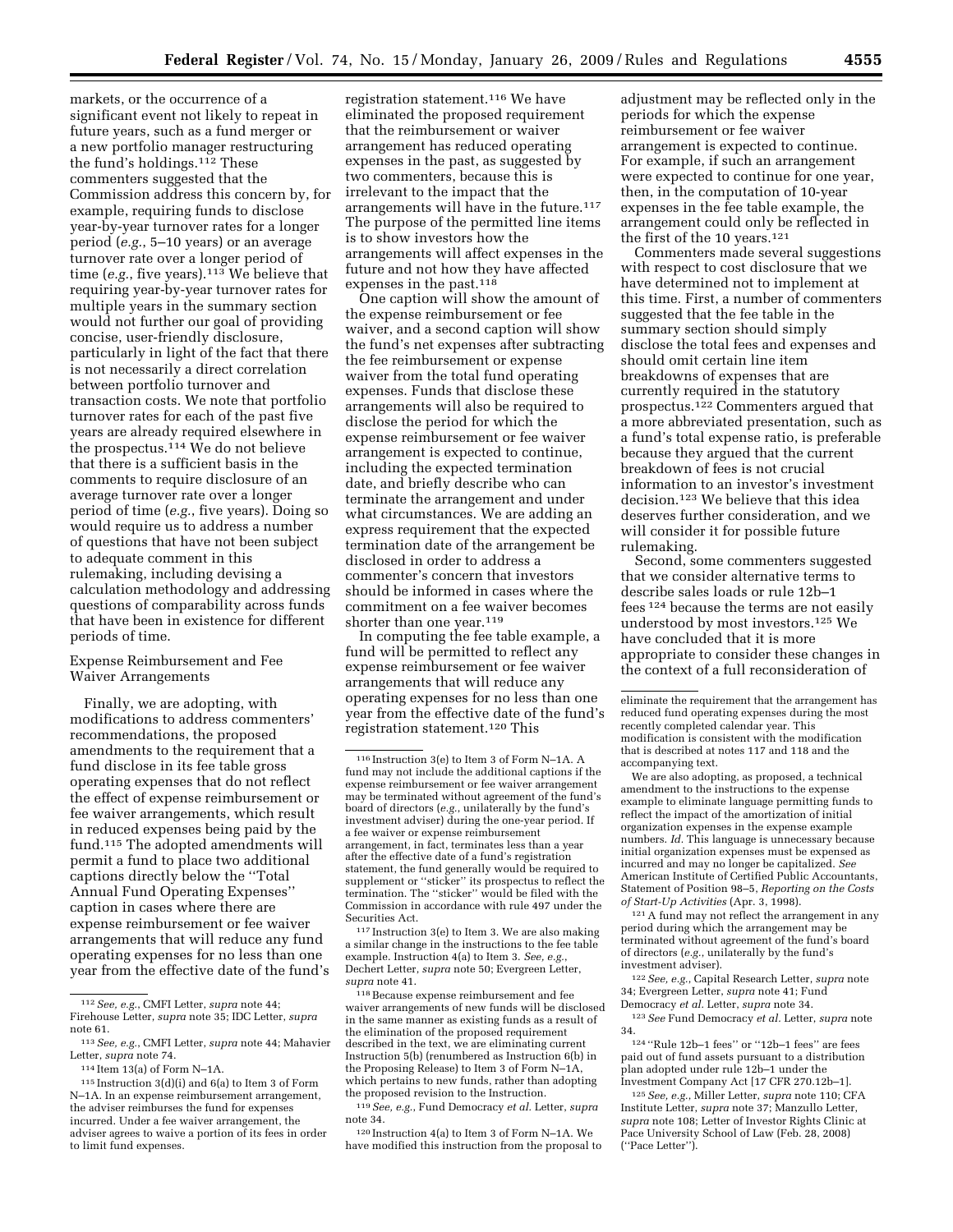sales charges and rule 12b–1 rather than in the current rulemaking.126

Finally, some commenters suggested that the fee table require some form of comparison of the fund's fees to a relevant benchmark based on the fees of similar funds.127 The Commission shares the commenters' view that the ability to compare fees across mutual funds is extremely important to investors. To facilitate this comparison, we have designed the summary section to provide investors with key information in a standardized order. We also note that the Commission's ongoing interactive data initiative is intended to provide investors and other users with the tools necessary to facilitate comparisons of fee information. The Commission recently proposed rules that would, if adopted, require mutual funds to file the information in their fee tables in an interactive data format that would facilitate automated analysis of the information and comparison to other funds.128 The interactive data format would allow users of fee table information to download cost and performance information directly into spreadsheets and analyze it using commercial off-the-shelf software.

e. Investments, Risks, and Performance

Following the fee table and example, we are requiring, substantially as proposed, that a fund disclose its principal investment strategies and risks.129 This includes the current bar chart and table illustrating the variability of returns and showing the fund's past performance.

We are modifying the narrative that is required to accompany the bar chart and performance table in one respect to address the views expressed by both focus group investors and commenters. A fund that makes updated performance information available on a Web site or

127 *See, e.g.*, AARP Letter, *supra* note 34; Fund Democracy *et al.* Letter, *supra* note 34; Letter of Gary M. Keenan (Feb. 14, 2008).

128 *See* Investment Company Act Release No. 28298, *supra* note 28, 73 FR at 35442.

129 Item 4 of Form N–1A. To conform to other changes we are adopting to Form N–1A, the Instructions to Item 4 contain technical revisions that (1) amend cross-references to other Items in Form N–1A; and (2) eliminate language related to the presentation of performance information for more than one fund, given the requirement that information for each fund be presented separately. Instructions 2(e) and 3 to Item 4(b)(2) of Form N– 1A.

at a toll-free (or collect) telephone number will be required to include a statement explaining this and providing the Web site address and/or telephone number.130 A number of investors in focus groups expressed the view that the availability of updated performance information, particularly at a Web site, would be helpful.131 In addition, many industry commenters noted that funds routinely make updated performance information available to investors either by Internet Web site or by telephone and suggested that the summary section direct investors to this information.132 Particularly in light of our determination not to require quarterly updating of the Summary Prospectus, which is discussed below,<sup>133</sup> we believe that it will be helpful to investors for the summary section to indicate where updated performance information may be found.

We are not modifying the required bar chart and performance table to add additional comparative information as suggested by several commenters.134 Currently, funds are required to include an appropriate broad-based securities market index in the performance table.135 We have determined not to require additional comparative performance information at this time because we are concerned that it would tend to undermine our goal of a concise, user-friendly summary of key information by contributing to the length and complexity of the summary section. Further, as with cost information,136 we believe that it is preferable for investors and other users of the prospectus to be given the flexibility to make a variety of performance benchmark comparisons.

133 *See* discussion *infra* Part III.B.2.c.

134 *See, e.g.*, Letter of Scott Hastings (Feb. 11, 2008) (suggesting comparative disclosure of the portfolio manager's stated benchmark); Morningstar Letter, *supra* note 34 (same).

 $^{135}\rm{Current}$  Item 2(c)(2)(iii) of Form N–1A; Instruction 5 to current Item 22(b)(7) of Form N– 1A. A fund is also permitted to include information for one or more other indexes. Instruction 6 to current Item 22(b)(7) of Form N–1A. If an additional index is included, a fund is required to disclose information about the additional index in the narrative explanation accompanying the bar chart and table (*e.g.*, by stating that the information shows how the fund's performance compares with the returns of an index of funds with similar investment objectives).

136 *See supra* note 127 and accompanying text.

Our ongoing interactive data initiative is intended to provide the tools necessary to facilitate dynamic comparisons of this type, and we note that the information in the bar chart and performance table is covered by our recently proposed rules that would, if adopted, require mutual funds to file information in an interactive data format.137

### f. Management

We are adopting, as proposed, the requirement that the summary section include the name of each investment adviser and sub-adviser of the fund, followed by the name, title, and length of service of the fund's portfolio managers.138 A fund will not be required to identify a sub-adviser whose sole responsibility is limited to day-today management of cash instruments unless the fund is a money market fund or other fund with a principal investment strategy of regularly holding cash instruments.139 Also, a fund having three or more sub-advisers, each of which manages a portion of the fund's portfolio, will not be required to identify each sub-adviser, except that the fund will be required to identify any sub-adviser that is (or is reasonably expected to be) responsible for the management of a significant portion of the fund's net assets. For this purpose, a significant portion of a fund's net assets generally will be deemed to be 30% or more of the fund's net assets.140 The portfolio managers required to be listed will be the same ones with respect to which information is currently required in the prospectus.141

Several commenters opposed requiring funds to disclose portfolio managers.142 Two of these commenters argued that the identity and length of service of portfolio managers do not rise to the level of importance necessary to warrant inclusion in the summary.143 However, the Commission continues to believe, along with other

139 Instruction 1 to Item 5(a) of Form N–1A. A fund will continue to be required to provide the name, address, and experience of all sub-advisers elsewhere in the prospectus. Item 10(a)(1)(i) of Form N–1A.

140 Instruction 2 to Item 5(a) of Form N–1A. 141 Item 10(a)(2) of Form N–1A.

142 *See, e.g.*, Capital Research Letter, *supra* note 34; ICI Letter, *supra* note 34; Vanguard Letter, *supra*  note 42.

143 *See* ICI Letter, *supra* note 34; Russell Letter, *supra* note 48.

<sup>126</sup> The Commission last year hosted a roundtable that brought together representatives from mutual funds, financial services companies, and investor advocacy groups to discuss issues relating to rule 12b–1. *See* Commission Roundtable on Rule 12b– 1 (Jun. 19, 2007) available at *http://www.sec.gov/ spotlight/rule12b-1.htm*. Following the roundtable, we sought public comment on these topics and have received almost 1,500 comment letters.

 $130$  Item  $4(b)(2)(i)$  of Form N-1A.

<sup>131</sup> *See* Focus Group Report, *supra* note 32, at 11; *see, e.g.*, Focus Group Transcripts, *supra* note 32, at 49, 78.

<sup>132</sup> *See, e.g.*, AIM Letter, *supra* note 47; American Century Letter, *supra* note 48; Capital Research Letter, *supra* note 34; Fidelity Letter, *supra* note 86; ICI Letter, *supra* note 34; Janus Letter, *supra* note 63; Oppenheimer Letter, *supra* note 44; Putnam Letter, *supra* note 48; Russell Letter, *supra* note 48; T. Rowe Letter, *supra* note 49.

<sup>137</sup> *See* Investment Company Act Release No. 28298, *supra* note 28, 73 FR at 35442.

<sup>138</sup> Item 5 of Form N–1A. Additional disclosures regarding investment advisers and portfolio managers that are currently required in the prospectus will continue to be required, but not in the summary section. Item 10(a) of Form N–1A.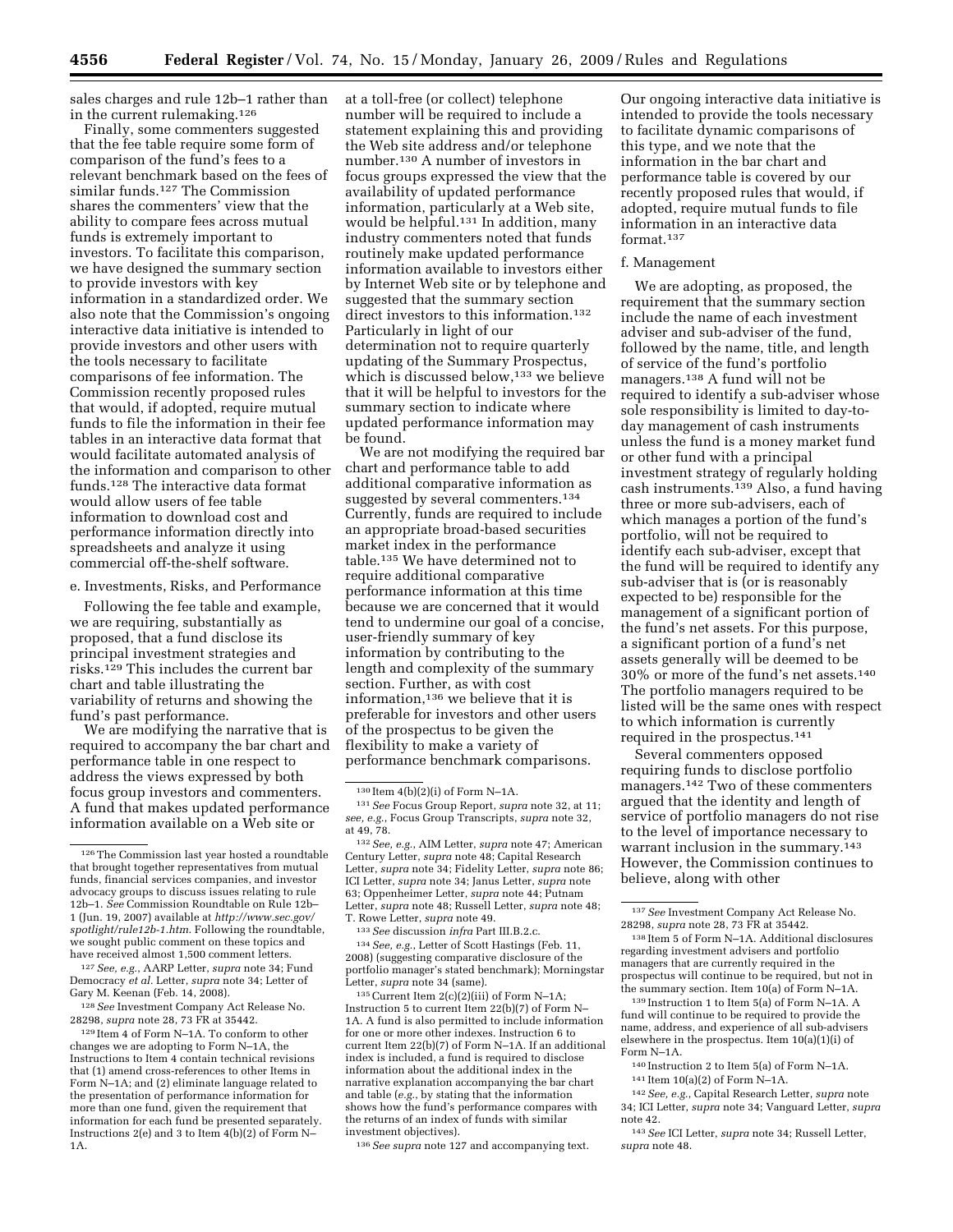commenters,144 that investors in a fund should be provided basic information about the individuals who significantly affect the fund's investment operations.

Some commenters noted that funds are often managed by teams and that disclosing the individuals making up such teams would make the summary section too long and would not add substantive disclosure.<sup>145</sup> We note that, as is currently the case, disclosure will be required only with respect to the members of a management team who are jointly and primarily responsible for the day-to-day management of the fund's portfolio.146 We agree with other commenters that investors have the same interest in the identity of the individuals who are primarily responsible for management, regardless of whether a fund is managed by an individual portfolio manager or a team.147

#### g. Purchase and Sale of Fund Shares

We are adopting, with modifications to address exchange-traded funds,148 the proposed requirement that the summary section disclose the fund's minimum initial or subsequent investment requirements and the fact that the fund's shares are redeemable, and identify the procedures for redeeming shares (*e.g.*, on any business day by written request, telephone, or wire transfer).149 Commenters generally did not express a view with respect to this requirement.150

145 *See, e.g.*, Capital Research Letter, *supra* note 34; Clarke Letter, *supra* note 35; Ogg Letter, *supra*  note 75.

146 Instruction 2 to Item 5(b) of Form N–1A. In addition, if more than five persons are jointly and primarily responsible for the day-to-day management of a fund's portfolio, the fund need only provide the required information for the five persons with the most significant responsibility.

147 *See* Evergreen Letter, *supra* note 41; Keil Letter, *supra* note 62.

148 *See* discussion *infra* Part III.A.4. We are also making a technical amendment to current Item 6(b) of Form N–1A (which is being renumbered as Item 11(b)) to remove the requirement to disclose a fund's minimum initial or subsequent investment requirements because we have added this requirement to Item 6(a) of the summary section.

149 Item 6 of Form N–1A. We are modifying the proposal to permit funds that are used as investment options for retirement plans and variable insurance contracts to modify or omit this information. *See supra* note 68 and accompanying text.

150 Three commenters supported the proposal. *See* Letter of Alison W. Beirlein (Feb. 26, 2008); Foreside Letter, *supra* note 74; Schnase Letter, *supra* note 35. Three commenters opposed the

# h. Tax Information

We are adopting, as proposed, the requirements for tax information in the summary section. A fund will be required to state, as applicable, that it intends to make distributions that may be taxed as ordinary income or capital gains or that the fund intends to distribute tax-exempt income. A fund that holds itself out as investing in securities generating tax-exempt income will be required to provide, as applicable, a general statement to the effect that a portion of the fund's distributions may be subject to federal income tax.151 Commenters generally expressed no views on these requirements.152

# i. Financial Intermediary Compensation

The Commission is adopting the proposed requirement that the summary section of the prospectus conclude with disclosure regarding financial intermediary compensation. Commenters generally supported this requirement,<sup>153</sup> and we are modifying the requirement in two ways to address views expressed during investor focus groups and the concerns of commenters. Specifically, we are requiring the following statement, which could be modified provided that the modified statement contains comparable information: 154

# *Payments to Broker-Dealers and Other Financial Intermediaries*

If you purchase the Fund through a brokerdealer or other financial intermediary (such as a bank), the Fund and its related companies may pay the intermediary for the sale of Fund shares and related services. These payments may create a conflict of interest by influencing the broker-dealer or other intermediary and your salesperson to recommend the Fund over another investment. Ask your salesperson or visit your financial intermediary's Web site for more information.

This disclosure will be new to fund prospectuses and is intended to identify

152 One commenter opposed mandating the tax information. *See* Clarke Letter, *supra* note 35.

153 *See, e.g.*, Data Communique´ Letter, *supra* note 35; Firehouse Letter, *supra* note 35; Fund Democracy *et al.* Letter, *supra* note 34; ICI Letter, *supra* note 34; Keil Letter, *supra* note 62; NAPFA Letter, *supra* note 44; Schnase Letter, *supra* note 35; SIFMA Letter, *supra* note 97; Letter of USAA Investment Management Company (Feb. 28, 2008) (''USAA Letter''); Vanguard Letter, *supra* note 42; Letter of Wachovia Securities, LLC (Aug. 29, 2008). *But see* Letter of Capital Research and Management Company (Aug. 29, 2008) (opposing the financial intermediary disclosure requirement). 154 Item 8 of Form N–1A.

the existence of compensation arrangements with selling brokerdealers or other financial intermediaries, alert investors to the potential conflicts of interest arising from these arrangements, and direct investors to their salesperson or the financial intermediary's Web site for further information. It is intended to address, in part, concerns that mutual fund investors lack adequate information about certain distributionrelated costs that create conflicts for broker-dealers and their associated persons.155

We have added a provision permitting a fund to omit the financial intermediary disclosure if neither the fund nor any of its related companies pay financial intermediaries for the sale of fund shares or related services.156 This addresses the concerns of a number of commenters who expressed the view that the Commission should not require the narrative disclosure from funds to which the disclosure does not apply.157 According to one commenter, such funds include, for example, no-load funds and funds sold directly to investors.158

We have also modified the proposed statement to clarify that payments to a broker-dealer or other financial intermediary may create a conflict of interest by influencing the broker-dealer or other intermediary to recommend a

156 Item 8 of Form N–1A.

157 *See, e.g.*, CAI Letter, *supra* note 67; ICI Letter, *supra* note 34; Oppenheimer Letter, *supra* note 44; T. Rowe Letter, *supra* note 49; USAA Letter, *supra*  note 153; Vanguard Letter, *supra* note 42. We note that Item 8 permits a fund to modify the narrative statement provided that the modified statement contains comparable information. For example, a fund that is offered as an underlying investment option for a variable annuity contract could modify the narrative statement to reflect payments made to the sponsoring insurance company for distribution and other services.

158 *See* ICI Letter, *supra* note 34. We note, however, that no-load funds and directly-sold funds will be required to include the narrative disclosure in certain circumstances. For example, the disclosure will be required if a no-load fund pays servicing fees to a fund supermarket.

<sup>144</sup> *See, e.g.*, AARP Letter, *supra* note 34; Evergreen Letter, *supra* note 41; Financial Services Institute Letter, *supra* note 41. *See also* Focus Group Transcripts, *supra* note 32, at 11; *id.* at 30– 31 (importance of fund managers); ICI Survey, *supra* note 84, at 8 (61% of respondents believed that the name of the portfolio manager was very important or somewhat important).

proposal. *See* Bent Letter, *supra* note 74; Clarke Letter, *supra* note 35; Letter of MFS Investment Management (Feb. 28, 2008) (''MFS Letter''). 151 Item 7 of Form N–1A.

<sup>155</sup> The Commission has recognized these concerns in a separate initiative in which the Commission proposed to require, among other things, disclosure of mutual fund distributionrelated costs and conflicts of interest by selling broker-dealers and other financial intermediaries at the point of sale. Securities Act Release No. 8544 (Feb. 28, 2005) [70 FR 10521 (Mar. 4, 2005)]; Securities Act Release No. 8358 (Jan. 29, 2004) [69 FR 6438 (Feb. 10, 2004)]. One commenter to that proposal recommended use of a short-form ''profile plus'' disclosure document that would include, among other things, basic information about such potential conflicts of interest. *See* Letter of NASD (Mar. 31, 2005) available at *http://www.sec.gov/ rules/proposed/s70604/nasd033005.pdf.* We intend to consider additional steps to enhance investor access to information prior to making an investment decision. See *infra* notes 200 and 201 and accompanying text.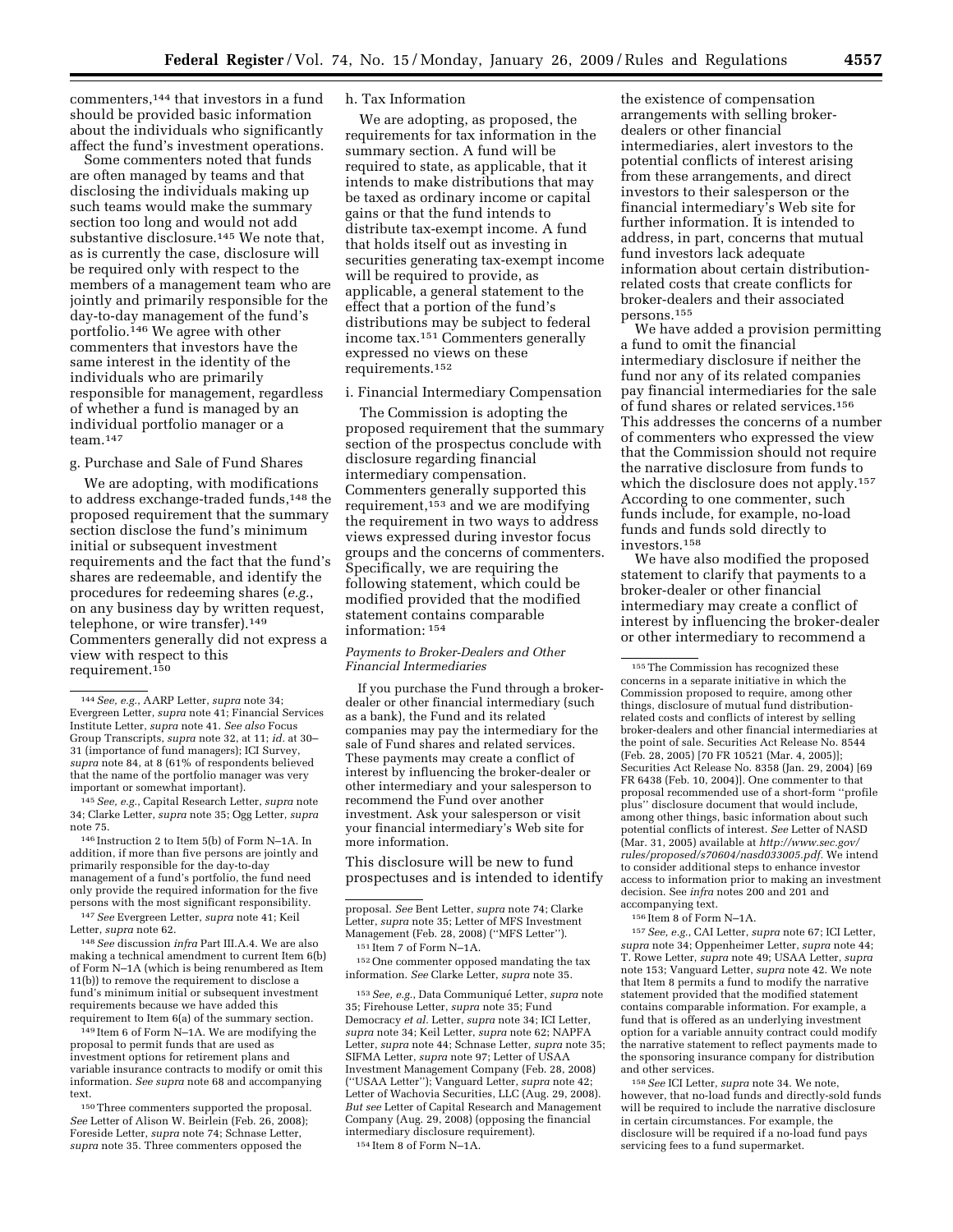fund over another investment. This modification, made in response to investor comments from our focus groups, is intended to increase awareness of potential conflicts of interest.159 We are, therefore, revising the narrative to expressly notify investors that a conflict of interest may exist with respect to the broker-dealer's recommendation.

We have determined not to add a requirement that the disclosure include standardized language enumerating the types of compensation that may be provided to financial intermediaries, as suggested by one commenter.<sup>160</sup> Rather, we are adopting a statement that will alert investors generally to the payment of compensation and the potential conflicts arising from that payment. An investor could then obtain further detail from his or her salesperson or the intermediary's Web site. As discussed further below, we intend to consider additional steps in the future that would further enhance investors' access to information about broker and intermediary compensation and conflicts of interest.

#### 4. Exchange-Traded Funds

In March of this year, the Commission proposed several amendments to Form N–1A to accommodate the use of the form by ETFs.161 Most ETFs are organized and registered as open-end funds. Unlike traditional mutual funds, however, they sell and redeem individual shares (''ETF shares'') only in large aggregations called ''creation units'' to certain financial institutions. ETFs register offerings and sales of ETF shares under the Securities Act and list their shares for trading under the Securities Exchange Act of 1934 (''Exchange Act'').162 As with any listed

161 *See* ETF Proposing Release, *supra* note 14, 73 FR at 14618.

162 For a description of how ETFs operate, *see id.*  at 14620–21. ETFs currently operate pursuant to exemptive orders granted by the Commission. The final amendments define an ETF as a fund or class of a fund, the shares of which are traded on a national securities exchange, and that has formed and operates pursuant to an exemptive order granted by the Commission or in reliance on an exemptive rule adopted by the Commission. General Instruction A of Form N–1A. The final ETF definition in Form N–1A eliminates from the proposed definition the cross-reference to proposed rule 6c–11, which, if adopted, would codify many

security, investors trade ETF shares at market prices.

The proposed amendments for ETF prospectuses were designed to meet the needs of investors (including retail investors) who purchase ETF shares in secondary market transactions rather than financial institutions that purchase creation units directly from the ETF. The proposed amendments for ETF prospectuses also addressed the need to modify the summary section of ETF prospectuses to include the amended ETF disclosures. Today, we are adopting the proposed amendments for ETF prospectuses with changes to respond to issues raised by commenters on the summary prospectus proposing release and the ETF proposing release.163

a. Purchasing and Redeeming Shares

We are amending Form N–1A to eliminate the requirement that ETF prospectuses disclose information on how to buy and redeem shares directly from the ETF because it is not relevant to investors who are secondary market purchasers of ETF shares.164 We proposed to require ETF prospectuses to state the number of shares contained in a creation unit (*i.e.*, the aggregate number of shares an ETF will issue or that is necessary to redeem from the ETF), that individual shares can only be bought and sold on the secondary market through a broker-dealer, and that shareholders may pay more than net asset value ("NAV") when they buy ETF shares and receive less than NAV when they sell shares because shares are bought and sold at current market prices.165 We also proposed to amend the fee table disclosure in Form N–1A to exclude fees and expenses for purchases or redemptions of creation units and instead to modify the narrative explanation preceding the example in the fee table to state that

163 The amendments we proposed in the ETF Proposing Release incorporated most of the comments from Barclays Global Fund Advisors (''BGFA'') in response to the Proposing Release. *See*  Letter of BGFA (Feb. 28, 2008) ("BGFA Letter"). BGFA also requested guidance on how disclosure requirements in future exemptive orders will be integrated into the summary section of the prospectus. We are unable to provide guidance in this release because we do not know what additional disclosure requirements, if any, would be required for ETFs that form and operate pursuant to future exemptive orders. Additional disclosure requirements, if any, will be included in those exemptive orders.

 $^{164}\rm{Item}$  6(c)(ii) of Form N–1A.

165 *See* proposed Item 6(h)(3) and (4) of current Form N–1A; proposed Instruction 3 to Item 6(h) of current Form N–1A.

investors in ETF shares may pay brokerage commissions that are not reflected in the example.166 Commenters who addressed the proposed amendments generally supported this approach.<sup>167</sup> We are adopting the amendments largely as proposed, with minor changes to conform to the final amendments to the summary section.168 ETFs still will be required to include disclosure on how creation units are offered to the public in the SAI.169

Consistent with our proposal, the alternative disclosures in Items 3 and 6 of Form N–1A will not be available to ETFs with creation units of less than 25,000 shares.170 Although only certain financial institutions purchase and redeem creation units directly from an ETF, individual or retail investors may be more likely to transact in creation units through one of these financial institutions if the creation unit size is less than 25,000 shares.171 Because there is greater potential for retail

167 See, *e.g.*, BGFA Letter on ETF Proposing Release, *supra* note 166, Letter of Investment Company Institute (May 19, 2008) (File No. S7–07– 08) (''ICI Letter on ETF Proposing Release'').

168 Item 6(c)(i) of Form N–1A; Instruction 1(e)(i) to Item 3 of Form N–1A. Item  $6(c)(i)(B)$  requires disclosure that ETF shares may trade at a price greater than NAV (premium) or less than NAV (discount). The final amendments, like the proposed amendments, also will require each ETF to identify the exchange ticker symbol(s) and principal U.S. market(s) on which the shares are traded. Item  $1(a)(2)$  of Form N-1A; rule  $498(b)(1)(ii)$ 17 CFR 230.498(b)(1)(ii). We also are adopting a conforming amendment to the expense example in ETF annual and semi-annual reports. Instruction 1(e)(i) to Item 27(d) of Form N–1A.

169 Item 23(a) of Form N–1A. Consistent with our proposal, we are not amending this disclosure to include information on creation unit redemption, which Item 11 requires and which we are eliminating for ETFs. *See* Item 11(g) of Form N–1A.

170 Instruction (1)(e)(ii) to Item 3 of Form N–1A; Item 6(c)(ii) of Form N–1A. We also are adopting a conforming amendment to the expense example in ETF annual and semi-annual reports. Instruction 1(e)(ii) to Item 27(d) of Form N–1A.

171 ETFs directly sell and redeem creation units only to investors (''authorized participants''), usually brokerage houses, with which the ETF has a contractual agreement. *See, e.g.*, Investment Company Act Release No. 27963 (Aug. 31, 2007) [72 FR 51475 (Sept. 7, 2007)]. The authorized participant may act as a principal in the transaction or as agent for another, typically an institutional investor.

<sup>159</sup> *See* Focus Group Report, *supra* note 32, at 8 (stating that participants felt that new investors may not be aware of the potential conflict of interest); Focus Group Transcripts, *supra* note 32, at 16, 41.

<sup>160 160</sup> *See* NAPFA Letter, *supra* note 44 (requesting standardized language describing possible forms of compensation, such as surrender fees, payment for shelf space, commissions paid for fund transactions, principal mark-ups and markdowns, fees derived from bid-ask spreads, and payments for marketing support and/or education of registered representatives).

of the exemptive orders granted to ETFs. *See* ETF Proposing Release, *supra* note 14, 73 FR at 14621– 30. We have made this technical change to the ETF definition because the Commission has not adopted proposed rule 6c–11.

<sup>166</sup> Proposed Instruction 1(e)(i) to current Item 3 of Form N–1A. One commenter to the ETF Proposing Release requested that we require ETFs to include spread costs in the fee table. *See* Letter of BGFA (May 16, 2008) (File No. S7–07–08) (''BGFA Letter on ETF Proposing Release''). This information is required to be disclosed pursuant to rule 11Ac1–5(b) of the Exchange Act [17 CFR 240.11Ac1–5(b)] and is publicly available to investors and the market, which considers the effect of spreads. We did not follow the commenter's suggestion because we believe that disclosure regarding additional spreads in an ETF prospectus, particularly in the summary section, would not be meaningful to most investors and may be confusing.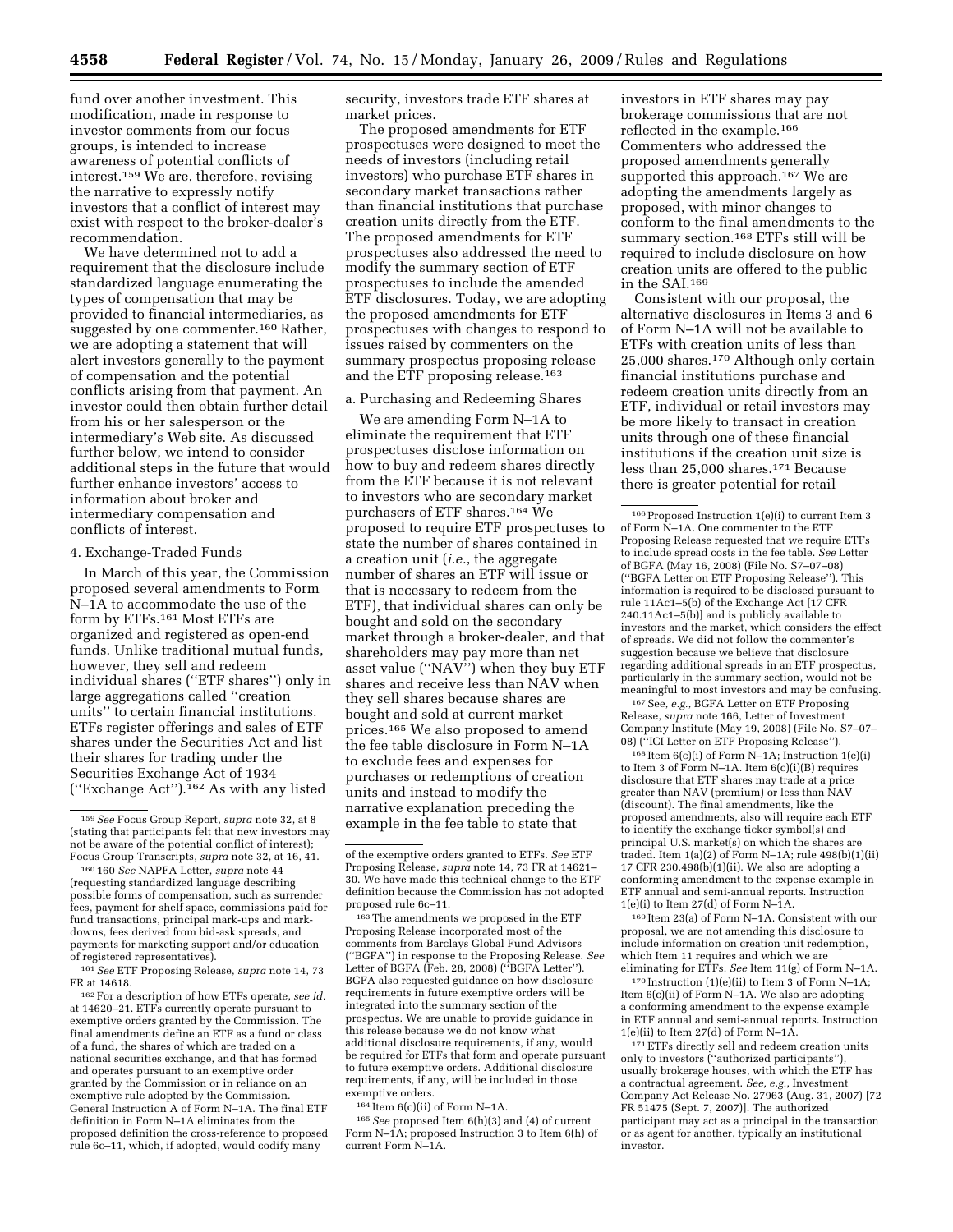investors to transact (indirectly) in creation units as they decrease in size, we are requiring any ETF that sells and redeems its shares in creation units of 25,000 or less to include in its prospectus information on how to purchase and redeem creation units and the costs associated with those transactions.172

# b. Total Return

At the suggestion of commenters, we are not adopting our proposal that ETFs include disclosure of market price returns in addition to returns based on NAV.173 Like any other fund that files Form N–1A, an ETF must disclose returns based on NAV.174 All commenters who addressed this proposal opposed it.175 They disagreed that these returns would be more relevant to an investor's experience in the ETF than returns based on NAV because market price (which we proposed to define as closing price) is not tied to an investor's particular purchase price.176 One commenter suggested that while NAV also does not represent any single investor's experience, it provides a better metric of performance than market price.177 After

173 *See* ETF Proposing Release, *supra* note 14, 73 FR at 14623 n. 163 and preceding, accompanying, and following text.

174 *See* Item 13(a) of Form N–1A.

175 *See* ICI Letter on ETF Proposing Release, *supra*  note 167; BGFA Letter on ETF Proposing Release, *supra* note 166; Xshares Letter, *supra* note 171.

176 *See* ICI Letter on ETF Proposing Release, *supra*  note 167; Xshares Letter, *supra* note 172.

177 ICI Letter on ETF Proposing Release, *supra*  note 167 (''[NAV] provides a consistent metric

consideration of these comments, we agree with these commenters that market price returns would not more closely represent the experience of any particular investor and may confuse investors, particularly when disclosed next to NAV returns.178 We therefore are not requiring ETFs to disclose market price returns in Form N–1A.179

We also are not adopting our proposal that would have required an indexbased ETF to compare its performance to its underlying index rather than a benchmark index.180 Commenters on the ETF proposing release stated that we should not change the disclosure requirement for index-based ETFs without changing the requirement for all index funds.181 We agree that the proposed change should be considered with respect to all index funds, not just index-based ETFs, and therefore, we are not adopting this amendment but may consider future rulemaking.182

# c. Premium/Discount Information

We are adopting, as proposed, the amendments to the form to require each ETF to disclose to investors information about the extent and frequency with which market prices of fund shares have tracked the fund's NAV.183 Each ETF

179 Similarly, we are not adopting our proposed conforming amendments to the total return information in ETF annual reports. *See* ETF Proposing Release, *supra* note 14, 73 FR at 14633 nn. 171–172 and accompanying text.

180 *See* ETF Proposing Release, *supra* note 14, 73 FR 14633 at nn. 173–174.

181 *See, e.g.*, ICI Letter on ETF Proposing Release, *supra* note 167; Xshares Letter, *supra* note 171.

182 We also are not, as one commenter suggested, eliminating the required disclosure concerning portfolio turnover information for index-based ETFs. *See* BGFA Letter, *supra* note 166. Although most ETFs may sell and redeem their creation units in kind (*i.e.*, for a basket of assets), they still engage in portfolio transactions in order to conform the portfolio to changes in the index. We believe that information regarding portfolio turnover also may be relevant to an investor who is comparing an investment in an index-based ETF to an investment in an open-end index fund.

183 Item 11(g)(2) of Form N–1A. *See* ETF Proposing Release, *supra* note 14, 73 FR at 14632 nn. 166–169 and accompanying and following text. ETFs currently are required to disclose on their Internet Web sites the prior business day's last determined NAV, the market closing price of the fund's shares or the midpoint of the bid-ask spread at the time of the calculation of NAV (''bid-ask price''), and the premium/discount of that price to NAV. *See, e.g.*, WisdomTree Investments, Inc. *et al.*, Investment Company Act Release Nos. 27324 (May 18, 2006) [71 FR 29995 (May 24, 2006)] (notice) and 27391 (June 12, 2006) (order); PowerShares Exchange Traded Fund Trust *et al.*, Investment Company Act Release Nos. 25961 (Mar. 4, 2003) [68 FR 11598 (Mar. 11, 2003)] (notice) and 25985 (Mar. 28, 2003) (order).

will be required to disclose in its prospectus the number of trading days during the most recently completed calendar year and quarters since that year on which the market price of the ETF shares was greater than the fund's NAV and the number of days it was less than the fund's NAV (premium/ discount information).184 This disclosure is designed to alert investors to the relationship between NAV and the market price of the ETF's shares, and that investors may purchase or sell ETF shares at prices that do not correspond to NAV. In addition, this disclosure will provide historical information regarding the frequency of these deviations.

Commenters on the ETF proposing release were divided as to whether this specific premium/discount information would be useful to investors, although all who commented suggested the information need only be provided on the ETF's Web site.185 Based on these comments, it appears that specific premium/discount information may not be generally useful to all ETF investors. For that reason, an ETF may omit the disclosure of specific premium/discount information in its prospectus or annual report if the fund provides the information on its Internet Web site and discloses in the prospectus or annual report an Internet address where

185 *See* Xshares Letter, *supra* note 172 (''[W]e believe that the disclosure of [premium/discount] information is useful to investors and support this requirement.''); Letter of NYSE Arca (May 28, 2008) (File No. S7–07–08) (asserting generally that disclosure of premium/discount information required on the Web site, together with other available index or portfolio information provides necessary information to investors to assess ETF pricing against the underlying index or portfolio). *But see* BGFA Letter on ETF Proposing Release, *supra* note 166 (''[T]he concept of premium/ discount may not be an instructive way of thinking about ETF share prices in the secondary market \* \* \* BGFA's Internet Web site experience suggests investors do not value this information highly." ICI Letter on ETF Proposing Release, *supra* note 167 (premium/discount information is not particularly useful and investors do not regularly seek it).

<sup>172</sup> We have not, as one commenter to the ETF Proposing Release suggested, used a dollar value of a creation unit as the threshold for disclosure. *See*  ICI Letter on ETF Proposing Release, *supra* note 167. We do not want to establish a threshold that may change (and as a consequence require amended disclosure) as a result of fluctuations in portfolio value rather than direct action by the ETF. We also disagree with one commenter who opined that the proposed threshold would create a de facto minimum of 25,000 shares for creation units and suggested that the threshold for exemptions from disclosure be set at 1,000 shares. *See* Letter of James J. Angel (May 16, 2008) (File No. S7–07–08). Other commenters, including ETF sponsors, explained they supported the proposed exemption from disclosure on the purchase and redemption of creation units because the information would confuse retail investors rather than because the disclosures were particularly costly or burdensome. *See* BGFA Letter on ETF Proposing Release, *supra*  note 166; ICI Letter on ETF Proposing Release, *supra* note 167; Letter of Xshares Advisors LLC (May 20, 2008) (File No. S7–07–08) (''Xshares Letter''). Thus, it seems unlikely that an exemption from these disclosures would outweigh the other factors an ETF considers in determining the appropriate size of a creation unit, and we have not reduced the threshold for the exemption. *See* ICI Letter on ETF Proposing Release, *supra* note 167 (''[T]he appropriate size of a creation unit may vary depending on a number of factors, such as the type and availability of component securities, the expected uses of the product, and the likely Authorized Participants.'').

calculated as of the same time each day in accordance with the fund's valuation policies and procedures, and is not subject to the influence of outlier bids or offers.'').

<sup>178</sup> *See id.*; BGFA Letter on ETF Proposing Release, *supra* note 166.

<sup>184</sup> Consistent with our proposal, the final amendments require ETFs to present premiums or discounts as a percentage of NAV. Instruction 2 to Item 11(g)(2) of Form N–1A. *See* ETF Proposing Release, *supra* note 14, 73 FR at 14632 nn. 166–169 and accompanying and following text. ETFs also will have to explain that shareholders may pay more than NAV when purchasing shares and receive less than NAV when selling, because shares are bought and sold at market prices. Instruction 3 to Item 11(g)(2) of Form N–1A. Consistent with the proposal, the final amendments require ETFs to include a table with premium/discount information in their annual reports for the five recently completed fiscal years. Item 27(b)(7)(iv) of Form N– 1A. We are including instructions similar to those in Item 11 to assist funds in meeting this disclosure obligation. Instructions to Item  $27(b)(7)(iv)$  of Form  $N-1A$ .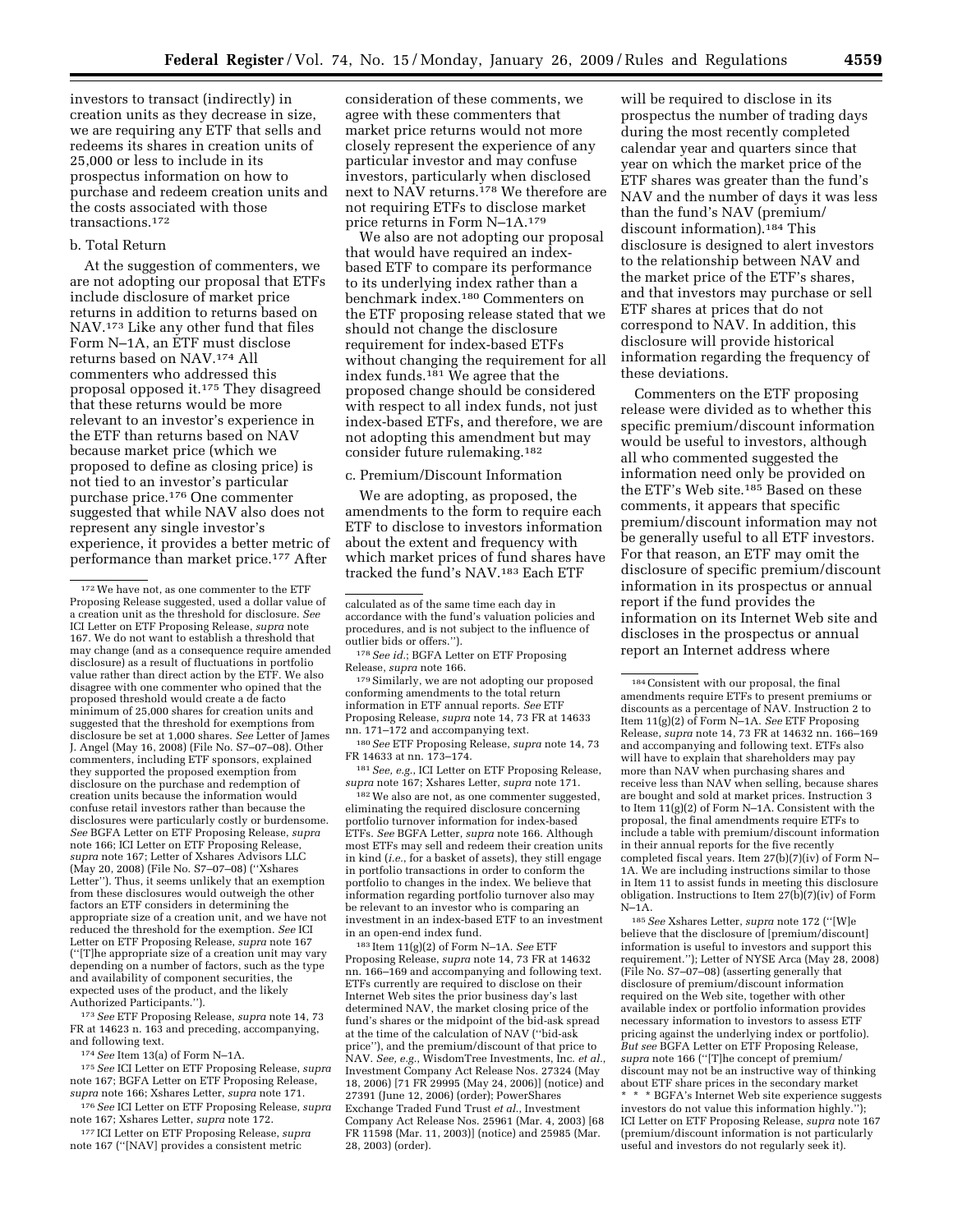investors can locate the information.186 Because ETFs may choose to provide this disclosure on their Web sites instead of in their prospectuses, we have added a requirement that the prospectus disclose that ETF shares may trade at a premium or discount.187 This approach is designed to require disclosure of the information, but avoid duplicative disclosures that may result in additional regulatory burdens. Commenters who addressed the issue strongly supported permitting ETFs to include historical premium/discount information on their Web sites instead of in their prospectuses and annual reports.188 Our amendments allow ETFs to choose the most cost-effective method of providing this disclosure to their investors.

For purposes of calculating premium/ discount information, we are adopting, with a modification, the proposed definition of "market price."<sup>189</sup> Commenters objected to our proposed definition of market price as the closing price because of stale pricing concerns.190 These commenters suggested that ETFs instead be permitted to use the mid-point between the highest bid and the lowest offer at the time the fund's NAV is calculated.191 To address these

186 Item 11(g)(2) of Form N–1A; Item 27(b)(7)(iv) of Form N–1A. Although the time period required in the disclosure is different in the prospectus and annual report, ETFs will be able to omit both disclosures by providing on their Internet Web sites only the premium/discount information required by Item  $11(g)(2)$  (the most recently completed fiscal year and quarters since that year). *Id*. In order to rely on the exemptive orders that permit them to operate, ETFs also must disclose on their Web sites each day the premium and discount of the market closing price or the bid/ask price against the NAV as a percentage of NAV. *See supra* note 183. Investors in ETFs that choose not to disclose the required premium/discount information in their prospectuses or annual reports would be able to review historic and daily premium/discount information on the ETF's Web site.

 $187$  Item 6(c)(i)(B) of Form N-1A.

188 *See, e.g.*, BGFA Letter on ETF Proposing Release, *supra* note 166 (''Duplicative disclosure strikes us as unnecessary and burdensome \* Because data in a prospectus speaks of the prospectus date and therefore does not include the most recent information, we believe Internet Web site disclosure is preferable to prospectus disclosure. Accordingly, we believe that it would be sufficient to reference the availability of the information on the Internet Web site in a prospectus.'').

189 General Instruction A of Form N–1A. *See* ETF Proposing Release, *supra* note 14, 73 FR at 14632 nn. 164–165 and accompanying text for a discussion of the proposed definition of ''market price.

190 *See, e.g.*, Letter of Chapman and Cutler LLP (May 19, 2008) (File No. S7–07–08) (''Chapman Letter''); ICI Letter on ETF Proposing Release, *supra*  note 167 (noting that the closing price may be less accurate because the last trade occurred at a much earlier time than the NAV calculation).

191 *See, e.g.*, Chapman Letter, *supra* note 190; ICI Letter on ETF Proposing Release, *supra* note 167.

concerns, the final amendments define the term ''market price'' to mean the closing price on the principal market on which ETF shares trade or within the range between the highest offer and the lowest bid if that price more accurately reflects the current market value of the fund's shares at the time the Fund calculates its NAV.192

# 5. Conforming and Technical Amendments to Form N–1A

The foregoing amendments to Form N–1A require adding new items to the form and revising and renumbering certain existing items. We are adopting conforming amendments to Form N–1A, consistent with these revisions and renumbering, in order to update the table of contents and the various references to Form N–1A items contained within the form. We are also adopting technical amendments to Form N–1A to update the Commission's telephone number and address.193

192 Definition of ''Market Price'' in General Instruction A of Form N–1A (''Market Price'' refers to the last reported sale price at which ETF shares trade on the principal U.S. market on which the fund's shares are traded during a regular trading session or, if it more accurately reflects the current market value of the fund's shares at the time the fund uses to calculate its NAV, a price within the range of the highest bid and lowest offer on the principal U.S. market on which the fund's shares are traded during a regular trading session.''). *See*  Codification of Financial Reporting Policies, Section 404.03.b.ii, ''Valuation of Securities— Securities Listed or Traded on a National Securities Exchange,'' reprinted in SEC Accounting Rules (CCH) ¶ 38,221, at 38.424–25. *See also* Fair Value Measurements, Statement of Financial Accounting Standards No. 157, § 24 (Fin. Accounting Standards Bd. 2006).

193 Cover page to Form N–1A; Item 1(b)(3) of Form N–1A.

# *B. New Delivery Option for Mutual Funds*

1. Use of Summary Prospectus and Satisfaction of Statutory Prospectus Delivery Requirements

The Commission is adopting, with modifications to address commenters' concerns, the proposal to replace rule 498 194 with a new rule that permits the obligation under the Securities Act to deliver a statutory prospectus with respect to mutual fund securities to be satisfied by sending or giving a Summary Prospectus and providing the statutory prospectus online. In addition, the new rule will require a fund to send the statutory prospectus in paper or by e-mail upon request. The Summary Prospectus is required to contain the key information that is included in the new summary section of the statutory prospectus in the same order that is required in the statutory prospectus.

The new rule is intended to create a disclosure regime that is tailored to the unique needs of mutual fund investors in a manner that provides ready access to the information that investors need, want, and choose to review in connection with a mutual fund purchase decision. The rule provides for a layered approach to disclosure in which key information is sent or given to the investor and more detailed information is provided online and, upon request, is sent in paper or by e-mail. This is intended to provide investors with better ability to choose the amount and type of information to review, as well as the format in which to review it (online or paper). In addition, the provision of a Summary Prospectus containing key information about the fund, coupled with online provision of more detailed information, should aid investors in comparing funds.195 In short, we believe that the new rule will result in funds providing investors with more useable information than they receive today in a format that investors are more likely to use and

195 A recent survey indicated that 90% of investors surveyed had access to the Internet. *See*  Telephone Survey Report, *supra* note 32, at 115. It also indicated over half (56%) rely on the Internet to some extent (ranging from ''a little'' to ''completely'') in making investment decisions. *Id*. at 116. The survey report further indicated that 53% of respondents who own mutual funds accessed investment information via the Internet. *Id*. at 6.

*See also, e.g.*, Claymore Exchange-Traded Fund Trust, Investment Company Act Release No. 27469 (Aug. 28, 2006) [71 FR 51869 (Aug. 31, 2006)] (exemptive order permitting ETF to operate in which ETF has used the mid-point price, rather than the closing price, in circumstances when closing price may be less accurate because the last trade occurred at a much earlier point in the day than NAV calculation). One commenter also noted that the principal trading market for an ETF may shift during the trading day and, therefore, that the rule should use the market price on the various principal U.S. markets on which the ETF shares trade during a regular trading session. *See* Chapman Letter, *supra* note 190. We have not incorporated this suggestion in our amendments. We note that rules of the national securities exchanges use the term ''principal market.'' *See, e.g.*, NYSE Arca Rule 6.1(b)(27) (in its rule that applies to options trading on the exchange, defining ''primary market'' in respect of an underlying stock or ETF share to mean ''the principal market in which the underlying stock or [ETF share] is traded.''). We have included the term ''trading'' to be clear that the term does not refer to the principal listing market. In addition, expanding the rule to various principal trading markets may be confusing and could create the potential that funds will seek the market that provides the best bid/offer.

<sup>194</sup> As adopted in 1998, rule 498 permits mutual funds to offer investors a disclosure document called a ''profile,'' which summarizes key information about the fund. An investor deciding to purchase fund shares based on the information in a profile is required to receive the fund's statutory prospectus with the security or confirmation of purchase. Investment Company Act Release No. 23065 (Mar. 13, 1998) [63 FR 13968 (Mar. 23, 1998)]. The amendments we are adopting today result in the elimination of the profile.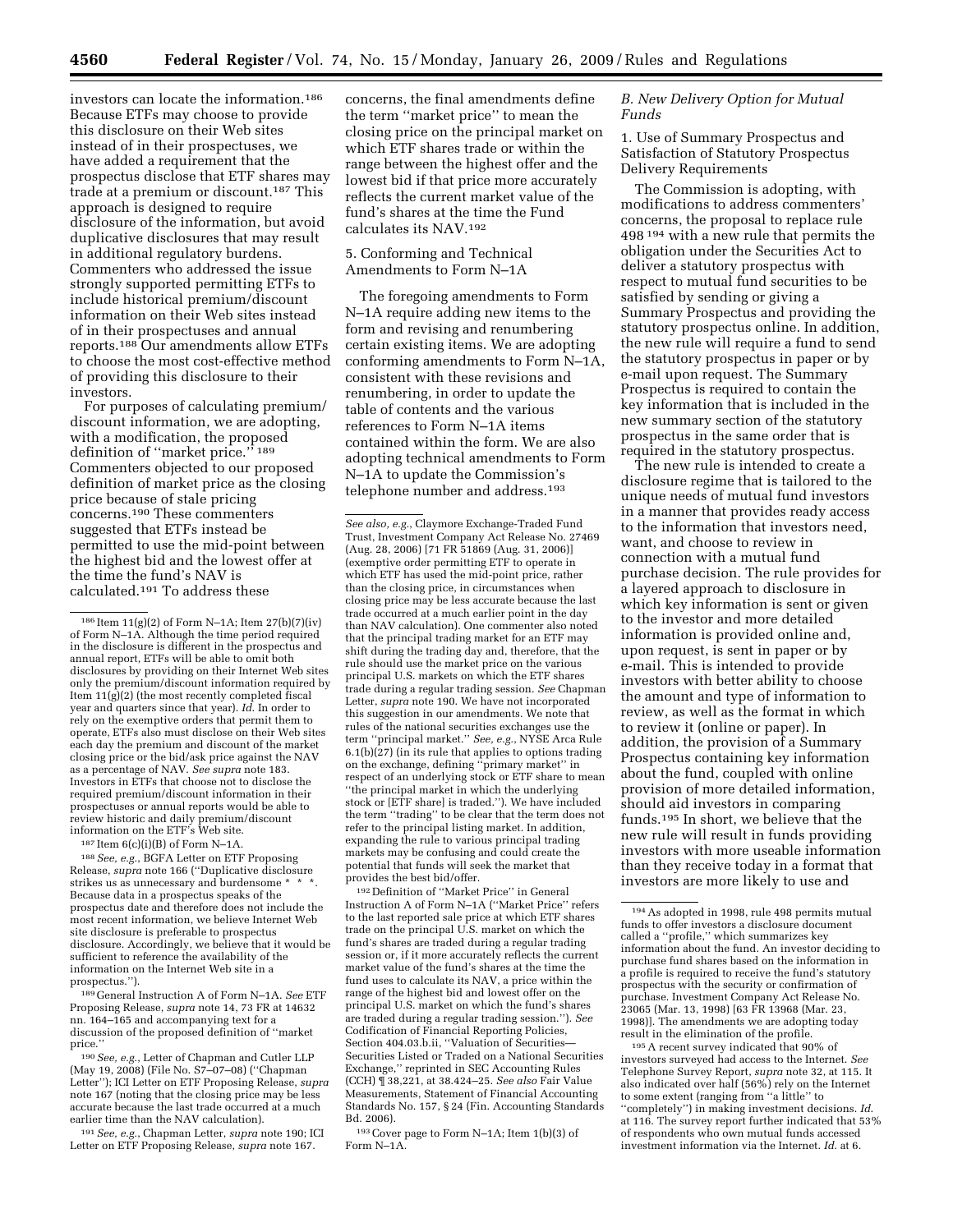understand. Under the new rule, an investor could choose to receive the statutory prospectus in the same paper format that would be provided under our prior rules.

The new rule provides that any obligation under Section 5(b)(2) of the Securities Act<sup>196</sup> to have a statutory prospectus precede or accompany the carrying or delivery of a mutual fund security in an offering registered on Form N–1A is satisfied if (1) a Summary Prospectus is sent or given no later than the time of the carrying or delivery of the fund security;<sup>197</sup> (2) the Summary Prospectus is not bound together with any materials, except as described below; (3) the Summary Prospectus that is sent or given satisfies the rule's requirements at the time of the carrying or delivery of the fund security; and (4) the conditions set forth in the rule, which require a fund to provide the Summary Prospectus, statutory prospectus, and other information on the Internet in the manner specified in the rule, are satisfied.198 As discussed in more detail below, we have changed the proposed condition that the Summary Prospectus be given ''greater prominence'' than accompanying materials into a requirement of the rule, rather than a condition to satisfaction of delivery obligations under section 5(b)(2) of the Securities Act. We have also clarified that any particular Summary Prospectus is not required to be given ''greater prominence'' than any other Summary Prospectuses or statutory prospectuses. As adopted, we are also permitting the Summary Prospectuses and statutory prospectuses of multiple underlying funds of a variable insurance contract to be bound with each other and with the statutory prospectus for the contract.

Section 5(b)(2) of the Securities Act makes it unlawful to deliver a security for purposes of sale or for delivery after sale ''unless accompanied or preceded'' by a statutory prospectus. Under the rule, delivery of the statutory prospectus for purposes of section 5(b)(2) is

198 Rule 498(c).

accomplished by sending or giving a Summary Prospectus and by providing the statutory prospectus and other required information online. Failure to comply with the rule's requirements for sending or giving a Summary Prospectus and providing the statutory prospectus and other information online would mean that the rule could not be relied on to meet the section 5(b)(2) prospectus delivery obligation. Absent satisfaction of the section 5(b)(2) obligation by other available means,<sup>199</sup> a Section 5(b)(2) violation would result. The rule also requires a fund to send the statutory prospectus upon request. This requirement is not a condition to reliance on the rule, and failure to send the requested statutory prospectus will result in a violation of the rule (as opposed to a violation of section 5(b)(2)).

Section 5(b)(2) does not require delivery of the statutory prospectus prior to delivery of the security or confirmation of the transaction. As a result, mutual fund investors too often receive the statutory prospectus after the purchase transaction when the investment decision is complete. The rules we are adopting will, in practice, require any fund that is relying on the Summary Prospectus to meet its obligations under section 5(b)(2) to post both its Summary Prospectus and statutory prospectus on the Internet at all times. This will result in significantly enhanced access by investors to information about the fund prior to the time of making an investment decision. Several commenters observed that it would be helpful if investors could review a Summary Prospectus prior to making an investment decision.200 We intend to consider additional steps in the future that would further enhance investors'

200 *See, e.g.*, AARP Letter, *supra* note 34; Fund Democracy *et al.* Letter, *supra* note 34.

access to the Summary Prospectus, other information about the fund, and enhanced information about broker and intermediary compensation and conflicts of interest before the investment decision. For example, we continue to consider appropriate disclosures at the point of sale by financial intermediaries, including whether there should be an obligation to direct investors to the online availability of the Summary Prospectus and offer investors a copy of the Summary Prospectus.201

The rule we are adopting also provides that a communication relating to an offering registered on Form N–1A that is sent or given after the effective date of a mutual fund's registration statement (other than a prospectus permitted or required under Section 10 of the Securities Act) shall not be deemed a prospectus under Section 2(a)(10) of the Securities Act if (1) it is proved that prior to or at the same time with the communication a Summary Prospectus was sent or given to the person to whom the communication was made; (2) the Summary Prospectus is not bound together with any materials, except as described below; (3) the Summary Prospectus that was sent or given satisfies the rule's requirements at the time of the communication; and (4) the conditions set forth in the rule, which require a fund to provide the Summary Prospectus, statutory prospectus, and other information on the Internet in the manner specified in the rule, are satisfied.202 This provision is similar to section 2(a)(10)(a) of the Securities Act, which provides that a communication sent or given after the effective date of the registration statement (other than a prospectus permitted under subsection (b) of Section 10) shall not be deemed a prospectus if it is proved that prior to or at the same time with the communication a written prospectus meeting the requirements for a statutory prospectus at the time of the communication was sent or given to the person to whom the communication was made.<sup>203</sup> Pursuant to this provision, communications that would otherwise be considered ''prospectuses'' subject to the liability provisions of section 12(a)(2) of the Securities Act are not

<sup>196 15</sup> U.S.C. 77e(b)(2).

<sup>197</sup> A fund could rely upon existing Commission guidance, which typically requires affirmative consent from individual investors, to send or give a Summary Prospectus by electronic means. *See*  Securities Act Release No. 7233 (Oct. 6, 1995) [60 FR 53458 (Oct. 13, 1995)]; Securities Act Release No. 7856 (Apr. 28, 2000) [65 FR 25843 (May 4, 2000)]. If, prior to the effective date of this rule, an investor had consented in accordance with existing Commission guidance to receive future versions of one or more funds' statutory prospectuses by electronic means, we would not object if a fund or financial intermediary relies on that consent to send or give the Summary Prospectuses of those funds by electronic means to that investor, provided that the consent is not otherwise revoked.

<sup>199</sup> These include paper delivery of a statutory prospectus or electronic delivery of a statutory prospectus in reliance upon existing Commission guidance. See *supra* note 197 for existing Commission guidance on electronic delivery. We note that it would be permissible to satisfy Section 5(b)(2) obligations by relying on rule 498 to send or give a Summary Prospectus to some investors, while providing a statutory prospectus to others. For example, it would be permissible to rely on rule 498 to send or give the Summary Prospectus to existing investors who purchase additional shares while providing the statutory prospectus to new investors. It would also be permissible for a life insurance company to satisfy Section 5(b)(2) obligations with respect to a variable insurance contract by relying on rule 498 to send or give a Summary Prospectus with respect to some underlying funds, while providing a statutory prospectus with respect to other underlying funds, for example, where some underlying funds maintain a Summary Prospectus while others do not.

<sup>201</sup> *See supra* note 155. To the extent that we conclude that such an obligation on the part of financial intermediaries is appropriate, we would also consider similar obligations in the case of funds that are sold directly to investors.

<sup>202</sup> Rule 498(d). This provision is limited to a mutual fund Summary Prospectus that satisfies the terms of the proposed rule and does not apply in the case of any issuer other than a mutual fund. 203 15 U.S.C. 77b(a)(10)(a).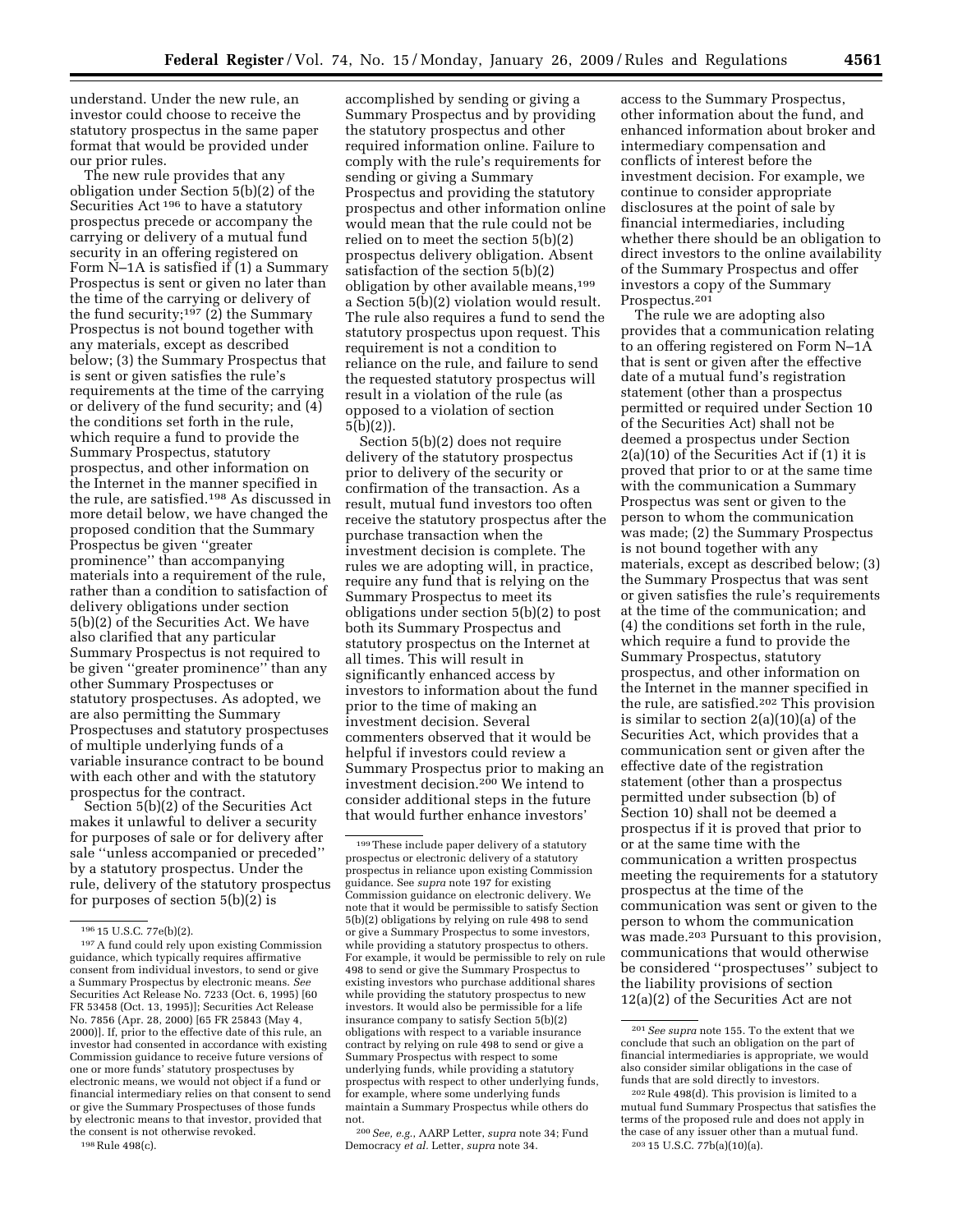deemed prospectuses and are not subject to section 12(a)(2) if they are preceded or accompanied by the statutory prospectus.204 Similarly, under the new rule, communications that are preceded or accompanied by a Summary Prospectus are not deemed to be prospectuses and are not subject to section 12(a)(2) if all the conditions of the rule are met. These communications remain subject to the general antifraud provisions of the federal securities laws.205

Commenters generally supported the proposal, noting that investors will be more likely to read and understand the Summary Prospectus than the statutory prospectus and that use of the Summary Prospectus will help investors to focus on what is most important in making investment decisions with respect to a particular fund.206 One commenter noted that its own research has shown that most investors do not find the statutory prospectus to be a particularly useful document and do not rely heavily on it in making a fund selection. The commenter agreed that it makes little sense to continue to require delivery of a document to all investors that most say they do not value.<sup>207</sup> A second commenter noted that the proposal ''reflects the strikingly broad consensus that investors would be best served by simplified, streamlined disclosure of essential fund information'' and is supported by research conducted by the Commission and others.208 Similarly, investors in our focus groups generally expressed favorable views of the Summary Prospectus, noting its usefulness as a screening tool to identify funds that they might wish to research further.209 Commenters also approved of

206 *See, e.g.*, AARP Letter, *supra* note 34; CMFI Letter, *supra* note 44; Fund Democracy *et al.* Letter, *supra* note 34; ICI Letter, *supra* note 34; MFDF Letter, *supra* note 34.

207 *See* Fund Democracy *et al.* Letter, *supra* note 34.

208 *See* ICI Letter, *supra* note 34.

209 Focus Group Report, *supra* note 32, at 5–6 (quoting participants as stating, ''I think it cuts to the important factors of performance, cost, objectives. I like it;'' ''It's a two-minute read. If I want more information, I can ask for it;" "I think that this [short-form prospectus] you'd read and if you're interested and then you've got questions and you want to go more in-depth and go to the long one;'' ''I think both [the long and short-form prospectuses] have their place. I think it would be foolish to give up the long-form for (the short[-]form) and I think it would be foolish not to

the proposal's use of the power of the Internet and advances in technology to deliver information to investors.<sup>210</sup>

Two commenters argued that use of the Summary Prospectus should be mandatory, including one who noted that inconsistent use of the Summary Prospectus could create confusion and would make comparison of funds more difficult for investors.211 We have determined not to mandate use of the Summary Prospectus at this time. We believe that further public comment on this important step is necessary, and we intend to review the use of the Summary Prospectus by investors in funds that voluntarily adopt the Summary Prospectus and reconsider whether the Summary Prospectus should be mandated in the future.

As noted above, we are modifying the rule's conditions in three respects to address the concerns of commenters. First, we have eliminated the condition that the Summary Prospectus be given greater prominence than any accompanying materials 212 and instead made it a rule requirement.213 Second, we have modified this requirement to clarify that a Summary Prospectus need not be given ''greater prominence'' than other Summary Prospectuses or statutory prospectuses that accompany the Summary Prospectus. Third, we have revised the condition that would have prohibited the Summary Prospectus from being bound together with any other materials <sup>214</sup> to permit a Summary Prospectus for a fund that is available as an investment option in a variable annuity or variable life insurance contract to be bound together with the statutory prospectus for the contract and Summary Prospectuses and statutory prospectuses for other investment options available under the contract.215

We have made the ''greater prominence'' standard a rule requirement instead of a condition to satisfaction of section 5(b)(2) obligations.216 While we continue to believe that the ''greater prominence'' requirement is important to prevent the Summary Prospectus from being obscured by accompanying sales and other materials and to highlight for

investors the concise, balanced presentation of the Summary Prospectus,<sup>217</sup> we are persuaded by commenters that the consequences of failure to meet the condition—a Section 5 violation—is not needed to achieve our goal.218 Therefore, we are adopting commenters' suggestion that satisfaction of the ''greater prominence'' standard be a rule requirement.219 As adopted, the ''greater prominence'' requirement is not a condition to reliance on the rule to satisfy a fund's or intermediary's delivery obligations under section 5(b)(2) of the Securities Act or the provision that a communication shall not be deemed a prospectus under section 2(a)(10) of the Securities Act. A person that complies with the conditions to the rule will not violate section 5(b)(2) if the ''greater prominence'' standard is not satisfied. This failure will, however, constitute a violation of the Commission's rules. Generally, we believe that the ''greater prominence'' requirement would be satisfied if the placement of the Summary Prospectus is more prominent than accompanying materials, *e.g.*, the Summary Prospectus is on top of a group of paper documents that are provided together.220

We are adopting the condition that prohibits a Summary Prospectus from being bound together with any other materials. Although commenters were split on the proposed binding prohibition, with some supporting the requirement and others opposed or seeking modifications,<sup>221</sup> we continue

<sup>220</sup> In response to a commenter's concerns, we are making a technical change to the ''greater prominence'' requirement to clarify that any particular Summary Prospectus need not be given 'greater prominence'' than any other Summary Prospectuses or statutory prospectuses that accompany the Summary Prospectus. *See* ICI Letter, *supra* note 34.

221 *See, e.g.*, Pace Letter, *supra* note 125 (supporting binding prohibition); T. Rowe Letter, *supra* note 49 (supporting a binding prohibition instead of a ''greater prominence'' requirement); ICI Letter, *supra* note 34 (arguing that rule should prohibit Summary Prospectuses from being bound together with sales materials, or alternatively that there be certain specific carve-outs to permit binding of funds' privacy notices and to permit the binding together of Summary Prospectuses for certain similar types of funds); Letter of Charles Schwab & Co., Inc., and Charles Schwab Investment Management, Inc. (Feb. 28, 2008) (''Schwab Letter'') (requesting carve-out to permit binding of funds' privacy policies); Data Communique´ Letter, *supra*  note 35 (opposing binding prohibition); Dechert Letter, *supra* note 50 (opposing binding prohibition); Schnase Letter, *supra* note 35 (opposing binding prohibition).

<sup>204 15</sup> U.S.C. 77*l*(a)(2). Section 12(a)(2) of the Securities Act imposes liability for materially false or misleading statements in a prospectus or oral communication, subject to a reasonable care defense.

<sup>205</sup> *See, e.g.*, Section 17(a) of the Securities Act [15 U.S.C. 77q(a)]; Section 10(b) of the Exchange Act [15 U.S.C. 78j(b)]; Section 34(b) of the Investment Company Act [15 U.S.C. 80a–33(b)].

have the short-form and insist on a long-form. They both have their place.'').

<sup>210</sup> *See, e.g.*, AARP Letter, *supra* note 34; CMFI Letter, *supra* note 44; ICI Letter, *supra* note 34; Oppenheimer Letter, *supra* note 44.

<sup>211</sup> *See* Letter of Kevin Possin and Ann Lavine (Feb. 7, 2008); Vanguard Letter, *supra* note 42.

 $^{212}\mathrm{Proposed}$  rule  $498(\mathrm{c})(1)$  and (d)(1). 213 Rule 498(f)(2).

<sup>&</sup>lt;sup>214</sup> Proposed rule  $498(c)(1)$  and  $(d)(1)$ .

<sup>215</sup> Rule 498(c)(2) and (d)(2).

<sup>216</sup> Rule 498(f)(2).

<sup>217</sup> *See, e.g.*, Pace Letter, *supra* note 125 (expressing support for the ''greater prominence'' requirement).

<sup>218</sup> *See, e.g.*, ABA Letter, *supra* note 37; ICI Letter, *supra* note 34; NYC Bar Letter, *supra* note 75.

<sup>219</sup> *See, e.g.*, ABA Letter, *supra* note 37; ICI Letter, *supra* note 34; Oppenheimer Letter, *supra* note 44.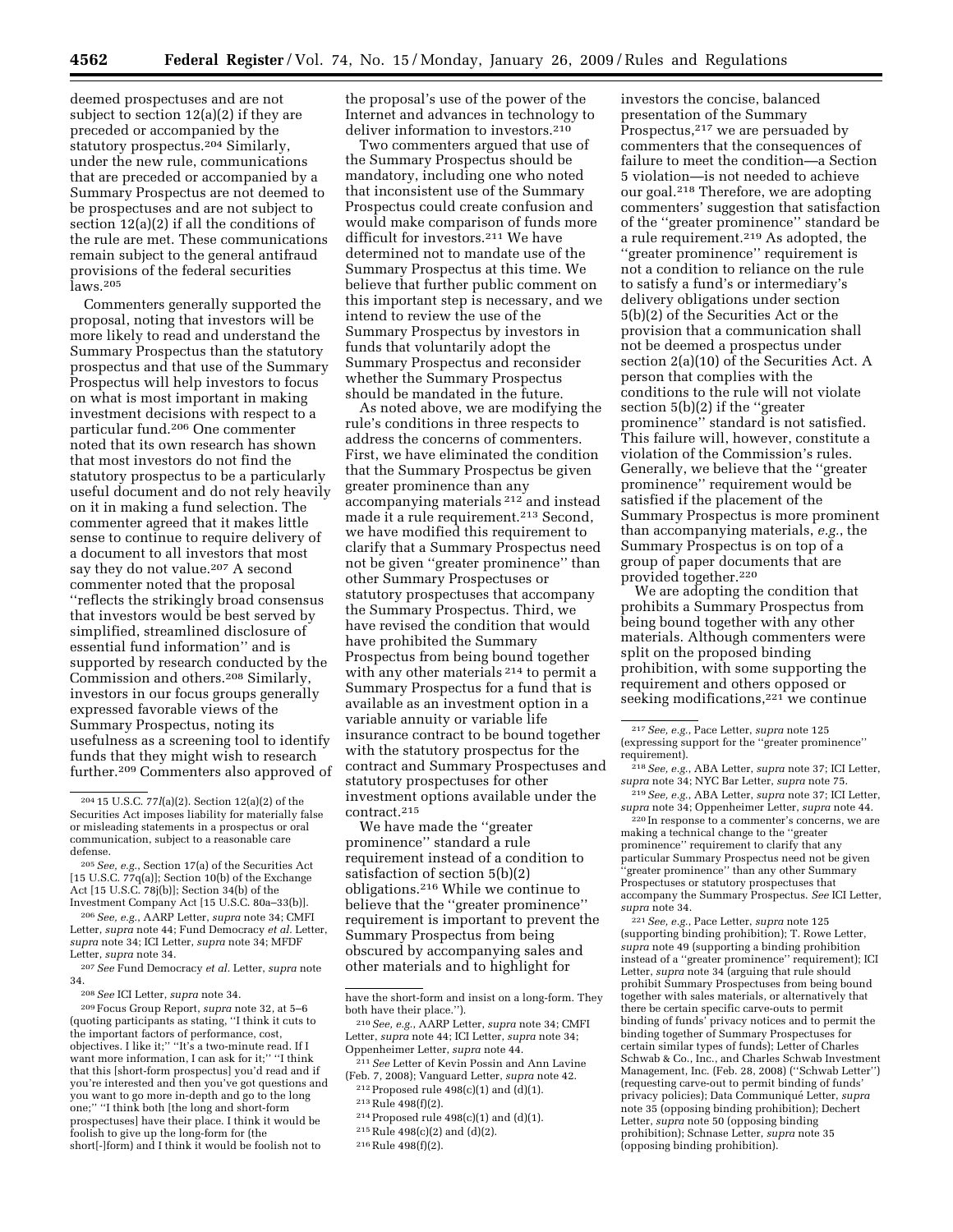to believe that it is important to prevent the Summary Prospectus from being obscured by accompanying sales and other materials and to highlight for investors the concise, balanced presentation of the Summary Prospectus. We are, however, persuaded that it is appropriate to permit binding the statutory prospectus of a variable insurance contract with the Summary Prospectuses and statutory prospectuses of its underlying funds.222 This will permit satisfaction of prospectus delivery requirements for both a variable insurance contract and its underlying funds in one consolidated package and does not involve any risk of the prospectuses being obscured by sales or other materials. Specifically, under rule 498, a Summary Prospectus for a fund that is available as an investment option in a variable annuity or variable life insurance contract may be bound together with the statutory prospectus for the contract and Summary Prospectuses and statutory prospectuses for other investment options available in the contract, provided that: (i) All of the funds to which the Summary Prospectuses and statutory prospectuses that are bound together relate are available to the person to whom such documents are sent or given; and (ii) a table of contents identifying each Summary Prospectus and statutory prospectus that is bound together, and the page number on which it is found, is included at the beginning or immediately following a cover page of the bound materials. These conditions are intended to ensure that investors are not inundated with prospectuses that are not relevant to the contract they are considering and to ensure that investors can readily locate the particular prospectuses in which they are interested.

# 2. Content of Summary Prospectus

Rule 498 sets forth the content requirements that a Summary Prospectus must satisfy.223 A Summary Prospectus meeting the requirements of the rule will be deemed to be a prospectus that is authorized under section 10(b) of the Securities Act and section 24(g) of the Investment Company Act for the purposes of section 5(b)(1) of the Securities Act.<sup>224</sup>

A Summary Prospectus meeting these content requirements could be used to offer securities of the fund pursuant to section 5(b)(1) even if the other conditions of the rule were not satisfied. The failure to satisfy these other conditions will, however, preclude the use of the Summary Prospectus for the other purposes described in rule 498, including for purposes of satisfying, in part, a fund's obligation under section 5(b)(2) to deliver a statutory prospectus. In these circumstances, the section 5(b)(2) obligation to deliver a fund's statutory prospectus will have to be met by means other than the new rule or a section 5(b)(2) violation will result.

# a. General

We are adopting, with one clarification, the requirement that the Summary Prospectus include the same information as required in the summary section of the statutory prospectus in the same order required in the statutory prospectus.225 This key information about investment objectives, costs, and risks forms the body of the Summary Prospectus.

We are adopting a new requirement to clarify that if a fund relies on rule 498 to meet its statutory prospectus delivery obligations, the information contained in the Summary Prospectus must be the same as the information contained in the summary section of the fund's statutory prospectus, except as expressly permitted by rule 498.226 That is, a fund may not provide different, such as more or less expansive, information in its Summary Prospectus than it provides in its statutory prospectus. If, pursuant to rule 497, a mutual fund files a ''sticker'' to its statutory prospectus that changes any information in the summary section, the Summary Prospectus should either be ''stickered'' or amended to reflect the information in the statutory prospectus

225 Rule 498(b)(2) (Summary Prospectus to include information required or permitted by Items 2 through 8 of Form N–1A). We are adopting, as proposed, the provision that permits a fund to omit from the Summary Prospectus an explanation of the reasons for any change in the securities market index used for comparison purposes in the performance presentation. Rule 498(b)(2). *Cf.*  Instruction 2(c) to Item 4(b)(2) of Form N–1A (requiring this explanation in summary section of statutory prospectus).

226 Rule 498(f)(4). Rule 498(b)(2) expressly permits a Summary Prospectus to omit certain information relating to a change in the securities market index used for comparison purposes. *See supra* note 225.

''sticker.'' This new requirement is intended to clarify our intent in adopting the same content requirements for the Summary Prospectus and the summary section of the statutory prospectus.

The Summary Prospectus will not be permitted to omit any of the required information or to include additional information except as described below. A document that omits information required in a Summary Prospectus or includes additional information not permitted by the rule will not be a Summary Prospectus under the rule and may not be used under the rule for any purpose, including meeting the obligation to deliver a fund's statutory prospectus.227 We are adopting these requirements, as proposed, because we believe that uniformity of content in Summary Prospectuses will provide better comparability, which will help investors to make a more informed investment decision, a conclusion which was supported by a number of commenters.228 While some commenters argued that the rule should provide funds with flexibility to customize the content of the Summary Prospectus,<sup>229</sup> we are not persuaded because customization would significantly impair investors' ability to compare information across funds. We note that, provided the content and order requirements of the rule are met, funds have almost complete flexibility with respect to design issues, including layout, graphics, and color.<sup>230</sup>

228 *See, e.g.*, Letter of Brown & Associates LLC and Self Audit, Inc. (Feb. 27, 2008) (''Self Audit Letter''); CMFI Letter, *supra* note 44; Data Communique´ Letter, *supra* note 35; Evergreen Letter, *supra* note 41; Firehouse Letter, *supra* note 35; Great-West Letter, *supra* note 42; ICI Letter, *supra* note 34; Keil Letter, *supra* note 62; Letter of NewRiver, Inc. (Feb. 28, 2008) (''NewRiver Letter''); Oppenheimer Letter, *supra* note 44; Pace Letter, *supra* note 125; Schnase Letter, *supra* note 35.

229 *See, e.g.*, Clarke Letter, *supra* note 35; Hastie Letter, *supra* note 59; Letter of Stephen A. Keen (Feb. 28, 2008); Ogg Letter, *supra* note 75.

230 *See, e.g.*, AARP Letter, *supra* note 34 (Commission ''should set broad parameters for compliance with the required substance, format and presentation of the summary prospectus, but also allow funds to use their creativity in designing a form that is truly investor friendly.''); Data Communique´ Letter, *supra* note 35 (favoring similar content, but stating that the Commission should allow for layout and graphical differences).

Summary Prospectuses are subject to the font size and legibility requirements for prospectuses that are set forth in rule 420 under the Securities Act [17 CFR 230.420]. Rule 420 generally requires, among Continued

<sup>222</sup> *See, e.g.*, CAI Letter, *supra* note 67; Dechert Letter, *supra* note 50; EQ/AXA Letter, *supra* note 67; Fidelity Letter, *supra* note 86; ICI Letter, *supra*  note 34; Vanguard Letter, *supra* note 42.

<sup>223</sup> Rule 498(b). Rule 498(a) defines terms used in the rule.

<sup>224</sup> Rule 498(b). Section 10(b) of the Securities Act [15 U.S.C. 77j(b)] authorizes the Commission to adopt rules permitting the use of a prospectus for the purposes of Section  $5(b)(1)$  [15 U.S.C. 77 $e(b)(1)$ ]

that summarizes information contained in the statutory prospectus. Section 24(g) of the Investment Company Act [15 U.S.C. 80a–24(g)] authorizes the Commission to permit the use of a prospectus under Section 10(b) of the Securities Act to include information the substance of which is not included in the statutory prospectus.

<sup>227</sup> A Summary Prospectus that omits certain information required by the rule or includes additional information not permitted by the rule could be deemed to be a prospectus under Section 10(b) of the Securities Act for purposes of Section 5(b)(1) of the Securities Act pursuant to rule 482 under the Securities Act [17 CFR 230.482] if the conditions of that rule are met.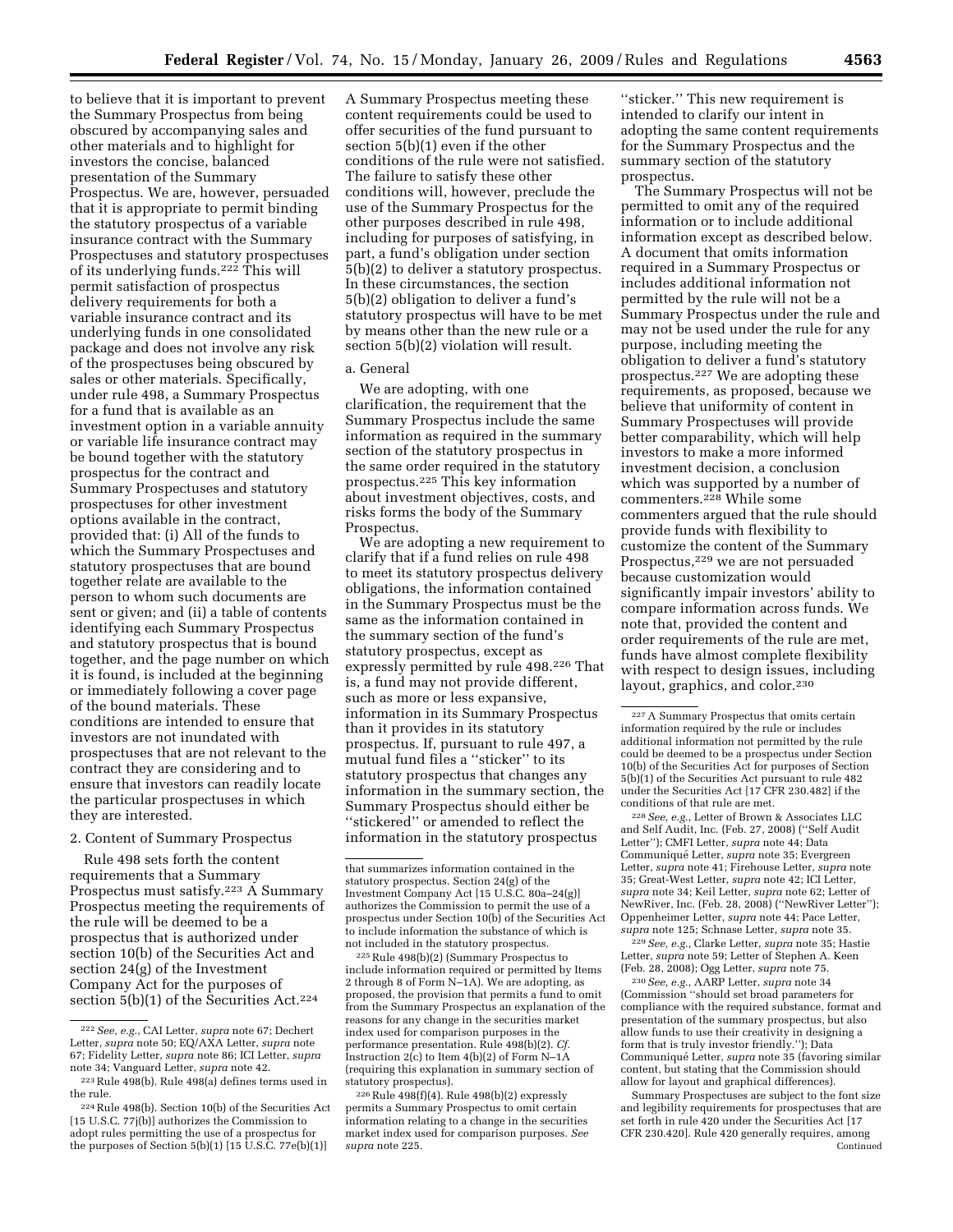We are adopting, as proposed, the requirement that a Summary Prospectus describe only one fund, but may describe multiple classes of a single fund.231 This requirement is similar to the requirements for the summary section of the statutory prospectus.<sup>232</sup> Like those requirements, it is intended to result in a presentation of key fund information that is concise and easy to read.

One commenter suggested that the Commission permit funds to satisfy their obligation to deliver a statutory prospectus to their existing shareholders by delivering a document directing shareholders' attention to material changes that have occurred during the covered period.233 The commenter argued that such an approach would focus shareholders' attention on the factors that are most likely to affect their continuing evaluation of the fund and impose lower costs than delivery of the Summary Prospectus. We are not adopting this suggestion at this time. We are concerned that creation of an additional document to be used only for existing shareholders could impose significant costs on funds and their shareholders. Moreover, as noted earlier, we recently proposed to require mutual funds to submit in interactive data format information contained in the risk/return summary section of their statutory prospectuses.<sup>234</sup> We are continuing to consider that proposal and believe that, if adopted, this requirement would help investors, intermediaries, and others to readily identify any changes in this information.

b. Cover Page or Beginning of Summary Prospectus

We are adopting, as proposed, the requirements for the cover page or beginning of the Summary Prospectus,

with the addition of a requirement to include the exchange ticker symbols of the fund's securities.235 The Summary Prospectus will be required to include the following information on the cover page or at the beginning of the Summary Prospectus:

• The fund's name and the share classes to which the Summary Prospectus relates;

• The exchange ticker symbol of the fund's securities or, if the Summary Prospectus relates to one or more classes of the fund's securities, adjacent to each such class, the exchange ticker symbol of such class of the fund's securities;

• A statement identifying the document as a ''Summary Prospectus''; and

• The approximate date of the Summary Prospectus's first use.

In addition, the cover page or beginning of the Summary Prospectus is required to include the following legend:

Before you invest, you may want to review the Fund's prospectus, which contains more information about the Fund and its risks. You can find the Fund's prospectus and other information about the Fund online at [iv ]. You can also get this information<br>t by calling [iv ] or by sending at no cost by calling  $\lbrack \frac{\hspace{1cm}}{2} \rbrack$  or an e-mail request to  $\lbrack \frac{\hspace{1cm}}{2} \rbrack$ an e-mail request to [

In addition, the legend may include a statement to the effect that the Summary Prospectus is intended for use in connection with a defined contribution plan that meets the requirements for qualification under section 401(k) of the Internal Revenue Code, a tax-deferred arrangement under section 403(b) or 457 of the Internal Revenue Code, or a variable contract as defined in section 817(d) of the Internal Revenue Code and is not intended for use by other investors.237

The legend is required to provide an Internet address, toll free (or collect) telephone number, and e-mail address that investors can use to obtain the statutory prospectus and other information.238 The legend is also permitted to indicate that the statutory prospectus and other information are available from a financial intermediary (such as a broker-dealer or bank) through which shares of the fund may be purchased or sold.239 The Internet address at which the statutory prospectus and other information are available is not permitted to be the address of the Commission's Electronic Data Gathering, Analysis, and Retrieval System (''EDGAR'').240 The address is required to be specific enough to lead investors directly to the statutory prospectus and other required information, rather than to the home page or other section of the Web site on which the materials are posted.241 The Web site could be a central site with prominent links to each required document.242

We are not modifying the proposal in response to commenters who suggested that the legend provide more guidance regarding the types of information available,243 because we believe that investors will be less likely to read a longer legend describing multiple documents and that the legend, as adopted, is sufficient to alert investors to the existence and location of additional information about the fund. Moreover, as discussed below in Part III.B.4.a., a Summary Prospectus that incorporates information by reference is required to include more specific disclosure identifying the documents from which the information is incorporated. We also are not modifying the proposal in response to a commenter who suggested that the legend make clearer that the Summary Prospectus is only a part of the full statutory prospectus.244 We believe that the

241 For a description of the information required to be available at the Web site and a discussion of the manner in which such information must be available, see the discussion in Part III.B.3. below.

242 One commenter suggested removing the word ''prominent'' from the phrase ''a central site with prominent links'' because it calls into question whether a fund complex could have one Web page with numerous links or a drop-down menu allowing users to navigate to disclosure documents for each of the funds. *See* ICI Letter, *supra* note 34. We have decided to retain the prominence requirement because we believe that it is important to effective delivery that investors be able to easily find the links to the particular documents in which they are interested. *Cf.* Exchange Act Release No. 55146 (Jan. 22, 2007) [72 FR 4148, 4153–54 n. 79 (Jan. 29, 2007)] (use of central site with prominent links in electronic delivery of proxy materials). We note, however, that there is no requirement that the links be *more* prominent than other information. In addition, the requirement for prominent links to the relevant documents could be satisfied by a central site that lists each fund in alphabetical order with, in table format, links to each fund's Summary Prospectus, statutory prospectus, SAI, and annual and semi-annual shareholder report or similar means, such as a drop-down menu allowing users to easily navigate the documents for each of the funds.

244 *See, e.g.*, Schnase Letter, *supra* note 35 (state that investors may want to review the fund's ''*full*  prospectus'' or ''*complete* prospectus'' to adequately distinguish it from the Summary Prospectus).

other things, that printed prospectuses be in roman type at least as large and as legible as 10-point modern type.

<sup>231</sup> Rule 498(b)(4).

<sup>232</sup> *See* discussion *supra* introductory text to Part III.A. and ''Organizational Requirements'' in Part III.A.1.

<sup>233</sup> *See* Fund Democracy *et al.* Letter, *supra* note 34. Section 10(a)(3) of the Securities Act [15 U.S.C. 77j(a)(3)] generally requires that when a prospectus is used more than nine months after the effective date of the registration statement, the information in the prospectus must be as of a date not more than sixteen months prior to such use. The effect of this provision is to require mutual funds to update their statutory prospectuses annually to reflect current cost, performance, and other financial information. Many funds deliver updated statutory prospectuses annually to their existing shareholders in order to meet their prospectus delivery obligations with respect to additional purchases by those shareholders.

<sup>234</sup> Investment Company Act Release No. 28298, *supra* note 28, 73 FR at 35443.

<sup>235</sup> This requirement is discussed in Part III.A.2.

<sup>236</sup> Rule 498(b)(1).

 $237$  Rule 498(b)(1)(v)(B).

<sup>238</sup> Rule 498(b)(1)(v)(A).

<sup>239</sup> The Web site and other contact information provided may be the Web site and contact information of a financial intermediary.

<sup>240</sup> *Cf.* rule 14a–16(b)(3) under the Exchange Act [17 CFR 240.14a–16(b)(3)] (similar requirement in rules relating to Internet availability of proxy materials).

<sup>243</sup> *See, e.g.*, CMFI Letter, *supra* note 44; Foreside Letter, *supra* note 74; MFS Letter, *supra* note 150.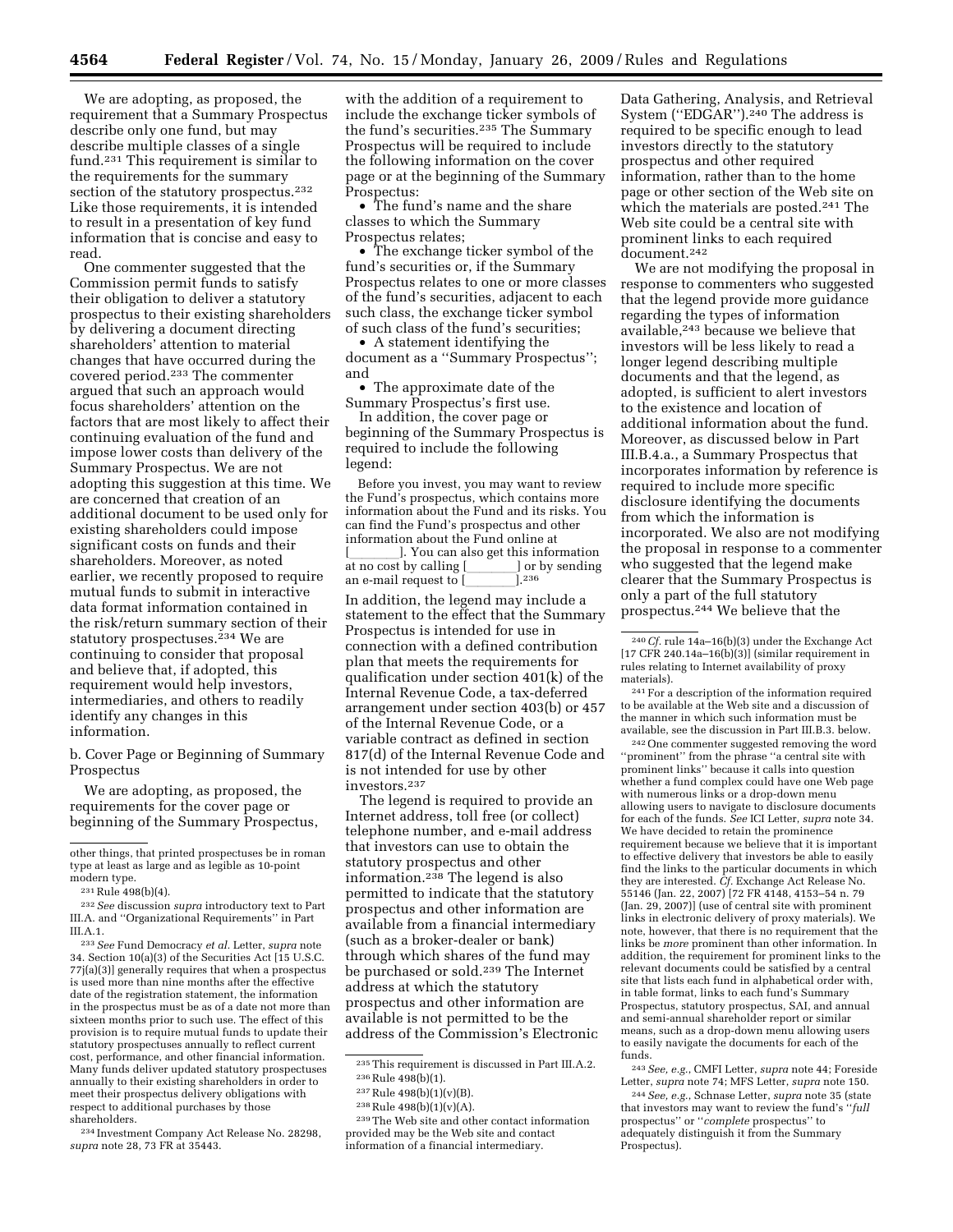combination of the legend and the requirement to identify the Summary Prospectus as a ''Summary Prospectus'' will provide clear notice to investors that more information is contained in the statutory prospectus.

#### c. Updating Requirements

We are not adopting the proposed requirement that performance information in the Summary Prospectus be updated quarterly and related provisions of the proposed rule.245 We are persuaded by commenters who expressed concerns about potential investor confusion, focus on short-term performance, and the costs and operational difficulties associated with implementing quarterly updating.246 As adopted, the rule will require a fund that makes updated performance information available on a Web site or at a toll-free (or collect) telephone number to include a statement explaining this and providing the Web site address and/or telephone number.247

Some commenters noted that investors may be confused if different information is contained in the summary section of the statutory prospectus (which the proposal did not require to be updated on a quarterly basis) and the Summary Prospectus.248

246 *See, e.g.*, AIM Letter, *supra* note 47; American Century Letter, *supra* note 48; CAI Letter, *supra*  note 67; Capital Research Letter, *supra* note 34; Clarke Letter, *supra* note 35; Dechert Letter, *supra*  note 50; EQ/AXA Letter, *supra* note 67; Evergreen Letter, *supra* note 41; Fidelity Letter, *supra* note 86; Financial Services Institute Letter, *supra* note 41; Letter of Financial Services Roundtable (Feb. 28, 2008) (''Financial Services Roundtable Letter''); Firehouse Letter, *supra* note 35; Letter of Fluent Technologies (Mar. 14, 2008) (''Fluent Letter''); Foreside Letter, *supra* note 74; Great-West Letter, *supra* note 42; ICI Letter, *supra* note 34; IDC Letter, *supra* note 61; MFS Letter, *supra* note 150; NYC Bar Letter, *supra* note 75; Oppenheimer Letter, *supra*  note 44; Putnam Letter, *supra* note 48; Letter of RiverSource Funds (Feb. 25, 2008) (''RiverSource Letter''); Russell Letter, *supra* note 48; Schwab Letter, *supra* note 221; SIFMA Letter, *supra* note 97; Letter of Stradley Ronon Stevens & Young, LLP (Feb. 28, 2008) (''Stradley Letter''); T. Rowe Letter, *supra* note 49; USAA Letter, *supra* note 153; Vanguard Letter, *supra* note 42.

 $247$  Item  $4(b)(2)(i)$  of Form N-1A. This requirement is discussed more fully in Part III.A.3.e.

248 *See, e.g.*, Capital Research Letter, *supra* note 34; Dechert Letter, *supra* note 50; ICI Letter, *supra*  note 34; NYC Bar Letter, *supra* note 75; Oppenheimer Letter, *supra* note 44; Russell Letter, *supra* note 48; SIFMA Letter, *supra* note 97;

A number of commenters also expressed concern that the proposed quarterly updating requirement signals a troubling shift toward focusing on shortterm performance information, rather than encouraging investors to consider long-term performance.<sup>249</sup> Commenters also noted that updated performance information is already widely available on the Internet and from other sources.250 Many commenters suggested as an alternative that the Commission require annual updating of the Summary Prospectus, with prominent disclosure in the document describing how investors can access updated performance information (*i.e.*, through a Web site address or toll-free telephone number).251 Investors participating in our focus groups also indicated that they would be willing to obtain updated fund information online.<sup>252</sup>

In addition, many commenters from the fund industry also stated that the costs and operational difficulties associated with implementing the quarterly updating requirement would discourage funds from using the Summary Prospectus.253 The

250 *See, e.g.*, ICI Letter, *supra* note 34, Vanguard Letter, *supra* note 42.

251 *See, e.g.*, AIM Letter, *supra* note 47; American Century Letter, *supra* note 48; Capital Research Letter, *supra* note 34; Clarke Letter, *supra* note 35; Fidelity Letter, *supra* note 86; Financial Services Institute Letter, *supra* note 41; Firehouse Letter, *supra* note 35; Financial Services Roundtable Letter, *supra* note 246; IDC Letter, *supra* note 61; Janus Letter, *supra* note 63; MFS Letter, *supra* note 150; Oppenheimer Letter, *supra* note 44; Putnam Letter, *supra* note 48; Russell Letter, *supra* note 48; Schwab Letter, *supra* note 221; T. Rowe Letter, *supra* note 49.

252 *See* Focus Group Report, *supra* note 32, at 11; Focus Group Transcripts, *supra* note 32, at 25–26; *id.* at 49 (''I get my information from the Web anyway. So, what the prospectus says is less important in terms of recent performance. Because there's no way that they can tell me what's been going on that recently.''); *id.* at 78 (''You can go to the library and be on the Web and it doesn't cost you anything, except 15 minutes.''); *id.* (''And if it says, 'This is not necessarily the latest, current, go to this Web site and you'll get the full comparison,' that would be acceptable \* \* \*.'').

253 *See, e.g.*, AIM Letter, *supra* note 47; American Century Letter, *supra* note 48; Capital Research Letter, *supra* note 34; Clarke Letter, *supra* note 35; Dechert Letter, *supra* note 50; EQ/AXA Letter, *supra* note 67; Evergreen Letter, *supra* note 41; Financial Services Roundtable Letter, *supra* note 246; Fluent Letter, *supra* note 246; Great-West Letter, *supra* note 42; ICI Letter, *supra* note 34; IDC Letter, *supra* note 61; MFS Letter, *supra* note 150; Oppenheimer Letter, *supra* note 44; RiverSource Letter, *supra* note 246; Russell Letter, *supra* note 48; Letter of Saturna Capital Corporation (Jan. 14, 2008); Schwab Letter, *supra* note 221; T. Rowe

commenters noted that updating of Summary Prospectuses would likely require an entirely new process that would be more complex than the one used for existing quarterly fund fact sheets. Moreover, these commenters noted that a quarterly updating requirement would essentially require them to move to an ''on demand'' printing model for distribution of Summary Prospectuses, which would entail changes in business practices, new or amended vendor contracts, and, for a few fund families, significant initial outlays that could substantially delay implementation of the Summary Prospectus.254 Financial intermediaries similarly expressed concern about ''the ability of even large intermediaries to maintain and track a hard copy inventory of prospectuses which change multiple times per year.'' 255 Some commenters also noted that updated performance information is already widely available from other sources.256

On the other hand, a small number of commenters supported the proposed quarterly updating requirement.257 One such commenter argued that quarterly updating would enhance the public's perception of the Summary Prospectus and the information provided. The commenter noted that funds presently provide such updated information in their sales materials; that displaying annually updated performance information in the statutory prospectus and quarterly updated information in the Summary Prospectus would not necessarily confuse investors; and that although funds post updated information online throughout the year, investors without access to the Internet would be greatly disadvantaged if the Commission did not require quarterly updating of the paper Summary Prospectus.258

We have determined not to require quarterly updating of performance information in the Summary Prospectus because we are persuaded that this requirement could confuse investors and would discourage funds from using

257 *See, e.g.*, CMFI Letter, *supra* note 44; Data Communique´ Letter, *supra* note 35; Keil Letter, *supra* note 62; NAPFA Letter, *supra* note 44. 258 *See* Data Communique´ Letter, *supra* note 35.

<sup>245</sup> Proposed rule 498(b)(2)(ii) (quarterly updating requirement); proposed rule 498(e) (provisions related to quarterly updating requirement). The proposal also would have required quarterly updating of a fund's top 10 portfolio holdings. Proposed rule 498(b)(2)(iii). As discussed above, we have determined not to require inclusion of a fund's top 10 portfolio holdings in the summary section of the statutory prospectus or in the Summary Prospectus. *See* discussion *supra* Part III.A.3.a.

Stradley Letter, *supra* note 246; T. Rowe Letter, *supra* note 49.

<sup>249</sup> *See, e.g.*, AIM Letter, *supra* note 47; American Century Letter, *supra* note 48; Capital Research Letter, *supra* note 34; Dechert Letter, *supra* note 50; Fluent Letter, *supra* note 246; ICI Letter, *supra* note 34; Oppenheimer Letter, *supra* note 44; Russell Letter, *supra* note 48.

Letter, *supra* note 49. The Investment Company Institute, a national association of United States investment companies, conducted a survey of its member firms and noted that up to 70 percent of funds would face substantial cost and operational burdens in complying with a quarterly updating requirement and that these burdens would likely lead funds to elect not to use the Summary Prospectus. ICI Letter, *supra* note 34.

<sup>254</sup> *See, e.g.*, ICI Letter, *supra* note 34.

<sup>255</sup> *See, e.g.*, SIFMA Letter, *supra* note 97.

<sup>256</sup> *See, e.g.*, ICI Letter, *supra* note 34, Vanguard Letter, *supra* note 42.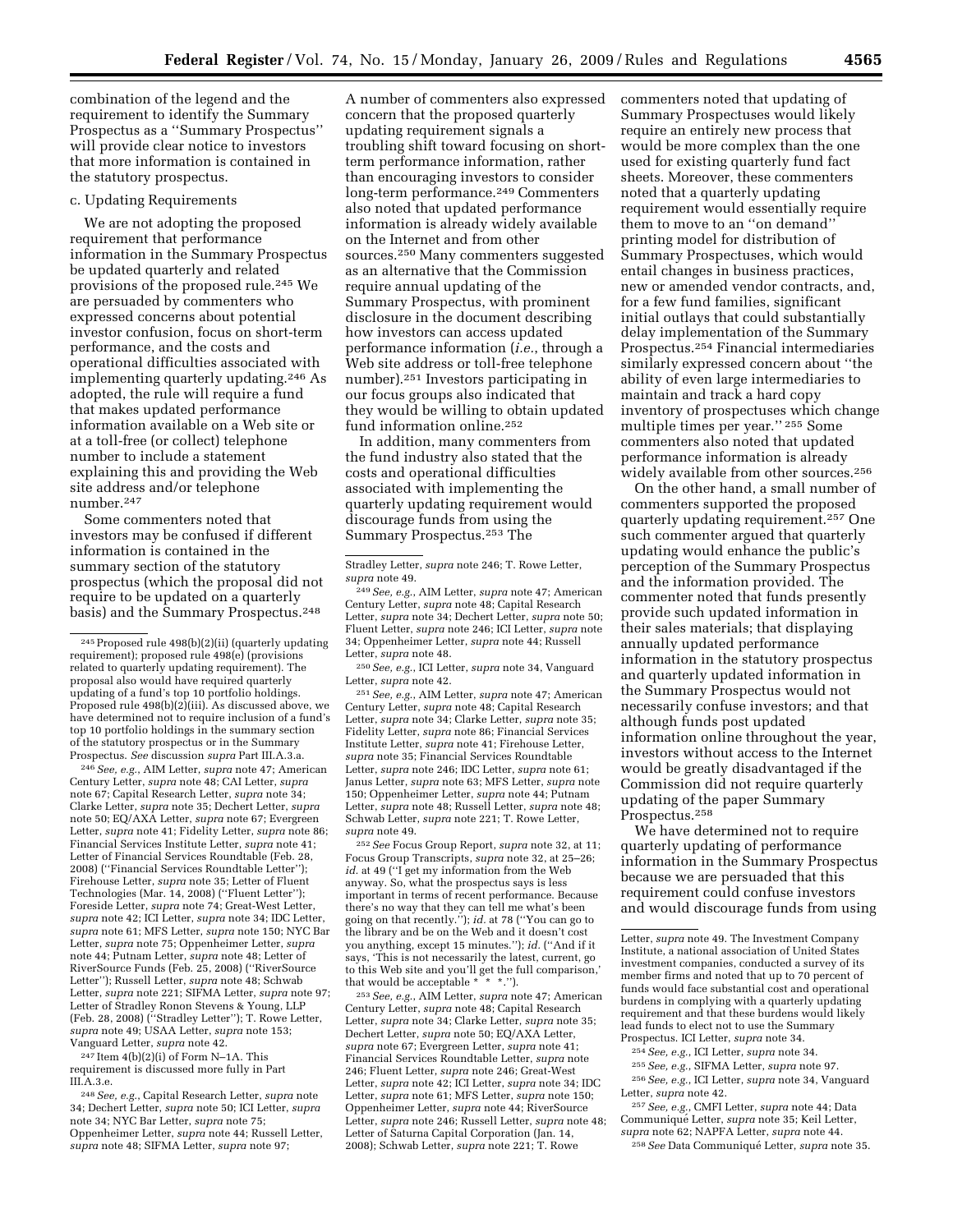the Summary Prospectus and thereby undermine our goal of encouraging concise, user-friendly disclosure to investors. We have concluded that the benefits to be derived from quarterly updating do not outweigh this significant disincentive to use of the Summary Prospectus because updated performance information is widely available in fund sales materials, on fund Web sites, and from third-party sources. As noted above, investors in our focus groups indicated that they would be willing to obtain updated information online. As a result, we are requiring a fund that makes updated performance information available on a Web site or at a toll-free (or collect) telephone number to include a statement explaining this and providing the Web site address and/or telephone number.259 This approach will eliminate any potential investor confusion that could arise as a result of a fund's Summary Prospectus containing more updated information than the fund's statutory prospectus.

3. Provision of Statutory Prospectus, SAI, and Shareholder Reports

We are adopting, with certain modifications to address the concerns of commenters, the requirement that, in addition to sending or giving a Summary Prospectus, a person relying on rule 498 to meet its statutory prospectus delivery obligations must provide the statutory prospectus on the Internet, together with other information, in the manner specified by the rule.260 We are also adopting, as proposed, the requirement to send the statutory prospectus to any investor requesting a copy. We believe that requiring the statutory prospectus to be provided in two ways, by posting on an Internet Web site and by sending the information directly to any investor requesting a copy, maximizes both the accessibility and usability of the information, as indicated by the preference of commenters and investors participating in our focus groups for access to both online and paper resources.261 Sending the information

directly to an investor is not, however, a condition of reliance on the rule.

a. Documents Required To Be Provided on the Internet

Under the rule, the statutory prospectus and other information are required to be provided through the Internet as follows. The fund's current Summary Prospectus, statutory prospectus, SAI, and most recent annual and semi-annual reports to shareholders are required to be accessible, free of charge, at the Web site address specified on the cover page or at the beginning of the Summary Prospectus.262 These documents are required to be accessible on or before the time that the Summary Prospectus is sent or given and current versions of the documents are required to remain on the Web site through the date that is at least 90 days after (i) in the case of reliance on the rule to satisfy the obligation to have a statutory prospectus precede or accompany the carrying or delivery of a mutual fund security, the date that the mutual fund security is carried or delivered, or (ii) in the case of reliance on the rule to deem a communication with respect to a mutual fund security not to be a prospectus under Section 2(a)(10) of the Securities Act, the date that the communication is sent or given.263 This requirement is designed to ensure continuous access to the information from the time the Summary Prospectus is sent or given until at least 90 days after the date of delivery of a security or communication in reliance on rule 498.

A number of commenters expressed concern regarding the meaning of the term ''current'' and asked whether funds would be required to maintain stale information online.264 In response to these commenters' concerns, we note that the ''current'' standard does not require a fund to maintain online an outdated version of a document that was current at the time the Summary Prospectus was sent or given, but that has subsequently been updated. Rather, the ''current'' standard requires a fund

to maintain updated versions of the required documents online.

Several commenters argued that a person relying on the rule should not be required to provide the fund's SAI on the Web site.265 We have not adopted this suggestion. As discussed above, the rule provides for a layered approach to disclosure in which key information is sent or given to the investor and more detailed information is provided online and, upon request, is sent in paper or by e-mail. The approach of rule 498 is twofold, both to encourage funds to provide a concise, user-friendly Summary Prospectus to investors and to enhance investor access to more detailed information. Requiring the SAI to be provided online furthers the latter goal.266

# b. Formatting Requirements for Information Provided on the Internet

We are adopting, with modifications to reflect commenters' concerns, the proposed formatting requirements for the information that is required to be provided online. The proposed rule would have required, as a condition to reliance on the rule to satisfy a person's delivery obligations under section 5(b)(2) of the Securities Act and the provision that a communication shall not be deemed a prospectus under section 2(a)(10) of the Securities Act, that the information on the Internet be presented in a format that is convenient for both reading online and printing on paper.267 In lieu of this condition, we are adopting a condition requiring that the information on the Internet be presented in a format that is humanreadable and capable of being printed on paper in human-readable format.268 We are also adopting a requirement that the information be in a format that is convenient for both reading online and printing on paper, but this requirement is not a condition to reliance on the rule to satisfy a person's delivery obligations under section 5(b)(2) of the Securities Act or the provision that a communication shall not be deemed a prospectus under section 2(a)(10) of the Securities Act. A person that complies

268 Rule 498(e)(2)(i).

<sup>259</sup> Item 4(b)(2)(i) of Form N–1A. This requirement is discussed more fully in Part III.A.3.e.

 $260$  Rule  $498(c)(4)$ , (d)(4), and (e).

<sup>261</sup> *See* AARP Letter, *supra* note 34 (supporting the proposal and noting that ''timely access to hard copy, print disclosure must remain an option that is easy to exercise for investors choosing to do so''); Miller Letter, *supra* note 110 (''ensure a simple process for obtaining mutual fund information in paper format in order to maximize accessibility''); Focus Group Report, *supra* note 32, at 12 (noting that some participants preferred to read lengthy documents on the computer screen, while others indicated that they prefer paper documents); Focus

Group Transcripts, *supra* note 32, at 28 (''not everybody has [a] computer, so there has to be alternatives''); *id.* at 50 and 78 (quoting most investors as preferring to receive fund information online but also quoting some investors who prefer to obtain at least some fund information on paper).

<sup>262</sup> The cost to access the Internet itself (*e.g.*, monthly subscription to an Internet service provider) and related costs, such as the cost of printer ink, are not considered costs for purposes of determining whether information is accessible, free of charge.

<sup>263</sup> Rule 498(e)(1).

<sup>264</sup> *See, e.g.*, AIM Letter, *supra* note 47; ICI Letter, *supra* note 34.

<sup>265</sup> *See, e.g.*, Fidelity Letter, *supra* note 86; USAA Letter, *supra* note 153.

<sup>266</sup> *See, e.g.*, CMFI Letter, *supra* note 44 (noting that the proposal to require that the SAI be made available through a Web site ''will make it much easier for investors to review this document and become more knowledgeable about fund operations and management'').

<sup>267</sup> Proposed rule 498(f)(2)(i). *Cf.* Rule 14a–16(c) under the Exchange Act [17 CFR 240.14a–16(c)] (requiring materials to be presented in a format convenient for both reading online and printing in paper when delivering proxy materials electronically).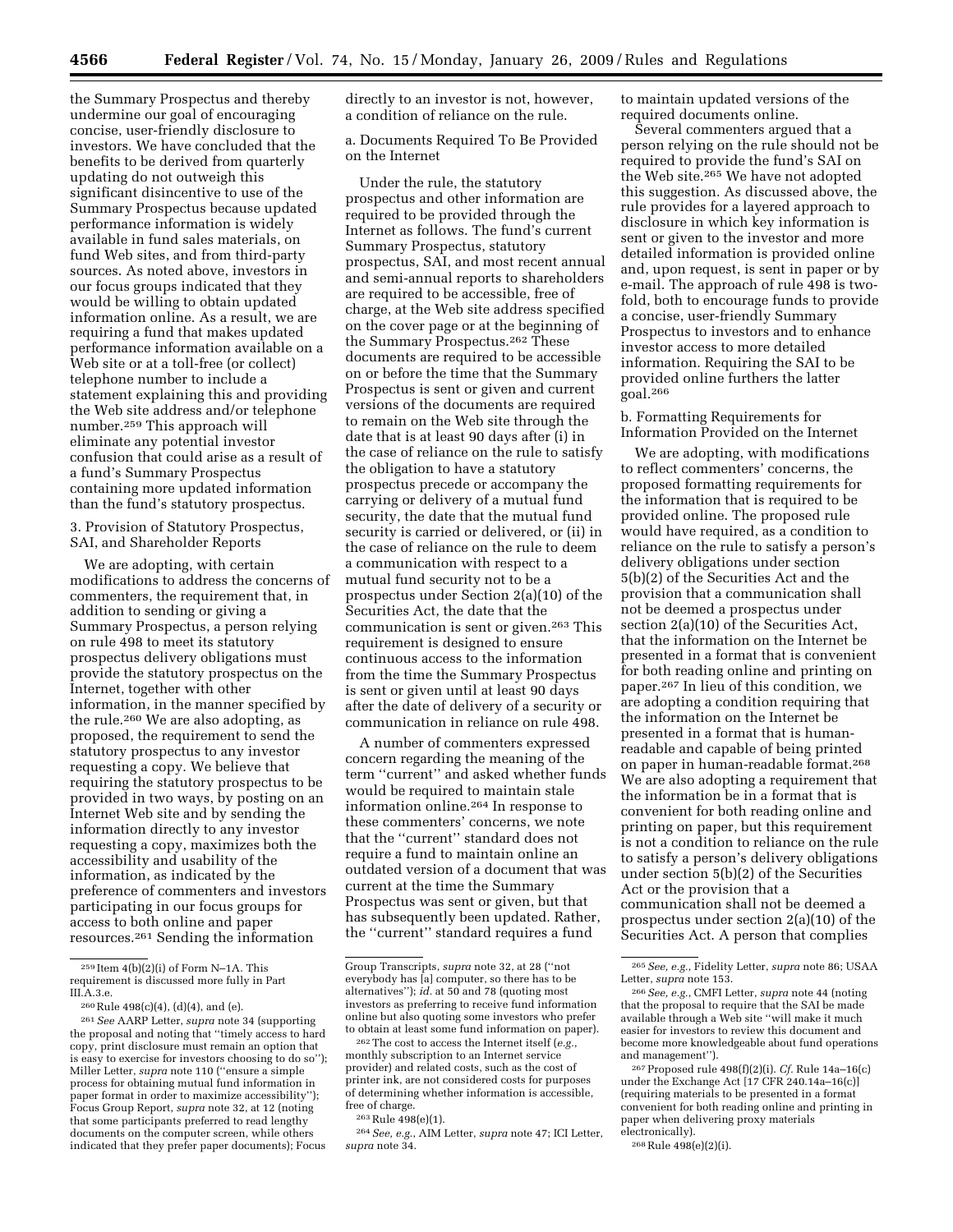with the conditions to the rule will not violate section 5(b)(2) if the ''convenient for both reading online and printing on paper'' standard is not satisfied, but this failure will constitute a violation of the Commission's rules.269

The condition that we are adopting, that information on the Internet be presented in a format that is humanreadable and capable of being printed on paper in human-readable format, is a more objective standard than the proposed ''convenient'' condition. Commenters expressed concern about applying the proposed standard as a condition to satisfying section 5 obligations.270 The adopted condition simply makes clear that posted information must be presented in human-readable text, rather than machine-readable software code, when accessed through an Internet browser and that it must be printable in humanreadable text. This condition does not impose any further requirements relating to user-friendliness of the presentation.

We are, however, retaining the standard that posted information be ''convenient for both reading online and printing on paper'' as a rule requirement. This implements the suggestion of commenters who criticized the ''convenient'' standard as a condition and suggested that it could, instead, be made a rule requirement.271 This standard was designed to ensure that the information provided over the Internet is user-friendly, both online and when printed. It imposes on the online information a standard of usability that is comparable to the readability of a paper document. While we continue to believe that this standard is important to the enhanced disclosure framework we are adopting, we are persuaded by commenters that the consequence of failure to meet a condition—a Section 5 violation—is not needed to achieve our goal.

We are not, at this time, specifying that any particular format, such as HTML or PDF, would constitute a convenient format for both reading online and printing on paper.272 We are concerned that the Commission's endorsement of any particular format could result in the use of that format to

the exclusion of other formats that are in existence today or that may be developed in the future and that are more user-friendly. Moreover, whether a particular format is convenient for reading online and printing depends on a number of factors and must be decided on a case-by-case basis. These factors include the manner in which the online version renders charts, tables, and other graphics; the extent to which the fund utilizes search and other capabilities of the Internet to enhance investors' access to information and provides access to any software necessary to view the online version; and the time required to download the online materials.<sup>273</sup>

c. Technological Requirements for Online Information

We are adopting the proposed requirements for linking within the statutory prospectus and SAI and for linking between the Summary Prospectus, on the one hand, and the statutory prospectus and SAI, on the other. These requirements are intended to result in online information that is in a better and more useable format than the same information when provided in paper. The requirements were generally supported by commenters in concept, although, as discussed below, many expressed concern regarding specific requirements under the proposal.274 We are making several modifications to the requirements to address technical considerations raised by commenters.275

Linking Within the Statutory Prospectus and SAI

We are adopting a requirement that persons accessing the statutory prospectus or SAI online be able to move directly back and forth between each section heading in a table of contents of the document and the section of the document referenced in that section heading. In the case of the statutory prospectus, the linked table of

274 *See, e.g.*, CMFI Letter, *supra* note 44; Data Communique´ Letter, *supra* note 35; ICI Letter, *supra*  note 34; MFDF Letter, *supra* note 34.

275 We are not adopting the suggestion of one commenter that the Commission delay, or not apply, linking requirements with respect to funds that are offered through variable insurance contracts. *See* CAI Letter, *supra* note 67. While we recognize that there may be operational challenges associated with the offering of multiple funds from several fund families through a variable insurance contract, the linking requirements are an essential condition to permitting a person to satisfy its prospectus delivery obligations by sending or giving a Summary Prospectus.

contents must be either the table of contents required by rule 481(c) 276 or a table of contents that contains the same section headings as the required table of contents.277 This requirement allows an investor or other user to move directly between a table of contents of the prospectus or SAI and the related sections of that document, by a single mouse click and without the need to flip through multiple pages of a paper document.

This requirement includes two modifications from the proposed requirement. First, we are clarifying that the linked table of contents may be outside the document, *e.g.*, in a separate frame or panel of the computer screen and need not be the table of contents that is contained within the document itself, as long as the linked table of contents for the statutory prospectus conforms to the table of contents that is required by our rules to be contained within the document itself. This modification is intended to provide flexibility to use linking technologies other than hyperlinking within the document itself. Permitted technologies would include, for example, the use of ''bookmarks'' that replicate the document's table of contents, but are displayed in a separate panel from the document itself.278 We have accomplished this clarification by modifying the language of the proposed requirement 279 to refer to ''*a* table of contents *of* '' the relevant document rather than ''*the* table of contents *in*'' the relevant document and by requiring that, in the case of the statutory prospectus, the linked table of contents either be the table of contents required by rule 481(c) or contain the same section headings as the table of contents required by that rule. Second, we are revising the rule language to clarify that the links must permit movement directly back and forth between each section heading in a table of contents and the particular section of the document referenced in that section heading.280

# Linking Between Documents

We are also adopting a requirement for funds to comply with one of two options: That persons accessing the

 $^{269}\rm{Rule}$  498(f)(3) and (5). This is similar to the ''greater prominence'' requirement discussed in Part III.B.1. above.

<sup>270</sup> *See, e.g.*, ABA Letter, *supra* note 37; ICI Letter, *supra* note 34; NYC Bar Letter, *supra* note 75.

<sup>271</sup> *See, e.g.*, ABA Letter, *supra* note 37; ICI Letter, *supra* note 34.

<sup>272</sup> *See, e.g.*, ABA Letter, *supra* note 37 (arguing that the adopting release should state that a PDF format would constitute a ''convenient'' format for purposes of rule 498).

<sup>273</sup> *See* Investment Company Act Release No. 27671 (Jan. 22, 2007) [72 FR 4148, 4154 (Jan. 29, 2007)]; Exchange Act Release No. 56135, *supra* note 29, 72 FR at 42224 n. 35 (guidance concerning ''convenient for both reading online and printing on paper'' standard in context of electronic delivery of proxies).

<sup>276 17</sup> CFR 230.481(c). 277 Rule 498(e)(2)(ii). 278 *See, e.g.*, ICI Letter, *supra* note 34 (arguing that proposal should be revised to permit the use of bookmarks); Oppenheimer Letter, *supra* note 44 (same).

<sup>279</sup> Proposed rule 498(f)(2)(ii).

<sup>280</sup> *See* Oppenheimer Letter, *supra* note 44 (noting that the proposal could be read to require a viewer to be able to move from *each* section heading in the table of contents to each and every section of the document referenced in the table).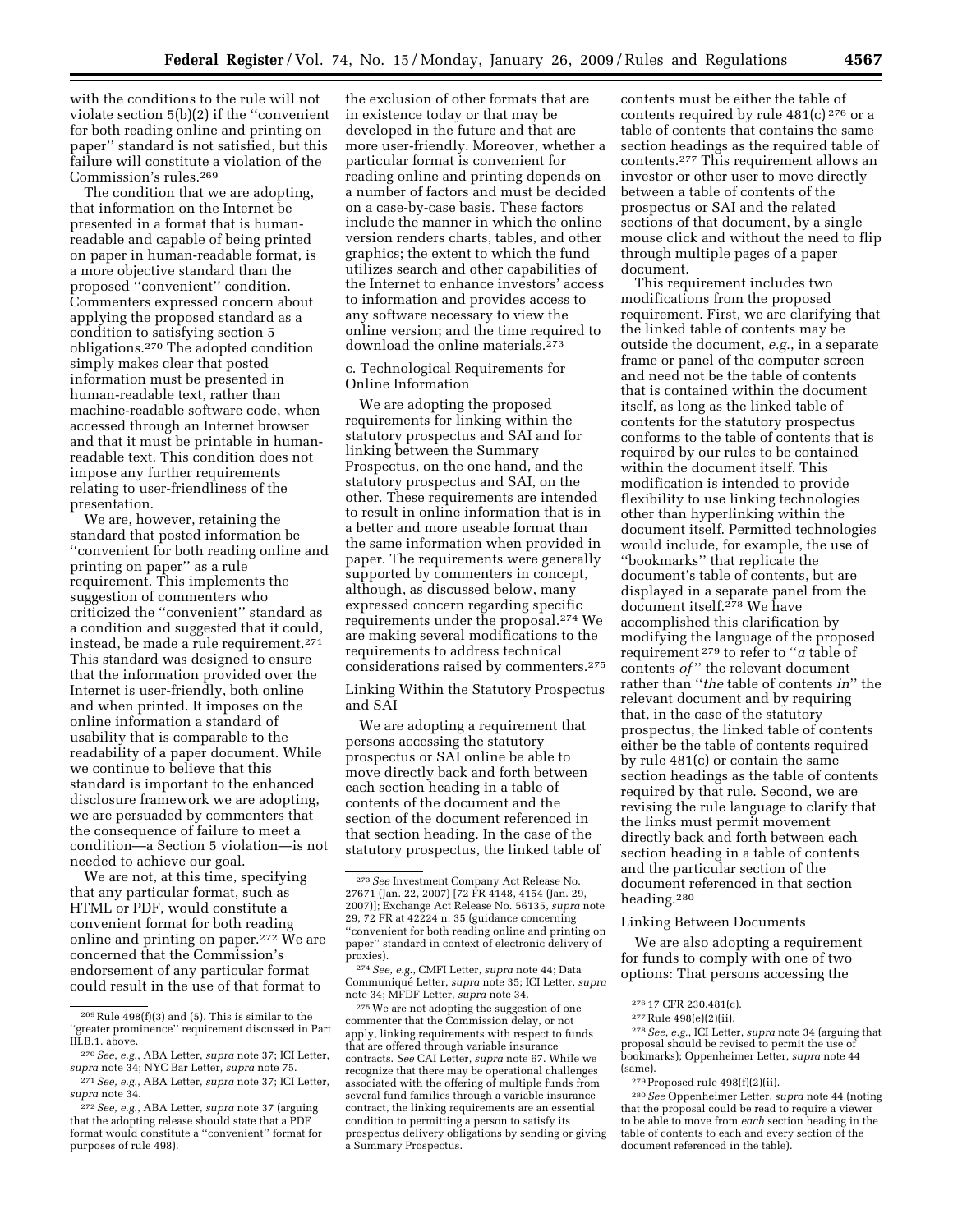Summary Prospectus be able to move directly back and forth between either (i) each section of the Summary Prospectus and any section of the statutory prospectus and SAI that provides additional detail concerning that section of the Summary Prospectus; or (ii) links located at both the beginning and end of the Summary Prospectus, or that remain continuously visible to persons accessing the Summary Prospectus, and tables of contents of both the statutory prospectus and the SAI that meet the linking requirements described in the preceding section.281 This requirement allows an investor to move back and forth between related sections of the Summary Prospectus, on the one hand, and the statutory prospectus and SAI, on the other, either directly through a single mouse click or indirectly by means of a table of contents of the prospectus or SAI, in which case two mouse clicks would be required.

We are adopting, as proposed, the first option, which permits movement between related sections of the Summary Prospectus, on the one hand, and the statutory prospectus and SAI, on the other, directly through a single mouse click.282 Although a number of commenters suggested that this option is unlikely to be used as a result of the number of links that would be required to be maintained,283 we believe that the option should remain available because the ability to single-click between related sections has the potential to result in an extremely user-friendly presentation.

We are, however, modifying the second proposed option, which involves linking between the Summary Prospectus and tables of contents of the statutory prospectus and SAI, in order to reduce the number of links that would be required.284 As proposed, this

284 We are also making a technical modification to the rule to clarify that a linked table of contents must meet the requirements described in the preceding section, *i.e.*, it must permit direct movement between each section heading in the table of contents and the section of the document referenced in that section heading and, in the case of the statutory prospectus, it must be the table of contents required by rule 481(c) or contain the same section headings as that table of contents. *See* rule 498(e)(2)(iii)(B) (requiring linked table of contents to meet requirements of paragraph (e)(2)(ii) of rule 498).

option would have required links between each section of the Summary Prospectus and tables of contents in the statutory prospectus and SAI. This would potentially have required two links in each section of the Summary Prospectus (one for the statutory prospectus and one for the SAI). As adopted, this option will require either links located at both the beginning and end of the Summary Prospectus, or links that remain continuously visible to persons accessing the Summary Prospectus, perhaps in a separate panel or frame.285 The number of links will be reduced, but their placement, either at the beginning and end of the Summary Prospectus or continuously visible, will ensure that they are prominent and readily accessible to investors. This modification responds to commenters' concerns that multiple links within the Summary Prospectus could result in a cluttered presentation, create mistaken expectations that the Summary Prospectus links would lead directly to related information rather than to tables of contents of the statutory prospectus and SAI, and would be expensive to maintain.286

#### Interactive Data

Some commenters urged the Commission to make greater use of technology to permit investors to access the specific information they need and to facilitate automated comparisons of data across multiple funds.<sup>287</sup> The Commission agrees with these commenters that technology holds great promise for enabling mutual fund investors to make better use of existing information to understand and compare funds. To that end, we note that the Commission has already proposed to require a significant portion of the information that is contained in the summary section of the statutory prospectus and the Summary Prospectus to be filed in interactive data format, which is intended to facilitate automated analysis and comparison of this information.288 Accordingly, while we are taking a number of steps in the current rulemaking to make greater use of technology, we are considering additional steps, along the lines suggested by the commenters, in the context of the pending interactive data

rulemaking. In addition, we recently undertook an initiative to fundamentally reexamine how we can make greater use of technology to deliver information to investors more effectively.289

#### d. Ability To Retain Documents

We are adopting the proposed requirement that persons accessing the Web site must be able to permanently retain, through downloading or otherwise, free of charge, an electronic version of the Summary Prospectus, statutory prospectus, SAI, and shareholder reports in a format that, like the online version, (i) is human-readable and capable of being printed on paper in human-readable format; and (ii) permits persons accessing the downloaded statutory prospectus or SAI to move directly back and forth between each section heading in a table of contents of that document and the section of the document referenced in that section heading.290 The permanently retained document is not required to be in a format that allows an investor to move back and forth between the Summary Prospectus and the statutory prospectus and SAI because of technical difficulties associated with maintaining links between multiple downloaded documents.

Commenters generally expressed support for this proposal.<sup>291</sup> Two commenters suggested that rule 498 expressly provide that once a user saves a document, a fund is not responsible for maintaining the links that it contains to other documents and that failure to maintain a link will not provide a basis for liability.292 We have determined that such a provision is unnecessary because we are not requiring downloaded documents to retain any links to other documents. In addition, as described

290 Rule 498(e)(3). This requirement is identical to our proposal, except that the standards of clause (i) and (ii) have been modified to reflect the parallel modifications that we made with respect to requirements for the online version. *See* discussion *supra* Part III.B.3.b. and c. Persons accessing the materials must also be able to permanently retain, free of charge, an electronic version of the materials in a format, or formats, that are convenient for both reading online and printing on paper. This is a rule requirement and not a condition to satisfy a person's statutory prospectus delivery obligations under Section 5. Rule 498(f)(3)(ii). *See* discussion *supra* Part III.B.3.b.

291 *See, e.g.*, Data Communique´ Letter, *supra* note 35; ICI Letter, *supra* note 34; Jones Letter, *supra*  note 287; Schnase Letter, *supra* note 35; T. Rowe Letter, *supra* note 49.

292 *See* ICI Letter, *supra* note 34; T. Rowe Letter, *supra* note 49.

 $281$  Rule  $498(e)(2)(iii)$ . It is our intention that the ability to move between multiple windows that remain open simultaneously constitutes ''back and forth'' movement under this provision.

<sup>282</sup> Rule 498(e)(2)(iii)(A); proposed rule  $498(f)(2)(iii)(A).$ 

<sup>283</sup> *See, e.g.*, AIM Letter, *supra* note 47; Capital Research Letter, *supra* note 34; ICI Letter, *supra*  note 34; Janus Letter, *supra* note 63; MFS Letter, *supra* note 150; Oppenheimer Letter, *supra* note 44; T. Rowe Letter, *supra* note 49.

<sup>285</sup> Rule 498(e)(2)(iii)(B). 286 *See, e.g.*, Financial Services Roundtable Letter, *supra* note 246; ICI Letter, *supra* note 34; Janus Letter, *supra* note 63; MFS Letter, *supra* note 150; Oppenheimer Letter, *supra* note 44; Self Audit

Letter, *supra* note 228. 287 *See, e.g.*, Fund Democracy *et al.* Letter, *supra*  note 34; Letter of Dominic Jones (Feb. 27, 2008)

<sup>&</sup>lt;sup>288</sup> See Investment Company Act Release No. 28298, *supra* note 28, 73 FR at 35449.

<sup>289</sup> *See SEC Announces '21st Century Disclosure' Initiative to Fundamentally Rethink the Way Companies Report and Investors Acquire Information*, Securities and Exchange Commission Press Release, June 24, 2008, available at *http:// www.sec.gov/news/press/2008/2008-119.htm*.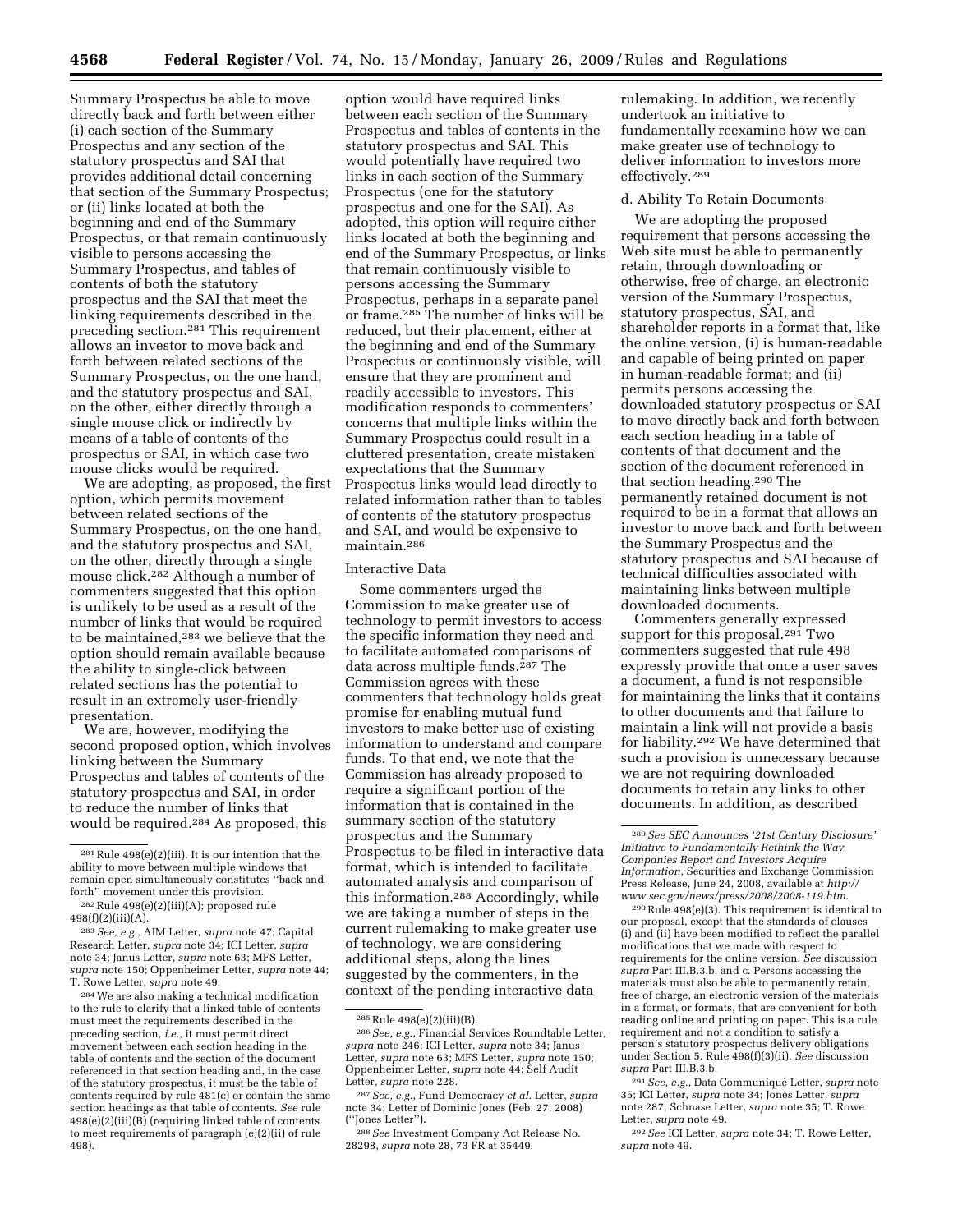above in Part III.B.3.c., we have revised the requirements for online linking between documents to permit the links to be external to the documents, in which case they would not even appear in the online versions of the documents.

# e. Safe Harbor for Temporary Noncompliance

As discussed above, compliance with all of the conditions in rule 498 regarding Internet posting (other than the convenient for reading and printing standard) is required in order to meet prospectus delivery obligations under section 5(b)(2) of the Securities Act. Failure to comply with any of these conditions will be a violation of section 5(b)(2) unless the fund's statutory prospectus is delivered by means other than reliance on the rule. The Commission recognizes, however, that there may be times when, due to events beyond a fund's control, such as system outages or other technological issues, natural disasters, acts of terrorism, or pandemic illnesses, a fund is temporarily not in compliance with the Internet posting requirements of the rule. For that reason, we are adopting the proposed safe harbor provision stating that the conditions regarding Internet availability of a fund's Summary Prospectus, statutory prospectus, SAI, and shareholder reports will be deemed to be met, notwithstanding the fact that those materials are not available for a time in the manner required, provided that the fund has reasonable procedures in place to ensure that those materials are available in the required manner. In addition, a fund is required to take prompt action to ensure that those materials become available in the manner required, as soon as practicable following the earlier of the time at which the fund knows or reasonably should have known that the documents are not available in the manner required.293 The safe harbor, by its terms, is expressly applicable to the format, linking, and permanent retention conditions of the rule, in addition to the conditions requiring that the documents be available online.<sup>294</sup>

# f. Requirement To Send Documents

We are adopting the proposed requirement that a fund (or financial intermediary through which shares of

the fund may be purchased or sold) send, at no cost to the requestor and by U.S. first class mail or other reasonably prompt means, a paper copy of the fund's statutory prospectus, SAI, and most recent annual and semi-annual shareholder report to any person requesting such a copy within three business days after receiving a request for a paper copy. We are also adopting, with one modification, the proposed requirement that a fund (or financial intermediary through which shares of the fund may be purchased or sold) send, at no cost to the requestor and by e-mail, an electronic copy of the fund's statutory prospectus, SAI, and most recent annual and semi-annual shareholder report to any person requesting such a copy within three business days after receiving a request for an electronic copy.295 These requirements are intended to ensure that every investor in a fund taking advantage of the new prospectus delivery framework is permitted to choose whether to review a fund's information on the Internet or whether to receive that information directly, either in paper or through an e-mail. As a result of these requirements, each investor will have prompt access to the required information in the form that he or she prefers.

We are modifying the proposal, as suggested by one commenter,296 to clarify that the requirement to send an electronic copy of a document by e-mail may be satisfied by sending a direct link to the document on the Internet, provided that a current version of the document is directly accessible through the link from the time that the e-mail is sent through the date that is six months after the date that the e-mail is sent and the e-mail explains both how long the link will remain useable and that, if the recipient desires to retain a copy of the document, he or she should access and save the document.297 We believe that six months is a reasonable period of time to require the documents to be available and will provide sufficient time for an investor who has requested a copy to access and, if desired, download the information. We also note that an investor may at any time request to receive a paper copy of the documents.

As in the proposal, the requirement that a fund send a paper or electronic copy of the statutory prospectus, SAI,

and most recent annual and semiannual shareholder reports to a person requesting such a copy is not a condition to reliance on the rule to satisfy a fund's delivery obligations under section 5(b)(2) of the Securities Act or the provision that a communication shall not be deemed a prospectus under section 2(a)(10) of the Securities Act. A person that complies with all other aspects of rule 498 will not violate section 5(b)(2) of the Securities Act if the fund (or financial intermediary) fails to send the required paper or electronic copy of the statutory prospectus, SAI, and most recent shareholder reports. This failure will, however, constitute a violation of the Commission's rules.298

#### 4. Incorporation by Reference

# a. Permissible Incorporation by Reference

We are adopting, with modifications, the proposal to permit a fund to incorporate by reference into the Summary Prospectus information contained in its statutory prospectus, SAI, and shareholder reports.299 The proposal would have permitted a fund to incorporate by reference information from the fund's most recent report to shareholders. As adopted, rule 498 permits a fund to incorporate by reference any information from the fund's reports to shareholders that the fund has incorporated by reference into its statutory prospectus. This modification addresses commenters' concerns that the proposal was overbroad 300 by limiting incorporation from shareholder reports to information that has been incorporated into the fund's statutory prospectus and, as a result, is subject to liability under section 11 of the Securities Act.301 The modification also addresses other commenters' concerns that funds be permitted to incorporate by reference information from both the most recent annual shareholder report and most recent semi-annual shareholder report 302 and will permit the Summary Prospectus to incorporate from shareholder reports precisely the same information that the statutory prospectus may incorporate today.

<sup>293</sup> Rule 498(e)(4). This safe harbor is not available to a fund that repeatedly fails to comply with the rule's Internet posting requirements or that is not in compliance with the requirements over a prolonged period.

<sup>294</sup> Rule 498(e)(4) (safe harbor applies to conditions set forth in paragraphs (e)(1), (2), and (3) of rule 498).

<sup>295</sup> Rule 498(f)(1).

<sup>296</sup> *See* ICI Letter, *supra* note 34.

<sup>297</sup> Rule 498(f)(1). We intend that ''current'' means the updated version of a document, not an outdated version that was current at the time the e-mail was sent. This is similar to the meaning of ''current'' discussed above in Part III.B.3.a.

<sup>298</sup> Rule 498(f)(5).

<sup>299</sup> Rule 498(b)(3).

<sup>300</sup> *See* Fund Democracy *et al.* Letter, *supra* note 34 (arguing there is no basis to extend incorporation by reference to annual report); Letter of Prof. Joseph A. Franco (Feb. 28, 2008) (incorporation by reference should be limited to the statutory prospectus).

<sup>301 15</sup> U.S.C. 77k.

<sup>302</sup> *See* ICI Letter, *supra* note 34.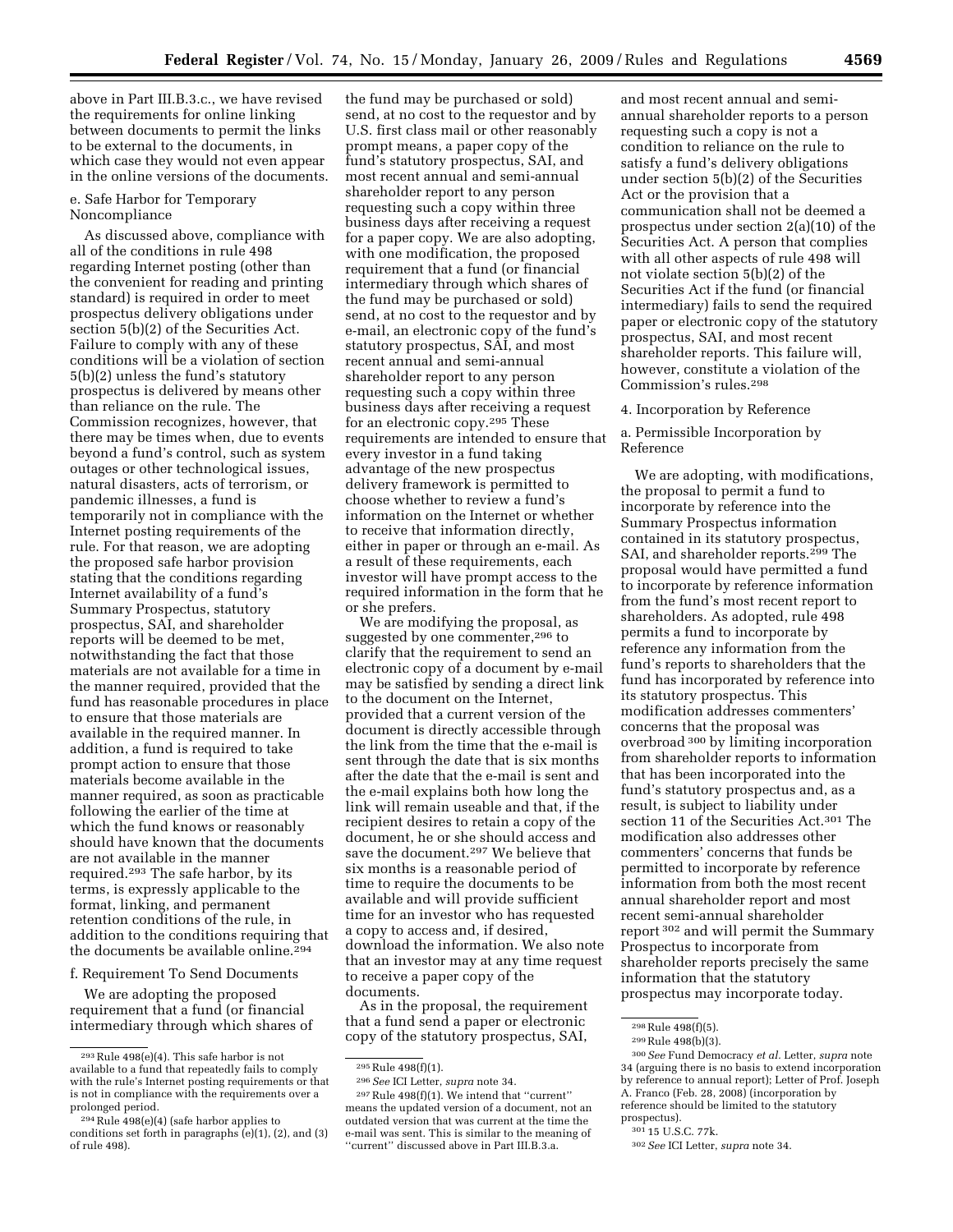Incorporation by reference is subject to the conditions described below.

A fund may not incorporate by reference into a Summary Prospectus information from any source other than those described above.<sup>303</sup> In addition, a fund may not incorporate by reference into the Summary Prospectus any of the information described above that is required to be included in the Summary Prospectus.304 Information may be incorporated by reference into the Summary Prospectus only by reference to the specific document that contains the information, and not by reference to another document that incorporates the information by reference.305 Thus, if a fund's statutory prospectus incorporates the fund's SAI by reference, the fund's Summary Prospectus could not incorporate information in the SAI simply by referencing the statutory prospectus but would be required to reference the SAI directly.<sup>306</sup>

Incorporation by reference of information from a fund's statutory prospectus, SAI, and shareholder reports is permitted only if the fund satisfies the conditions described above in Part III.B.3., which prescribe the means by which the incorporated information is provided to investors.307 In addition, if a fund incorporates information by reference, the Summary Prospectus legend must specify the type of document (*e.g.*, statutory prospectus) from which the information is incorporated and the date of the document. If a fund incorporates by reference a part of a document, the Summary Prospectus legend must clearly identify the part by page, paragraph, caption, or otherwise.308

306 *Cf.* Item 10(d) of Regulation S–K [17 CFR 229.10(d)] (''Except where a registrant or issuer is expressly required to incorporate a document or documents by reference \* \* \* reference may not be made to any document which incorporates another document by reference if the pertinent portion of the document containing the information or financial statements to be incorporated by reference includes an incorporation by reference to another document.''). General Instruction D.2. of Form N–1A makes Item 10(d) of Regulation S–K applicable to incorporation by reference into a fund's statutory prospectus.

 $307$  Rule  $498(b)(3)(ii)(A)$  and (e). We note that the safe harbor described in Part III.B.3.e. stating that, under certain circumstances, the conditions regarding Internet availability of a fund's Summary Prospectus, statutory prospectus, SAI, and shareholder reports will be deemed to be met, notwithstanding the fact that those materials are not available for a time in the manner required, also applies to permit incorporation by reference in those circumstances. Rule 498(e)(4).

308 Rule 498(b)(1)(v)(B). This requirement is similar to the requirements of rule 411(d) under the Securities Act [17 CFR 230.411(d)], which requires that information incorporated by reference ''be

These document identification requirements have been modified from the proposal, which would have required that the legend clearly identify documents that are incorporated by reference, including the date of the documents, in order to make the requirements more precise.309 The legend is also required to explain that any information that is incorporated from the SAI or shareholder reports may be obtained, free of charge, in the same manner as the statutory prospectus.310

A fund that fails to comply with any of the above conditions may not incorporate information by reference into its Summary Prospectus. A fund that provides the incorporated information to investors by complying with all of the conditions, including the conditions for providing the incorporated information through the Internet, is not also required to send or give the incorporated information together with the Summary Prospectus.311

A significant number of commenters expressed support for the Commission's proposal to permit incorporation by reference of information from other fund documents into the Summary Prospectus.312 Commenters stated that, by permitting incorporation by reference, the proposal significantly addresses liability issues that resulted in funds' unwillingness to use the fund profile and will encourage wider use of the Summary Prospectus.313

A joint comment letter from three consumer and investor groups, however, stated that the Commission did not adequately address serious questions

311 Rule 498(b)(3)(i). *Cf.* General Instruction D.1.(b) of Form N–1A (permitting a fund to incorporate by reference any or all of the SAI into the statutory prospectus without delivering the SAI with the prospectus).

312 *See, e.g.*, ABA Letter, *supra* note 37; CFA Institute Letter, *supra* note 37; Letter of Citigroup Global Markets Inc. (Feb. 26, 2008) (''Citigroup Letter''); Dechert Letter, *supra* note 50; ICI Letter, *supra* note 34; MFDF Letter, *supra* note 34; NYC Bar Letter, *supra* note 75; Oppenheimer Letter, *supra* note 44; Schnase Letter, *supra* note 35; SIFMA Letter, *supra* note 97; T. Rowe Letter, *supra*  note 49.

313 *See, e.g.*, ABA Letter, *supra* note 37; Citigroup Letter, *supra* note 312; ICI Letter, *supra* note 34; MFDF Letter, *supra* note 34; SIFMA Letter, *supra*  note 97. *See also* AARP Letter, *supra* note 34 (''Various explanations have emerged as to why the fund profile did not take hold, including the rapid development of the Internet as a resource for mutual fund investors and liability concerns related to the profile. The proposal under consideration today addresses both issues, and as such, paves the way for more widespread use of the summary documents.'').

accompanying incorporation by reference in the proposing release.314 These commenters argued, first, that the Commission did not adequately explain any purpose for permitting incorporation by reference other than the limitation of funds' liability. Second, the commenters argued that the Commission's proposal would relieve issuers of legal responsibility for misleading disclosure under sections 12(a)(2) and 17(a)(2) of the Securities Act and that the proposing release had not discussed whether the benefits of having a Summary Prospectus that satisfies prospectus delivery obligations is worth the cost of relieving funds of this legal responsibility or whether such a tradeoff is appropriate.

With respect to the commenters' first concern, our purpose in permitting incorporation by reference into the Summary Prospectus is to further our goal of creating an improved mutual fund disclosure framework for the benefit of investors. We have concluded, and the comments and recent investor research support our conclusion, that investors will benefit greatly from receiving a shorter document, such as the Summary Prospectus. We have also concluded, based on both the comments and our experience with the fund profile that, to a significant extent, investors will not realize these benefits unless we permit incorporation by reference because many funds are unlikely to use the Summary Prospectus if incorporation by reference is prohibited. With respect to the commenters' second concern, we do not agree that permitting incorporation by reference will relieve funds of legal responsibility for misleading disclosure. Therefore, we believe that it is appropriate to permit incorporation by reference in order to realize for investors the considerable benefits that the Summary Prospectus will afford. We discuss our analysis more fully below.

Incorporation by Reference Is Necessary To Improve Disclosure Framework

We have concluded that investors will benefit greatly from receiving the Summary Prospectus containing key information that they will be more likely to read and understand than the statutory prospectus, with the ability to access more detailed information either

<sup>303</sup> Rule 498(b)(3)(i) and (ii).

<sup>304</sup> Rule 498(b)(3)(ii)(B).

<sup>305</sup> Rule 498(b)(3)(ii)(C).

clearly identified in the reference by page, paragraph, caption or otherwise.''

<sup>309</sup> *See, e.g.*, ICI Letter, *supra* note 34; NYC Bar Letter, *supra* note 75.

 $310$  Rule  $498(b)(1)(v)(B)$  and  $(b)(3)(ii)(A)$ .

<sup>314</sup> *See* Fund Democracy *et al.* Letter, *supra* note 34. Another commenter opposed incorporation by reference into the Summary Prospectus, but noted that if incorporation by reference is permitted, the incorporated documents should be available on the Internet, linked with other documents, downloadable in printable form with retained links, and distributed upon request, similar to our proposal. *See* Data Communique´ Letter, *supra* note 35.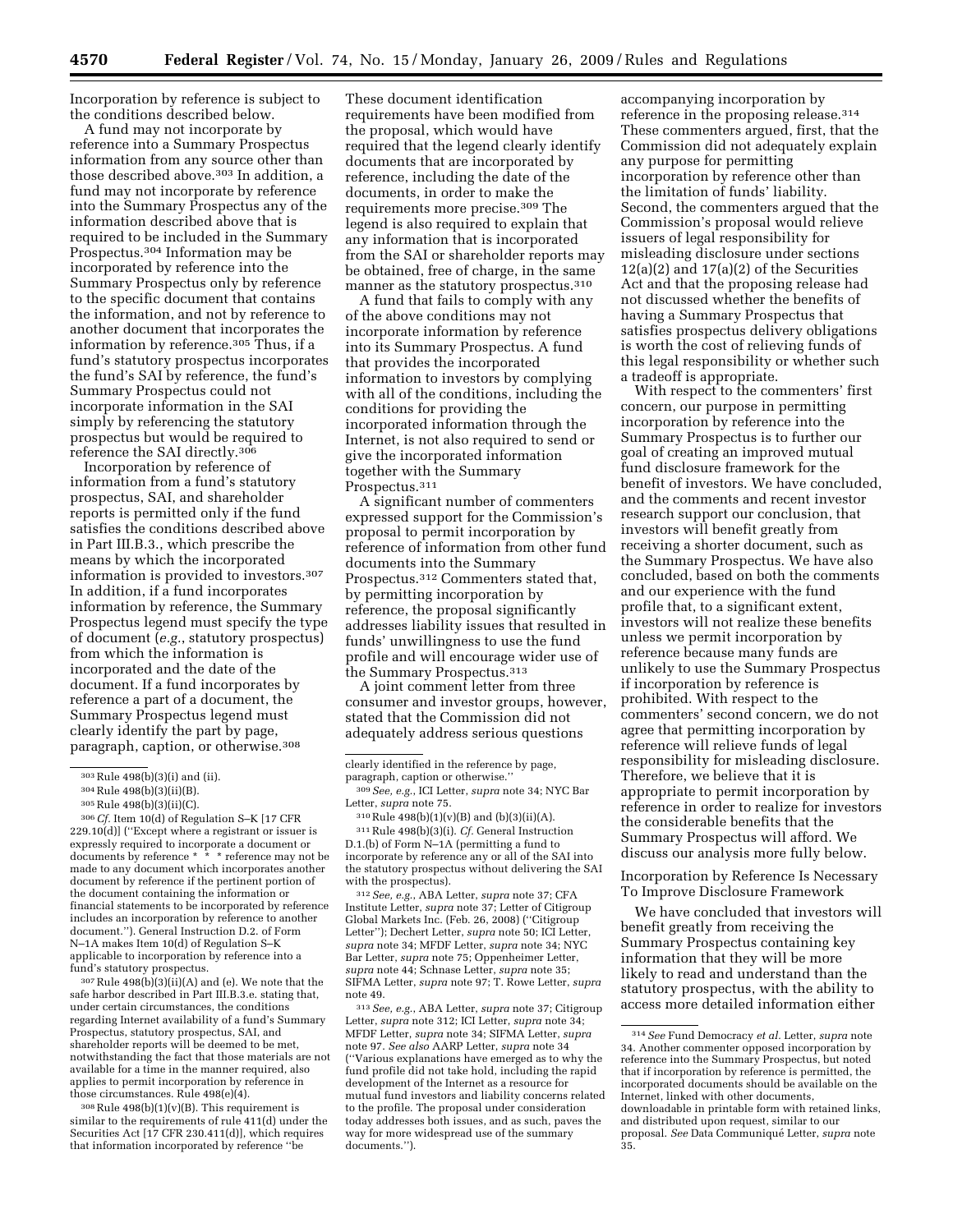The views expressed by investors in our focus groups also support our conclusion that investors will derive significant benefits from the Summary Prospectus, coupled with ready access to more detailed information in whatever format they choose, paper or electronic.317 By using multiple means

316 *See* Telephone Survey Report, *supra* note 32, at 56, 58 (finding that nearly two-thirds of investors rarely (28%), very rarely (15%), or never (21%) read mutual fund statutory prospectuses that they receive, and that of those two-thirds, over half said that the reason they do not read them was because statutory prospectuses are too complicated or hard to understand (37%) or because statutory prospectuses are too long and wordy (19%)).

317 *See* Focus Group Report, *supra* note 32, at 5– 6 (noting that participants made numerous negative comments about the length of the long-form prospectus and that many participants liked the short-form prospectus and thought that it could be used as a screening tool to identify mutual funds in which they might be sufficiently interested to do some additional review); Focus Group Transcripts, *supra* note 32, at 63 (''It's a two-minute read. If I want more information, I can ask for it.''); *id.* at 38 (''I think both [the long-form prospectus and shortform prospectus] have their place. I think it would be foolish to give up the long-form for 'this' and I think it would be foolish not to have the short-form

to provide information and by using technology to provide information in a layered format that permits users to move from key information to more detailed information, the new rule is intended to facilitate each investor's ability to effectively choose to review the particular information in which he or she is interested. Each investor in a fund taking advantage of the new prospectus delivery regime can choose the particular means of receiving information that he or she prefers because all of the information is required to be sent promptly to any requesting investor in paper or electronically. Thus, the Summary Prospectus disclosure framework will permit each and every investor to choose both the information he or she wants to review and the format in which he or she wants to review it.

We also believe that significantly more funds and intermediaries will utilize the Summary Prospectus if we permit funds to incorporate by reference information from the funds' statutory prospectus, SAI, and shareholder reports. Numerous commenters stated that, by permitting incorporation by reference, the proposal significantly addresses liability issues that resulted in funds' unwillingness to use the fund profile and will encourage wider use of the Summary Prospectus.318 Our own experience with the fund profile over the past 10 years confirms that very few funds have adopted it.319 We believe that one of the principal reasons for the profile's low adoption rate is concern about potential liability for omitting facts from the profile that are contained in the statutory prospectus or SAI.320 While we acknowledge that an additional contributing factor was the requirement that funds using the profile also provide a statutory prospectus with

319 Profiles were filed for less than 200 funds during calendar year 2007. During 2007, there were almost 9,000 mutual funds in existence. *See* 2008 ICI Fact Book, *supra* note 16, at 15.

320 *See* letters cited *supra* note 313. *See also* Tom Leswing, *Profile Prospectus Rule Expected Soon,*  Ignites (Mar. 28, 2007) (panelists at the ICI Mutual Funds and Investment Management Conference expressed concern about liability for using a shortform prospectus and noted that concern about liability was the main reason that few funds use the profile); NASD Mutual Fund Task Force Report, *supra* note 19, at 5 (''To date, few mutual funds have used the fund profile in the retail market. One concern that has been voiced about the fund profile is that it could expose funds to unforeseen liability. For example, by summarizing disclosure that appeared in the full prospectus, some fear that the fund profile could be deemed to have omitted material information.'').

the confirmation,321 we do not believe that elimination of this requirement alone, without permitting incorporation by reference, would result in widespread use of the Summary Prospectus by funds.

Thus, permitting incorporation by reference into the Summary Prospectus is essential to accomplishing the Commission's important goal of encouraging use of a disclosure document that provides key information that investors are more likely to read and understand than the statutory prospectus. Commenters and investor testing consistently affirm the importance of the goal and of the Summary Prospectus in achieving the goal. Commenters on the current proposal, and our experience with the profile, confirm that we cannot accomplish the goal without permitting incorporation by reference.

#### Investor Protection

We have also concluded that permitting incorporation by reference will not relieve funds of any legal responsibility for misleading disclosure under sections  $12(a)(2)$  and  $17(a)(2)$  of the Securities Act.322 As a result, we have concluded that it is appropriate to permit incorporation by reference in order to realize for investors the considerable benefits that the Summary Prospectus will afford.

The Summary Prospectus, together with information incorporated therein by reference, is subject to liability under sections  $12(a)(2)$  and  $17(a)(2)$  of the Securities Act, and nothing in rule 498 removes, or diminishes, that liability. Under Section 12(a)(2) of the Securities Act, sellers have liability to purchasers for offers or sales by means of a prospectus or oral communication that includes an untrue statement of material fact or omits to state a material fact that makes the statements made, based on the circumstances under which they were made, not misleading. Section 17(a)(2) of the Securities Act is a general antifraud provision which makes it unlawful for any person in the offer and sale of a security to obtain money or property by means of any untrue statement of a material fact or any omission to state a material fact necessary in order to make the statements made, in light of the circumstances under which they were made, not misleading.

We are permitting incorporation by reference of the statutory prospectus,

immediately in a user-friendly format online or, within a matter of days, in paper. Nearly all of the commenters, including those who opposed incorporation by reference, agreed with this conclusion.315 This conclusion is also supported by our recent telephone survey of investors, which found that many mutual fund investors do not read statutory prospectuses because they are long, complicated, and hard to understand. $\rm ^{316}$ 

<sup>315</sup> *See* AARP Letter, *supra* note 34 (stating that it is AARP's view that the Commission's initiative provides a real opportunity to deliver practical disclosure that consumers can use to make informed mutual fund purchase decisions); CMFI Letter, *supra* note 44 (stating that the new disclosure regime would help investors focus on what is most important in making investment decisions with respect to any particular fund and that the Summary Prospectus is much more likely to be reviewed by investors); Data Communique´ Letter, *supra* note 35 (acknowledging the improvements that will result from improved access and ease of comparability of relevant information in a concise format); Fund Democracy *et al.* Letter, *supra* note 34 (supporting Summary Prospectus proposal overall and agreeing that ''a short form alternative to a lengthy statutory prospectus can both improve the quality and usefulness of fund disclosure and reduce fund expenses''); ICI Survey, *supra* note 84 (stating that respondents to a survey it conducted overwhelmingly agreed that the Summary Prospectus is about the right length, makes it easier to compare funds, contains enough information (as long as more detailed information is available online or upon request), and is a document that they would be more likely to use than the current long-form prospectus); Letter of William D. McAllister (Nov. 27, 2007) (stating that current disclosure statements are definitely unreadable for the average citizen investor and that the simplification proposed is needed and appreciated); Letter of Kyle N. Orlowski (March 10, 2008) (stating that the proposal would make an ''apples to apples'' comparison between funds much easier).

and insist on a long-form. They both have their place.'').

<sup>318</sup> *See* letters cited *supra* note 313.

<sup>321</sup> *See* Fund Democracy *et al.* Letter, *supra* note 34.

<sup>322</sup> We also note that rule 498 does not reduce, or otherwise affect, liability under Section 11 of the Securities Act. This is discussed in Part III.B.5.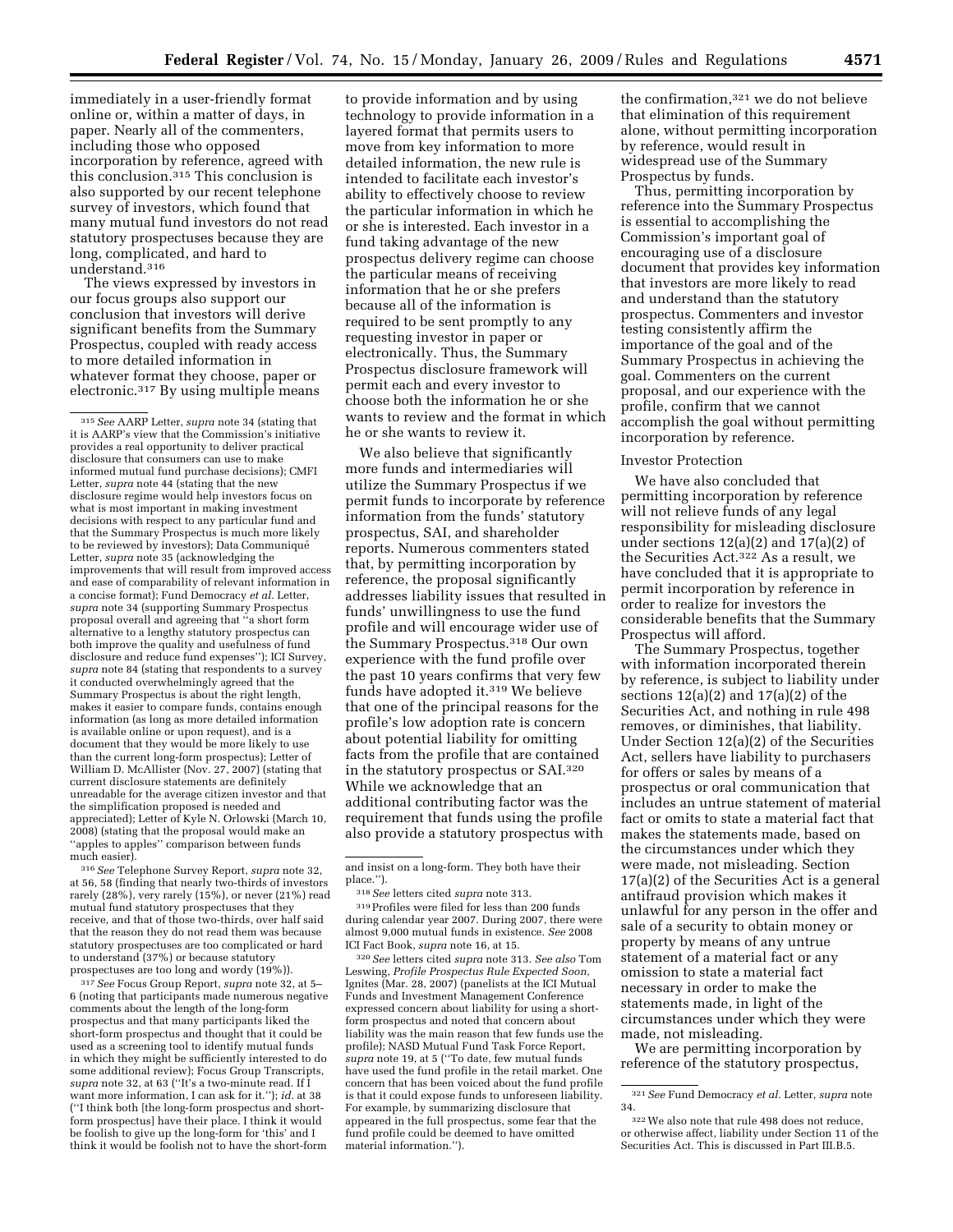SAI, and information from the shareholder reports that is incorporated into the statutory prospectus in order to reflect, as a legal matter, the practical reality that, under the conditions of rule 498, the information incorporated into the Summary Prospectus will be provided at the same time as the Summary Prospectus though by different means.323 Funds and other sellers will be liable under sections  $12(a)(2)$  and  $17(a)(2)$  for information incorporated by reference into the statutory prospectus. Investors who choose to review the statutory prospectus, SAI, and shareholder reports in paper will have the same ability to do so that they do today. In addition, rule 498 requires that all information contained in the Summary Prospectus, statutory prospectus, SAI, and shareholder reports be immediately available to investors online in a userfriendly format.324 By using multiple means to provide this information and using technology to provide information in a layered format, the new rule is intended to facilitate investors' ability to easily access and review the particular information in which they are interested. Indeed, each investor in a fund taking advantage of the new prospectus delivery regime can choose the particular means of receiving information because all of the information is required to be promptly sent to any requesting investor in paper or electronically. The Summary Prospectus disclosure regime enhances the accessibility of the information that is available to investors and increases their options for how to receive the information; it does not take away any information or any option for the method by which information is received.

Our determination to permit incorporation by reference of information into the Summary Prospectus is different from the determination we made with respect to the profile and is made in light of technological advances that have occurred during the intervening years. When the Commission adopted the profile more than 10 years ago, it did not permit incorporation by reference of

the statutory prospectus into the profile and stated its belief that allowing this incorporation would be inconsistent with the purpose of the profile and not in the public interest.325 The Commission noted that the profile was designed to provide summary information about a fund in a selfcontained format and that permitting incorporation by reference of the statutory prospectus would be inconsistent with the profile being a self-contained document.326

By contrast, the Summary Prospectus is not a self-contained document, but rather one element in a layered disclosure regime that is intended to provide investors with better, more useable access to the information in the statutory prospectus, SAI, and shareholder reports than they have today. The expansion in Internet access and the strides in the speed and quality of Internet connections since the profile rule was adopted in 1998 have made this possible.327 As a result of these considerations and for the other reasons discussed above, we believe that it is consistent with the purpose of the Summary Prospectus and in the public interest to permit incorporation by reference of information from the statutory prospectus, SAI, and

327 *See, e.g.*, AARP Letter, *supra* note 34 (noting that ''the growth of the Internet as an information source has dramatically improved investors' access to mutual fund information''); CFA Institute Letter, *supra* note 37 (''In a time of electronic accessibility, this approach is in keeping with movement taken by the SEC through other proposals to streamline the process and reduce expenses to investment companies, while preserving investor protections.''). In 1998, one study indicated that over one-third of Americans over the age of 16 used the Internet. Associated Press Online, *One-Third of Americans Use Internet* (Aug. 25, 1998). As noted above, our recent telephone survey indicates that 90% of investors have Internet access. Telephone Survey Report, *supra* note 32, at 115. *See also* 2008 ICI Fact Book, *supra* note 16, at 80–81 (noting that more than nine in 10 U.S. households owning mutual funds have Internet access, up from twothirds in 2000; 69 percent of mutual fund shareholders age 65 or older have Internet access, up from 30 percent in 2000; and about eight in 10 mutual fund shareholders with Internet access go online for financial purposes, such as to check their bank or investment accounts, obtain investment information, or buy or sell investments). Moreover, very few American homes had broadband connections in 1998. *See* Robert J. Samuelson, *Broadband's Faded Promise,* The Washington Post, at A35 (Dec. 12, 2001) (noting that almost no American homes had broadband in 1998). In contrast, as of early 2007, nearly half of all adult Americans had a broadband connection at home. *See supra* note 26. *See also* Jesse Noyes, *Broadband signals death of dial-up,* The Boston Herald, at 028 (Aug. 7, 2005) (noting that dial-up speeds have remained constant at 56K since 1998 and cannot go higher, while broadband speeds have grown from 1 megabyte per second to 100 megabytes a second in the past six years).

shareholder reports into the Summary Prospectus, subject to the conditions to incorporation by reference contained in rule 498.

b. Effect of Incorporation by Reference

We are adopting, as proposed, the provision of rule 498 stating that, for purposes of rule 159 under the Securities Act,<sup>328</sup> information is conveyed to a person not later than the time that a Summary Prospectus is received by the person if the information is incorporated by reference into the Summary Prospectus in accordance with rule 498. This provision addresses the question of when information that is incorporated into the Summary Prospectus under rule 498 is conveyed for purposes of sections 12(a)(2) and 17(a)(2) of the Securities Act. Commenters who addressed this provision generally supported the position that all information that is properly incorporated by reference into the Summary Prospectus is conveyed to an investor for purposes of these sections.329

As we have previously stated, we interpret section 12(a)(2) and section 17(a)(2) to mean that, for purposes of assessing whether at the time of sale (including a contract of sale) a prospectus or oral communication or statement includes or represents a material misstatement or omits to state a material fact necessary in order to make the prospectus, oral communication, or statement, in light of the circumstances under which it was made, not misleading, information conveyed to the investor only after the time of sale (including a contract of sale) should not be taken into account.330 In furtherance of this interpretation, we adopted rule 159 under sections 12(a)(2) and 17(a)(2). Consistent with our interpretation, rule 159 provides that, for purposes of sections 12(a)(2) and 17(a)(2) only, and without affecting any other rights under those sections, for purposes of determining at the time of sale (including the time of the contract of sale) whether a prospectus, oral statement, or a statement 331 includes an untrue statement of material fact or omits to state a material fact necessary

<sup>323</sup> Thus, rule 498(b)(3)(iii) expressly provides that incorporated information is, for purposes of rule 159 (and therefore for purposes of Sections 12(a)(2) and 17(a)(2) of the Securities Act), conveyed not later than the time the Summary Prospectus is received. *See* discussion *infra* Part III.B.4.b.

<sup>324</sup> The provisions that we are adopting requiring linking within and between documents and that the documents be in a format that is convenient for both reading online and printing on paper are intended to contribute to a user-friendly online presentation. Rule 498(e)(2)(ii), (e)(2)(iii), and (f)(3).

<sup>325</sup> Investment Company Act Release No. 23065, *supra* note 194, 63 FR at 13971. 326 *Id.* 

<sup>328 17</sup> CFR 230.159.

<sup>329</sup> *See, e.g.*, ABA Letter, *supra* note 37; Dechert Letter, *supra* note 50; ICI Letter, *supra* note 34; Schnase Letter, *supra* note 35; T. Rowe Letter, *supra*  note 49. As discussed more fully in Part III.B.4.a., several commenters disagreed with the Commission's determination to permit incorporation by reference.

<sup>330</sup> *See* Securities Act Release No. 8591 (Jul. 19, 2005) [70 FR 44722, 44766 (Aug. 3, 2005)].

<sup>331</sup> These include a prospectus or oral statement in the case of Section  $12(a)(2)$ , or a statement to which Section 17(a)(2) is applicable.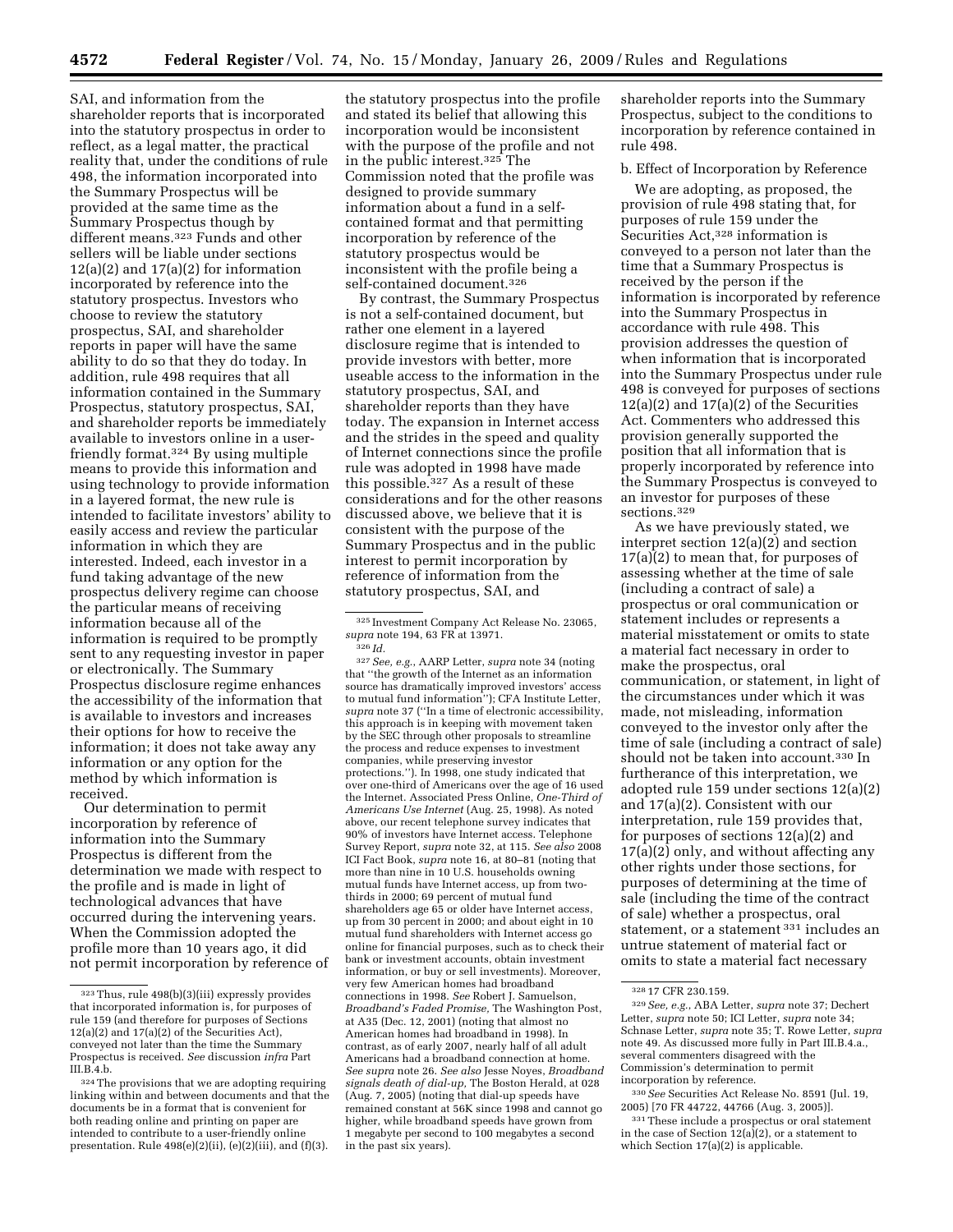in order to make the statements, in light of the circumstances under which they were made, not misleading,332 any information conveyed to the purchaser only after the time of sale will not be taken into account.

Rule 498 provides that, for purposes of rule 159 (and therefore for purposes of sections 12(a)(2) and 17(a)(2)), information is conveyed to a person not later than the time that a Summary Prospectus is received by the person if the information is incorporated by reference into the Summary Prospectus in accordance with the rule.333 For purposes of sections 12(a)(2) and 17(a)(2), whether or not information has been conveyed to an investor at or prior to the time of the contract of sale is a facts and circumstances determination.334 We have designed the requirements of rule 498 specifically so that the facts and circumstances surrounding receipt by a person of the Summary Prospectus will, in fact, result in the effective conveyance to that person of any information that is incorporated by reference into the Summary Prospectus in compliance with the conditions of the rule. For that reason, rule 498 expressly states that, for purposes of rule 159, information incorporated into a Summary Prospectus is conveyed not later than the time that the Summary Prospectus is received.335 The relevant facts and circumstances required by rule 498 include actual receipt of the Summary Prospectus; incorporation by reference of the information into the Summary Prospectus and clear disclosure of how the incorporated information may be obtained free of charge; and continuous Internet availability of the incorporated information in formats that permit permanent retention, are humanreadable and capable of being printed on paper in human-readable format, and meet the document linking requirements of the rule.336

335 Whether or not any or all of the incorporated information was conveyed to an investor *prior to*  the time that the Summary Prospectus was received will be a facts and circumstances determination.

336 *Cf.* Investment Company Act Release No. 13436 (Aug. 12, 1983) [48 FR 37928, 37930 (Aug.

We are not adopting the suggestion of two commenters that rule 498 state that information is conveyed to a person not later than the time that the Summary Prospectus is *conveyed* to the person, rather than *received* by the person.<sup>337</sup> We are unable to conclude that, in all circumstances, information incorporated into a Summary Prospectus has been conveyed to an investor before the investor has received the Summary Prospectus.

Rule 498 addresses one particular set of facts and circumstances under rule 159 and does not address any other situations. For purposes of sections  $12(a)(2)$  and  $17(a)(2)$ , whether or not information has been conveyed to an investor at or prior to the time of the contract of sale remains a facts and circumstances determination. Rule 498 does not address any facts and circumstances relating to operating companies or any other issuers that are not mutual funds, nor does it address any information other than information incorporated by reference into a mutual fund Summary Prospectus in accordance with the new rule.

The Commission believes that a person that provides investors with a mutual fund Summary Prospectus in good faith compliance with rule 498 will be able to rely on section 19(a) of the Securities Act<sup>338</sup> against a claim that the Summary Prospectus did not include information that is disclosed in the fund's statutory prospectus, whether or not the fund incorporates the statutory prospectus by reference into the Summary Prospectus.339 Section 19(a) protects a defendant from liability for actions taken in good faith in conformity with any rule of the Commission.340

5. Filing Requirements for the Summary Prospectus

We are requiring each Summary Prospectus to be filed with the Commission on EDGAR no later than the date that it is first used, rather than, as proposed, the fifth business day after the date that it is first used.341 We agree

339 *Cf.* Investment Company Act Release No. 23065, *supra* note 194, 63 FR at 13972 (similar Commission statement in context of profile).

340 *See also* Section 38(c) of the Investment Company Act [15 U.S.C. 80a–37(c)] (similar provision under Investment Company Act).

341 Rule 497(k). As proposed, we are deleting the reference to the profile from rule 497(a) [17 CFR 230.497(a)].

with commenters who suggested that the Summary Prospectus should be filed with the Commission and be available on the Commission's Web site earlier than the fifth business day after it is first used.342 In addition, we do not believe that the proposed five-day lag between first use of a Summary Prospectus and filing is necessary, given that we are requiring that the Summary Prospectus be updated only once a year, at the same time that a fund files its updated statutory prospectus. A Summary Prospectus that is filed on EDGAR will be publicly available; however, a fund may not rely on this availability to satisfy the requirements to post the document online discussed in Part III.B.3. above.

Section 10(b) of the Securities Act provides that a prospectus permitted under that section shall, unless provided otherwise by Commission rule, be filed as part of the registration statement but shall not be deemed part of the registration statement for the purposes of section 11 of the Securities Act.343 In accordance with Section 10(b), a Summary Prospectus will be filed as part of the registration statement, but will not be deemed a part of the registration statement for purposes of section 11 of the Securities Act.

A joint comment letter from three consumer and investor groups expressed concerns that the Summary Prospectus would not be subject to section 11 liability, suggesting that this would result in a diminution of funds' liability under that section.344 We emphasize that the registration statement of a fund that uses the Summary Prospectus will remain subject to liability under section 11, as is the case today. All of the information that may be included in, or incorporated by reference into, a fund's Summary Prospectus is also required to be included in the fund's registration statement. Thus, as described more fully in the following paragraph, all information included in, or incorporated by reference into, the Summary Prospectus will be subject to

<sup>332</sup> Or, in the case of Section 17(a)(2), any omission to state a material fact necessary in order to make the statements made, in light of the circumstances under which they were made, not

misleading. 333 Rule 498(b)(3)(iii). 334 *See* Securities Act Release No. 8591, *supra*  note 330, 70 FR at 44766. Such information could include information in the issuer's registration statement and prospectuses for the offering in question, the issuer's Exchange Act reports incorporated by reference therein, or information otherwise disseminated by means reasonably designed to convey such information to investors. Such information also could include information directly communicated to investors.

<sup>22, 1983)] (</sup>discussing incorporation by reference of the SAI into the statutory prospectus); *see also White* v. *Melton*, 757 F. Supp. 267, 272 (S.D.N.Y. 1991) (addressing effect of incorporation by<br>reference of the SAI into the statutory prospectus). 337 See ICI Letter, *supra* note 34; Schnase Letter, *supra* note 35.

<sup>338 15</sup> U.S.C. 77s(a).

<sup>342</sup> *See* Bo Li Letter, *supra* note 35; NewRiver Letter, *supra* note 228. Two commenters supported the Commission's proposal to require each Summary Prospectus to be filed with the Commission no later than the fifth business day after first use. *See* ICI Letter, *supra* note 34; Schnase Letter, *supra* note 35.

<sup>343 15</sup> U.S.C. 77j(b) and 77k. 344 *See* Fund Democracy *et al.* Letter, *supra* note 34. Under Section 11 of the Securities Act [15 U.S.C. 77k], purchasers of an issuer's securities have private rights of action for untrue statements of material facts or omissions of material facts required to be included in the registration statement or necessary to make the statements in the registration statement not misleading.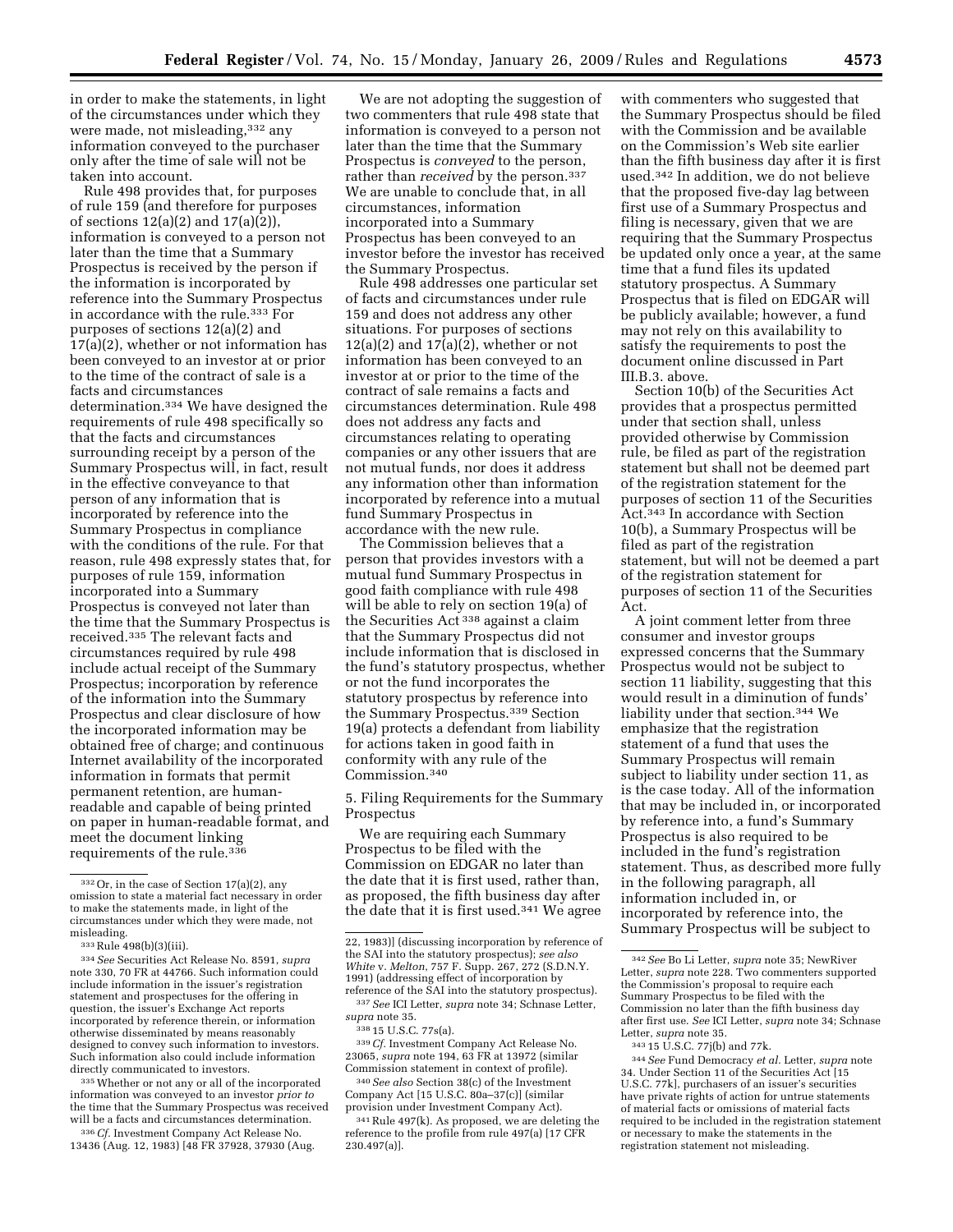liability under section 11 of the Securities Act.

As described in Part III.B.2.a., we are adopting a new requirement to clarify that the information contained in a Summary Prospectus that is used to satisfy prospectus delivery obligations must be the same as the information contained in the summary section of the fund's statutory prospectus. This information is, and will remain, subject to section 11 liability because the fund's prospectus, in its entirety, is subject to Section 11 liability. In addition, information may be incorporated by reference into a Summary Prospectus only if it is contained in the fund's statutory prospectus, SAI, or has been incorporated into the statutory prospectus from the shareholder reports. That is, information that may be incorporated by reference into the Summary Prospectus is already a part of the fund's registration statement and, as a result, is subject in its entirety to liability under section 11. Thus, while section 10(b) of the Securities Act prescribes that the Summary Prospectus will not itself be deemed a part of the registration statement for purposes of section 11, all of the information in the Summary Prospectus will be subject to liability under section 11, either because the information is the same as information contained in the statutory prospectus or because the information is incorporated by reference from the registration statement.

We also note that a Summary Prospectus is subject to the stop order and other administrative provisions of section 8 of the Securities Act.345 This is in addition to the Commission's power under section 10(b) of the Securities Act to prevent or suspend the use of the Summary Prospectus, regardless of whether or not it has been filed.346

# *C. Technical and Conforming Amendments*

We are adopting the following conforming amendments to rule 482 under the Securities Act, the investment company advertising rule, to reflect the Summary Prospectus and the elimination of the voluntary profile.

• The scope section of rule 482 is revised to clarify that the rule does not apply to a Summary Prospectus or to a communication that, pursuant to rule 498, is not deemed a ''prospectus''

346 15 U.S.C. 77j(b).

under section 2(a)(10) of the Securities Act.347

• For funds using the Summary Prospectus, the legend required in a rule 482 advertisement regarding the availability of the statutory prospectus will be required to include references to the Summary Prospectus.348

• The provision addressing the use of rule 482 advertisements together with a profile that includes an application to purchase shares is deleted as unnecessary.349

We are also adopting amendments to various cross-references to Form N–1A in our rules and forms to reflect changes that we are adopting to Form N–1A. These include cross-references in rule 485 under the Securities Act, rules 304 and 401 of Regulation S–T, Form N–4 under the Securities Act and the Investment Company Act, and Form N– 14 under the Securities Act. We are also revising rule 159A under the Securities Act to refer to a Summary Prospectus rather than a profile.

# *D. Compliance Date*

As discussed in the proposing release, the Commission is providing for a transition period after the effective date of the amendments to Form N–1A that gives funds sufficient time to update their prospectuses or to prepare new registration statements under the revised Form N–1A requirements. The effective date of the amendments is March 31, 2009.

All initial registration statements on Form N–1A, and all post-effective amendments that are annual updates to effective registration statements on this form, filed on or after January 1, 2010, must comply with the amendments to Form N–1A. All post-effective amendments that add a new series, filed on or after January 1, 2010, must comply with the amendments with respect to the new series. The final compliance date for filing amendments to effective registration statements to comply with the new Form N–1A requirements is January 1, 2011. Based on the comments, we believe that this will provide adequate time for funds to compile and review the information that must be disclosed.350 A fund may, at its option, prepare documents in accordance with the requirements of

Form N–1A, as amended, at any time after the effective date of the amendments. A person may not rely on rule 498 to satisfy its obligations to deliver a mutual fund's statutory prospectus unless the fund is also in compliance with the amendments to Form N–1A.

Post-effective amendments to existing registration statements filed to comply with the amendments to Form N–1A should be filed under Securities Act rule 485(a).351 However, in appropriate circumstances, we will consider requests by existing funds to file these post-effective amendments pursuant to Securities Act rule 485(b)(1)(vii).352 Appropriate circumstances may include, for example, situations where a fund complex has previously filed under rule 485(a) post-effective amendments for a number of funds that implement the new requirements, and the staff determines not to review additional such filings by the fund complex in light of the staff's experience with the previously filed amendments.

# **IV. Paperwork Reduction Act**

Certain provisions of the amendments contain ''collection of information'' requirements within the meaning of the Paperwork Reduction Act of 1995 (''PRA'').353 The titles for the collections of information are: (1) ''Form N–1A under the Investment Company Act of 1940 and Securities Act of 1933, Registration Statement of Open-End Management Investment Companies'' (OMB Control No. 3235–0307) and (2) ''Summary Prospectus for Open-End Management Investment Companies'' (OMB Control No. 3235–0637). We published notice soliciting comments on the collection of information requirements in the release proposing the amendments 354 and submitted the proposed collections of information to the Office of Management and Budget

352 Under rule 485(b)(1)(vii), the Commission may approve the filing of a post-effective amendment to a registration statement under rule 485(b) for a purpose other than those specifically enumerated in the rule. The Commission's staff has been delegated the authority to approve registrants' requests under rule 485(b)(1)(vii). 17 CFR 200.30–5(b–3)(1).

353 44 U.S.C. 3501 *et seq.* 

354 *See* Proposing Release, *supra* note 12, 72 FR at 67809.

<sup>345 15</sup> U.S.C. 77h; H.R. Rep. 1542, 83d Cong., 2d Sess., 1954 U.S.C.C.A.N. 2973, 2982 (1954) (noting that the Commission's authority to suspend the use of a defective summary prospectus under Section 10(b) ''is intended to supplement the stop-order powers of the Commission under [S]ection 8'').

<sup>347</sup> Rule 482(a).

<sup>348</sup> Rule 482(b)(1).

<sup>349</sup> Rule 482(c).

<sup>350</sup> A number of commenters expressed the view that a one-year transition period was needed to make the required disclosure changes and implement the business process changes associated with use of the Summary Prospectus. *See e.g.*, ICI Letter, *supra* note 34; Janus Letter, *supra* note 63; Oppenheimer Letter, *supra* note 44.

<sup>351</sup> A post-effective amendment filed under rule  $485(a)$  [17 CFR 230.485(a)] generally becomes effective either 60 days or 75 days after filing, unless the effective date is accelerated by the Commission. A post-effective amendment filed under rule 485(b) may become effective immediately upon filing. A post-effective amendment may be filed under rule 485(b) if it is filed for one or more specified purposes, including to make non-material changes to the registration statement. A post-effective amendment filed for any purpose not specified in rule 485(b) generally must be filed pursuant to rule 485(a).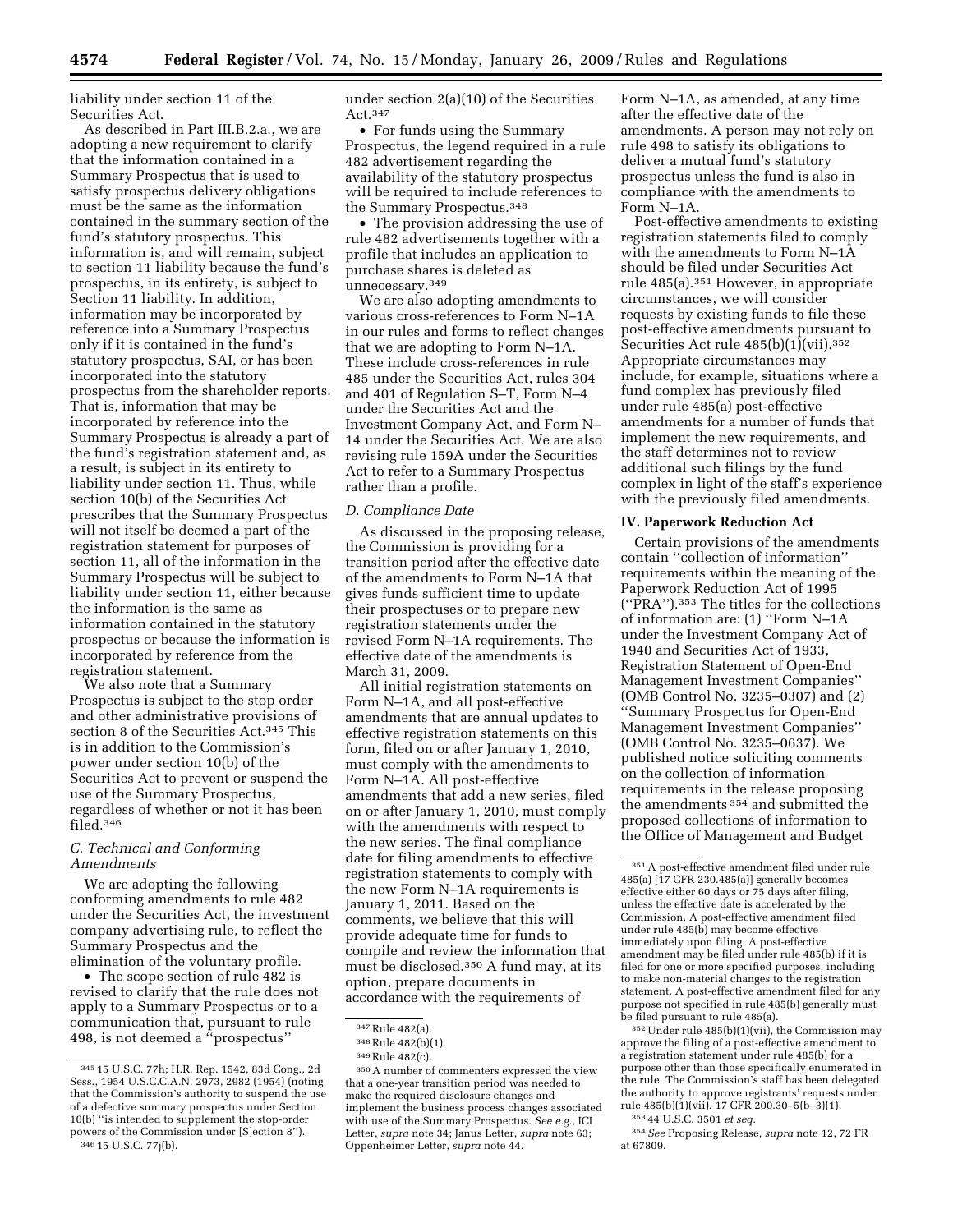(''OMB'') for review and approval in accordance with 44 U.S.C. 3507(d) and 5 CFR 1320.11. Four commenters specifically addressed the collection of information requirements and we have revised the proposed rule amendments in response to those comments.355 We have also revised the estimated reporting and cost burdens of the rule amendments to address these comments, as discussed below.

Form N–1A under the Securities Act and the Investment Company Act 356 is used by mutual funds to register under the Investment Company Act and to offer their securities under the Securities Act. Rule 498 under the Securities Act will be used by mutual funds that choose to send or give a Summary Prospectus to investors.357 An agency may not conduct or sponsor, and a person is not required to respond to a collection of information, unless it displays a currently valid OMB control number. Because we have modified our proposals as described above, we are revising the burden estimate for Form N–1A and rule 498. We have submitted a revised request for both to OMB.

We are adopting an improved mutual fund disclosure framework that we originally proposed in November 2007.358 This improved disclosure framework is intended to provide investors with information that is easier to use and more readily accessible, while retaining the comprehensive quality of the information that is available today. The foundation of the improved disclosure framework is the provision to all investors of streamlined and user-friendly information that is key to an investment decision.

To implement the new disclosure framework, we are adopting amendments to Form N–1A that will require every prospectus to include a summary section at the front of the prospectus, consisting of key information about the fund, including investment objectives and strategies, risks, costs, and performance. We are also adopting a new option for satisfying prospectus delivery obligations with respect to mutual fund securities under the Securities Act. Under the option, key information will be sent or given to investors in the form of a Summary Prospectus, and the statutory prospectus will be provided on an Internet Web site. Funds that select this option will also be required to send the statutory prospectus to the investor upon request.

We are also adopting technical and conforming amendments to rules 159A and 482 under the Securities Act that reflect the Summary Prospectus and the elimination of the voluntary profile, along with amendments that update the cross references to Form N–1A contained in rule 485 under the Securities Act, rules 304 and 401 of Regulation S–T, Form N–4 under the Securities Act and the Investment Company Act, and Form N–14 under the Securities Act. These technical and conforming amendments do not constitute a collection of information because we are not altering the legal requirements of these rules and forms.

Finally, amendments to rule 497 provide the requirements for filing Summary Prospectuses with the Commission. These amendments do not constitute a separate collection of information under rule 497 because the burden required by these amendments is part of the collection of information under rule 498.

#### *A. Form N–1A*

Form N–1A, including the amendments, contains collection of information requirements. The likely respondents to this information collection are open-end management investment companies registered or registering with the Commission. Compliance with the disclosure requirements of Form N–1A is mandatory. Responses to the disclosure requirements are not confidential.

Much of the information that is required in the summary section of the prospectus under the amendments has previously been required in a fund's prospectus. However, the amendments require new information regarding the exchange ticker symbol and the compensation received by financial intermediaries. In addition, except for some information common to multiple funds, the summary section must be presented separately for each fund covered by a multiple fund prospectus. As a result, the amendments to Form N– 1A may require additional burden hours to compile, review, and present the required information in a separate summary section for each fund. We estimate that the amendments will increase the hour burden per portfolio per filing of an initial registration statement or the initial creation of a post-effective amendment to a registration statement by approximately 17 hours.

In the proposing release, we estimated that the proposed amendments would increase the hour burden per portfolio per filing of an initial registration statement or the initial creation of a post-effective amendment to a registration statement by approximately 16 hours.359 We received two comments on this estimate.360 One commenter anticipated approximately 19,000 hours for its 75 funds, or over 253 hours per portfolio, to initially comply with the proposed amendments.361 Another commenter, who conducted a survey of mutual fund complexes, estimated that the amendments would increase the hour burden per portfolio by 17 hours.362 Recognizing that the commenter surveyed a broad crosssection of the mutual fund industry, and having reviewed the specific questions it asked respondents, we have incorporated this estimate in our analysis.363

We estimate, as we did in the proposing release, that subsequent posteffective amendments to a registration statement will require, on average, approximately 4 burden hours per portfolio to update and review the information.364 We received one comment, which estimated that ongoing compliance with the proposed amendments to Form N–1A would require an average of 9 hours per fund.365 However, we believe that the commenter based this estimate on responses to an ambiguous survey question.366 We believe that respondents may have interpreted this question to ask how many hours it would take them to update and review *all* information each year to comply with Form N–1A rather than only how many additional hours it would take

362 ICI Letter, *supra* note 34. The commenter estimated that the 42 fund complexes it surveyed offer 3,122 funds, accounting for nearly 60 percent of total mutual fund industry assets as of December 2007.

363 Although the final rule eliminates disclosure of portfolio holdings in the summary section, we believe that the 17 hours estimated by the commenter based on its survey remains reasonable.

364 *See* Proposing Release, *supra* note 12, 72 FR at 67808.

365 *See* ICI Letter, *supra* note 34.

<sup>355</sup> *See* American Century Letter, *supra* note 48; Capital Research Letter, *supra* note 34; Janus Letter, *supra* note 63; ICI Letter, *supra* note 34.

<sup>356 17</sup> CFR 239.15A; 17 CFR 274.11A.

 $\rm ^{357}A$  request has been submitted to OMB to remove the collection of information for the fund profile, which is being eliminated, under current rule 498.

<sup>358</sup> *See* Proposing Release, *supra* note 12, 72 FR at 67990.

<sup>359</sup> Proposing Release, *supra* note 12, 72 FR at 67808.

<sup>360</sup> *See* Janus Letter, *supra* note 63; ICI Letter, *supra* note 34.

<sup>361</sup> Janus Letter, *supra* note 63. The commenter did not, however, indicate what percentage of the 19,000 hours it would dedicate to compliance with the proposed amendments to Form N–1A and what percentage it would dedicate to compliance with proposed rule 498.

<sup>366</sup> *See id*. (asking survey respondents, ''How much time (in hours) would you estimate that it would take to update and review the information each year for Form N–1A on an on-going basis for all of your funds?'' (bold in original)).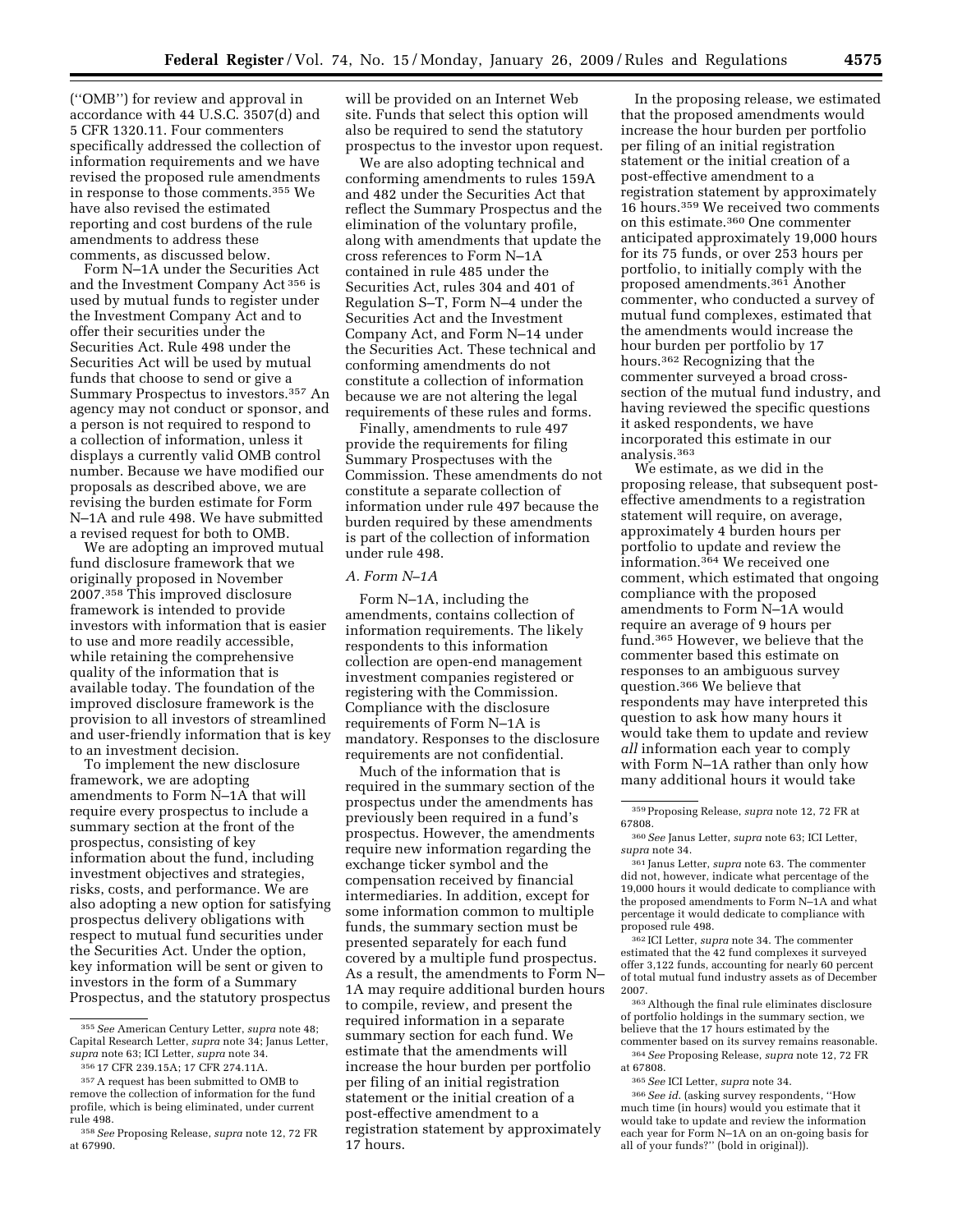them each year to update and review information to comply with the amended items in Form N–1A.367 For this reason, we are not adjusting our original burden hour estimate.

Because the PRA estimates represent the average burden over a three-year period, we estimate the average hour burden for one portfolio to comply with the amendments to be approximately 8 hours.368 We estimate that 8,752 portfolios file initial registration statements and post-effective amendments on Form N–1A.369 Thus, the incremental hour burden resulting from the amendments relating to the summary section disclosure would be 70,016 hours.370 The total annual hour burden for all funds for preparation and filing of registration statements and post-effective amendments to Form N– 1A would be approximately 1,645,200 hours.371

#### *B. Rule 498*

Rule 498 contains collection of information requirements. The likely respondents to this information collection are open-end management investment companies registered or registering with the Commission. Under rule 498, use of the Summary Prospectus is voluntary, but the rule's requirements regarding provision of the statutory prospectus are mandatory for funds that elect to send or give a Summary Prospectus in reliance upon rule 498. The information provided under rule 498 will not be kept confidential.

We estimate that for those funds that choose to use the Summary Prospectus, initial compliance with the requirements for the Summary Prospectus will require approximately 23 burden hours per portfolio. We originally assumed in the proposing

368 (17 hours in the first year + 4 hours in the second year  $+4$  hours in the third year)  $+3$  years = approximately 8 hours.

369 *See* 2008 ICI Fact Book, *supra* note 16, at 15. In the Proposing Release, based on information in the 2007 version of the ICI Fact Book, we assumed that there were 8,726 portfolios. *See* Proposing Release, *supra* note 12, 72 FR at 67990 n. 14.

 $^{370}\,8$  hours  $\times\,8,752$  portfolios.

371 70,016 hours + 1,575,184 hours. Currently, the approved annual hour burden for preparing and filing registration statements on Form N–1A is 1,575,184 hours.

release that rule 498 would not impose any substantial new information collection requirements with respect to the initial preparation of a Summary Prospectus beyond those discussed above in connection with the collection of information for Form N–1A.372 One commenter suggested that initial compliance with requirements for the Summary Prospectus and the other provisions of rule 498 would require approximately 23 burden hours per portfolio.373 The commenter pointed out that initial compliance with the requirements for the Summary Prospectus would include, among other things, a document design process to create the Summary Prospectus; technology requirements for posting documents on funds' Web sites and providing hyperlinks within and between certain documents; and communication with distribution channels regarding the use of the Summary Prospectus.374 Recognizing that we may have underestimated the costs associated with initial compliance with rule 498 and that the commenter based its estimate on a survey of a broad cross-section of the mutual fund industry, we have added an estimate of 23 burden hours necessary for initial compliance with rule 498.

In addition to initial compliance, we estimate, as we did in the proposing release, that rule 498 will impose a 1⁄2 hour burden per portfolio annually associated with the compilation of the additional information required on a cover page or at the beginning of the Summary Prospectus.375 Rule 498 also imposes annual hour burdens associated with the posting of a fund's Summary Prospectus, statutory prospectus, SAI, and most recent report to shareholders on an Internet Web site.376 We estimate that the average hour burden for one portfolio to comply with the Internet Web site posting requirements will be approximately one hour annually.377

375 *See* Proposing Release, *supra* note 12, 72 FR at 67809.

376 Rule 498, as proposed, also would have imposed an annual hour burden associated with updating the Summary Prospectus every quarter. In the Proposing Release, we estimated that quarterly updating would impose approximately 3 burden hours per quarter per portfolio, or 9 hours annually for each of the three subsequent quarters. *See*  Proposing Release, *supra* note 12, 72 FR at 67809. However, we are not including quarterly updating requirements in the final rule.

377 *See* Proposing Release, *supra* note 12, 72 FR at 67809. We have reduced this figure from the 4 hour estimate we made in the Proposing Release because we have not included quarterly updating requirements in the final rule. We originally

Because the PRA estimates represent the average burden over a three-year period, we estimate the average hour burden for one portfolio to comply with the amendments to be approximately 9 hours.378 The Summary Prospectus is voluntary, so the percentage of funds that will choose to provide it is uncertain. Given the potential benefits of the amendments to funds, we assume that 80% of all funds will choose to send or give the Summary Prospectus.379 Assuming 80% of all funds file a Summary Prospectus, the total annual hour burden for filing and updating Summary Prospectuses and posting the required disclosure documents to an Internet Web site pursuant to rule 498 would be approximately 63,014 hours.380

#### *C. ETF-Related Amendments*

We are amending Form N–1A to provide more useful information to investors who purchase and sell ETF shares on national securities exchanges.

The amendments permit an ETF to exclude certain information from its

estimated that Internet Web site posting would require approximately 1 hour per quarter, but without quarterly updating, we estimate that it will require 1 hour annually.

We received four comments on our original estimates of the burden of ongoing compliance. *See*  American Century Letter, *supra* note 48; Capital Research Letter, *supra* note 34; Janus Letter, *supra*  note 63; ICI Letter, *supra* note 34. One commenter estimated that filing Summary Prospectuses for its funds would require approximately 1150 hours per quarter, or 11 hours per fund. *See* American Century Letter, *supra* note 48. The second commenter estimated that the proposed quarterly updating requirement would require its 75 funds to spend approximately 5,300 burden hours. *See* Janus Letter, *supra* note 63. The third commenter estimated that it would spend an additional 4,400 hours per year to comply with the proposed quarterly updating requirements. *See* Capital Research Letter, *supra* note 34. Based on a survey of mutual funds, the fourth commenter stated that ongoing compliance with rule 498, as proposed, would require approximately 10 hours per fund per update. *See* ICI Letter, *supra* note 34. All three commenters, however, based their estimates on the proposal's requirement of quarterly updating of top 10 portfolio holdings and performance information. Because we are not requiring quarterly updating of performance information and we are not requiring any disclosure of top 10 portfolio holdings, we are not making further adjustments to our estimates.

 $^{\rm 378}(23$  hours in the first year + 1.5 hours in the second year  $+ 1.5$  hours in the third year)  $+ 3$  years = approximately 9 hours. 379 *See* Proposing Release, *supra* note 12, 72 FR

at 67809. In the Proposing Release, we assumed that 75% of all funds would choose to send or give a Summary Prospectus. However, one commenter estimated that 80% of funds would elect to use the Summary Prospectus if the Commission eliminated quarterly updating requirements from the final rule. *See* ICI Letter, *supra* note 34. Having eliminated quarterly updating from the final rule and recognizing that the commenter had surveyed a major cross-section of the mutual fund industry, we have adopted the commenter's estimate that 80% of funds will likely choose to send or give a Summary Prospectus.

 $3809$  hours  $\times 8,752$  portfolios  $\times .80$ .

<sup>367</sup> The respondents estimated that initial compliance with the Form N–1A amendments, including the creation of separate summaries for funds in a multiple fund prospectus, would require an average of 17 hours per fund, whereas ongoing compliance would average 9 hours per fund. *See* ICI Letter, *supra* note 34. Once such summary sections have been created, we do not believe that an update of such information on an annual basis should require more than half the time it takes to initially compile, review, and present that information in the summary section.

<sup>372</sup> *See* Proposing Release, *supra* note 12, 72 FR at 67809.

<sup>373</sup> *See* ICI Letter, *supra* note 34.

<sup>374</sup> *See id*.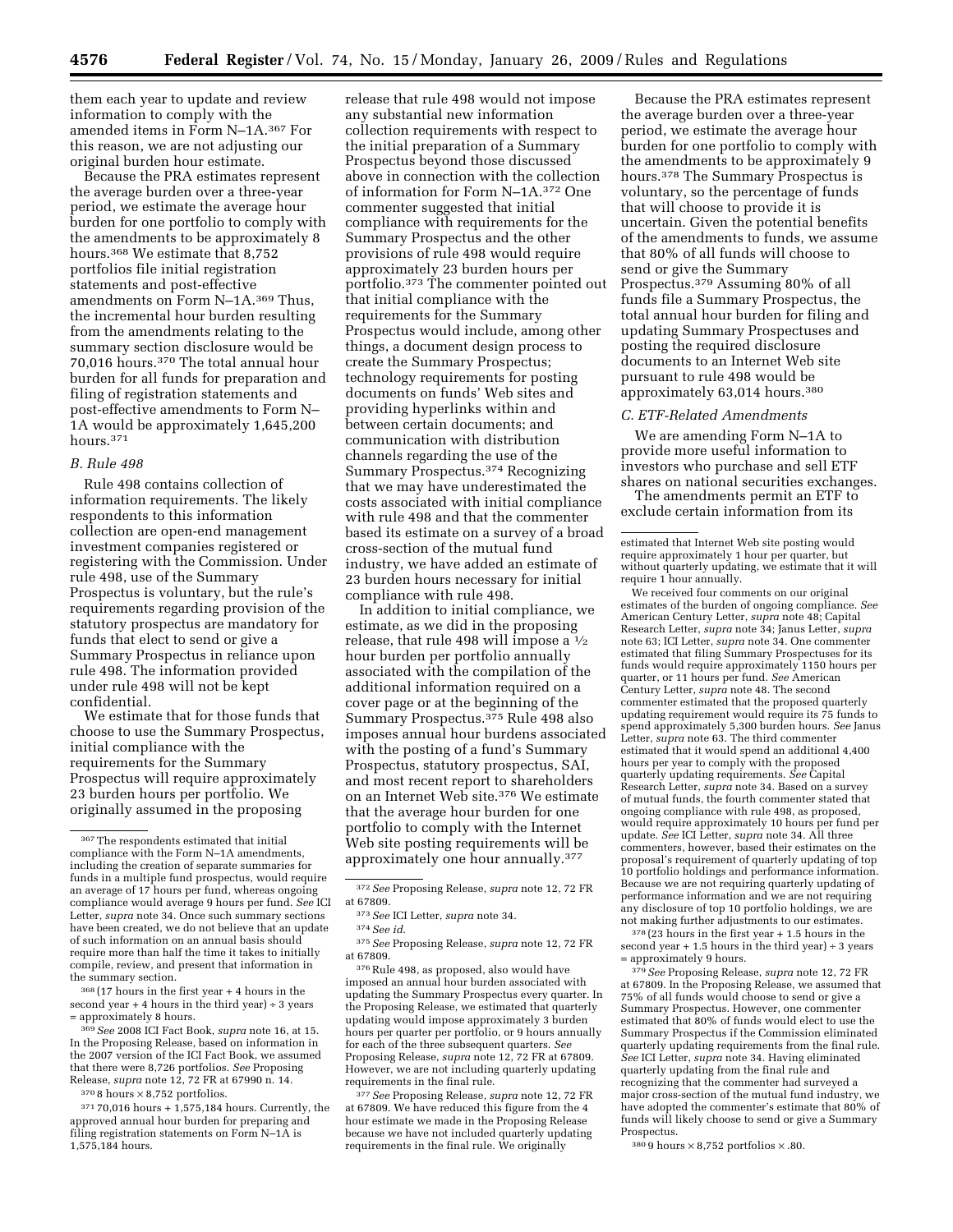prospectus that is not pertinent to investors purchasing individual ETF shares on secondary markets. Specifically, an ETF that has creation units of 25,000 shares or more may exclude from its prospectus: (i) Information on how to purchase and redeem shares of the ETF; 381 and (ii) fee table fees and expenses for purchases and redemptions of creation units.382 Based on conversations with industry representatives, Commission staff estimated in the ETF proposing release that these amendments would decrease the information collection burdens of an ETF that has creation units of 25,000 shares or more by an average of 1.4 hours per fund per filing of an initial registration statement or post-effective amendment to a registration statement. We requested comment on this estimate in the ETF proposing release. No commenters addressed this estimate and we continue to believe that it is appropriate.

The amendments also require disclosures designed to include important information for purchasers of individual ETF shares, as described below. An ETF will have to modify the narrative explanation preceding the example in the fee table in its prospectus and periodic reports to state that fund shares are sold on the secondary market rather than redeemed at the end of the periods indicated, and that investors in ETF shares may be required to pay brokerage commissions that are not reflected in the fee table.<sup>383</sup> We believe that the added information collection burdens associated with this statement, if any, would be negligible.

The proposed amendments would have required each ETF to include a separate line item for returns based on the market price of ETF shares in the average annual total returns table in Item 2 of the Form,384 and to calculate total return at market prices in addition to returns at NAV for their financial highlights tables.385 At the suggestion of commenters, we have not adopted these requirements.

The proposed amendments would have required ETFs to include

Form N–1A.

385 Proposed Instruction 3(f) to Item 8(a) of Form N–1A.

premium/discount information in both the prospectus and annual report of each ETF. Based on commenters' suggestions, the final amendments permit ETFs to omit the historical premium/discount disclosure in those documents if the ETF includes premium/discount information on its Internet Web site and discloses in the prospectus and annual report an Internet address where investors can locate the information.386 Commission staff estimated in the ETF proposing release that each ETF currently spends an average of 0.5 hours per filing of an initial registration statement or a posteffective amendment to a registration statement to include this disclosure.387 The staff further estimated that each ETF also would spend 0.5 hours per annual report to include this disclosure. We requested comment on these estimates in the ETF proposing release. No commenters addressed these estimates and we continue to believe that they are appropriate for ETFs that choose to include the information in the prospectus and annual report.

Based on Commission filings, Commission staff estimates that on an annual basis, ETFs file initial registration statements covering 98 ETF portfolios, and post-effective amendments covering 1,441 ETF portfolios on Form N–1A. Based on staff estimates, we estimate that the amendments will not increase the hour burden per ETF per filing on an initial registration or post-effective amendment to a registration statement. We estimate that the amendments will add approximately 0.5 hours, which staff estimates will be offset by a reduction of 1.4 hours (elimination of description of creation units and associated fees). Although the total annual hour burden for ETFs to prepare and file initial registration statements and posteffective amendments may decrease slightly, we are not decreasing our overall estimates to reflect the incremental decrease in order to be conservative in our estimates of the collection of information burdens.

#### **V. Cost/Benefit Analysis**

The Commission is sensitive to the costs and benefits imposed by its rules.

We are adopting amendments to Form N–1A that will require every prospectus to include a summary section at the front of the prospectus, consisting of key information about the fund, including investment objectives and strategies, risks, costs, and performance. The key information is required to be presented in plain English in a standardized order. Our intent is that this information will be presented succinctly, in three or four pages, at the front of the prospectus.

We are also adopting a new option for satisfying prospectus delivery obligations with respect to mutual fund securities under the Securities Act. Under the option, key information will be sent or given to investors in the form of a Summary Prospectus, and the statutory prospectus will be provided on an Internet Web site. Upon an investor's request, funds will also be required to send the statutory prospectus to the investor. Our intent in providing this option is that funds take full advantage of the Internet's search and retrieval capabilities in order to enhance the provision of information to mutual fund investors.

The disclosure framework that we are adopting has the potential to revolutionize the provision of information to the millions of investors who rely on mutual funds for their most basic financial needs. It is intended to help investors who are overwhelmed by the choices among thousands of available funds described in lengthy and legalistic documents to readily access key information that is important to an informed investment decision. At the same time, by harnessing the power of technology to deliver information in better, more useable formats, the disclosure framework can help those investors, their intermediaries, thirdparty analysts, the financial press, and others to locate and compare facts and data from the wealth of more detailed disclosures that are available.

In the proposing release, we requested public comment and specific data regarding the costs and benefits of the amendments. As discussed below, we received five comments directly addressing our quantitative cost/benefit analysis.388 We also received numerous comments pertinent to qualitative aspects of our analysis.389

<sup>381</sup> Item 6(c)(2) of Form N–1A.

<sup>382</sup> Instruction 1(e)(ii) to Item 3 of Form N–1A. 383 Instruction 1(e)(i) to Item 3 of Form N–1A; Instruction 1(e)(i) to Item 27(d) of Form N–1A. The amendments also require each ETF to identify the principal U.S. market on which its shares are traded and include a statement to the effect that ETF shares are bought and sold on national securities exchanges. We believe that the added information collection burdens associated with these very brief and specific statements, if any, would be negligible. 384 Proposed Instruction 5(a) to Item 2(c)(2) of

<sup>386</sup> Item 11(g)(2) of Form N–1A; Item 27(b)(7)(iv) of Form N–1A. Although the time period required in the disclosure is different in the prospectus and annual report, ETFs will be able to omit both disclosures by providing on their Internet Web site only the premium/discount information required by Item 11(g)(2) (the most recently completed fiscal year and quarters since that year). *Id*.

<sup>387</sup> This estimate is based on discussions with representatives of ETFs, which include premium/ discount information as required by their exemptive orders.

<sup>388</sup> *See* Data Communique´ Letter, *supra* note 35; ICI Letter, *supra* note 34; MFS Letter, *supra* note 150; NewRiver Letter, *supra* note 228; Memorandum from the Division of Investment Management regarding August 25, 2008 meeting with representatives of RR Donnelley & Sons Co. and Prospectus Central, LLC (Aug. 26, 2008) (''RR Donnelley Memorandum'').

<sup>389</sup> *See, e.g.*, AARP Letter, *supra* note 34; CFA Institute Letter, *supra* note 37; CMFI Letter, *supra*  Continued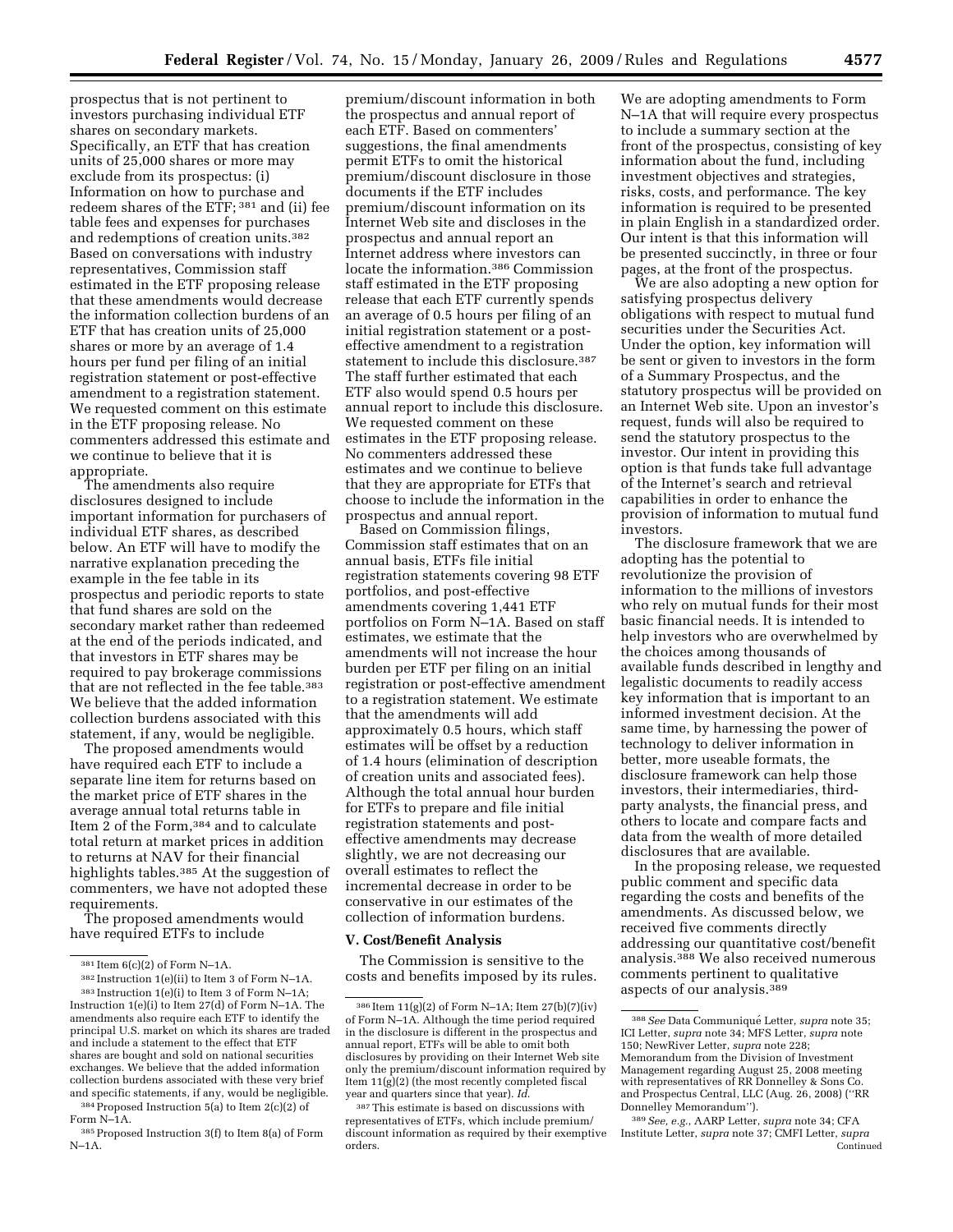# *A. Benefits*  1. Form N–1A

Possible benefits of the amendments include enhanced disclosure of

information needed to make informed investment decisions about mutual funds, more rapid dissemination of information over the Internet, and reduced printing and mailing costs.

Millions of individual Americans invest in shares of mutual funds, relying on mutual funds for their retirements, their children's educations, and their other basic financial needs.390 These investors face a difficult task in choosing among the more than 8,000 available mutual funds.391 Fund prospectuses, which have been criticized by investor advocates, representatives of the fund industry, and others as long and complicated, often prove difficult for investors to use efficiently in comparing their many choices. Current Commission rules require mutual fund prospectuses to contain key information about investment objectives, risks, and expenses that, while important to investors, can be difficult for investors to extract. Prospectuses are often long, both because they contain a wealth of detailed information and because prospectuses for multiple funds are often combined in a single document. Too frequently, the language of prospectuses is complex and legalistic, and the presentation formats make little use of graphic design techniques that would contribute to readability.

The amendments require investment information that is key to an investment decision to be provided in a streamlined document with other more detailed information provided elsewhere. The provision of this information to investors in concise, user-friendly formats will allow investors to compare information across funds and may assist them in making better informed portfolio allocation decisions in line with their investment goals.

The amendments also will provide the additional benefits of increased Internet availability of fund information, by providing layered disclosure that allows investors to move back and forth between the information within the Summary Prospectus and more detailed information within other disclosure documents. These benefits include, among other things, facilitating comparisons among funds and replacing

one-size-fits-all disclosure with disclosure that each investor can tailor to his or her own needs. In recent years, access to the Internet has greatly expanded, 392 and significant strides have been made in the speed and quality of Internet connections.393 Advances in technology offer a promising means to address the length and complexity of mutual fund prospectuses by streamlining the key information that is provided to investors, ensuring that access to the full wealth of information about a fund is immediately and easily accessible, and providing the means to present all information about a fund online in a format that facilitates comparisons of key information, such as expenses, across different funds and different share classes of the same fund. Technology has the potential to replace the current one-size-fits-all mutual fund prospectus with an approach that allows investors, their financial intermediaries, third-party analysts, and others to tailor the wealth of available information to their particular needs and circumstances.

Significant technological advances have increased both the market's demand for more timely disclosure and the ability of funds to capture, process, and disseminate information. The amendments will enable funds to take greater advantage of the Internet to more rapidly communicate and deliver information to investors. Accordingly, investor demand for information could be satisfied through relatively inexpensive mass dissemination of the information through electronic means. We anticipate that demand for the information in the statutory prospectus and SAI will increase as access to that information becomes easier through the use of layered disclosure that allows investors, their financial intermediaries, third-party analysts, and others to tailor the wealth of available information to their particular needs and circumstances.

Nearly all of the comments we received, including comments from consumer groups and industry representatives, agreed with our conclusion that investors will benefit greatly from receiving the Summary Prospectus containing key information that investors will be more likely to read and understand, with the ability to access more detailed information either immediately in a user-friendly format online or, within a matter of days, in

paper.394 This conclusion is also supported by our recent telephone survey of investors, which found that many mutual fund investors do not read statutory prospectuses because they are long, complicated, and hard to understand.395 In addition, the views expressed by investors in our focus groups also support our conclusion that investors will derive significant benefits from the Summary Prospectus, coupled with ready access to more detailed information in whatever format they choose.396

In addition to benefiting investors, the Summary Prospectus also will provide quantifiable cost savings to funds. We believe that funds will benefit from being able to send or give a Summary Prospectus rather than having to print and send statutory prospectuses to all investors and prospective investors. We expect that funds will experience cost savings with respect to both annual mailings to their current shareholders and mailings made in connection with a purchase of fund shares. We estimate that funds distribute approximately 300,000,000 statutory prospectuses annually to their current shareholders 397 and another 64,500,000 in connection with fund purchases.398

396 *See* Focus Group Report, *supra* note 32, at 5– 6. *See also* Focus Group Transcripts, *supra* note 32, at 63 (''It's a two-minute read. If I want more information, I can ask for it.''); *Id.* at 38 (''I think both [the long-form prospectus and short-form prospectus] have their place. I think it would be foolish to give up the long-form for 'this' and I think it would be foolish not to have the short-form and insist on a long-form. They both have their place.'').

397 *See* 2008 ICI Fact Book, *supra* note 16, at 110 (estimating 298,966,000 shareholder accounts at the end of 2007). In the Proposing Release, we used an estimate of 290,000,000 statutory prospectuses, which was based on the 2007 version of the ICI Fact Book estimate of the number of shareholder accounts at the end of 2006. *See* Proposing Release, *supra* note 12, 72 FR at 67810.

Often, a fund will mail a statutory prospectus to each of its shareholders annually in addition to mailing a statutory prospectus in connection with a purchase of fund shares. We recognize that: some shareholders may currently receive their fund documents electronically; some households where more than one fund investor resides will only receive one copy of the statutory prospectus per household; some accounts may hold more than one fund; and not all funds send out statutory prospectuses annually. Therefore, the actual number of prospectuses mailed annually may be higher or lower than our estimate.

398 Our estimate of the number of statutory prospectuses sent out to fulfill a fund's prospectus delivery obligation upon purchase is based on information provided by Broadridge Financial Solutions, Inc. (''Broadridge'') prior to issuing the Proposing Release. *See* Memorandum from the Division of Investment Management regarding October 25, 2007 meeting with Broadridge

note 44; Fund Democracy *et al.* Letter, *supra* note 34; ICI Letter, *supra* note 34; MFDF Letter, *supra*  note 34; NAPFA Letter, *supra* note 44.

<sup>390</sup> *See supra* note 16.

<sup>391</sup> *See* 2008 ICI Fact Book, *supra* note 16, at 15.

<sup>392</sup> *See supra* note 25.

<sup>393</sup> *See supra* note 26.

<sup>394</sup> *See, e.g.*, Fund Democracy *et al.* Letter, *supra*  note 34; ICI Letter, *supra* note 34; *see also supra*  notes 315–317 and accompanying text (discussing the qualitative benefits of the amendments).

<sup>395</sup> Telephone Survey Report, *supra* note 32, at 56, 58.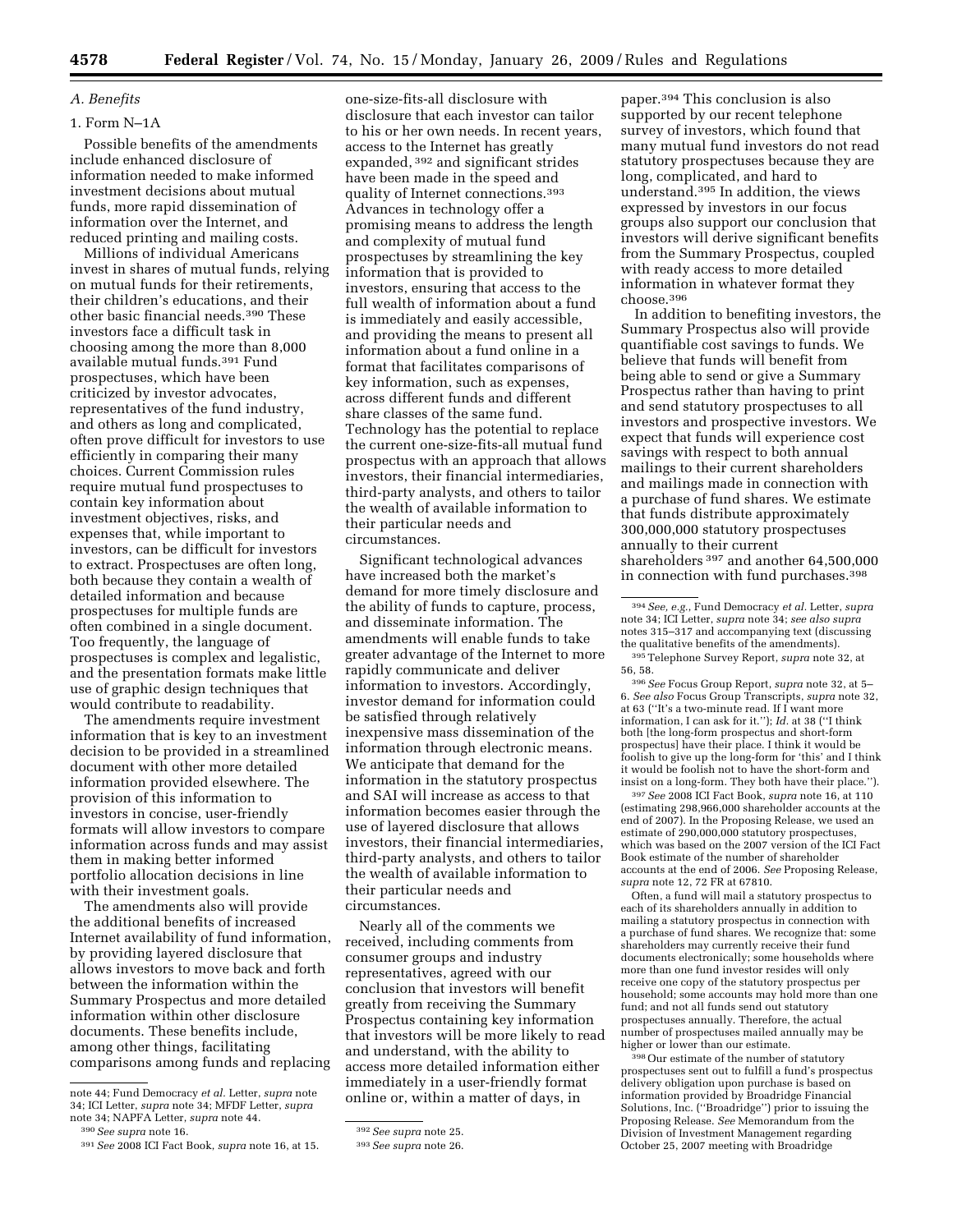We received two comments related to the estimated number of statutory prospectuses that are distributed.399

We estimate that the cost savings for annual mailings will be approximately \$126,000,000 400 and that the cost savings for purchase mailings will be approximately \$80,496,000.<sup>401</sup> These cost savings would be reduced by the costs of sending the statutory prospectus to those investors who request it. We estimate that approximately 2% of the investors who own shares in the 80% of funds that likely will choose to send or give the Summary Prospectus will request that a statutory prospectus be mailed to them.402 We estimate that the

399 One commenter stated that our estimates of the numbers of statutory prospectuses distributed to existing shareholders and investors purchasing shares in the Proposing Release are reasonable because they fall within the range between the commenter's lowest possible estimates (230,000,000 for annual fulfillment and 58,000,000 for purchase fulfillment) and the commenter's highest possible estimates (373,000,000 for annual fulfillment and 95,000,000 for purchase fulfillment). *See* ICI Letter, *supra* note 34. A second commenter estimated that the number of statutory prospectuses distributed to existing shareholders is 231,981,600 and the number distributed to investors purchasing fund shares is 72,494,250, based on its experience preparing distributions of statutory prospectuses and shareholder reports for mutual funds. *See* Data Communique´ Letter, *supra* note 35.

400 Our annual estimates are derived from information we received from Broadridge. *See*  Broadridge Memorandum, *supra* note 398. Broadridge estimated that the average cost of a statutory prospectus printed in a full production run is \$0.27 and that the average cost to mail a statutory prospectus by bulk mail is \$0.255. *Id.* The cost savings with respect to annual mailings were calculated by multiplying the costs of printing and mailing a statutory prospectus by the 300,000,000 statutory prospectuses mailed annually reduced to reflect our estimate that 80% of funds will elect to send Summary Prospectuses ((\$0.27 for the printing of a statutory prospectus  $+$  \$0.255 for the mailing of a statutory prospectus)  $\times$  300,000,000 statutory prospectuses  $\times\,80\%$  of funds).

401 For purposes of our estimate, we used Broadridge's printing cost estimate of \$0.35 that is blended to reflect full production printing runs and digital print on demand documents. *Id.* This blended rate reflects the fact that a fund may run out of statutory prospectuses produced in a full production run and may have to print additional statutory prospectuses on demand. Broadridge also estimated that the average cost to mail a statutory prospectus by first class mail is \$1.21. *Id.* The cost savings with respect to purchase mailings were calculated by multiplying the costs of printing and mailing a statutory prospectus by 64,500,000 statutory prospectuses mailed in connection with a fund purchase reduced to reflect our estimate that 80% of funds will elect to send Summary Prospectuses ((\$0.35 for the printing of a statutory prospectus + \$1.21 for the mailing of a statutory prospectus)  $\times$  64,500,000 statutory prospectuses  $\times$ 80% of funds).

402 We originally did not project that existing investors would request hard copies of the statutory prospectus. However, one commenter stated that at most 2% of existing investors would likely request hard copies, based on information from Broadridge indicating investor requests for written materials under the Commission's notice and access e-proxy

cost of mailing statutory prospectuses to existing investors would be \$12,288,000.403 We further estimate that approximately 3% investors purchasing shares in the 80% of funds that likely will choose to send or give the Summary Prospectus will request that a statutory prospectus be sent to them.404 We estimate that the cost of sending statutory prospectuses requested by investors making purchases of fund shares would be approximately \$3,962,880.405 Therefore, we estimate the annual cost savings will be

model have averaged around 2%. *See* ICI Letter, *supra* note 34. We believe that it is reasonable to estimate a similar percentage of existing investors will request hard copies of the statutory prospectus. 403 For purposes of this estimate, we used the

digital print on demand rate of \$1.35 and the average first class mail rate of \$1.21. *See* Broadridge Memorandum, *supra* note 398 (estimating postage costs of \$1.21); ICI Letter, *supra* note 34 (estimating a digital print on demand rate of \$1.35). In the Proposing Release, we estimated a blended print rate of \$0.35 for prospectuses sent to requesting investors. *See* Proposing Release, *supra* note 12, 72 FR at 67810 n. 162. However, one commenter stated that this estimate is too low because it largely reflects economies of scale from high volume offset printing that are not realistic given the likely low number of investor requests for hard copies of the statutory prospectus. *See* ICI Letter, *supra* note 34. Therefore, we have adopted the commenter's digital print rate estimate of \$1.35.

The costs were calculated by multiplying the costs of printing and mailing a statutory prospectus by the 300,000,000 prospectuses sent out annually to existing shareholders reduced to reflect our estimate that 80% of funds will elect to adopt the new disclosure option and 2% of investors will request a statutory prospectus be mailed to them ((\$1.35 for the printing of a statutory prospectus + \$1.21 for the mailing of a statutory prospectus)  $\times$ 300,000,000 statutory prospectuses  $\times$  80% of funds  $\times$  2% of investors).

404 In the Proposing Release, we originally estimated that 10% of such investors would likely request hard copies of the statutory prospectus. However, one commenter stated that 2% of *both*  existing investors and investors purchasing fund shares would request hard copies of the statutory prospectus. *See* ICI Letter, *supra* note 34. While we agree with the commenter that we may have initially underestimated the percentage of existing investors and overestimated the percentage of purchasing investors that would request hard copies, we do not believe that the same percentage of both groups would request hard copies. Investors making initial fund purchases would potentially have a greater interest in receiving hard copies of statutory prospectuses than investors that have owned fund shares for some time. For this reason, we have lowered our original estimate that 10% of investors purchasing fund shares would request hard copies, but have lowered it less than the commenter suggested.

405 For purposes of this estimate, we used the digital print on demand rate of \$1.35 and the average first class mail rate of \$1.21. *See supra* note 403. The costs were calculated by multiplying the costs of printing and mailing a statutory prospectus by the 64,500,000 prospectuses sent out in response to fund purchases reduced to reflect our estimate that 80% of funds will elect to send Summary Prospectuses and 3% of investors will request a statutory prospectus be mailed to them ((\$1.35 for the printing of a statutory prospectus  $+$  \$1.21 for the mailing of a statutory prospectus)  $\times$  64,500,000 statutory prospectuses  $\times 80\%$  of funds  $\times 3\%$  of investors).

approximately \$190,245,120,406 or approximately \$21,737 per portfolio.407

We received four comments bearing on the cost savings of the new delivery option.408 Of those, only two commenters provided actual estimates of the total savings that would be generated by the new delivery option.409 Insofar as these two commenters' total savings estimates differed from our \$190,245,120 figure, they did so largely because the commenters assumed different per unit printing and postage costs. However, assuming (1) that 80% of funds will choose to send or give the Summary Prospectus, (2) that funds distribute approximately 300,000,000

A study of industry participants estimated cost savings of approximately \$300,000,000 per year. *See* Forrester Consulting Study commissioned on behalf of NewRiver, Inc., *The Short-Form Prospectus*, at 6 (Oct. 2007), available at *http:// www1.newriver.com/upload*\_*files/ ForresterConsulting*\_*NewRiver*\_*ShortForm*\_ *Prospectus*\_*10*\_*25*\_*2007.pdf.* 

407 \$190,245,120 ÷ 8,752 portfolios.

Although we believe that not all funds will choose to use the Summary Prospectus, we believe it is appropriate to estimate the amendments' effect across the entire mutual fund industry. Therefore, we have estimated the average cost savings per portfolio industry-wide rather than estimate the cost savings per portfolio only for those portfolios using the Summary Prospectus.

408 *See* Data Communique´ Letter, *supra* note 35; ICI letter, *supra* note 34; MFS Letter, *supra* note 150; RR Donnelley Memorandum, *supra* note 388.

409 *See* Data Communique´ Letter, *supra* note 35 (estimating \$220,254,203 in annual cost savings) ICI Letter, *supra* note 34 (estimating \$236,000,000 in annual cost savings).

The two commenters also provided the printing and postage cost estimates they used to arrive at their total cost savings estimates. *See* Data Communique´ Letter, *supra* note 35 (estimating per unit printing and postage costs for annual fulfillment of \$0.25 and \$0.392 respectively, per unit printing and postage costs for purchase fulfillment of \$0.25 and \$0.654 respectively, and a blended per unit printing and postage cost for delivery of hard copies of the statutory prospectus to requesting investors of \$0.50); ICI Letter, *supra*  note 34 (estimating per unit printing and postage costs for annual fulfillment of \$0.26 and \$0.255 respectively, per unit printing and postage costs for purchase fulfillment of \$0.26 and \$1.39 respectively, and per unit printing and postage costs for delivery of hard copies of the statutory prospectus to requesting investors of \$1.35 and  $$1.39$  respectively).

Of the two commenters that did not provide total cost savings estimates, one commenter estimated that it currently pays an average of \$0.15 per piece for offset printing of a statutory prospectus. MFS Letter, *supra* note 150. The other commenter estimated that a fund with a print volume of 30,000 64-page statutory prospectuses could save 6.3% by using a four-page Summary Prospectus and that a fund with a print volume of 100,000 64-page statutory prospectuses could save 22.2%, assuming that 10% of investors still request hard copies of the statutory prospectus. RR Donnelley Memorandum, *supra* note 388.

representatives (Nov. 28, 2007) (''Broadridge Memorandum'').

<sup>406 (\$126,000,000</sup> cost savings for annual mailings + \$80,496,000 cost savings for purchase mailings)  $-$  (\$12,288,000 cost of sending requested statutory prospectuses to existing investors + \$3,962,880 cost of sending requested statutory prospectuses to investors purchasing funds).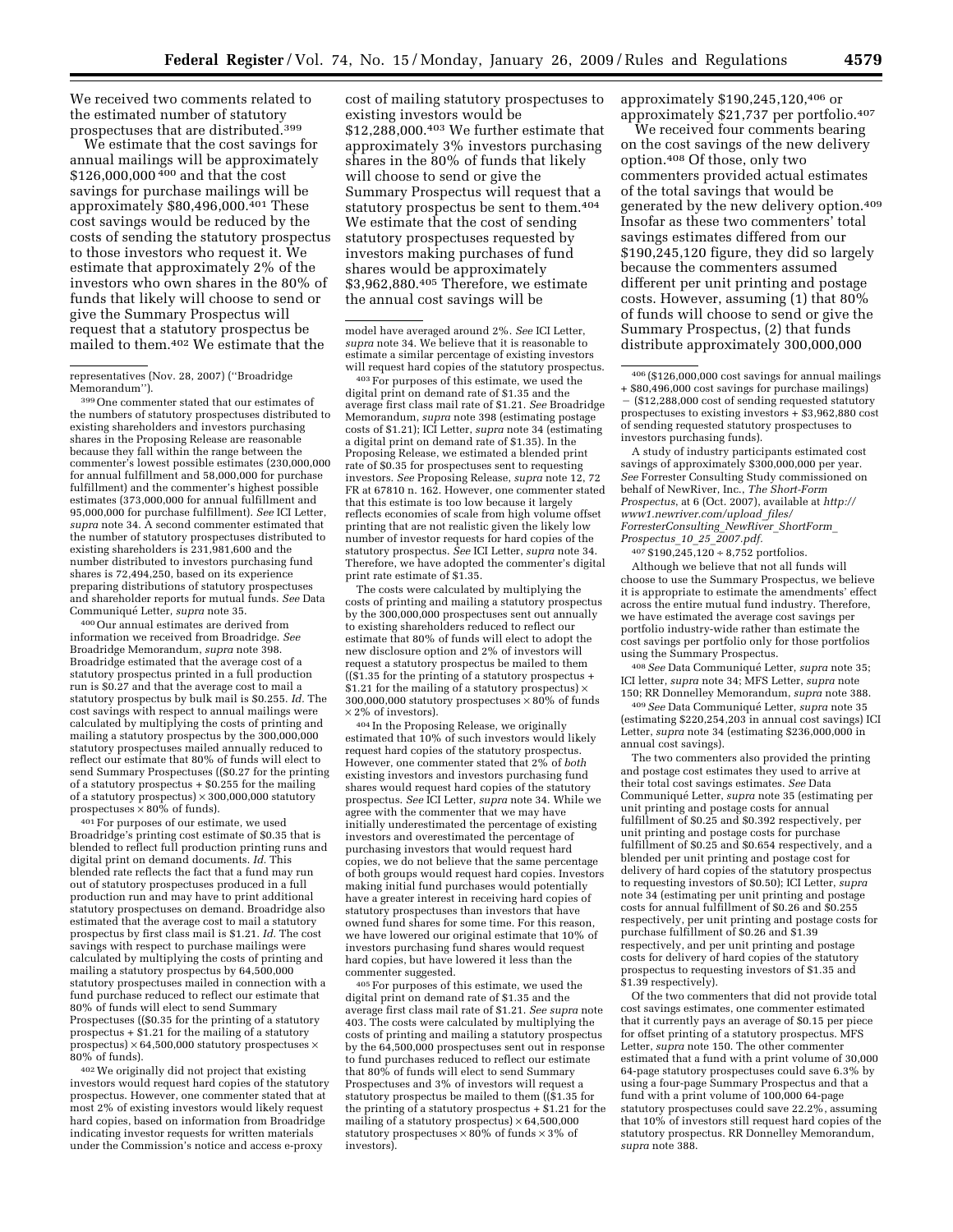**4580 Federal Register** / Vol. 74, No. 15 / Monday, January 26, 2009 / Rules and Regulations

statutory prospectuses to existing investors annually and distribute approximately 64,500,000 statutory prospectuses to purchasing investors annually, and (3) that 2% of existing investors in funds using the new delivery option and 3% of investors purchasing shares in such funds request hard copies of the statutory prospectus, the commenters' differing per unit printing and postage cost estimates would not produce total cost savings estimates that differ significantly from our estimate.410

We expect that funds will face the highest level of uncertainty about the extent of investors' continued use of printed statutory prospectuses in the first year after adoption of the amendments. We expect that, as funds gain familiarity with the extent of continued use of printed prospectuses and as shareholders increasingly turn to the Internet for fund information, the number of requested paper copies will decline, as will funds' tendency to print more copies than ultimately are requested.

# 2. ETF-Related Disclosures

As noted above, in March of this year, the Commission proposed several amendments to Form N–1A to accommodate the use of the form by ETFs, and we are adopting those amendments today, with some changes to respond to issues raised by commenters. As noted in the ETF proposing release, many of the exemptive orders that permit an ETF to operate exempt broker-dealers from the obligation to deliver prospectuses in secondary market transactions. The exemptive orders permit a broker-dealer instead to deliver a product description containing basic information about the ETF and its shares. We understand that many, if not most, broker-dealers transmit a prospectus to purchasers and do not rely on the exemption in our orders. In light of this practice, we are adopting amendments to Form N–1A designed to meet the needs of investors (including retail investors) who purchase ETF shares in the secondary market rather than financial institutions that purchase creation units directly from the ETF

We expect that one benefit of the amendments will be to provide ETF investors purchasing shares in the secondary market with information on the investment that they currently may not receive in a product description,

such as the fund's fee table and the name and length of service of the portfolio manager. Another benefit of the amendments will be to provide ETF investors purchasing shares in the secondary market with prospectus disclosure that is specifically tailored to ETFs. We expect this would provide ETF investors with information that will allow them to understand more easily an investment in an ETF. This information also may be helpful to investors in making portfolio allocation decisions.

Our amendments are designed to simplify prospectus and periodic report disclosure in two ways. First, the amendments allow ETFs to exclude from the prospectus information on how to purchase and redeem creation units, including information on fees and expenses associated with creation unit sales or purchases. Current ETF prospectuses and periodic reports include detailed information on how to purchase and redeem creation units. The fee table and example include information on transaction fees payable only by creation unit purchasers. Our amendments permit ETFs with creation units of at least 25,000 shares to exclude this information because it is not relevant (and may be potentially confusing) to investors purchasing in secondary market transactions.411 This provision should simplify ETF prospectuses without compromising the disclosure provided to investors who purchase ETF shares in secondary market transactions.

Second, our exemptive orders require ETFs to include in their prospectuses and annual reports premium/discount information to alert investors of the extent and frequency with which market prices deviated from the fund's NAV. ETFs may omit this disclosure if they provide the information on their Internet Web sites and provide an Internet address where investors may locate the information. ETFs have generally included this information in a supplemental section of the prospectus and annual report.412 The amendments incorporate this disclosure in the shareholder information section (Item 11 of Form N–1A) of the prospectus and the management's discussion of fund performance in the annual reports (Item 27(b)(7) of Form N–1A). We anticipate that this may benefit ETF investors by simplifying the prospectuses and annual reports of ETFs while codifying

important disclosures mandated by our ETF exemptive orders. ETFs also may benefit because they may choose to disclose this information in the most cost efficient way—either in the prospectus and the annual report, or on their Web sites.

# *B. Costs*

# 1. Form N–1A

While the amendments will result in significant cost savings for funds, we believe that there will be costs associated with them. These include the costs for funds to compile and review the new information required by our amendments and to post the required disclosure documents on an Internet Web site. These costs may include both internal costs (for attorneys and other non-legal staff, such as computer programmers, to prepare and review the required disclosure) and external costs (for printing and mailing of the Summary Prospectus). We estimate that the external costs for printing and mailing of the Summary Prospectus will be approximately \$106,200,000 413 or approximately \$12,134 per portfolio.414

In the Proposing Release, we estimated printing costs of \$0.11 per unit for on-demand printing in black and white. *See* Proposing Release, *supra* note 12, 72 FR at 67811 n. 168. However, we have changed our estimate of per unit printing costs based on comments we received and based on our decision not to include a quarterly updating requirement in the final rule. Instead of using the original \$0.11 per unit figure for on-demand printing in black and white, we now estimate printing costs of \$0.08 per unit, a figure representing offset printing of a blend of color and black and white. *See* ICI Letter, *supra* note 34. 414 \$106,200,000 ÷ 8,752 portfolios.

Our new cost/benefit analysis retains our original postage costs of \$0.255 per unit for annual fulfillment and \$0.41 per unit for purchase fulfillment. Two commenters assumed the same postage costs in their cost/benefit analyses. *See* ICI Letter, *supra* note 34; NewRiver Letter, *supra* note 228. Another commenter's estimates of postage costs were close to ours (\$0.233 per unit for annual fulfillment and \$0.484 per unit for purchase fulfillment). *See* Data Communique´ Letter, *supra*  note 35. By contrast, a fourth commenter estimated postage costs of \$0.241 per Summary Prospectus, without differentiating between annual and purchase fulfillment costs. *See* RR Donnelley Memorandum, *supra* note 388. However, we did not adjust our postage cost estimates based on this comment because the other three commenters largely agreed with our original postage cost estimates.

<sup>410</sup> One commenter also did not account for the fact that less than 100% of funds would adopt the new delivery option in its calculation of quantified benefits. *See* ICI Letter, *supra* note 34.

<sup>411</sup> *See supra* Part III.A.4.

<sup>412</sup> *See, e.g.*, iShares MSCI Series, Prospectus 62– 65 (Jan. 1, 2007); iShares MSCI Series, 2006 Shareholders Annual Report 130–136 (Aug. 31, 2006).

<sup>413</sup> This estimate assumes printing and postage costs for annual fulfillment of \$0.08 and \$0.255 per unit respectively and printing and postage costs for purchase fulfillment of \$0.08 and \$0.42 per unit respectively. We increased our estimate of postage costs for purchase fulfillment from \$0.41 in the Proposing Release to \$0.42 to reflect the current rate for first class mail. Our estimate is derived as follows: [((\$0.08 to offset print a Summary Prospectus +  $$0.255$  for bulk mail)  $\times\,300,000,000$ prospectuses estimated to be sent out annually) + ((\$0.08 to offset print a Summary Prospectus + \$0.42 for first class mail)  $\times$  64,500,000 prospectuses estimated to be sent out in response to a fund purchase)]  $\times$  80% of funds.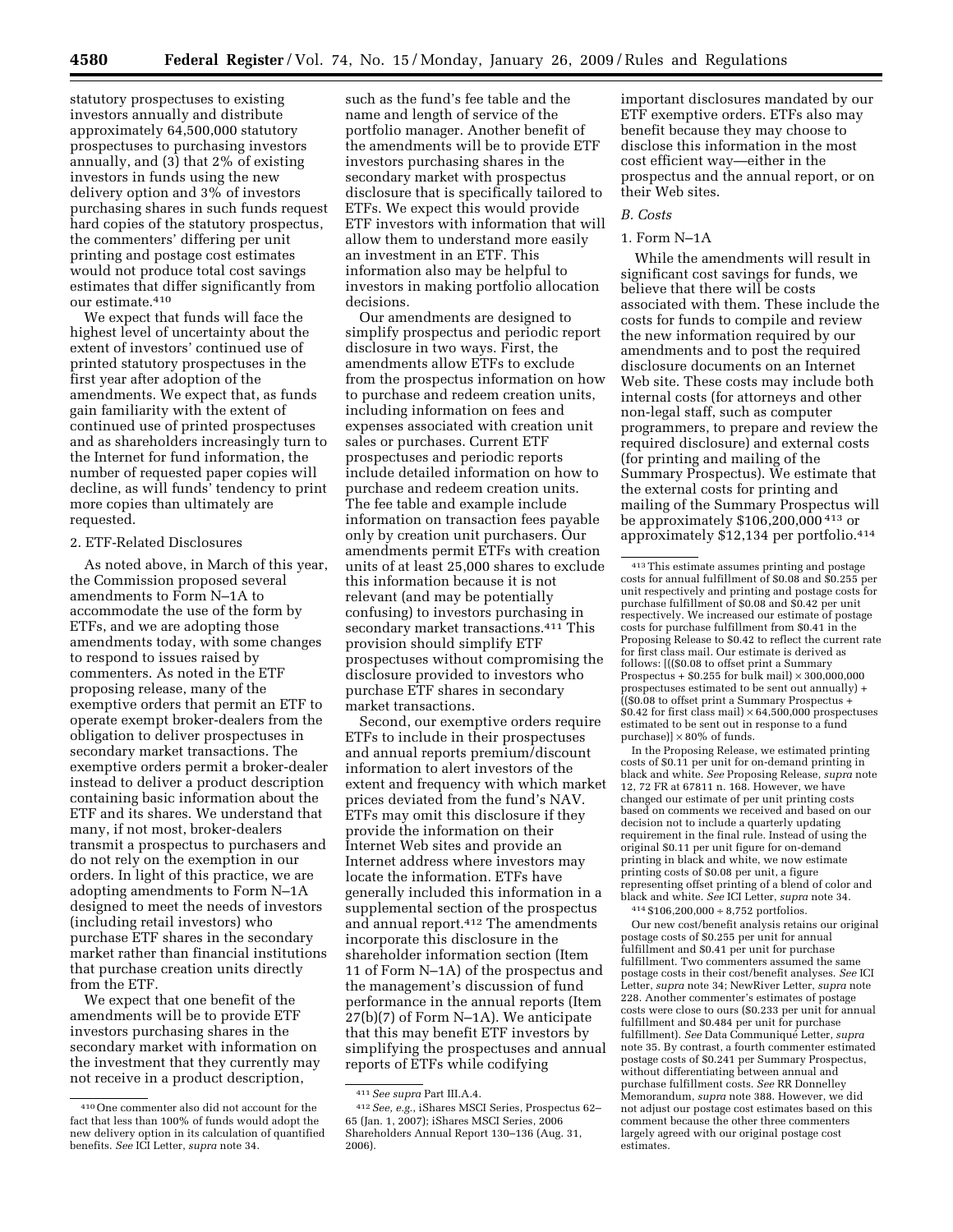We received four comments regarding our estimates of per unit print costs for the Summary Prospectus.415 Of the four commenters, only one accounted for the likelihood that some funds would print Summary Prospectuses in color.416 In discussing its estimates, the commenter reported that 47% of funds it surveyed expected to use color for the Summary Prospectus. Therefore the commenter's per unit print cost estimates represent a blend of 47% color and 53% black and white. Assuming that the Commission would require quarterly updating of the Summary Prospectus, the commenter estimated a per unit printing cost of \$0.17 for annual fulfillment and \$0.26 for purchase fulfillment.417 However, the commenter also estimated that without quarterly updating, most funds would print Summary Prospectuses by offset methods, and therefore estimated a per unit print cost of \$0.08 per unit for both annual and purchase fulfillment.418

We accept the commenter's assertion that roughly half of funds will print their Summary Prospectuses in color and half will print in black and white because their estimate was based on a survey of a broad cross-section of the mutual fund industry. Additionally,

415 Data Communique´ Letter, *supra* note 35 (estimating \$0.07 per unit for offset printing in black and white); ICI Letter, *supra* note 34 (estimating \$0.17 per unit for annual fulfillment and \$0.26 per unit for purchase fulfillment, with both figures representing a blend of offset printing and print on demand as well as a blend of color and black and white printing); MFS Letter, *supra*  note 150 (estimating \$0.10 per unit for print on demand, but not indicating whether that figure includes any color printing); NewRiver Letter, *supra* note 228 (estimating \$0.10 per unit for print on demand, but not indicating whether that figure includes any color printing).

416 *See* ICI Letter, *supra* note 34.

417 Given our assumptions that 80% of funds will adopt the Summary Prospectus, that funds distribute 300 million prospectuses for purposes of annual fulfillment, and that they distribute 64.5 million prospectuses for purchase fulfillment each year, the commenter's per unit postage and mailing cost estimates would lead to total postage and mailing costs of  $$136,572,000$  annually  $[($0.17$  for a blend of offset/print on demand and color/black and white printing + \$0.255 for bulk mail)  $\times$ 300,000,000 prospectuses estimated to be sent out annually) + ((\$0.26 for print on demand of a blend of color/black and white printing + \$0.41 for first class mail)  $\times$  64,500,000 prospectuses estimated to be sent out in response to a fund purchase)]  $\times\,80\%$ of funds.

418 *See* Memorandum from the Division of Investment Management regarding September 29, 2008 telephone conversation with representatives of the Investment Company Institute (October 6, 2008).

with the elimination of quarterly updating requirements in the final rule, we believe that most funds will likely print Summary Prospectuses for annual *and* purchase fulfillment at the same time, giving most funds sufficient print volume to make offset printing methods economical.419 Therefore, we have revised our estimates of per unit print costs for annual and purchase fulfillment to \$0.08 per unit.

For purposes of the PRA, we have estimated that the new disclosure requirements, assuming 80% of funds choose to send or give a Summary Prospectus, would add: (1) 70,016 hours to the annual burden of preparing Form N–1A; and (2) 63,014 hours to the annual burden of preparing and using a Summary Prospectus, including complying with Internet posting requirements, under rule 498. We estimate that this additional burden would equal total internal costs of \$37,248,400 annually 420 or approximately \$4,256 per portfolio.421

The amendments also may result in costs associated with investors printing fund documents posted online. We estimate that approximately 1⁄2% of existing investors and 3% of investors purchasing shares will print statutory prospectuses at an estimated cost of \$2.03 per statutory prospectus.422 Based

420 This cost increase is estimated by multiplying the total annual hour burden (133,030 hours) by the rounded estimated hourly wage rate of \$280. The estimated wage figure is based on published rates for compliance attorneys and senior programmers, modified to account for an 1,800-hour work-year and multiplied by 5.35 to account for bonuses, firm size, employee benefits, and overhead, yielding effective hourly rates of \$270 and \$289, respectively. *See* Securities Industry and Financial Markets Association's Report on Management & Professional Earnings in the Securities Industry 2007. The estimated wage rate is further based on the estimate that attorneys and programmers would divide time equally, resulting in a rounded weighted wage rate of \$280 ((\$270 × .50) + (\$289  $\times$  .50)).

In the Proposing Release, we estimated an hourly wage rate of \$252.50, which was based on the Report on Management & Professional Earnings in the Securities Industry 2006. *See* Proposing Release, *supra* note 12, 72 FR at 67811 n. 170.

421 \$37,248,400 ÷ 8,752 portfolios.

In the Proposing Release, we estimated the costs per fund choosing to use the Summary Prospectus. *See* Proposing Release, *supra* note 12, 72 FR 67811 n. 166. We have revised this calculation to produce an average cost per portfolio industry-wide.

422 Our estimate of potential printing costs is based on data provided by Lexecon Inc. in response to Investment Company Act Release No. 27182 (Dec. 8, 2005) [70 FR 74598 (Dec. 15, 2005)]. *See*  Lexecon Inc. Letter (Feb. 13, 2006). To calculate printing costs, we estimate that 100% of

on these assumptions, the amendments are estimated to produce annual investor printing costs of \$5,578,440.423

We received one comment letter arguing that the use of the Summary Prospectus under rule 498 may impose costs on investors by relieving funds of liability for misleading disclosure.<sup>424</sup> For the reasons discussed in Parts III.B.4.a. and III.B.5., we do not believe that the amendments, as adopted, will entail such costs.

#### 2. ETF-Related Disclosures

The primary goal of our amendments relating to ETF disclosures is to provide investors in ETF shares with more valuable information regarding an investment in an ETF. We do not expect that the amendments will result in significant additional costs to ETFs.<sup>425</sup> As noted above, the N–1A amendments generally codify disclosure requirements in existing ETF exemptive orders.

In addition to codifying disclosure requirements of existing exemptive orders, we are adopting a few new disclosure requirements in Form N–1A. The disclosure amendments require each ETF to identify the principal U.S. market on which its shares are traded 426 and include statements to the effect that (i) ETF shares are bought and sold on

In the Proposing Release, we estimated that approximately 5% of investors making fund purchases would print statutory prospectuses. *See*  Proposing Release, *supra* note 12, 72 FR at 67811. However, we received a comment estimating that 2% of both existing investors and investors purchasing fund shares would print the statutory prospectus. See ICI Letter, *supra* note 34. While we agree with the commenter that we may have initially underestimated the percentage of existing investors and overestimated the percentage of investors purchasing fund shares that would print the statutory prospectus, we do not believe that the same percentage of both groups of investors would print statutory prospectuses. Rather, we believe that investors making initial fund purchases would have greater interest in printing statutory prospectuses than investors who already own fund shares. Thus, we have lowered our original estimate of investors purchasing shares who print the statutory prospectus to 3% and estimate that approximately 1/<sub>2</sub>% of existing investors will print statutory prospectuses.

 $423 (300,000,000 \times \frac{1}{2}\%$  of printing investors) +  $(64,500,000 \times 3\%)$  of printing investors)  $\times 80\%$  of funds  $\times$  \$2.03.

424 Fund Democracy *et al.* Letter, *supra* note 34. 425 Existing ETFs would face a one-time ''learning cost'' to determine the difference between the current Form N–1A requirements as modified by their exemptive orders and the amendments we are adopting today. We do not anticipate that this cost will be significant given the similarity of the amendments to the conditions in existing exemptive orders.

426 Item 1(a)(2) of Form N–1A.; rule 498(b)(1)(ii).

Although we believe that not all funds will choose to use the Summary Prospectus, we believe it is appropriate to estimate the amendments' effect across the entire mutual fund industry. Therefore, we have estimated the average external costs per portfolio industry-wide rather than estimate the costs per portfolio only for those portfolios using the Summary Prospectus.

<sup>419</sup> We recognize that some funds may not have sufficient numbers of investors and purchasers to warrant printing Summary Prospectuses by offset method. ICI, however, estimated that absent a quarterly updating requirement, nearly 90% of funds would print Summary Prospectuses by offset methods. *See id.* 

prospectuses are printed in black and white at a cost of \$0.035 per page for ink and that the average prospectus length is approximately 45 pages at a cost of \$0.010 per page for the paper ((\$0.035 for  $ink + $0.010$  for paper)  $\times 45$  pages).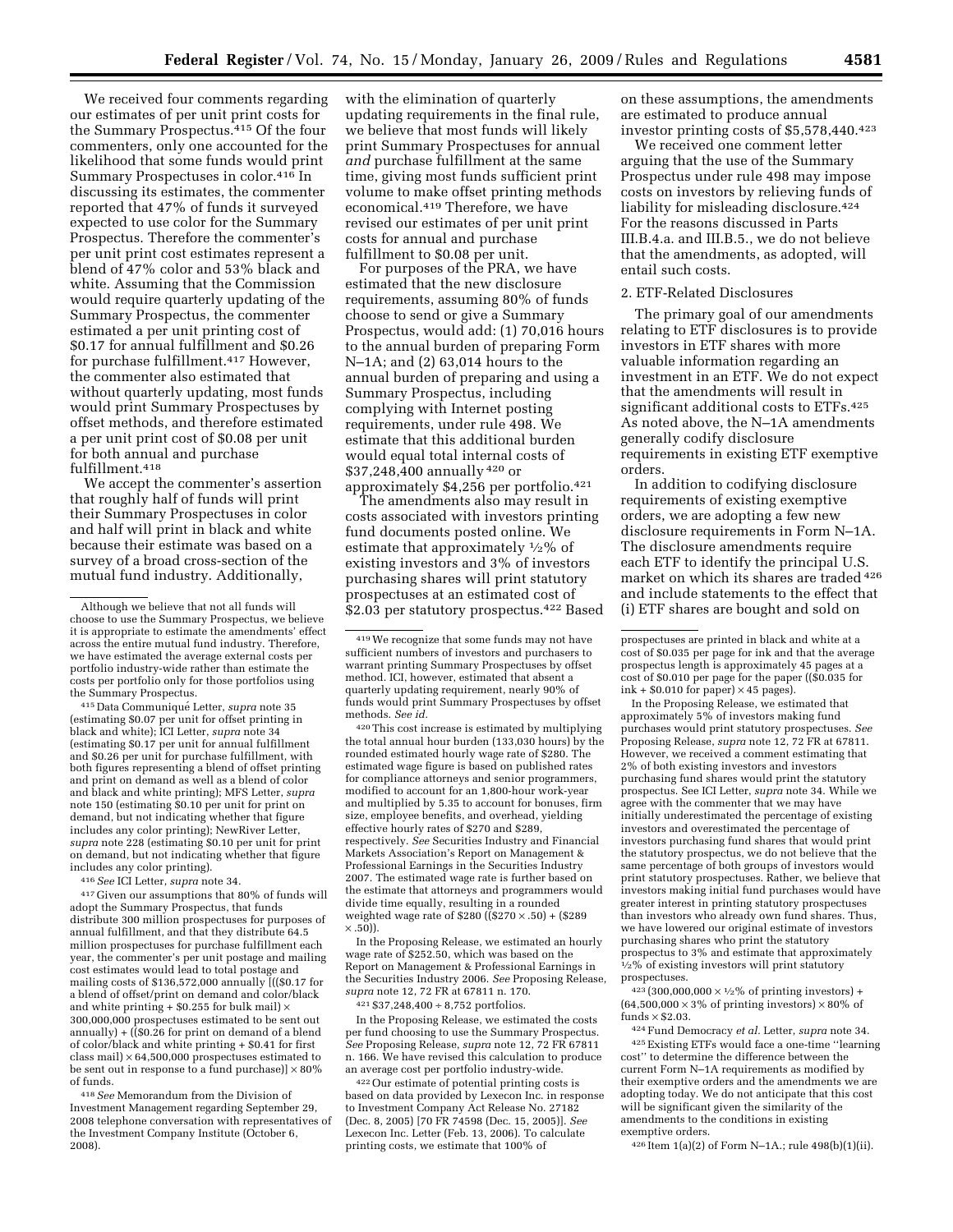**4582 Federal Register** / Vol. 74, No. 15 / Monday, January 26, 2009 / Rules and Regulations

national securities exchanges; 427 (ii) because the price of shares is based on market price, shares may trade at a premium or discount to NAV; 428 and (iii) ETF investors may be required to pay brokerage commissions.429 Including these additional statements should present minimal, if any, printing costs. Any additional costs incurred by an ETF in complying with these additional disclosures should be offset by the cost-savings of the amendments, which would allow most, if not all, ETFs to exclude creation unit purchase and redemption information in their prospectuses.430

# **VI. Consideration of Promotion of Efficiency, Competition, and Capital Formation**

Section 2(c) of the Investment Company Act 431 and section 2(b) of the Securities Act 432 require the Commission, when engaging in rulemaking that requires it to consider or determine whether an action is necessary or appropriate in the public interest, to consider, in addition to the protection of investors, whether the action will promote efficiency, competition, and capital formation. We requested, but did not receive, any comments directly addressing whether the proposed amendments, if adopted, would promote efficiency, competition, and capital formation, or comments on any anti-competitive effects of the proposed amendments.433

The amendments we are adopting are intended to provide enhanced disclosure regarding mutual funds. These changes may improve efficiency. The enhanced disclosure requirements may enable shareholders to make more informed investment decisions by focusing attention on key information, which could promote efficiency. We anticipate that the amendments will increase efficiency at mutual funds by providing an alternative to the printing and mailing of paper copies of statutory prospectuses.

We anticipate that improving investors' ability to make informed

investment decisions may also lead to increased competitiveness of the U.S. capital markets. The ability of investors to directly locate the information they seek regarding a fund or funds through the use of the Internet may result in more investment in the U.S. capital markets. In addition, we believe that the amendments may enhance competition and efficiency because they will reduce fund printing and mailing costs. Funds could, for example, use these savings to conduct additional investment research or to pass cost savings on to investors. We also believe that the amendments will enhance competition among funds because they will facilitate investor comparisons of mutual fund information, including important cost and fee disclosures.

We anticipate that this increased market efficiency also may promote capital formation by improving the flow of information between funds and their investors. Specifically, we believe that the amendments will: (1) Facilitate greater availability of information to investors and the market with regard to all funds; (2) build upon the increased importance of electronic dissemination of information, including the use of the Internet; and (3) promote the capital formation process.

# **VII. Final Regulatory Flexibility Analysis**

This Final Regulatory Flexibility Analysis has been prepared in accordance with the Regulatory Flexibility Act.434 It relates to the Commission's amendments to Form N–1A under the Securities Act and the Investment Company Act and to new rule 498 under the Securities Act.

# *A. Need for the Rule*

We are adopting an improved mutual fund disclosure framework that is intended to provide investors with information that is easier to use and more readily accessible, while retaining the comprehensive quality of the information that is available today. The foundation of the improved disclosure framework is the provision to all investors of streamlined and userfriendly information that is key to an investment decision.

In addition, the amendments to Form N–1A that specifically apply to ETFs are intended to accommodate the form for use by ETFs and are designed to provide more useful information to investors who purchase and sell ETF shares on national securities exchanges.

# *B. Significant Issues Raised by Public Comment*

In the proposing release, we requested comment on the number of small entity issuers that may be affected, the existence or nature of the potential impact and how to quantify the impact of the amendments. Commenters generally supported the proposal.435 One commenter, however, stated that the proposal would simply add another costly burden to small fund families.436 While we believe there will be some costs associated with the amendments, we have tried to minimize those costs. Nearly all of the information that is required in the summary section of the prospectus under the amendments has previously been required in a fund's prospectus. We eliminated the proposed quarterly updating requirement in response to commenters' concerns. In addition, we have made use of the Summary Prospectus voluntary, meaning that a fund can choose whether or not to adopt it considering its costs and benefits to the fund and its investors.

In the initial regulatory flexibility analysis for the ETF proposing release, we requested comment on any aspect of the IRFA, including the number of small entities likely to rely on the proposed amendments to Form N–1A, the likely impact of the proposed amendments on small entities, and the nature of any impact on small entities. We also requested empirical data supporting the extent of any impact on small entities. We received no comments on that analysis.

# *C. Small Entities Subject to the Rule*

For purposes of the Regulatory Flexibility Act, an investment company is a small entity if it, together with other investment companies in the same group of related investment companies, has net assets of \$50 million or less as of the end of its most recent fiscal year.437 Approximately 127 mutual funds registered on Form N–1A meet this definition.438 Of the approximately 593 registered open-end investment companies that are ETFs, only one is a small entity.<sup>439</sup>

<sup>427</sup> Item 6(c)(i)(A) of Form N–1A.<br><sup>428</sup> Item 6(c)(i)(B) of Form N–1A.<br><sup>429</sup> Instruction 1(e)(i) to Item 3 of Form N–1A. We also are adopting a conforming amendment to the expense example in ETF annual and semi-annual reports. Instruction 1(e)(i) to Item 27(d) of Form N–

<sup>1</sup>A. 430 *See* Instruction 1(e)(ii) to Item 3 of Form N– 1A; Items 6(c)(ii); 11(g)(1) of Form N–1A. For purposes of our Paperwork Reduction Act analysis, we have estimated that these amendments will not change the current Form N–1A compliance costs. *See supra Part IV.C.*<br><sup>431</sup> 15 U.S.C. 80a-2(c).

<sup>431 15</sup> U.S.C. 80a–2(c). 432 15 U.S.C. 77b(b). 433 *See* Proposing Release, *supra* note 12, 72 FR at 67812.

<sup>434 5</sup> U.S.C. 603 *et seq.* 

<sup>435</sup> *See supra* note 206 and accompanying text. 436 *See* McCormick Letter, *supra* note 74. The commenter made specific suggestions for improving mutual fund disclosure, such as consolidating the statutory prospectus and SAI and eliminating the semi-annual reports and quarterly filings on Form N–Q, that were beyond the scope of this particular rulemaking.

<sup>437 17</sup> CFR 270.0–10.

<sup>438</sup> This estimate is based on analysis by the Division of Investment Management staff of publicly available data.

<sup>439</sup> For purposes of this analysis, any series or portfolio of an ETF is considered a separate ETF.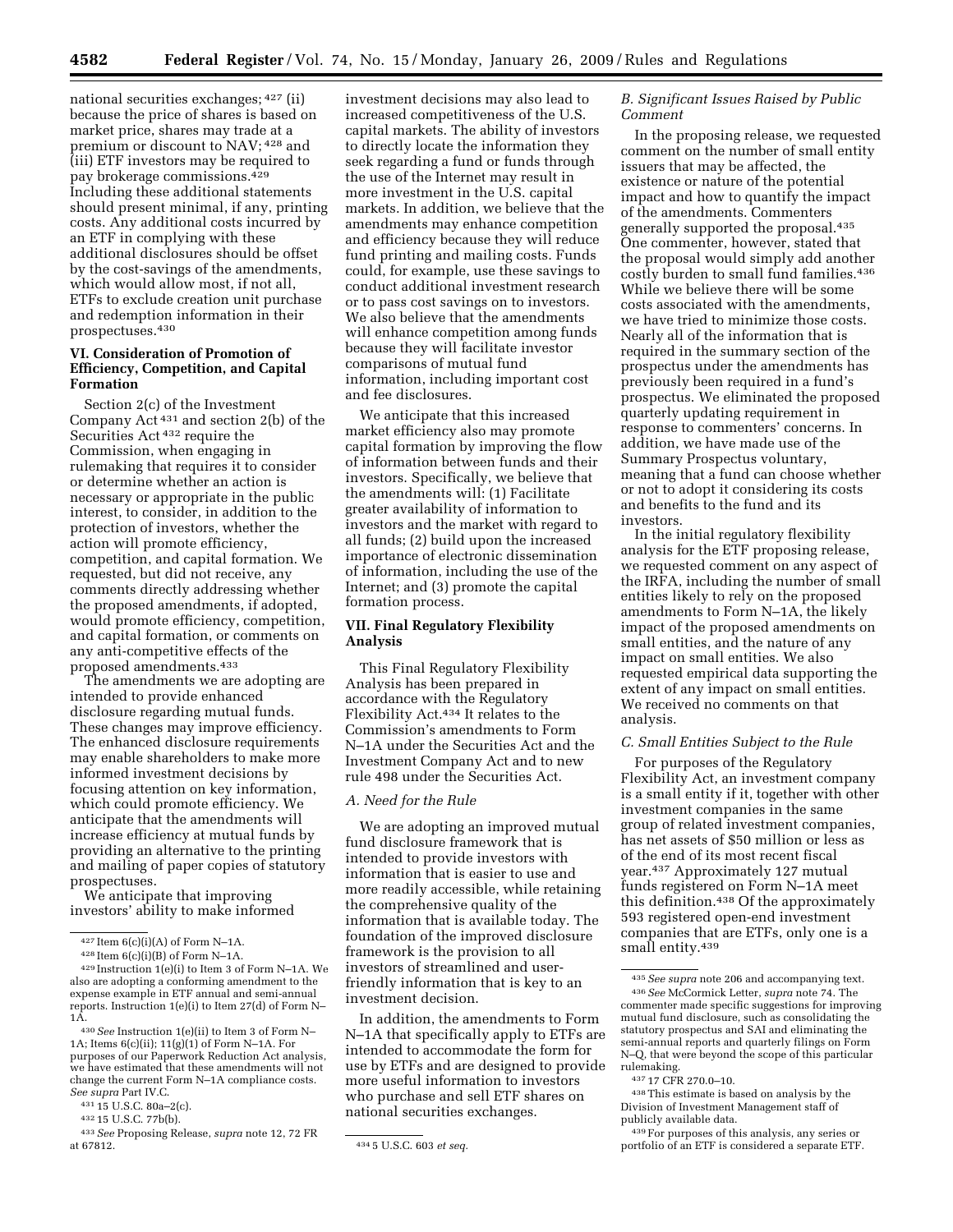# *D. Reporting, Recordkeeping, and Other Compliance Requirements*

The amendments we are adopting require all funds, including funds that are small entities, to provide key information in a summary section of their statutory prospectuses. In addition, the amendments provide a new option that will permit a person to satisfy its mutual fund prospectus delivery obligations under the Securities Act. Under the option, key information will be sent or given to investors in the form of a Summary Prospectus, and the statutory prospectus will be provided on an Internet Web site. Upon an investor's request, funds are required to send the statutory prospectus to the investor. No funds are required to send or give a Summary Prospectus. However, for purposes of the PRA, we estimate that 80% of all funds will choose to send or give a Summary Prospectus pursuant to rule 498 both to enhance investor access to information about a fund and to take advantage of the cost savings that a fund may realize. If a fund elects the new delivery regime for prospectuses, it is required to prepare, file, and send or give a Summary Prospectus to investors. The required disclosure in the Summary Prospectus is information that generally is readily available to funds. A fund is required to post the statutory prospectus along with other required documents to an Internet Web site and provide either a paper or an e-mail copy of its statutory prospectus to requesting shareholders.

For purposes of the Paperwork Reduction Act, we have estimated that the new disclosure requirements would increase the hour burden of filings on Form N–1A by 70,016 hours annually and for rule 498 by 63,014 hours annually. We estimate that this additional burden would increase total internal costs per portfolio, including those that are small entities, by approximately \$4,256 per portfolio annually.440 We also estimate that the external costs for printing and mailing of the Summary Prospectus will be approximately \$12,075 per portfolio.441 However, we estimate that the benefit of decreased printing and other costs will

441 *See supra* note 414 and accompanying text.

decrease total external costs per portfolio, including those that are small entities, by approximately \$21,737 per portfolio annually.442

The amendments to Form N–1A that specifically apply to ETFs will impose reporting requirements on open-end funds that operate as ETFs. The amendments require an ETF to disclose in its prospectus and annual reports the number of trading days on which the market price of an ETF's shares was greater than its NAV and the number of days it was less than its NAV (premium/ discount information) unless the ETF discloses this information on its Web site and provides an Internet address where an investor can locate the information.443 The amendments also require the ETF to disclose in its prospectus (in addition to its exchange ticker trading symbol), the principal U.S. market(s) on which its shares are traded.444

The amendments to Form N–1A also eliminate some disclosure requirements for ETFs with creation units of 25,000 or more shares and replace them with fewer disclosures. Under the amendments, those ETFs do not have to: (i) Disclose information on how to buy and redeem shares of ETF; 445 (ii) include in its fee table in its prospectus or annual and semi-annual reports fees and expenses for purchases or sales of creation units; 446 or (iii) disclose procedures for the purchase and redemption of fund shares.447

The amendments to Form N–1A are designed to accommodate the form for use by ETFs and to meet the needs of investors (including retail investors) who purchase ETF shares in secondary market transactions rather than

445 Item 6(c)(ii) of Form N–1A. Instead ETF prospectuses could simply state that individual fund shares can only be bought and sold on the secondary market through a broker-dealer. Item  $6(c)(i)(A)$  of Form N–1A.

446 Instruction 1(e)(ii) to Item 3 of Form N–1A; Instruction 1(e)(ii) to Item 27(d) of Form N–1A. An ETF will instead modify the narrative explanation preceding the example in the fee table to state that investors may be required to pay brokerage commissions that are not reflected in the fee table. Instruction 1(e)(i) to Item 3 of Form N–1A; Instruction 1(e)(i) to Item 27(d) of Form N–1A. 447 Item 11(g)(1) of Form N–1A.

institutional investors purchasing creation units directly from the ETF. We anticipate that the amendments will have a negligible impact (if any) on the disclosure burdens on ETFs while providing necessary information to ETF investors. We do not believe that the amendments to Form N–1A will disproportionately impact small funds.

# *E. Agency Action To Minimize the Effect on Small Entities*

The Regulatory Flexibility Act directs us to consider significant alternatives that would accomplish our stated objective, while minimizing any significant adverse impact on small issuers. In connection with the amendments, the Commission considered the following alternatives: (1) The establishment of differing compliance or reporting requirements or timetables that take into account the resources available to small entities; (2) the clarification, consolidation, or simplification of compliance and reporting requirements under the amendments for small entities; (3) the use of performance rather than design standards; and (4) an exemption from coverage of the amendments, or any part thereof, for small entities.

The Commission believes at the present time that special compliance or reporting requirements for small entities, or an exemption from coverage for small entities, would not be appropriate or consistent with investor protection. We believe that the amendments to Form N–1A will provide investors with enhanced disclosure regarding funds. This enhanced disclosure will allow investors to better assess their investment decisions. The ETF amendments to Form N–1A are designed to accommodate the form for use by ETFs and to meet the needs of investors (including retail investors) who purchase ETF shares in secondary market transactions rather than financial institutions purchasing creation units directly from the ETF. Different disclosure requirements for funds that are small entities may create the risk that investors in these funds would be less able to evaluate funds and less able to compare different funds, thereby lessening the ability of investors to make informed choices among funds. We believe it is important for the disclosure that is required by the amendments to Form N–1A to be provided to investors in all funds, not just funds that are not considered small entities.

Rule 498 provides a new option that permits a person to satisfy its mutual fund prospectus delivery obligations under the Securities Act. Under the

Therefore, there are 593 portfolios or series of registered open-end investment companies operating as ETFs. For purposes of determining whether a fund is a small entity under the Regulatory Flexibility Act, however, the assets of funds (including each portfolio and series of a fund) in the same group of related investment companies are aggregated.

<sup>440</sup> These figures are based on an estimated hourly wage rate of \$280. *See supra* note 420. We note that this estimate includes a one-time burden of 17 hours to create the summary section of the statutory prospectus and a one-time burden of 23 hours to create the Summary Prospectus.

<sup>442</sup> *See supra* note 407 and accompanying text. 443 Item 11(g)(2) of Form N–1A (requiring premium/discount information in the prospectus to span the most recently completed calendar year and quarters since that year); Item 27(b)(7)(iv) of Form N–1A (requiring premium/discount information disclosed in annual reports to span five fiscal years). The ETF is required to present premiums or discounts as a percentage of NAV and to explain that shareholders may pay more than NAV when purchasing shares and receive less than NAV when selling, because shares are bought and sold at market prices. Instructions 2, 3 to Item 11(g)(2) of Form N–1A; Instructions 2, 3 to Item  $27(b)(7)(iv)$ . 444 Item 1(a)(2) of Form N–1A; rule 498(b)(1)(ii).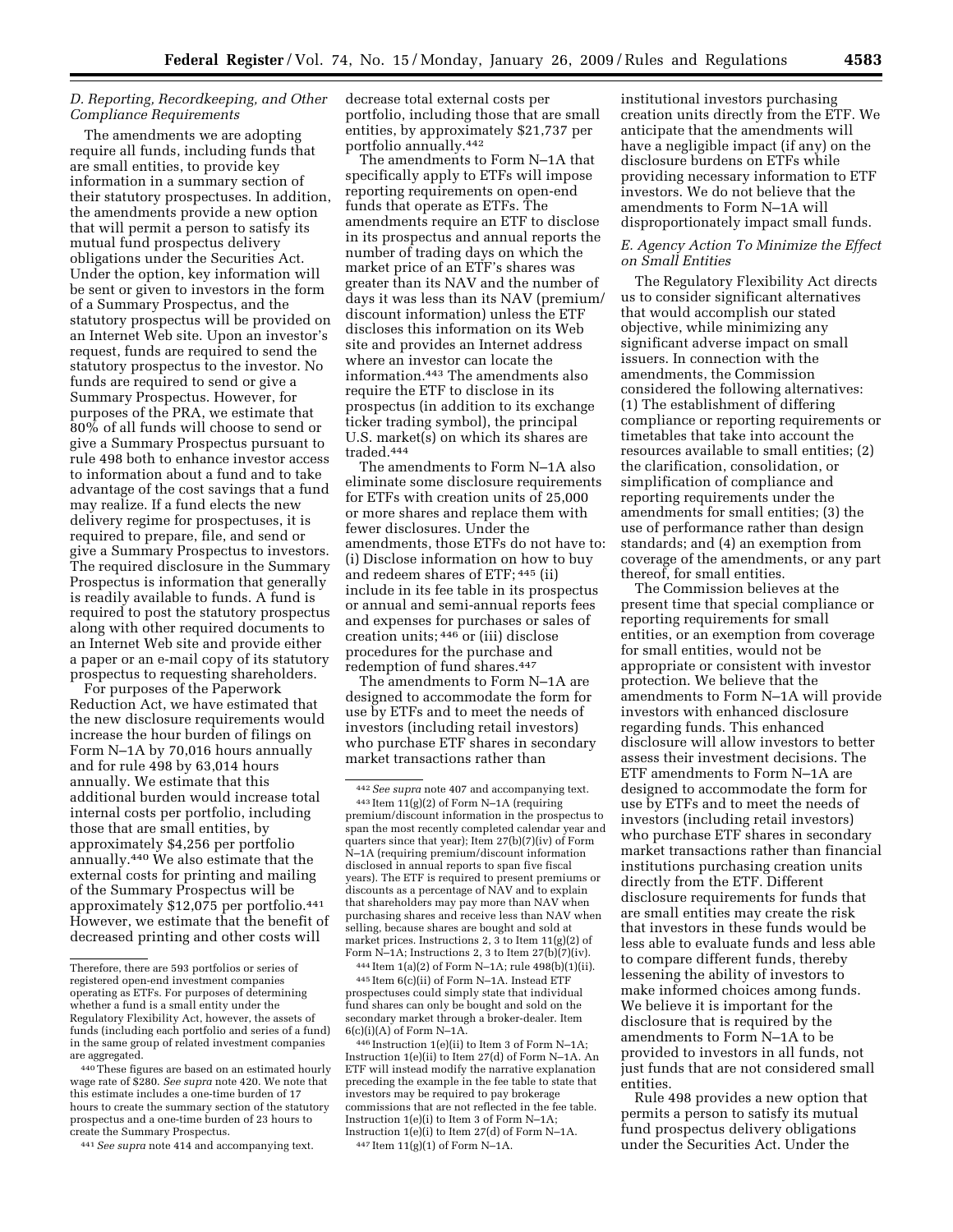option, key information is to be sent or given to investors in the form of a Summary Prospectus, and the statutory prospectus is to be provided on an Internet Web site. Upon an investor's request, funds are required to send the statutory prospectus to the investor. Because the rule is optional, an exemption from the rule for small entities would deprive small entities of the potential benefits of the rule.

We have endeavored through the amendments to minimize the regulatory burden on all funds, including small entities, while meeting our regulatory objectives. Small entities should benefit from the Commission's reasoned approach to the amendments to the same degree as other funds. We also have endeavored to clarify, consolidate, and simplify disclosure for all funds, including those that are small entities. Finally, we do not consider using performance rather than design standards to be consistent with our statutory mandate of investor protection in the present context. Based on our past experience, we believe that the disclosure required by the amendments will be more useful to investors if there are enumerated informational requirements.

#### **VIII. Statutory Authority**

The Commission is adopting amendments to Form N–1A and Form N–4 pursuant to authority set forth in sections 5, 6, 7, 10, and 19(a) of the Securities Act [15 U.S.C. 77e, 77f, 77g, 77j, and 77s(a)] and sections 8, 24(a), 24(g), 30, and 38 of the Investment Company Act [15 U.S.C. 80a–8, 80a– 24(a), 80a–24(g), 80a–29, and 80a–37]. The Commission is adopting amendments to Form N–14 pursuant to authority set forth in sections 5, 6, 7, 10, and 19(a) of the Securities Act [15 U.S.C. 77e, 77f, 77g, 77j, and 77s(a)]. The Commission is adopting amendments to rules 159A, 482, 485, 497, and 498 under the Securities Act and to rules 304 and 401 of Regulation S–T pursuant to authority set forth in sections 5, 6, 7, 10, 19, and 28 of the Securities Act [15 U.S.C. 77e, 77f, 77g, 77j, 77s, and 77z–3] and sections 8, 24(a), 24(g), 30, and 38 of the Investment Company Act [15 U.S.C. 80a–8, 80a–24(a), 80a–24(g), 80a–29, and 80a–37].

#### **List of Subjects**

*17 CFR Parts 230 and 274* 

Investment companies, Reporting and recordkeeping requirements, Securities.

*17 CFR Parts 232 and 239* 

Reporting and recordkeeping requirements, Securities.

# **Text of Final Rule and Form Amendments**

■ For the reasons set out in the preamble, the Commission amends Title 17, Chapter II, of the Code of Federal Regulations as follows.

# **PART 230—GENERAL RULES AND REGULATIONS, SECURITIES ACT OF 1933**

■ 1. The authority citation for part 230 continues to read in part as follows:

**Authority:** 15 U.S.C. 77b, 77c, 77d, 77f, 77g, 77h, 77j, 77r, 77s, 77z–3, 77sss, 78c, 78d, 78j, 78*l*, 78m, 78n, 78o, 78t, 78w, 78*ll*(d), 78mm, 80a–8, 80a–24, 80a–28, 80a–29, 80a– 30, and 80a–37, unless otherwise noted. \* \* \* \* \*

■ 2. Section 230.159A is amended by removing the word ''profile'' in paragraph (a)(2) and adding in its place ''summary prospectus''.

■ 3. Section 230.482 is amended by: ■ a. Revising paragraph (a) before the note; and

■ b. Revising paragraphs (b)(1) and (c). The revisions read as follows:

# **§ 230.482 Advertising by an investment company as satisfying requirements of section 10.**

(a) *Scope of rule.* This section applies to an advertisement or other sales material (*advertisement*) with respect to securities of an investment company registered under the Investment Company Act of 1940 (15 U.S.C. 80a–1 *et seq.*) (*1940 Act*), or a business development company, that is selling or proposing to sell its securities pursuant to a registration statement that has been filed under the Act. This section does not apply to an advertisement that is excepted from the definition of prospectus by section 2(a)(10) of the Act (15 U.S.C. 77b(a)(10)) or § 230.498(d) or to a summary prospectus under § 230.498. An advertisement that complies with this section, which may include information the substance of which is not included in the prospectus specified in section 10(a) of the Act (15 U.S.C 77j(a)), will be deemed to be a prospectus under section 10(b) of the Act (15 U.S.C. 77j(b)) for the purposes of section 5(b)(1) of the Act (15 U.S.C. 77e(b)(1)).

\* \* \* \* \* (b) \* \* \*

(1) *Availability of additional information.* An advertisement must include a statement that advises an investor to consider the investment

objectives, risks, and charges and expenses of the investment company carefully before investing; explains that the prospectus and, if available, the summary prospectus contain this and other information about the investment company; identifies a source from which an investor may obtain a prospectus and, if available, a summary prospectus; and states that the prospectus and, if available, the summary prospectus should be read carefully before investing.

\* \* \* \* \*

(c) *Use of applications.* An advertisement that complies with this section may not contain or be accompanied by any application by which a prospective investor may invest in the investment company, except that a prospectus meeting the requirements of section 10(a) of the Act (15 U.S.C. 77j(a)) by which a unit investment trust offers variable annuity or variable life insurance contracts may contain a contract application although the prospectus includes, or is accompanied by, information about an investment company in which the unit investment trust invests that, pursuant to this section, is deemed a prospectus under section 10(b) of the Act (15 U.S.C. 77j(b)).

\* \* \* \* \* ■ 4. Section 230.485 is amended by removing the reference ''Items 5 or 6(a)(2) of Form N–1A'' in paragraph (b)(1)(iv) and adding in its place ''Item 5(b) or 10(a)(2) of Form N–1A''.

■ 5. Section 230.497 is amended by revising paragraphs (a) and (k) to read as follows:

# **§ 230.497 Filing of investment company prospectuses—number of copies.**

(a) Five copies of every form of prospectus sent or given to any person prior to the effective date of the registration statement that varies from the form or forms of prospectus included in the registration statement filed pursuant to § 230.402(a) shall be filed as part of the registration statement not later than the date that form of prospectus is first sent or given to any person, except that an investment company advertisement under § 230.482 shall be filed under this paragraph (a) (but not as part of the registration statement) unless filed under paragraph (i) of this section.

\* \* \* \* \* (k) *Summary Prospectus filing requirements.* This paragraph (k), and not the other provisions of § 230.497, shall govern the filing of summary prospectuses under § 230.498. Each definitive form of a summary prospectus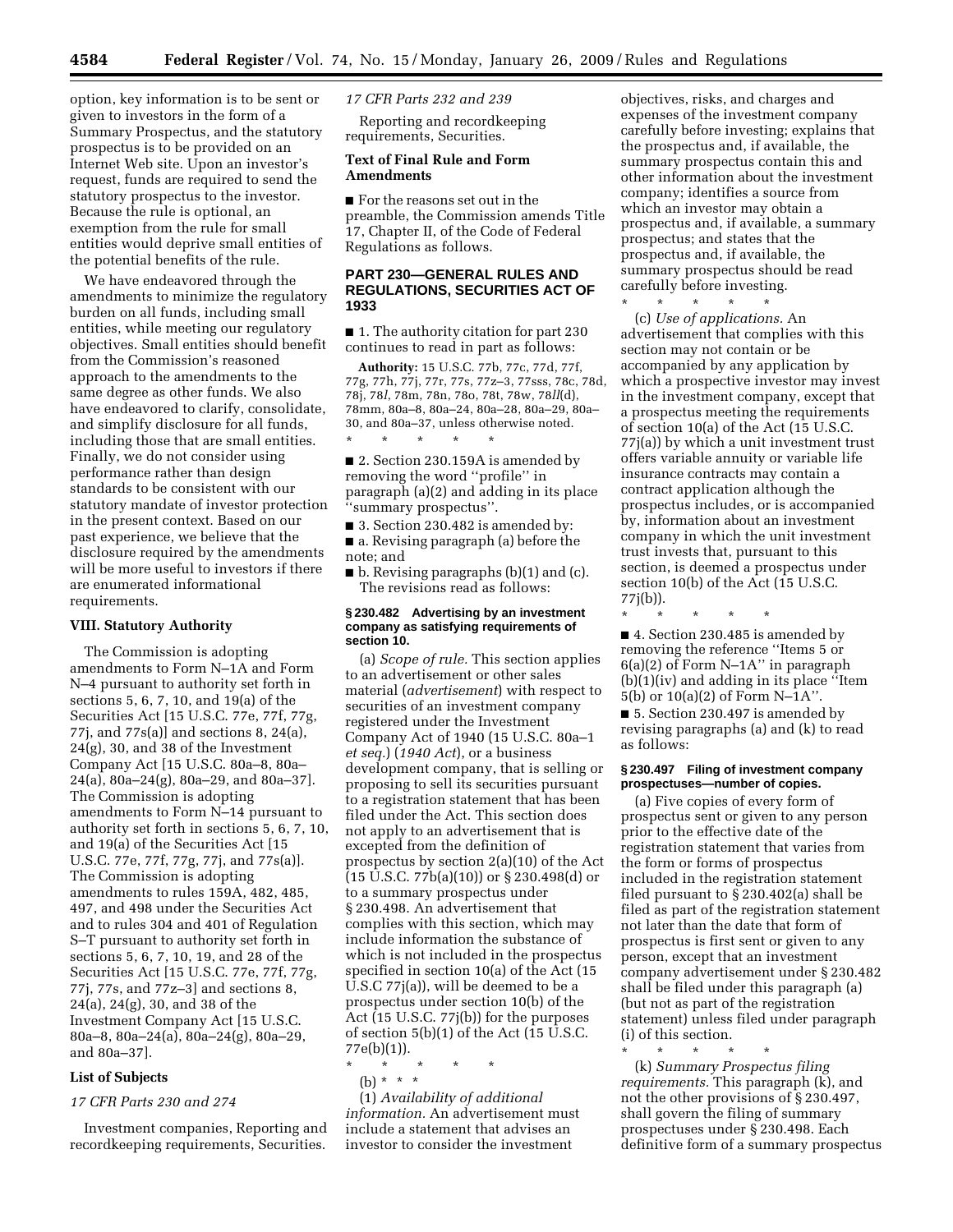under § 230.498 shall be filed with the Commission no later than the date that it is first used.

■ 6. Revise § 230.498 to read as follows:

#### **§ 230.498 Summary Prospectuses for open-end management investment companies.**

(a) *Definitions.* For purposes of this section:

(1) *Class* means a class of shares issued by a Fund that has more than one class that represent interests in the same portfolio of securities under § 270.18f–3 of this chapter or under an order exempting the Fund from sections 18(f), 18(g), and 18(i) of the Investment Company Act (15 U.S.C. 80a–18(f), 80a– 18(g), and 80a–18(i)).

(2) *Exchange-Traded Fund* means a Fund or a Class, the shares of which are traded on a national securities exchange, and that has formed and operates pursuant to an exemptive order granted by the Commission or in reliance on an exemptive rule adopted by the Commission.

(3) *Fund* means an open-end management investment company, or any Series of such a company, that has, or is included in, an effective registration statement on Form N–1A (§§ 239.15A and 274.11A of this chapter) and that has a current prospectus that satisfies the requirements of section 10(a) of the Act  $(15 \text{ U.S.C. } 77j(a))$ .

(4) *Series* means shares offered by a Fund that represent undivided interests in a portfolio of investments and that are preferred over all other series of shares for assets specifically allocated to that series in accordance with § 270.18f– 2(a) of this chapter.

(5) *Statement of Additional Information* means the statement of additional information required by Part B of Form N–1A.

(6) *Statutory Prospectus* means a prospectus that satisfies the requirements of section 10(a) of the Act.

(7) *Summary Prospectus* means the summary prospectus described in paragraph (b) of this section.

(b) *General requirements for Summary Prospectus.* This paragraph describes the requirements for a Fund's Summary Prospectus. A Summary Prospectus that complies with this paragraph (b) will be deemed to be a prospectus that is authorized under section 10(b) of the Act (15 U.S.C. 77j(b)) and section 24(g) of the Investment Company Act (15 U.S.C. 80a–24(g)) for the purposes of section 5(b)(1) of the Act (15 U.S.C. 77e(b)(1)).

(1) *Cover page or beginning of Summary Prospectus.* Include on the cover page of the Summary Prospectus or at the beginning of the Summary Prospectus:

(i) The Fund's name and the Class or Classes, if any, to which the Summary Prospectus relates.

(ii) The exchange ticker symbol of the Fund's shares or, if the Summary Prospectus relates to one or more Classes of the Fund's shares, adjacent to each such Class, the exchange ticker symbol of such Class of the Fund's shares. If the Fund is an Exchange-Traded Fund, also identify the principal U.S. market or markets on which the Fund shares are traded.

(iii) A statement identifying the document as a ''Summary Prospectus.''

(iv) The approximate date of the Summary Prospectus's first use.

(v) The following legend:

Before you invest, you may want to review the Fund's prospectus, which contains more information about the Fund and its risks. You can find the Fund's prospectus and other information about the Fund online at<br>[ ]. You can also get this [**iddit**]. You can also get this information at no cost by calling  $[\underline{\hspace{1cm}}]$  or by sending an e-mail request to  $[\underline{\hspace{1cm}}]$ .

request to [\_\_\_\_\_\_\_\_].<br>(A) The legend must provide an Internet address, other than the address of the Commission's electronic filing system; toll free (or collect) telephone number; and e-mail address that investors can use to obtain the Statutory Prospectus and other information. The Internet Web site address must be specific enough to lead investors directly to the Statutory Prospectus and other materials that are required to be accessible under paragraph (e)(1) of this section, rather than to the home page or other section of the Web site on which the materials are posted. The Web site could be a central site with prominent links to each document. The legend may indicate, if applicable, that the Statutory Prospectus and other information are available from a financial intermediary (such as a broker-dealer or bank) through which shares of the Fund may be purchased or sold.

(B) If a Fund incorporates any information by reference into the Summary Prospectus, the legend must identify the type of document (*e.g.*, Statutory Prospectus) from which the information is incorporated and the date of the document. If a Fund incorporates by reference a part of a document, the legend must clearly identify the part by page, paragraph, caption, or otherwise. If information is incorporated from a source other than the Statutory Prospectus, the legend must explain that the incorporated information may be obtained, free of charge, in the same manner as the Statutory Prospectus. A

Fund may modify the legend to include a statement to the effect that the Summary Prospectus is intended for use in connection with a defined contribution plan that meets the requirements for qualification under section 401(k) of the Internal Revenue Code (26 U.S.C. 401(k)), a tax-deferred arrangement under section 403(b) or 457 of the Internal Revenue Code (26 U.S.C. 403(b) or 457), or a variable contract as defined in section 817(d) of the Internal Revenue Code (26 U.S.C. 817(d)), as applicable, and is not intended for use by other investors.

(2) *Contents of the Summary Prospectus.* Except as otherwise provided in this paragraph (b), provide the information required or permitted by Items 2 through 8 of Form N–1A, and only that information, in the order required by the form. A Summary Prospectus may omit the explanation and information required by Instruction  $2(c)$  to Item  $4(b)(2)$  of Form N–1A.

(3) *Incorporation by reference.* 

(i) Except as provided by paragraph (b)(3)(ii) of this section, information may not be incorporated by reference into a Summary Prospectus. Information that is incorporated by reference into a Summary Prospectus in accordance with paragraph (b)(3)(ii) of this section need not be sent or given with the Summary Prospectus.

(ii) A Fund may incorporate by reference into a Summary Prospectus any or all of the information contained in the Fund's Statutory Prospectus and Statement of Additional Information, and any information from the Fund's reports to shareholders under § 270.30e– 1 that the Fund has incorporated by reference into the Fund's Statutory Prospectus, provided that:

(A) The conditions of paragraphs  $(b)(1)(v)(B)$  and  $(e)$  of this section are met;

(B) A Fund may not incorporate by reference into a Summary Prospectus information that paragraphs (b)(1) and (2) of this section require to be included in the Summary Prospectus; and

(C) Information that is permitted to be incorporated by reference into the Summary Prospectus may be incorporated by reference into the Summary Prospectus only by reference to the specific document that contains the information, not by reference to another document that incorporates such information by reference.

(iii) For purposes of § 230.159, information is conveyed to a person not later than the time that a Summary Prospectus is received by the person if the information is incorporated by reference into the Summary Prospectus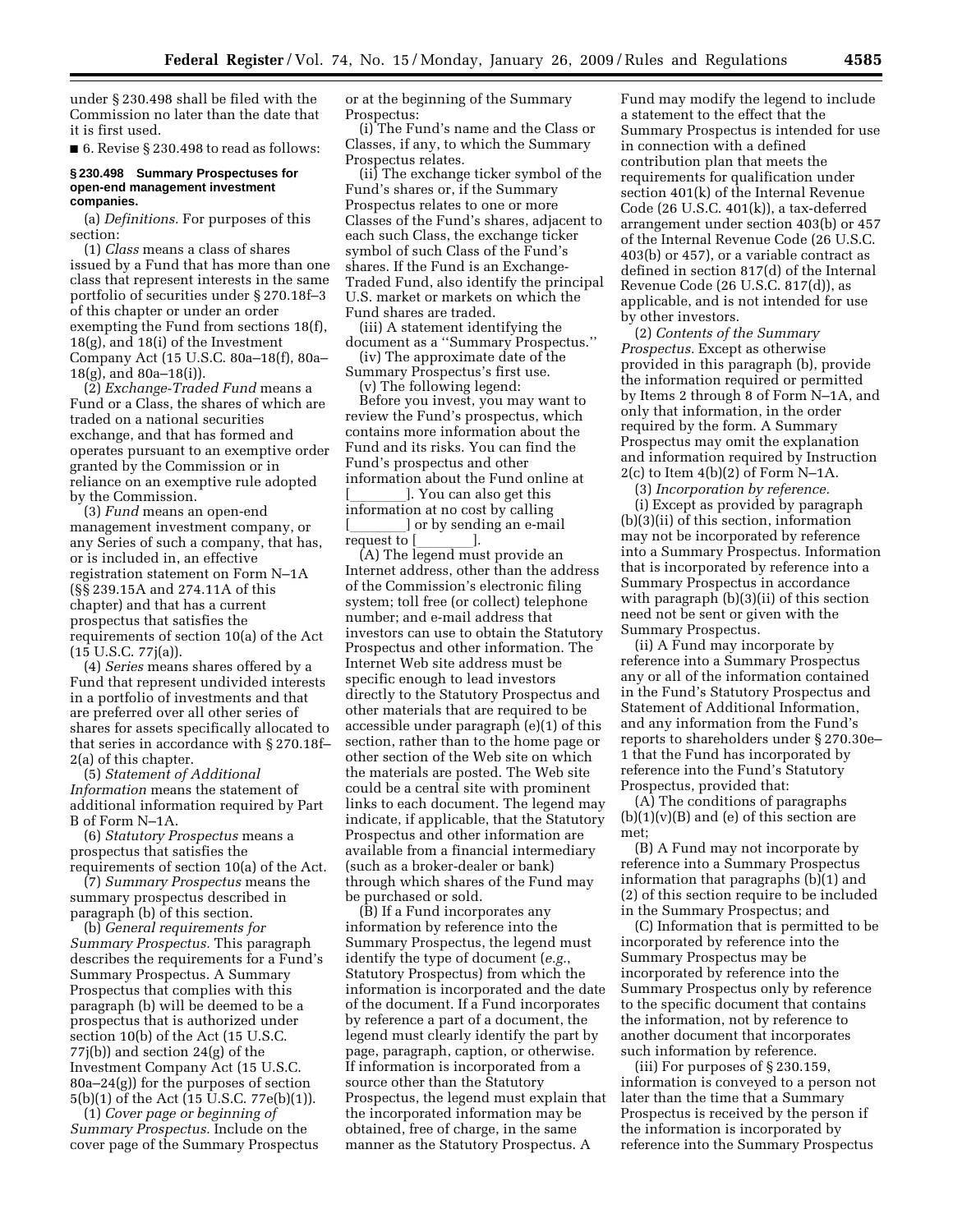in accordance with paragraph (b)(3)(ii) of this section.

(4) *Multiple Funds and Classes.* A Summary Prospectus may describe only one Fund, but may describe more than one Class of a Fund.

(c) *Transfer of the security.* Any obligation under section 5(b)(2) of the Act (15 U.S.C. 77e(b)(2)) to have a Statutory Prospectus precede or accompany the carrying or delivery of a Fund security in an offering registered on Form N–1A is satisfied if:

(1) A Summary Prospectus is sent or given no later than the time of the carrying or delivery of the Fund security;

(2) The Summary Prospectus is not bound together with any materials, except that a Summary Prospectus for a Fund that is available as an investment option in a variable annuity or variable life insurance contract may be bound together with the Statutory Prospectus for the contract and Summary Prospectuses and Statutory Prospectuses for other investment options available in the contract, provided that:

(i) All of the Funds to which the Summary Prospectuses and Statutory Prospectuses that are bound together relate are available to the person to whom such documents are sent or given; and

(ii) A table of contents identifying each Summary Prospectus and Statutory Prospectus that is bound together, and the page number on which it is found, is included at the beginning or immediately following a cover page of the bound materials;

(3) The Summary Prospectus that is sent or given satisfies the requirements of paragraph (b) of this section at the time of the carrying or delivery of the Fund security; and

(4) The conditions set forth in paragraph (e) of this section are satisfied.

(d) *Sending communications.* A communication relating to an offering registered on Form N–1A sent or given after the effective date of a Fund's registration statement (other than a prospectus permitted or required under section 10 of the Act) shall not be deemed a prospectus under section 2(a)(10) of the Act (15 U.S.C. 77b(a)(10)) if:

(1) It is proved that prior to or at the same time with such communication a Summary Prospectus was sent or given to the person to whom the communication was made;

(2) The Summary Prospectus is not bound together with any materials, except as permitted by paragraph (c)(2) of this section;

(3) The Summary Prospectus that was sent or given satisfies the requirements of paragraph (b) of this section at the time of such communication; and

(4) The conditions set forth in paragraph (e) of this section are satisfied.

(e) *Availability of Fund's Statutory Prospectus and certain other Fund documents.* 

(1) The Fund's current Summary Prospectus, Statutory Prospectus, Statement of Additional Information, and most recent annual and semiannual reports to shareholders under § 270.30e–1 are publicly accessible, free of charge, at the Web site address specified on the cover page or at the beginning of the Summary Prospectus on or before the time that the Summary Prospectus is sent or given and current versions of those documents remain on the Web site through the date that is at least 90 days after:

(i) In the case of reliance on paragraph (c) of this section, the date that the Fund security is carried or delivered; or

(ii) In the case of reliance on paragraph (d) of this section, the date that the communication is sent or given.

(2) The materials that are accessible in accordance with paragraph (e)(1) of this section must be presented on the Web site in a format, or formats, that:

(i) Are human-readable and capable of being printed on paper in humanreadable format;

(ii) Permit persons accessing the Statutory Prospectus or Statement of Additional Information to move directly back and forth between each section heading in a table of contents of such document and the section of the document referenced in that section heading; provided that, in the case of the Statutory Prospectus, the table of contents is either required by § 230.481(c) or contains the same section headings as the table of contents required by § 230.481(c); and

(iii) Permit persons accessing the Summary Prospectus to move directly back and forth between:

(A) Each section of the Summary Prospectus and any section of the Statutory Prospectus and Statement of Additional Information that provides additional detail concerning that section of the Summary Prospectus; or

(B) Links located at both the beginning and end of the Summary Prospectus, or that remain continuously visible to persons accessing the Summary Prospectus, and tables of contents of both the Statutory Prospectus and the Statement of Additional Information that meet the requirements of paragraph (e)(2)(ii) of this section.

(3) Persons accessing the materials specified in paragraph (e)(1) of this section must be able to permanently retain, free of charge, an electronic version of such materials in a format, or formats, that meet each of the requirements of paragraphs (e)(2)(i) and (ii) of this section.

(4) The conditions set forth in paragraphs  $(e)(1)$ ,  $(e)(2)$ , and  $(e)(3)$  of this section shall be deemed to be met, notwithstanding the fact that the materials specified in paragraph (e)(1) of this section are not available for a time in the manner required by paragraphs  $(e)(1)$ ,  $(e)(2)$ , and  $(e)(3)$  of this section, provided that:

(i) The Fund has reasonable procedures in place to ensure that the specified materials are available in the manner required by paragraphs (e)(1), (e)(2), and (e)(3) of this section; and

(ii) The Fund takes prompt action to ensure that the specified documents become available in the manner required by paragraphs (e)(1), (e)(2), and  $(e)$  $(3)$  of this section, as soon as practicable following the earlier of the time at which it knows or reasonably should have known that the documents are not available in the manner required by paragraphs  $(e)(1)$ ,  $(e)(2)$ , and  $(e)(3)$  of this section.

(f) *Other requirements.* 

(1) *Delivery upon request.* If paragraph (c) or (d) of this section is relied on with respect to a Fund, the Fund (or a financial intermediary through which shares of the Fund may be purchased or sold) must send, at no cost to the requestor and by U.S. first class mail or other reasonably prompt means, a paper copy of the Fund's Statutory Prospectus, Statement of Additional Information, and most recent annual and semiannual reports to shareholders to any person requesting such a copy within three business days after receiving a request for a paper copy. If paragraph (c) or (d) of this section is relied on with respect to a Fund, the Fund (or a financial intermediary through which shares of the Fund may be purchased or sold) must send, at no cost to the requestor and by e-mail, an electronic copy of the Fund's Statutory Prospectus, Statement of Additional Information, and most recent annual and semiannual reports to shareholders to any person requesting such a copy within three business days after receiving a request for an electronic copy. The requirement to send an electronic copy of a document by e-mail may be satisfied by sending a direct link to the document on the Internet; provided that a current version of the document is directly accessible through the link from the time that the e-mail is sent through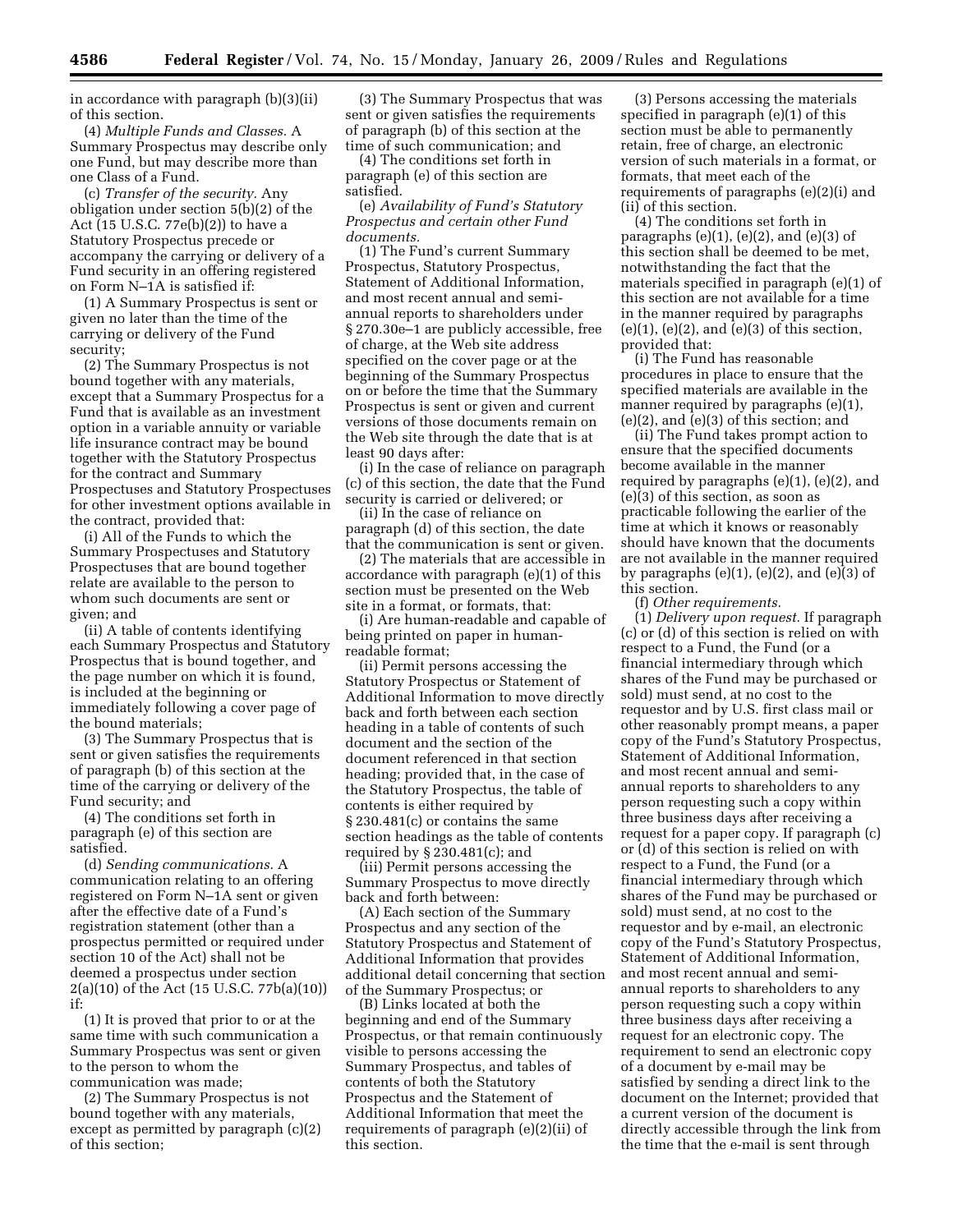the date that is six months after the date that the e-mail is sent and the e-mail explains both how long the link will remain useable and that, if the recipient desires to retain a copy of the document, he or she should access and save the document.

(2) *Greater prominence.* If paragraph (c) or (d) of this section is relied on with respect to a Fund, the Fund's Summary Prospectus shall be given greater prominence than any materials, with the exception of other Summary Prospectuses or Statutory Prospectuses, that accompany the Fund's Summary Prospectus.

(3) *Convenient for reading and printing.* If paragraph (c) or (d) of this section is relied on with respect to a Fund:

(i) The materials that are accessible in accordance with paragraph (e)(1) of this section must be presented on the Web site in a format, or formats, that are convenient for both reading online and printing on paper; and

(ii) Persons accessing the materials that are accessible in accordance with paragraph (e)(1) of this section must be able to permanently retain, free of charge, an electronic version of such materials in a format, or formats, that are convenient for both reading online and printing on paper.

(4) *Information in Summary Prospectus must be the same as information in Statutory Prospectus.* If paragraph (c) or (d) of this section is relied on with respect to a Fund, the information provided in response to Items 2 through 8 of Form N–1A in the Fund's Summary Prospectus must be the same as the information provided in response to Items 2 through 8 of Form N–1A in the Fund's Statutory Prospectus except as expressly permitted by paragraph (b)(2) of this section.

(5) *Compliance with paragraph (f) not a condition to reliance on paragraphs (c) and (d).* Compliance with this paragraph (f) is not a condition to the ability to rely on paragraph (c) or (d) of this section with respect to a Fund, and failure to comply with paragraph (f) does not negate the ability to rely on paragraph (c) or (d).

# **PART 232—REGULATION S–T— GENERAL RULES AND REGULATIONS FOR ELECTRONIC FILINGS**

■ 7. The authority citation for part 232 continues to read in part as follows:

**Authority:** 15 U.S.C. 77f, 77g, 77h, 77j, 77s(a), 77z–3, 77sss(a), 78c(b), 78l, 78m, 78n, 78o(d), 78w(a), 78ll, 80a–6(c), 80a–8, 80a–29, 80a–30, 80a–37, and 7201 *et seq.*; and 18 U.S.C. 1350. \* \* \* \* \*

■ 8. Section 232.304 is amended by removing the references ''Item 22 of Form N–1A'' in paragraphs (d) and (e) and adding in their place ''Item 27 of Form N–1A''.

■ 9. Section 232.401 is amended by:

■ a. Removing the reference "Item 8(a) of Form  $N-1$ A" in paragraph (b)(1)(iii) and adding in its place ''Item 13(a) of Form N–1A''; and

■ b. Removing the reference "Items 2 and 3 of Form N–1A'' in paragraph (b)(1)(iv) and adding in its place ''Items 2, 3, and 4 of Form N–1A''.

# **PART 239—FORMS PRESCRIBED UNDER THE SECURITIES ACT OF 1933**

■ 10. The general authority citation for part 239 is revised to read as follows:

**Authority:** 15 U.S.C. 77f, 77g, 77h, 77j, 77s, 77z–2, 77z–3, 77sss, 78c, 78l, 78m, 78n, 78o(d), 78u–5, 78w(a), 78ll, 78mm, 80a–2(a), 80a–3, 80a–8, 80a–9, 80a–10, 80a–13, 80a– 24, 80a–26, 80a–29, 80a–30, and 80a–37, unless otherwise noted.

■ 11. Form N-14 (referenced in § 239.23) is amended by:

■ a. Revising paragraph (a) in Item 5;

■ b. Revising the reference "Items 10 through 22 of Form N–1A'' in Item 12(a) to read ''Items 14 through 27 of Form N– 1A''; and

■ c. Revising the reference "Items 10 through 13 and 15 through 22 of Form N–1A'' in Item 13(a) to read ''Items 14 through 17 and 19 through 27 of Form N–1A''.

The revision to paragraph (a) of Item 5 reads as follows:

**Note:** The text of Form N–14 does not, and these amendments will not, appear in the Code of Federal Regulations.

# **Form N–14**

\* \* \* \* \*

*Item 5. Information About the Registrant*  \* \* \* \* \*

(a) If the registrant is an open-end management investment company, furnish the information required by Items 2 through 8, 9(a), 9(b), and 10 through 13 of Form N–1A under the 1940 Act;

\* \* \* \* \*

# **PART 274—FORMS PRESCRIBED UNDER THE INVESTMENT COMPANY ACT OF 1940**

■ 12. The authority citation for part 274 continues to read in part as follows:

**Authority:** 15 U.S.C. 77f, 77g, 77h, 77j, 77s, 78c(b), 78l, 78m, 78n, 78o(d), 80a–8, 80a–24, 80a–26, and 80a–29, unless otherwise noted. \* \* \* \* \*

■ 13. Form N-1A (referenced in §§ 239.15A and 274.11A) is amended by:

■ a. Revising the Cover Page by replacing the address reference ''450 5th Street, NW., Washington, D.C. 20549– 6009'' with ''100 F Street, NE, Washington, DC 20549–1090'';

■ b. Revising the Table of Contents;

■ c. Revising the General Instructions as follows:

■ i. Adding the definitions "Exchange-Traded Fund'' and ''Market Price'' in alphabetical order to paragraph A;

■ ii. Revising the phrase "(except Items 1, 2, 3, and 8), B, and C (except Items  $23(e)$  and  $(i)$ – $(k)$ )" in paragraph B.2. $(b)$ to read ''(except Items 1, 2, 3, 4, and 13), B, and C (except Items 28(e) and (i)–  $(k)$ )'';

■ iii. Revising paragraphs B.4.(c),

C.3.(a), C.3.(b), and C.3.(c);

 $\blacksquare$  iv. Revising the reference "Items 6(b)-(d) and  $7(a)(2)$ –(5)" in paragraph

C.3. $(d)(i)$  to read "Items 6,  $11(b)$ – $(d)$ , and  $12(a)(2)–(5)$ "; and

■ v. Revising the reference "Items  $2(c)(2)(iii)(B)$  and  $(C)$  and  $2(c)(2)(iv)$ " in paragraph C.3.(d)(iii) to read ''Items  $4(b)(2)(iii)(B)$  and  $(C)$  and  $4(b)(2)(iv)$ ";

■ d. Revising Item 1 as follows:

 $\blacksquare$  i. Revising paragraph (a)(1);

■ ii. Adding new paragraph (a)(2) and redesignating paragraphs (a)(2) and (a)(3) as paragraphs (a)(3) and (a)(4);

■ iii. Removing Instruction 6 to Item  $1(b)(1);$ 

 $\blacksquare$  iv. In Item 1(b)(3), revising the telephone number ''1–202–942–8090'' to read ''1–202–551–8090''; and

 $\blacksquare$  v. In Item 1(b)(3), revising the zip code ''20549–0102'' to read ''20549–1520'';

 $\blacksquare$  e. Redesignating Items 2, 4, 5, 6, 7, 8, 9, 10, 11, 12, 13, 14, 15, 16, 17, 18, 19, 20, 21, 22, 23, 24, 25, 26, 27, 28, 29, and 30 as Items 4, 9, 10, 11, 12, 13, 14, 15, 16, 17, 18, 19, 20, 21, 22, 23, 24, 25, 26, 27, 28, 29, 30, 31, 32, 33, 34, and 35, respectively;

■ f. Adding new Item 2;

■ g. Revising Item 3 as follows:

■ i. Adding a sentence after the sentence following the heading ''Fees and expenses of the Fund'';

■ ii. Revising the heading "Annual Fund Operating Expenses (expenses that are deducted from Fund assets)'';

■ iii. Adding a new paragraph after the ''Example'' with the heading ''Portfolio Turnover'';

 $\blacksquare$  iv. Revising Instruction 1(b);

 $12(a)$ ";

■ v. Adding new Instruction 1(e); ■ vi. In Instruction 2(a)(i), revising the reference ''Item 7(a)'' to read ''Item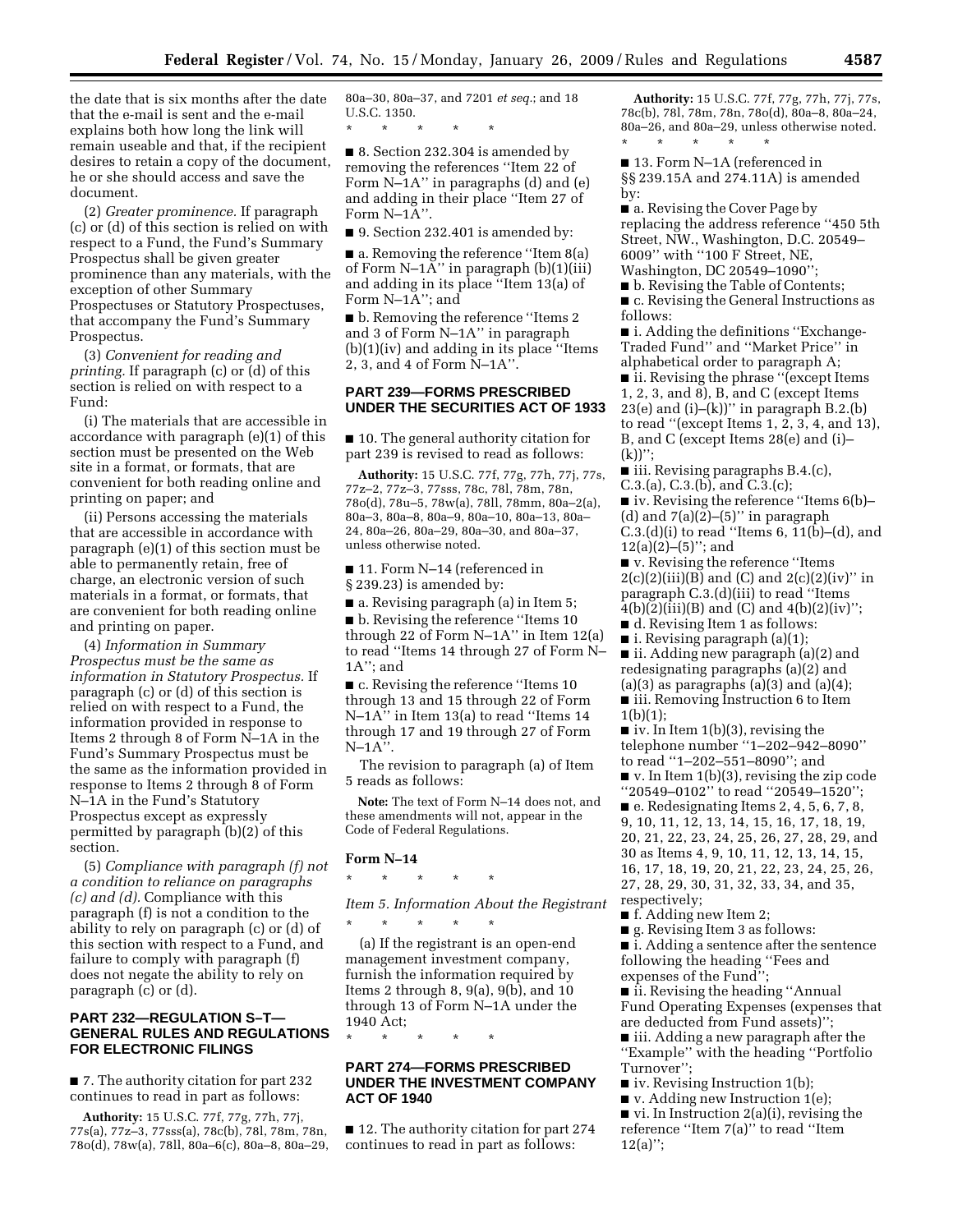$\blacksquare$  vii. Revising Instruction 3(e);

 $\blacksquare$  viii. In Instruction 3(f)(iii), revising the references ''Item 8(a)'' to read ''Item  $13(a)$ ";

■ ix. In Instruction 3(f)(vii), revising the reference ''Item 8'' to read ''Item 13'';  $\blacksquare$  x. Revising Instruction 4(a);

■ xi. Redesignating Instruction 5 as

- Instruction 6 and adding new Instruction 5; and
- xii. In newly redesignated Instruction

6, removing paragraph (b) and redesignating paragraph (c) as paragraph (b);

■ h. Revising newly redesignated Item 4 as follows:

■ i. Removing paragraph (a) and redesignating paragraphs (b) and (c) as paragraphs (a) and (b);

■ ii. In newly redesignated Item 4(a), revising the reference ''Item 4(b)'' to read ''Item 9(b)'';

■ iii. In newly redesignated Item 4(b)(1)(i), revising the reference ''Item

 $4(c)$ " to read "Item  $9(c)$ ";

■ iv. In the Instruction to newly redesignated Item 4(b)(1)(iii), revising the reference ''Items 2(c)(1)(ii) and (iii)'' to read "Items  $4(b)(1)(ii)$  and  $(iii)$ "; ■ v. Revising newly redesignated Item 4(b)(2)(i);

■ vi. In newly redesignated Item 4(b)(2)(iii), revising the reference ''Item  $22(b)(7)$ " to read "Item  $27(b)(7)$ "; ■ vii. In newly redesignated Item 4(b)(2)(iv), revising the reference "paragraph  $2(c)(2)$ (iii)" to read ''paragraph 4(b)(2)(iii)'';

■ viii. In Instruction 1(a) to newly redesignated Item 4(b)(2), revising the reference ''Item 8(a)'' to read ''Item 13(a)'';

■ ix. In Instruction 1(b) to newly redesignated Item 4(b)(2), revising the reference ''paragraph (c)(2)(i)'' to read "paragraph  $(b)(2)(i)$ ";

 $\blacksquare$  x. In Instruction 2(a) to newly redesignated Item 4(b)(2), revising the references ''Item 21(a)'', ''Item 21(b)(1)'', and ''Items 21(b)(2) and (3)'' to read "Item 26(a)", "Item 26(b)(1)", and "Items  $26(b)(2)$  and  $(3)$ ", respectively;

■ xi. In Instruction 2(b) to newly redesignated Item 4(b)(2), revising the reference ''Item 22(b)(7)'' to read ''Item  $27(b)(7)$ 

■ xii. In Instruction 2(d) to newly redesignated Item 4(b)(2), revising the references ''Item 21(b)(2)'' and ''Item  $21$ " to read "Item  $26(b)(2)$ " and "Item 26'', respectively;

■ xiii. In newly redesignated Item 4(b)(2), revising Instructions 2(e), 3(a), 3(b), and 3(c);

■ xiv. In Instruction 3(c)(ii)(D) to newly redesignated Item 4(b)(2), revising the reference ''paragraphs 2(c)(2)(iii)(B) and (C)'' to read ''paragraphs 4(b)(2)(iii)(B) and  $(C)$ ";

 $\blacksquare$  xv. In Instruction 3(c)(iii) to newly redesignated Item 4(b)(2), revising the reference ''paragraphs 2(c)(2)(iii)(A), (B), and (C)'' to read ''paragraphs  $4(b)(2)(iii)(A), (B), and (C)$ "; and ■ xvi. In Instruction 4 to newly redesignated Item 4(b)(2), revising the reference ''Item 22(b)(7)'' to read ''Item  $27(b)(7)$ ";

■ i. Adding new Items 5, 6, 7, and 8;

■ j. In Instruction 5 to newly redesignated Item 9(b)(1), revising the reference "Item 11(c)(1)" to read "Item  $16(c)(1)$ ":

■ k. Revising newly redesignated Item 10 as follows:

■ i. Revising paragraph (a)(1)(i);

■ ii. Revising paragraph (a)(2); and

■ iii. Removing the Instructions to newly redesignated Item 10(a)(2);

■ l. Revising newly redesignated Item

11 as follows:

 $\blacksquare$  i. Revising paragraph (a)(1);

■ ii Revising paragraph (b); and

■ iii. Revising paragraph (g);

■ m. Revising newly redesignated Item 12 as follows:

■ i. In Instruction 1 to newly redesignated Item 12(a)(2), revising the reference ''Item 7'' to read ''Item 12'';

■ ii. In Instruction 2 to newly redesignated Item 12(a)(2), revising the references ''Item 7'' and ''Items 12(d) and 17(b)'' to read ''Item 12'' and ''Items 17(d) and 22(b)'', respectively; ■ iii. In newly redesignated Item

12(a)(5), revising the reference ''Item  $17(a)$ " to read "Item  $22(a)$ "; and

■ iv. In the Instruction to newly redesignated Item 12(a)(5), revising the references ''Item 7'' to read ''Item 12'';

■ n. Revising newly redesignated Item 14 as follows:

■ i. Revising paragraph (a)(1); and ■ ii. Adding new paragraph (a)(2) and redesignating paragraphs (a)(2) and (a)(3) as paragraphs (a)(3) and (a)(4); ■ o. Revising newly redesignated Item 16 as follows:

 $\blacksquare$  i. In newly redesignated Item 16(d), revising the reference ''Item 4(b)'' to read ''Item 9(b)'';

■ ii. In newly redesignated Item 16(e), revising the reference ''Item 8'' to read ''Item 13''; and

■ iii. In Instruction 1 to newly redesignated Item 16(f)(2), revising the reference ''Item 11(f)(2)'' to read ''Item  $16(f)(2)$ ";

■ p. In newly redesignated Item 17, revising the references ''Item 12'' to read ''Item 17'';

■ q. In newly redesignated Items 20(a), 20(b), and 20(c), revising the references "Item  $5(a)(2)$ " to read "Item  $5(b)$ ";

■ r. Revising newly redesignated Item 23 as follows:

■ i. Removing the Instruction to newly redesignated Item 23(a);

■ ii. In Instruction 4 to newly redesignated Item 23(c), revising the reference ''Item 22'' to read ''Item 27''; and

■ iii. In Instruction 1 to newly redesignated Item 23(e), revising the reference ''Item 17(e)'' to read ''Item  $23(e)$ ";

■ s. In Instruction 1 to newly redesignated Item 25(c), revising the references ''Item 7(b)(2)'', ''Item 14(d)'', and ''Item 30'' to read ''Item 12(b)(2)'', ''Item 19(d)'', and ''Item 34'', respectively;

■ t. Revising newly redesignated Item 27 as follows:

 $\blacksquare$  i. In newly redesignated Item 27(a), revising the reference ''Item 17(c)'' to read ''Item 23(c)'';

■ ii. In newly redesignated Item 27(b)(2), revising the reference ''Item 8(a)'' to read ''Item 13(a)'';

■ iii. In newly redesignated Item 27(b)(5), revising the reference ''Item  $12(a)(1)$ " to read "Item  $17(a)(1)$ ";

■ iv. In newly redesignated Item

27(b)(7)(ii)(B), revising the reference "Item  $21(b)(1)$ " to read "Item  $26(b)(1)$ ";

■ v. In newly redesignated Item 27(b)(7), adding new paragraph (iv);

■ vi. In Instruction 10 to newly redesignated Item 27(b)(7), revising the reference ''Instruction 5 to Item 3'' to read ''Instruction 6 to Item 3'';

■ vii. In the Instruction to newly redesignated Item 27(c)(1), revising the references ''Item 22(b)(1)'' and ''Item  $22(c)(1)$ " to read "Item  $27(b)(1)$ " and ''Item 27(c)(1)'', respectively;

■ viii. In newly redesignated Item 27(c)(2), revising the reference ''Item  $8(a)$ " to read "Item 13(a)";

 $\blacksquare$  ix. In Instruction 1(c) to newly redesignated Item 27(d)(1), revising the reference ''Item 8(a)'' to read ''Item  $13(a)$ ";

■ x. In newly redesignated Item  $27(d)(1)$ , adding Instruction  $1(e)$ ;

■ xi. In Instruction 2(a)(ii) to newly redesignated Item 27(d)(1), revising the reference "Item 22(d)(1)" to read "Item  $27(d)(1)$ "; and

■ xii. In the Instruction to newly redesignated Item 27(d)(4), revising the reference ''Item 12(f)'' to read ''Item  $17(f)$ ";

 $\blacksquare$  u. In newly redesignated Item 28(k), revising the reference ''Item 22'' to read ''Item 27'';

■ v. Revising newly redesignated Item 32 as follows:

 $\blacksquare$  i. In newly redesignated Item 32(b), revising the reference ''Item 20'' to read ''Item 25'';

■ ii. In Instruction 2 to newly redesignated Item 32(c), revising the reference ''Item 20(c)'' to read ''Item  $25(c)$ "; and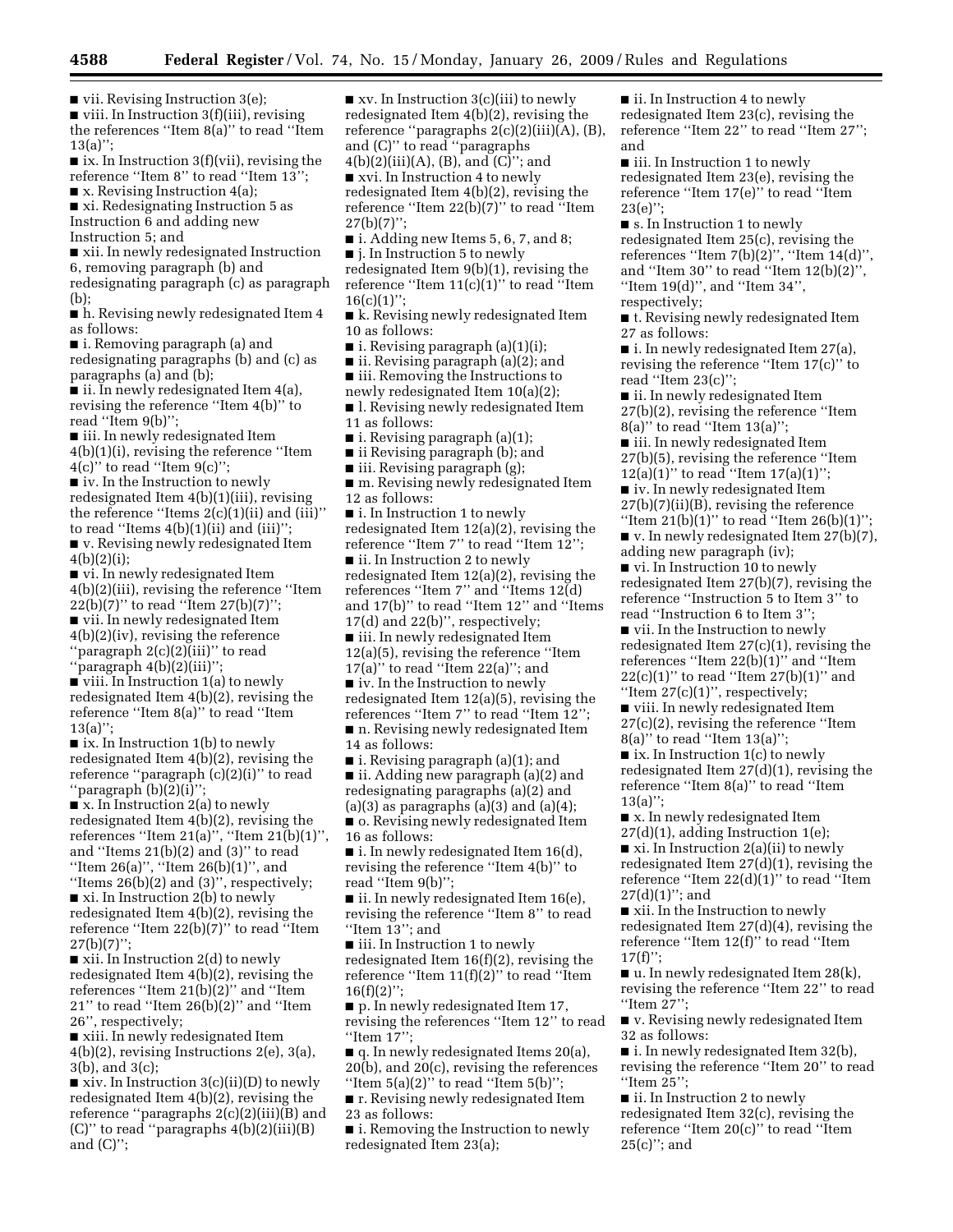■ w. In Instruction 1 to newly redesignated Item 34, revising the reference ''Item 14'' to read ''Item 19''.

The additions and revisions are to read as follows:

**Note:** The text of Form N–1A does not, and these amendments will not, appear in the Code of Federal Regulations.

# **Form N–1A**

\* \* \* \* \*

# **Contents of Form N–1A**

#### **General Instructions**

- A. Definitions
- B. Filing and Use of Form N–1A
- C. Preparation of the Registration Statement
- D. Incorporation by Reference
- Part A: Information Required in a Prospectus

Item 1. Front and Back Cover Pages

- Item 2. Risk/Return Summary: Investment Objectives/Goals
- Item 3. Risk/Return Summary: Fee Table Item 4. Risk/Return Summary:
- Investments, Risks, and Performance
- Item 5. Management
- Item 6. Purchase and Sale of Fund Shares
- Item 7. Tax Information
- Item 8. Financial Intermediary Compensation
- Item 9. Investment Objectives, Principal Investment Strategies, Related Risks, and Disclosure of Portfolio Holdings
- Item 10. Management, Organization, and Capital Structure
- Item 11. Shareholder Information
- Item 12. Distribution Arrangements
- Item 13. Financial Highlights Information
- Part B: Information Required in a
- Statement of Additional Information Item 14. Cover Page and Table of Contents
- Item 15. Fund History
- Item 16. Description of the Fund and Its Investments and Risks
- Item 17. Management of the Fund
- Item 18. Control Persons and Principal Holders of Securities
- Item 19. Investment Advisory and Other Services
- Item 20. Portfolio Managers
- Item 21. Brokerage Allocation and Other Practices
- Item 22. Capital Stock and Other Securities Item 23. Purchase, Redemption, and
- Pricing of Shares
- Item 24. Taxation of the Fund
- Item 25. Underwriters
- Item 26. Calculation of Performance Data
- Item 27. Financial Statements
- Part C: Other Information
- Item 28. Exhibits
- Item 29. Persons Controlled by or Under Common Control With the Fund
- Item 30. Indemnification Item 31. Business and Other Connections
- of the Investment Adviser
- Item 32. Principal Underwriters
- Item 33. Location of Accounts and Records Item 34. Management Services
- Item 35. Undertakings
- 
- Signatures

# **General Instructions**

*A. Definitions* 

\* \* \* \* \*

''*Exchange-Traded Fund*'' means a Fund or Class, the shares of which are traded on a national securities exchange, and that has formed and operates pursuant to an exemptive order granted by the Commission or in reliance on an exemptive rule adopted

''*Market Price*'' refers to the last reported sale price at which Exchange-Traded Fund shares trade on the principal U.S. market on which the Fund's shares are traded during a regular trading session or, if it more accurately reflects the current market value of the Fund's shares at the time the Fund uses to calculate its net asset value, a price within the range of the highest bid and lowest offer on the principal U.S. market on which the Fund's shares are traded during a regular trading session.

\* \* \* \* \*

*B. Filing and Use of Form N–1A* 

 $\star$   $\star$   $\star$ 

4. \* \* \*

(c) The plain English requirements of rule 421 under the Securities Act [17 CFR 230.421] apply to prospectus disclosure in Part A of Form N–1A. The information required by Items 2 through 8 must be provided in plain English under rule 421(d) under the Securities Act.

\* \* \* \* \*

*C. Preparation of the Registration Statement* 

- \* \* \* \* \*
- 3. \* \* \*

(a) *Organization of Information*. Organize the information in the prospectus and SAI to make it easy for investors to understand. Notwithstanding rule 421(a) under the Securities Act regarding the order of information required in a prospectus, disclose the information required by Items 2 through 8 in numerical order at the front of the prospectus. Do not precede these Items with any other Item except the Cover Page (Item 1) or a table of contents meeting the requirements of rule 481(c) under the Securities Act. Information that is included in response to Items 2 through 8 need not be repeated elsewhere in the prospectus. Disclose the information required by Item 12 (Distribution Arrangements) in one place in the prospectus.

(b) *Other Information*. A Fund may include, except in response to Items 2

through 8, information in the prospectus or the SAI that is not otherwise required. For example, a Fund may include charts, graphs, or tables so long as the information is not incomplete, inaccurate, or misleading and does not, because of its nature, quantity, or manner of presentation, obscure or impede understanding of the information that is required to be included. Items 2 through 8 may not include disclosure other than that required or permitted by those Items.

(c) *Use of Form N–1A by More Than One Registrant, Series, or Class*. Form N–1A may be used by one or more Registrants, Series, or Classes.

(i) When disclosure is provided for more than one Fund or Class, the disclosure should be presented in a format designed to communicate the information effectively. Except as required by paragraph (c)(ii) for Items 2 through 8, Funds may order or group the response to any Item in any manner that organizes the information into readable and comprehensible segments and is consistent with the intent of the prospectus to provide clear and concise information about the Funds or Classes. Funds are encouraged to use, as appropriate, tables, side-by-side comparisons, captions, bullet points, or other organizational techniques when presenting disclosure for multiple Funds or Classes.

(ii) Paragraph (a) requires Funds to disclose the information required by Items 2 through 8 in numerical order at the front of the prospectus and not to precede Items 2 through 8 with other information. Except as permitted by paragraph (c)(iii), a prospectus that contains information about more than one Fund must present all of the information required by Items 2 through 8 for each Fund sequentially and may not integrate the information for more than one Fund together. That is, a prospectus must present all of the information for a particular Fund that is required by Items 2 through 8 together, followed by all of the information for each additional Fund, and may not, for example, present all of the Item 2 (Risk/ Return Summary: Investment Objectives/Goals) information for several Funds followed by all of the Item 3 (Risk/Return Summary: Fee Table) information for several Funds. If a prospectus contains information about multiple Funds, clearly identify the name of the relevant Fund at the beginning of the information for the Fund that is required by Items 2 through 8. A Multiple Class Fund may present the information required by Items 2 through 8 separately for each Class or may integrate the information for

by the Commission.

\* \* \* \* \*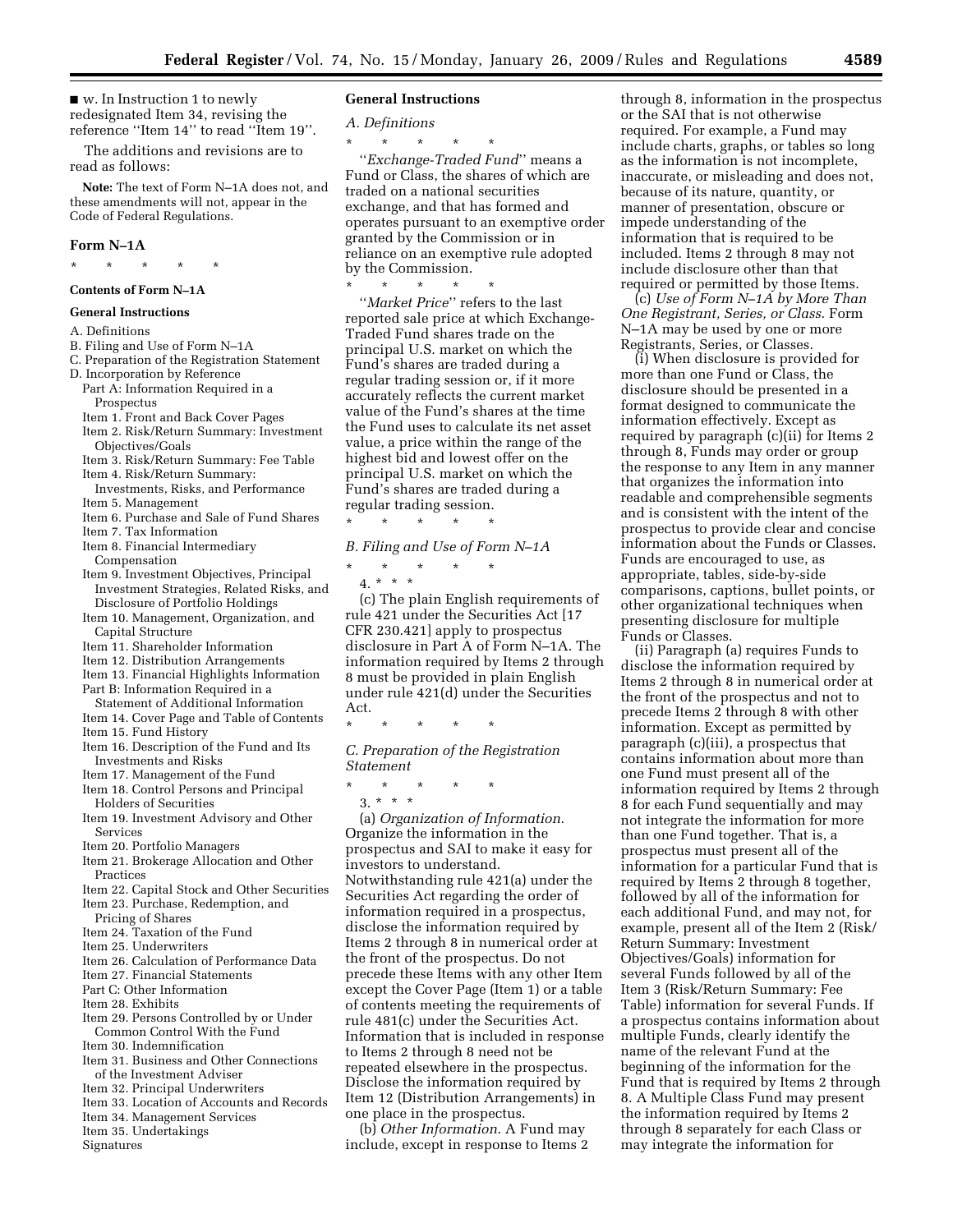multiple Classes, although the order of the information must be as prescribed in Items 2 through 8. For example, the prospectus may present all of the Item 2 (Risk/Return Summary: Investment Objectives/Goals) information for several Classes followed by all of the Item 3 (Risk/Return Summary: Fee Table) information for the Classes, or may present Items 2 and 3 for each of several Classes sequentially. Other presentations of multiple Class information also would be acceptable if they are consistent with the Form's intent to disclose the information required by Items 2 through 8 in a standard order at the beginning of the prospectus. For a Multiple Class Fund, clearly identify the relevant Classes at the beginning of the Items 2 through 8 information for those Classes.

(iii) A prospectus that contains information about more than one Fund may integrate the information required by any of Items 6 through 8 for all of the Funds together, provided that the information contained in any Item that is integrated is identical for all Funds covered in the prospectus. If the information required by any of Items 6 through 8 is integrated pursuant to this paragraph, the integrated information should be presented immediately following the separate presentations of Item 2 through 8 information for individual Funds. In addition, include a statement containing the following information in each Fund's separate presentation of Item 2 through 8 information, in the location where the integrated information is omitted: ''For important information about [purchase and sale of fund shares,] [tax information,] and [financial intermediary compensation], please turn to [identify section heading and page number of prospectus].''

\* \* \* \* \*

Part A: Information Required in a Prospectus

Item 1. Front and Back Cover Pages

(a) *Front Cover Page*. Include the following information, in plain English under rule 421(d) under the Securities Act, on the outside front cover page of the prospectus:

(1) The Fund's name and the Class or Classes, if any, to which the prospectus relates.

(2) The exchange ticker symbol of the Fund's shares or, if the prospectus relates to one or more Classes of the Fund's shares, adjacent to each such Class, the exchange ticker symbol of such Class of the Fund's shares. If the Fund is an Exchange-Traded Fund, also identify the principal U.S. market or

markets on which the Fund shares are traded.

\* \* \* \* \* Item 2. Risk/Return Summary: Investment Objectives/Goals

Disclose the Fund's investment objectives or goals. A Fund also may identify its type or category (*e.g.*, that it is a Money Market Fund or a balanced

fund). Item 3. Risk/Return Summary: Fee Table

\* \* \* \* \*

# Fees and Expenses of the Fund

\* \* \* You may qualify for sales charge discounts if you and your family invest, or agree to invest in the future, at least \$[\_\_\_] in [name of fund family]<br>funds. More information about these and other discounts is available from your financial professional and in [identify section heading and page number] of the Fund's prospectus and [identify section heading and page number] of the Fund's statement of additional information.

\* \* \* \* \* *Annual Fund Operating Expenses*  (expenses that you pay each year as a percentage of the value of your investment)

#### *Example*

\* \* \* \* \*

\* \* \* \* \*

# *Portfolio Turnover*

The Fund pays transaction costs, such as commissions, when it buys and sells securities (or ''turns over'' its portfolio). A higher portfolio turnover rate may indicate higher transaction costs and may result in higher taxes when Fund shares are held in a taxable account. These costs, which are not reflected in annual fund operating expenses or in the example, affect the Fund's performance. During the most recent fiscal year, the Fund's portfolio turnover rate was l% of the average value of its portfolio.

*Instructions*.

1. *General*.

 $(a) * * * *$ 

(b) Include the narrative explanations in the order indicated. A Fund may modify the narrative explanations if the explanation contains comparable information to that shown. The narrative explanation regarding sales charge discounts is only required by a Fund that offers such discounts and should specify the minimum level of investment required to qualify for a discount as disclosed in the table required by Item 12(a)(1).

\* \* \* \* \* (e) If the Fund is an Exchange-Traded Fund,

(i) Modify the narrative explanation to state that investors may pay brokerage commissions on their purchases and sales of Exchange-Traded Fund shares, which are not reflected in the example; and

(ii) If the Fund issues or redeems shares in creation units of not less than 25,000 shares each, exclude any fees charged for the purchase and redemption of the Fund's creation units.

3. *Annual Fund Operating Expenses*. (a)  $* * * *$ 

 $\star$   $\star$   $\star$ 

(e) If there are expense reimbursement or fee waiver arrangements that will reduce any Fund operating expenses for no less than one year from the effective date of the Fund's registration statement, a Fund may add two captions to the table: One caption showing the amount of the expense reimbursement or fee waiver, and a second caption showing the Fund's net expenses after subtracting the fee reimbursement or expense waiver from the total fund operating expenses. The Fund should place these additional captions directly below the ''Total Annual Fund Operating Expenses'' caption of the table and should use appropriate descriptive captions, such as ''Fee Waiver [and/or Expense Reimbursement]'' and ''Total Annual Fund Operating Expenses After Fee Waiver [and/or Expense Reimbursement],'' respectively. If the Fund provides this disclosure, also disclose the period for which the expense reimbursement or fee waiver arrangement is expected to continue, including the expected termination date, and briefly describe who can terminate the arrangement and under what circumstances.

\* \* \* \* \* 4. *Example*.

(a) Assume that the percentage amounts listed under ''Total Annual Fund Operating Expenses'' remain the same in each year of the 1-, 3-, 5-, and 10-year periods, except that an adjustment may be made to reflect any expense reimbursement or fee waiver arrangements that will reduce any Fund operating expenses for no less than one year from the effective date of the Fund's registration statement. An adjustment to reflect any expense reimbursement or fee waiver arrangement may be reflected only in the period(s) for which the expense reimbursement or fee waiver arrangement is expected to continue.

\* \* \* \* \*

5. *Portfolio Turnover*. Disclose the portfolio turnover rate provided in response to Item 13(a) for the most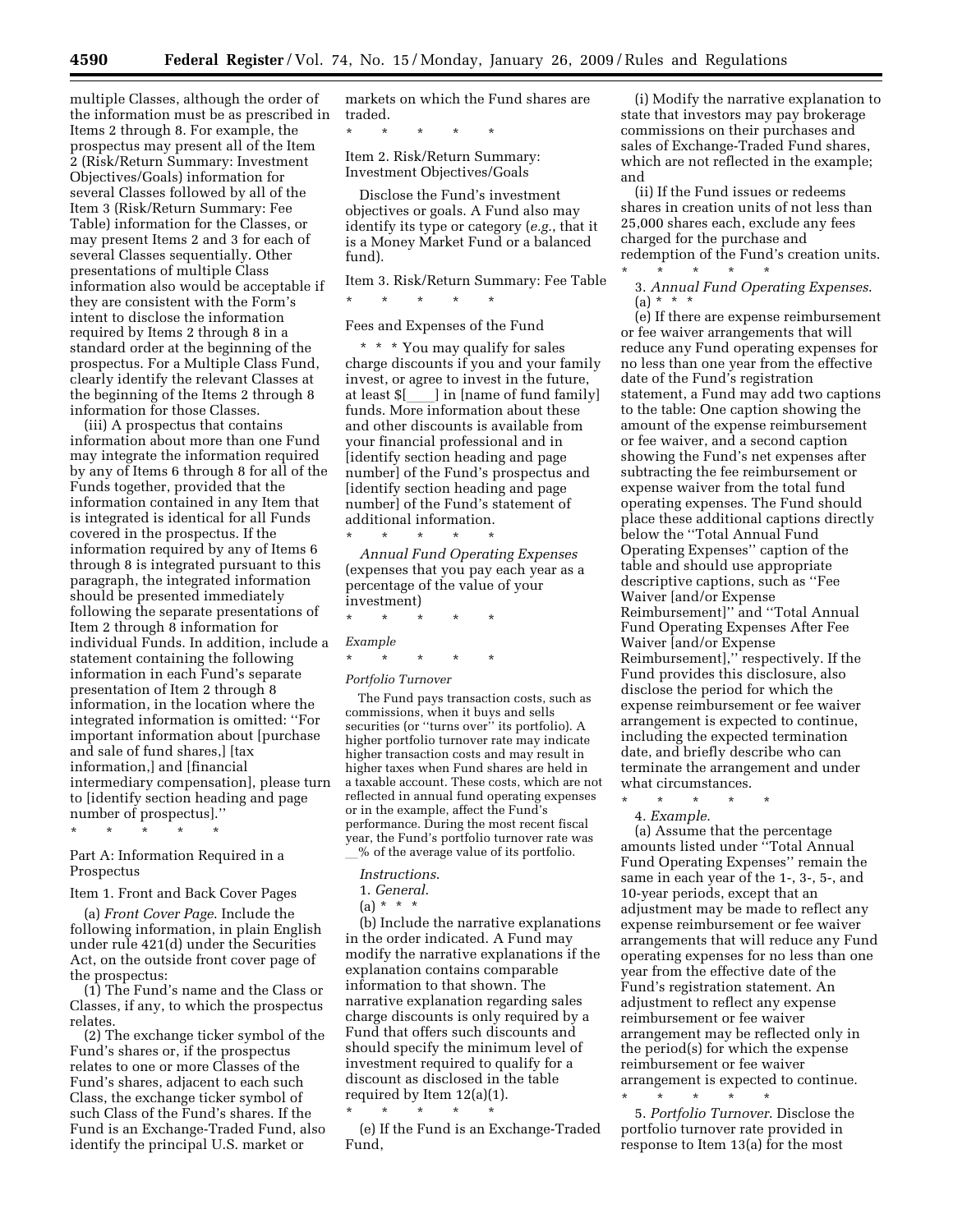recent fiscal year (or for such shorter period as the Fund has been in operation). Disclose the period for which the information is provided if less than a full fiscal year. A Fund that is a Money Market Fund may omit the portfolio turnover information required by this Item.

\* \* \* \* \*

Item 4. Risk/Return Summary: Investments, Risks, and Performance

\* \* \* \* \* (b) *Principal risks of investing in the Fund*.

\* \* \* \* \*

(2) *Risk/Return Bar Chart and Table*. (i) Include the bar chart and table required by paragraphs (b)(2)(ii) and (iii) of this section. Provide a brief explanation of how the information illustrates the variability of the Fund's returns (*e.g.*, by stating that the information provides some indication of the risks of investing in the Fund by showing changes in the Fund's performance from year to year and by showing how the Fund's average annual returns for 1, 5, and 10 years compare with those of a broad measure of market performance). Provide a statement to the effect that the Fund's past performance (before and after taxes) is not necessarily an indication of how the Fund will perform in the future. If applicable, include a statement explaining that updated performance information is available and providing a Web site address and/or toll-free (or collect) telephone number where the updated information may be obtained.

- \* \* \* \* \* *Instructions*. \* \* \* \* \* 2. *Table*.
- \* \* \* \* \*

(e) Returns required by paragraphs  $4(b)(2)(iii)(A), (B),$  and  $(C)$  for a Fund or Series must be adjacent to one another and appear in that order. The returns for a broad-based securities market index, as required by paragraph 4(b)(2)(iii), must precede or follow all of the returns for a Fund or Series rather than be interspersed with the returns of the Fund or Series.

3. *Multiple Class Funds*.

(a) When a Multiple Class Fund presents information for more than one Class together in response to Item 4(b)(2), provide annual total returns in the bar chart for only one of those Classes. The Fund can select which Class to include (*e.g.*, the oldest Class, the Class with the greatest net assets) if the Fund:

(i) Selects the Class with 10 or more years of annual returns if other Classes have fewer than 10 years of annual returns;

(ii) Selects the Class with the longest period of annual returns when the Classes all have fewer than 10 years of returns; and

(iii) If the Fund provides annual total returns in the bar chart for a Class that is different from the Class selected for the most immediately preceding period, explain in a footnote to the bar chart the reasons for the selection of a different Class.

(b) When a Multiple Class Fund offers a new Class in a prospectus and separately presents information for the new Class in response to Item 4(b)(2), include the bar chart with annual total returns for any other existing Class for the first year that the Class is offered. Explain in a footnote that the returns are for a Class that is not presented that would have substantially similar annual returns because the shares are invested in the same portfolio of securities and the annual returns would differ only to the extent that the Classes do not have the same expenses. Include return information for the other Class reflected in the bar chart in the performance table.

(c) When a Multiple Class Fund presents information for more than one Class together in response to Item 4(b)(2):

(i) Provide the returns required by paragraph 4(b)(2)(iii)(A) of this Item for each of the Classes;

(ii) Provide the returns required by paragraphs 4(b)(2)(iii)(B) and (C) of this Item for only one of those Classes. The Fund may select the Class for which it provides the returns required by paragraphs  $4(b)(2)(iii)(B)$  and  $(C)$  of this Item, provided that the Fund:

#### Item 5. Management

\* \* \* \* \*

(a) *Investment Adviser(s)*. Provide the name of each investment adviser of the Fund, including sub-advisers. *Instructions*.

1. A Fund need not identify a subadviser whose sole responsibility for the Fund is limited to day-to-day management of the Fund's holdings of cash and cash equivalent instruments, unless the Fund is a Money Market Fund or other Fund with a principal investment strategy of regularly holding cash and cash equivalent instruments.

2. A Fund having three or more subadvisers, each of which manages a portion of the Fund's portfolio, need not identify each such sub-adviser, except that the Fund must identify any subadviser that is (or is reasonably expected to be) responsible for the management of a significant portion of the Fund's net

assets. For purposes of this paragraph, a significant portion of a Fund's net assets generally will be deemed to be 30% or more of the Fund's net assets.

(b) *Portfolio Manager(s)*. State the name, title, and length of service of the person or persons employed by or associated with the Fund or an investment adviser of the Fund who are primarily responsible for the day-to-day management of the Fund's portfolio (''Portfolio Manager'').

*Instructions*.

1. This requirement does not apply to a Money Market Fund.

2. If a committee, team, or other group of persons associated with the Fund or an investment adviser of the Fund is jointly and primarily responsible for the day-to-day management of the Fund's portfolio, information in response to this Item is required for each member of such committee, team, or other group. If more than five persons are jointly and primarily responsible for the day-to-day management of the Fund's portfolio, the Fund need only provide information for the five persons with the most significant responsibility for the day-today management of the Fund's portfolio.

Item 6. Purchase and Sale of Fund Shares

(a) *Purchase of Fund Shares*. Disclose the Fund's minimum initial or subsequent investment requirements.

(b) *Sale of Fund Shares*. Also disclose that the Fund's shares are redeemable and briefly identify the procedures for redeeming shares (*e.g.*, on any business day by written request, telephone, or wire transfer).

(c) *Exchange-Traded Funds*. If the Fund is an Exchange-Traded Fund,

(i) Specify the number of shares that the Fund will issue (or redeem) in exchange for the deposit or delivery of basket assets (*i.e.*, the securities or other assets the Fund specifies each day in name and number as the securities or assets in exchange for which it will issue or in return for which it will redeem Fund shares) and explain that:

(A) Individual Fund shares may only be purchased and sold on a national securities exchange through a brokerdealer; and

(B) The price of Fund shares is based on market price, and because Exchange-Traded Fund shares trade at market prices rather than net asset value, shares may trade at a price greater than net asset value (premium) or less than net asset value (discount); and

(ii) If the Fund issues shares in creation units of not less than 25,000 shares each, the Fund may omit the information required by Items 6(a) and 6(b).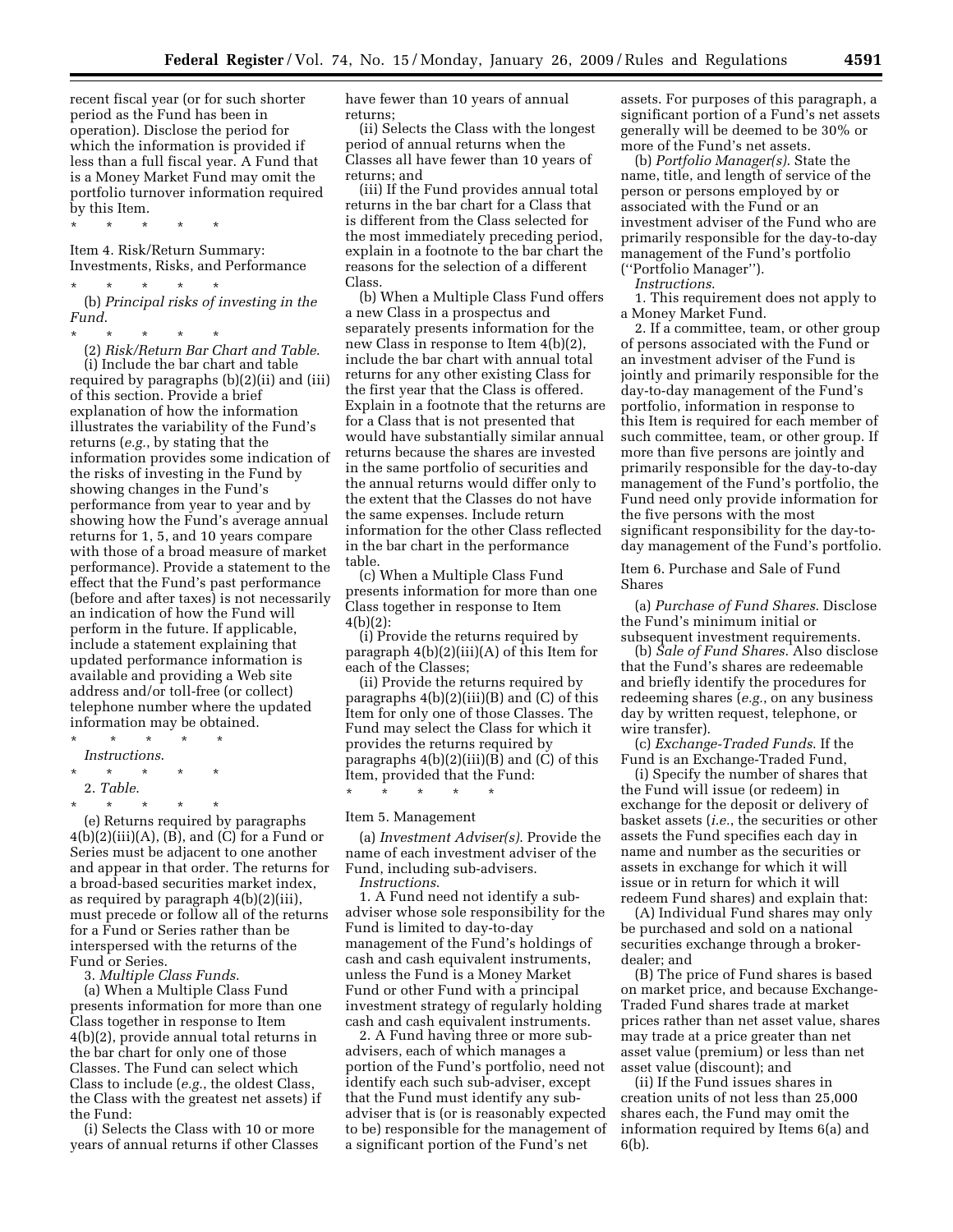# Item 7. Tax Information

State, as applicable, that the Fund intends to make distributions that may be taxed as ordinary income or capital gains or that the Fund intends to distribute tax-exempt income. For a Fund that holds itself out as investing in securities generating tax-exempt income, provide, as applicable, a general statement to the effect that a portion of the Fund's distributions may be subject to federal income tax.

# Item 8. Financial Intermediary Compensation

Include the following statement. A Fund may modify the statement if the modified statement contains comparable information. A Fund may omit the statement if neither the Fund nor any of its related companies pay financial intermediaries for the sale of Fund shares or related services.

*Payments to Broker-Dealers and Other Financial Intermediaries*.

If you purchase the Fund through a broker-dealer or other financial intermediary (such as a bank), the Fund and its related companies may pay the intermediary for the sale of Fund shares and related services. These payments may create a conflict of interest by influencing the broker-dealer or other intermediary and your salesperson to recommend the Fund over another investment. Ask your salesperson or visit your financial intermediary's Web site for more information.

Item 10. Management, Organization, and Capital Structure

(a) *Management*.

\* \* \* \* \*

(1) *Investment Adviser*.

(i) Provide the name and address of each investment adviser of the Fund, including sub-advisers. Describe the investment adviser's experience as an investment adviser and the advisory services that it provides to the Fund.

\* \* \* \* \* (2) *Portfolio Manager*. For each Portfolio Manager identified in response to Item 5(b), state the Portfolio Manager's business experience during the past 5 years. Include a statement, adjacent to the foregoing disclosure, that the SAI provides additional information about the Portfolio Manager's(s') compensation, other accounts managed by the Portfolio Manager(s), and the Portfolio Manager's(s') ownership of securities in the Fund. If a Portfolio Manager is a member of a committee, team, or other group of persons associated with the Fund or an investment adviser of the Fund that is jointly and primarily responsible for the

day-to-day management of the Fund's portfolio, provide a brief description of the person's role on the committee, team, or other group (*e.g.*, lead member), including a description of any limitations on the person's role and the relationship between the person's role and the roles of other persons who have responsibility for the day-to-day management of the Fund's portfolio. \* \* \* \* \*

Item 11. Shareholder Information

 $(a) * * * *$ (1) An explanation that the price of

Fund shares is based on the Fund's net asset value and the method used to value Fund shares (market price, fair value, or amortized cost); except that if the Fund is an Exchange-Traded Fund, an explanation that the price of Fund shares is based on market price.

\* \* \* \* \* (b) *Purchase of Fund Shares*. Describe the procedures for purchasing the Fund's shares.

\* \* \* \* \* (g) *Exchange-Traded Funds*. If the Fund is an Exchange-Traded Fund:

(1) The Fund may omit from the prospectus the information required by Items  $11(a)(2)$ , (b), and (c) if the Fund issues or redeems Fund shares in creation units of not less than 25,000 shares each; and

(2) Provide a table showing the number of days the Market Price of the Fund shares was greater than the Fund's net asset value and the number of days it was less than the Fund's net asset value (*i.e.*, premium or discount) for the most recently completed calendar year, and the most recently completed calendar quarters since that year (or the life of the Fund, if shorter). The Fund may omit this table if the Fund provides an Internet address at the Fund's Web site, which is publicly accessible, free of charge, that investors can use to obtain the premium/discount information required in this Item.

*Instructions*.

1. Provide the information in tabular form.

2. Express the information as a percentage of the net asset value of the Fund, using separate columns for the number of days the Market Price was greater than the Fund's net asset value and the number of days it was less than the Fund's net asset value. Round all percentages to the nearest hundredth of one percent.

3. Adjacent to the table, provide a brief explanation that: Shareholders may pay more than net asset value when they buy Fund shares and receive less than net asset value when they sell

those shares, because shares are bought and sold at current market prices.

4. Include a statement that the data presented represents past performance and cannot be used to predict future results.

\* \* \* \* \*

Item 14. Cover Page and Table of Contents

(a) *Front Cover Page*. Include the following information on the outside front cover page of the SAI:

(1) The Fund's name and the Class or Classes, if any, to which the SAI relates. If the Fund is a Series, also provide the Registrant's name.

(2) The exchange ticker symbol of the Fund's securities or, if the SAI relates to one or more Classes of the Fund's securities, adjacent to each such Class, the exchange ticker symbol of such Class of the Fund's securities. If the Fund is an Exchange-Traded Fund, also identify the principal U.S. market or markets on which the Fund shares are traded.

\* \* \* \* \*

Item 27. Financial Statements

- \* \* \* \* \*
- (b) *Annual Report*. \* \* \*
- \* \* \* \* \*

(7) *Management's Discussion of Fund Performance*. \* \* \*  $\star$   $\star$ 

(iv) Provide a table showing the number of days the Market Price of the Fund shares was greater than the Fund's net asset value and the number of days it was less than the Fund's net asset value (*i.e.*, premium or discount) for the most recently completed five fiscal years (or the life of the Fund, if shorter). The Fund may omit this table from the annual report if the Fund provides an Internet address at the Fund's Web site, which is publicly accessible, free of charge, that investors can use to obtain the premium/discount information required in Item 11(g)(2).

*Instructions*.

1. Provide the information in tabular form.

2. Express the information as a percentage of the net asset value of the Exchange-Traded Fund, using separate columns for the number of days the Market Price was greater than the Fund's net asset value and the number of days it was less than the Fund's net asset value. Round all percentages to the nearest hundredth of one percent.

3. Adjacent to the table, provide a brief explanation that: Shareholders may pay more than net asset value when they buy Fund shares and receive less than net asset value when they sell